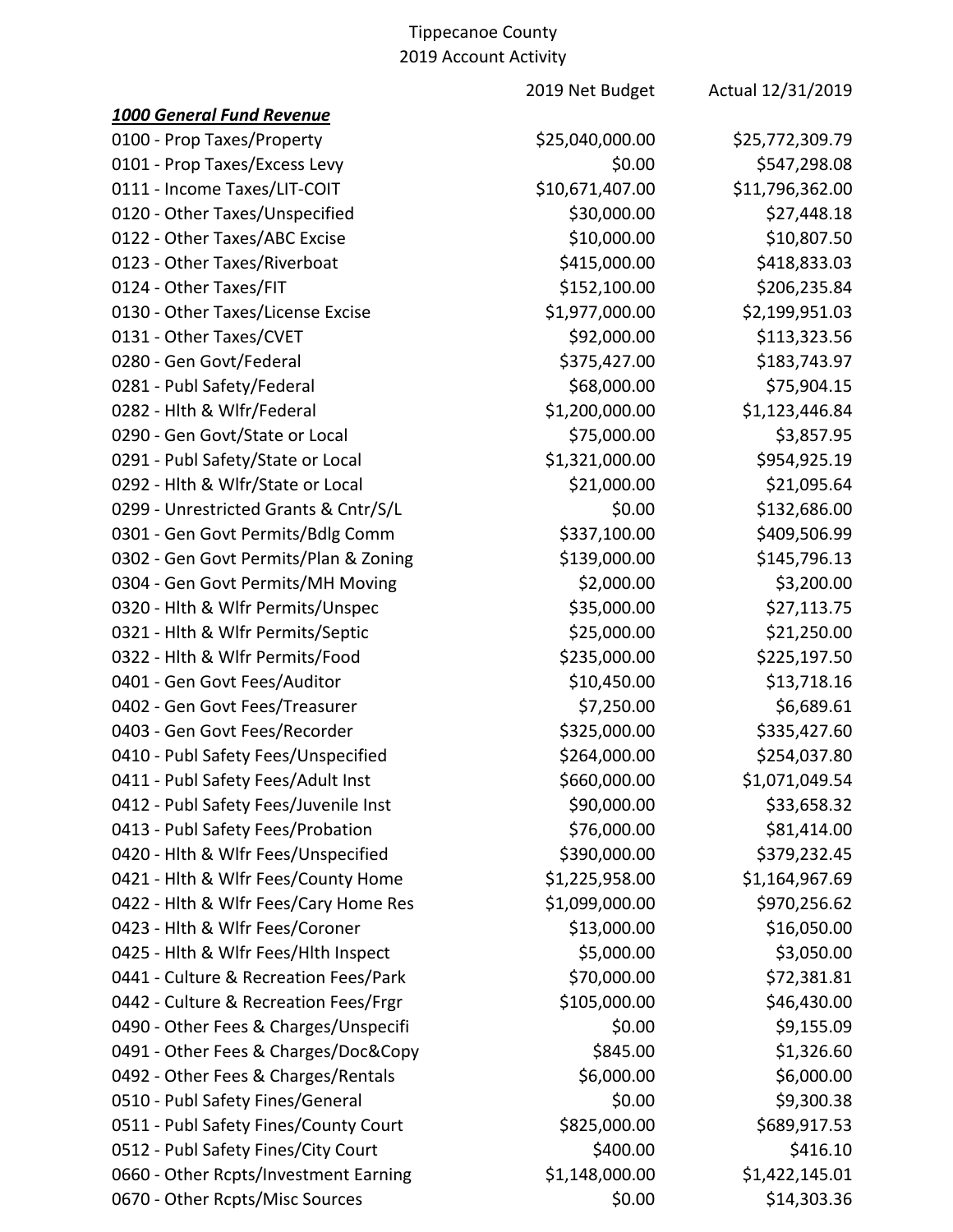|                                       | 2019 Net Budget | Actual 12/31/2019 |
|---------------------------------------|-----------------|-------------------|
| 0730 - Refunds Reimb or Redeposits    | \$7,500.00      | \$29,577.94       |
| 0731 - Refunds or Reimbursements/Tax  | \$0.00          | \$1,428,606.20    |
| 0740 - Other Srcs/Sale Surplus Assets | \$0.00          | \$28,808.82       |
| 0761 - Interfund Trnsfers/Transfer In | \$5,000.00      | \$252,940.12      |
| 0991 - Unclaimed Tax Sale Surplus     | \$0.00          | \$1,930.43        |
| <b>Revenue Total:</b>                 | \$48,554,437.00 | \$52,763,084.30   |
| 1000-0110 General Fund / Auditor      |                 |                   |
| 1110 - Sal & Wages/Full Time          | \$354,534.00    | \$344,109.80      |
| 1111 - Sal & Wages/Elected Official   | \$69,745.00     | \$69,745.00       |
| 1112 - Sal & Wages/Chief Dep & Appt   | \$52,841.00     | \$51,824.93       |
| 1130 - Sal & Wages/Part Time          | \$16,000.00     | \$14,652.30       |
| 1210 - EE Benefits/Social Security    | \$37,724.00     | \$35,210.80       |
| 1220 - EE Benefits/PERF Retirement    | \$45,626.00     | \$44,344.20       |
| <b>Expenditure Total:</b>             | \$576,470.00    | \$559,887.03      |
| 1000-0210 General Fund / Treasurer    |                 |                   |
| 1110 - Sal & Wages/Full Time          | \$87,708.00     | \$87,705.80       |
| 1111 - Sal & Wages/Elected Official   | \$69,745.00     | \$69,745.00       |
| 1112 - Sal & Wages/Chief Dep & Appt   | \$52,841.00     | \$52,841.10       |
| 1130 - Sal & Wages/Part Time          | \$23,150.00     | \$22,825.25       |
| 1210 - EE Benefits/Social Security    | \$17,859.00     | \$16,838.39       |
| 1220 - EE Benefits/PERF Retirement    | \$23,553.00     | \$23,552.36       |
| 2110 - Office Supplies/General        | \$1,115.00      | \$1,103.90        |
| 2120 - Office Supplies/Forms          | \$4,162.00      | \$2,718.80        |
| 3210 - Comm & Transp/Travel/Training  | \$300.00        | \$280.00          |
| 3910 - Other Disb/Dues & Subscription | \$738.00        | \$727.92          |
| <b>Expenditure Total:</b>             | \$281,171.00    | \$278,338.52      |
| 1000-0310 General Fund / Recorder     |                 |                   |
| 1111 - Sal & Wages/Elected Official   | \$69,745.00     | \$69,745.00       |
| 1210 - EE Benefits/Social Security    | \$5,336.00      | \$5,018.77        |
| 1220 - EE Benefits/PERF Retirement    | \$7,812.00      | \$7,811.44        |
| <b>Expenditure Total:</b>             | \$82,893.00     | \$82,575.21       |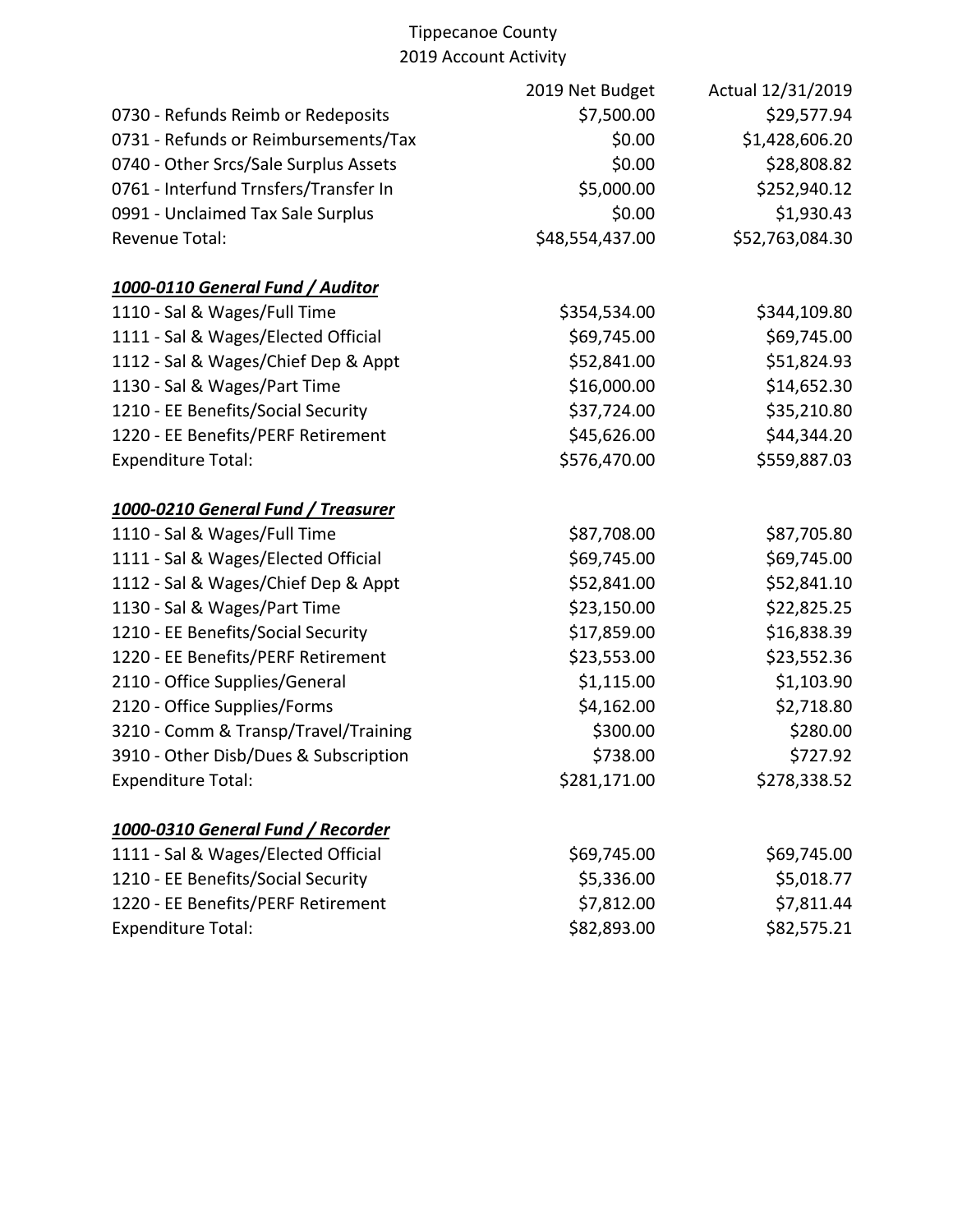|                                         | 2019 Net Budget | Actual 12/31/2019 |
|-----------------------------------------|-----------------|-------------------|
| 1000-0410 General Fund / Surveyor       |                 |                   |
| 1110 - Sal & Wages/Full Time            | \$37,484.00     | \$37,373.24       |
| 1150 - Sal & Wages/Overtime             | \$1,000.00      | \$161.54          |
| 1210 - EE Benefits/Social Security      | \$2,945.00      | \$2,787.22        |
| 1220 - EE Benefits/PERF Retirement      | \$4,311.00      | \$4,239.99        |
| 2110 - Office Supplies/General          | \$641.00        | \$641.00          |
| 2210 - Oper Supplies/Gasoline & Oil     | \$4,895.00      | \$4,895.00        |
| 2290 - Oper Supplies/Other              | \$1,259.00      | \$1,233.32        |
| 2990 - Other Supplies/Non-specified     | \$500.00        | \$479.68          |
| 3120 - Prof Svcs/Engineer & Architect   | \$8,150.00      | \$8,150.00        |
| 3210 - Comm & Transp/Travel/Training    | \$800.00        | \$561.11          |
| 3310 - Printing & Advertising/Legal     | \$100.00        | \$0.00            |
| 3320 - Printing & Advertising/Duplica   | \$150.00        | \$125.00          |
| 3510 - Utility Service/Utilities        | \$850.00        | \$756.11          |
| 3620 - Rep & Maint/Vehicle & Equip      | \$350.00        | \$177.35          |
| 3910 - Other Disb/Dues & Subscription   | \$700.00        | \$700.00          |
| <b>Expenditure Total:</b>               | \$64,135.00     | \$62,280.56       |
| 1000-0430 General Fund / Drainage Board |                 |                   |
| 1110 - Sal & Wages/Full Time            | \$52,789.00     | \$51,283.48       |
| 1150 - Sal & Wages/Overtime             | \$1,000.00      | \$517.25          |
| 1210 - EE Benefits/Social Security      | \$4,115.00      | \$3,868.06        |
| 1220 - EE Benefits/PERF Retirement      | \$6,025.00      | \$5,819.66        |
| 2110 - Office Supplies/General          | \$4,663.00      | \$4,663.00        |
| 2210 - Oper Supplies/Gasoline & Oil     | \$1,500.00      | \$1,500.00        |
| 3110 - Prof Svcs/Legal                  | \$15,858.00     | \$15,007.32       |
| 3120 - Prof Svcs/Engineer & Architect   | \$12,000.00     | \$12,000.00       |
| 3150 - Prof Svcs/Training               | \$171.00        | \$171.00          |
| 3190 - Prof Svcs/Other                  | \$2,500.00      | \$2,499.63        |
| 3310 - Printing & Advertising/Legal     | \$321.00        | \$321.00          |
| 3610 - Rep & Maint/Buildings & Proper   | \$350.00        | \$250.00          |
| 3620 - Rep & Maint/Vehicle & Equip      | \$500.00        | \$149.47          |
| <b>Expenditure Total:</b>               | \$101,792.00    | \$98,049.87       |
| 1000-0510 General Fund / Assessor       |                 |                   |
| 1110 - Sal & Wages/Full Time            | \$516,985.00    | \$486,359.79      |
| 1111 - Sal & Wages/Elected Official     | \$69,745.00     | \$69,745.00       |
| 1112 - Sal & Wages/Chief Dep & Appt     | \$52,840.00     | \$52,841.12       |
| 1210 - EE Benefits/Social Security      | \$48,928.00     | \$43,194.08       |
| 1220 - EE Benefits/PERF Retirement      | \$71,632.00     | \$68,201.44       |
| <b>Expenditure Total:</b>               | \$760,130.00    | \$720,341.43      |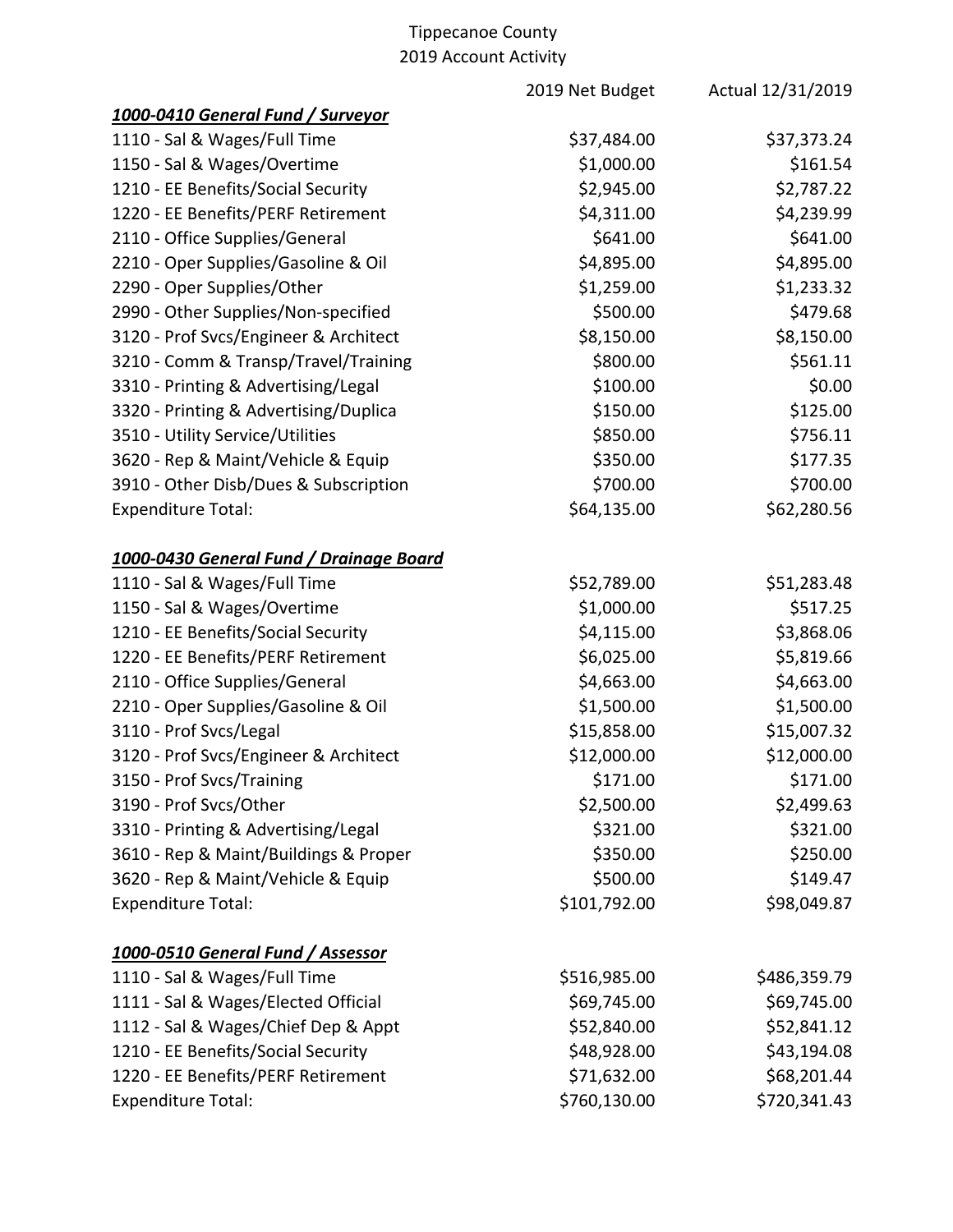|                                          | 2019 Net Budget | Actual 12/31/2019 |
|------------------------------------------|-----------------|-------------------|
| 1000-1010 General Fund / County Council  |                 |                   |
| 1111 - Sal & Wages/Elected Official      | \$97,916.00     | \$97,916.00       |
| 1210 - EE Benefits/Social Security       | \$7,491.00      | \$6,663.62        |
| 3210 - Comm & Transp/Travel/Training     | \$2,000.00      | \$60.00           |
| 3910 - Other Disb/Dues & Subscription    | \$140.00        | \$140.00          |
| <b>Expenditure Total:</b>                | \$107,547.00    | \$104,779.62      |
| 1000-1110 General Fund / Commissioners   |                 |                   |
| 1110 - Sal & Wages/Full Time             | \$79,259.00     | \$76,725.98       |
| 1111 - Sal & Wages/Elected Official      | \$186,540.00    | \$186,540.12      |
| 1112 - Sal & Wages/Chief Dep & Appt      | \$62,833.00     | \$62,832.90       |
| 1130 - Sal & Wages/Part Time             | \$2,500.00      | \$0.00            |
| 1210 - EE Benefits/Social Security       | \$25,332.00     | \$23,401.09       |
| 1220 - EE Benefits/PERF Retirement       | \$36,807.00     | \$32,098.97       |
| 2110 - Office Supplies/General           | \$31,939.00     | \$31,407.68       |
| 2140 - Office Supplies/Minor Equip       | \$261.00        | \$260.99          |
| 2990 - Other Supplies/Non-specified      | \$1,500.00      | \$639.55          |
| 3145 - Prof Svcs/Hlth & Med Prof         | \$4,000.00      | \$3,321.53        |
| 3230 - Comm & Transp/Postage & Frght     | \$227,905.00    | \$182,682.24      |
| 3310 - Printing & Advertising/Legal      | \$9,000.00      | \$6,410.86        |
| 3410 - Insur/Building & Property         | \$180,410.00    | \$180,410.00      |
| 3430 - Insur/Liability                   | \$13,090.00     | \$13,089.25       |
| 3440 - Insur/Public Official Bonds       | \$14,400.00     | \$11,260.00       |
| 3930 - Other Disb/Tax Levies             | \$2,106,662.00  | \$2,087,196.00    |
| <b>Expenditure Total:</b>                | \$2,982,438.00  | \$2,898,277.16    |
| 1000-1120 General Fund / Human Resources |                 |                   |
| 1110 - Sal & Wages/Full Time             | \$46,369.00     | \$46,367.88       |
| 1112 - Sal & Wages/Chief Dep & Appt      | \$70,531.00     | \$70,530.98       |
| 1210 - EE Benefits/Social Security       | \$8,943.00      | \$8,382.51        |
| 1220 - EE Benefits/PERF Retirement       | \$13,093.00     | \$13,092.82       |
| <b>Expenditure Total:</b>                | \$138,936.00    | \$138,374.19      |
| 1000-1130 General Fund / Maintenance     |                 |                   |
| 1110 - Sal & Wages/Full Time             | \$617,111.00    | \$602,376.34      |
| 1112 - Sal & Wages/Chief Dep & Appt      | \$68,665.00     | \$68,664.96       |
| 1150 - Sal & Wages/Overtime              | \$2,000.00      | \$1,149.61        |
| 1210 - EE Benefits/Social Security       | \$52,615.00     | \$48,346.83       |
| 1220 - EE Benefits/PERF Retirement       | \$77,031.00     | \$75,404.41       |
| 2220 - Oper Supplies/Inst'l or Med       | \$2,500.00      | \$2,475.00        |
| 3210 - Comm & Transp/Travel/Training     | \$1,200.00      | \$974.46          |
| 3510 - Utility Service/Utilities         | \$529,161.00    | \$494,161.13      |
| <b>Expenditure Total:</b>                | \$1,350,283.00  | \$1,293,552.74    |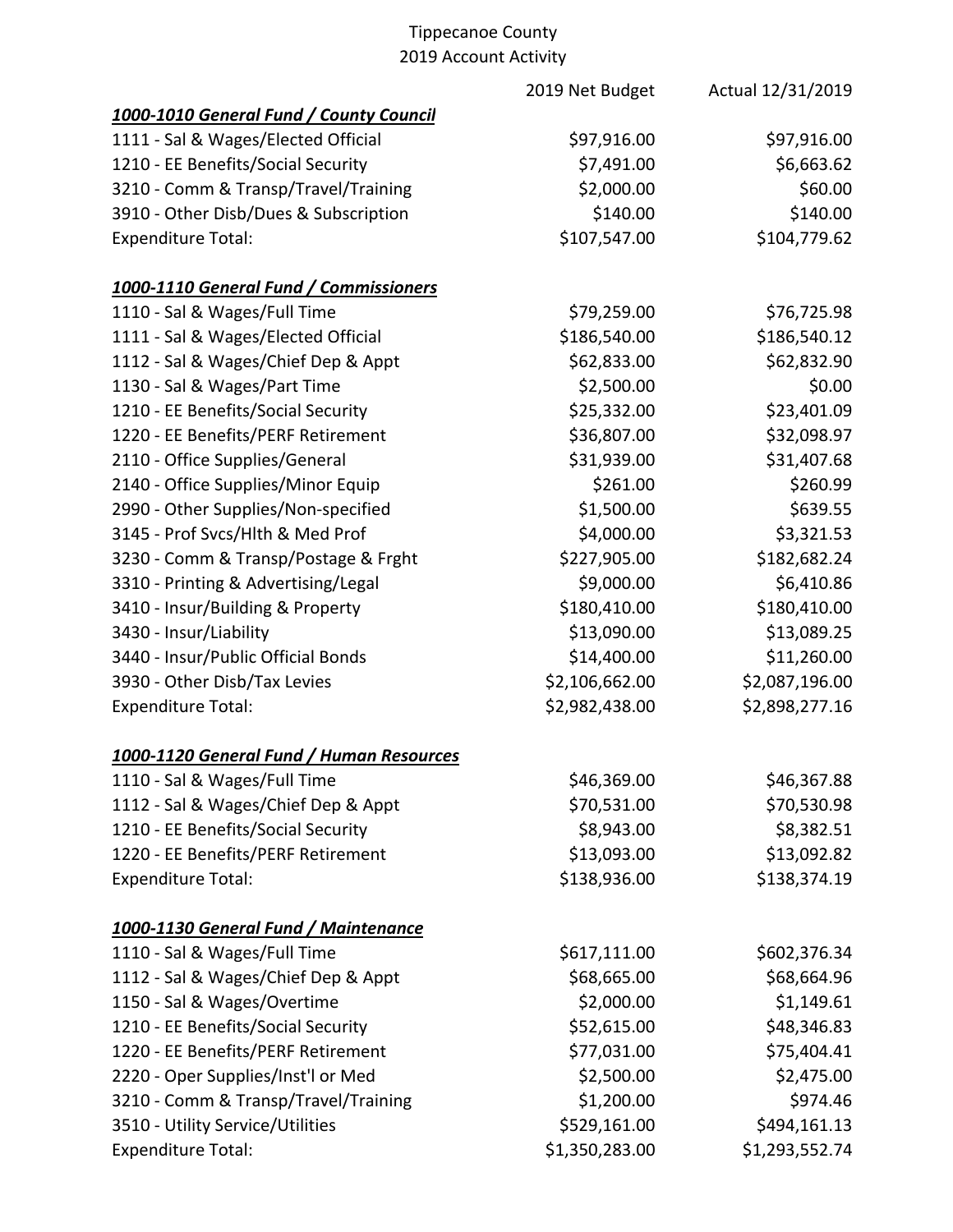|                                                        | 2019 Net Budget | Actual 12/31/2019 |
|--------------------------------------------------------|-----------------|-------------------|
| 1000-1140 General Fund / Soil & Water                  |                 |                   |
| 1110 - Sal & Wages/Full Time                           | \$99,345.00     | \$99,342.88       |
| 1210 - EE Benefits/Social Security                     | \$7,600.00      | \$7,277.34        |
| 1220 - EE Benefits/PERF Retirement                     | \$11,127.00     | \$11,126.44       |
| 3920 - Other Disb/Grants & Cmnty Supp                  | \$15,000.00     | \$15,000.00       |
| <b>Expenditure Total:</b>                              | \$133,072.00    | \$132,746.66      |
| 1000-1410 General Fund / DolT                          |                 |                   |
| 1110 - Sal & Wages/Full Time                           | \$244,547.00    | \$237,582.09      |
| 1112 - Sal & Wages/Chief Dep & Appt                    | \$38,750.00     | \$38,750.14       |
| 1130 - Sal & Wages/Part Time                           | \$20,400.00     | \$19,409.00       |
| 1210 - EE Benefits/Social Security                     | \$23,164.00     | \$21,700.25       |
| 1220 - EE Benefits/PERF Retirement                     | \$31,730.00     | \$31,055.34       |
| 2110 - Office Supplies/General                         | \$1,300.00      | \$806.55          |
| 2130 - Office Supplies/Printing                        | \$20,114.00     | \$12,936.36       |
| 3150 - Prof Svcs/Training                              | \$4,400.00      | \$1,740.00        |
| 3210 - Comm & Transp/Travel/Training                   | \$3,300.00      | \$2,359.79        |
| 3910 - Other Disb/Dues & Subscription                  | \$85.00         | \$0.00            |
| <b>Expenditure Total:</b>                              | \$387,790.00    | \$366,339.52      |
| 1000-2010 General Fund / Election & Voter Registration |                 |                   |
| 1112 - Sal & Wages/Chief Dep & Appt                    | \$64,516.00     | \$64,513.90       |
| 1130 - Sal & Wages/Part Time                           | \$15,900.00     | \$5,769.50        |
| 1131 - Sal & Wages/Election Workers                    | \$15,464.00     | \$13,890.75       |
| 1132 - Sal & Wages/Board Members                       | \$21,200.00     | \$21,200.00       |
| 1150 - Sal & Wages/Overtime                            | \$3,000.00      | \$1,834.98        |
| 1210 - EE Benefits/Social Security                     | \$9,187.00      | \$7,285.93        |
| 1220 - EE Benefits/PERF Retirement                     | \$10,243.00     | \$7,956.17        |
| 2110 - Office Supplies/General                         | \$1,500.00      | \$542.19          |
| 2120 - Office Supplies/Forms                           | \$1,200.00      | \$709.59          |
| 2250 - Oper Supplies/Food                              | \$1,050.00      | \$644.72          |
| 2290 - Oper Supplies/Other                             | \$2,300.00      | \$2,282.68        |
| 3190 - Prof Svcs/Other                                 | \$45,000.00     | \$44,151.00       |
| 3210 - Comm & Transp/Travel/Training                   | \$6,900.00      | \$2,051.36        |
| 3230 - Comm & Transp/Postage & Frght                   | \$2,000.00      | \$412.55          |
| 3240 - Comm & Transp/Software                          | \$22,330.00     | \$22,130.00       |
| 3310 - Printing & Advertising/Legal                    | \$287.00        | \$29.05           |
| 3620 - Rep & Maint/Vehicle & Equip                     | \$5,000.00      | \$0.00            |
| 3730 - Rentals & Leases/Minor Equip                    | \$950.00        | \$707.87          |
| 3955 - Other Disb/Poll Worker Expense                  | \$35,000.00     | \$21,243.25       |
| <b>Expenditure Total:</b>                              | \$263,027.00    | \$217,355.49      |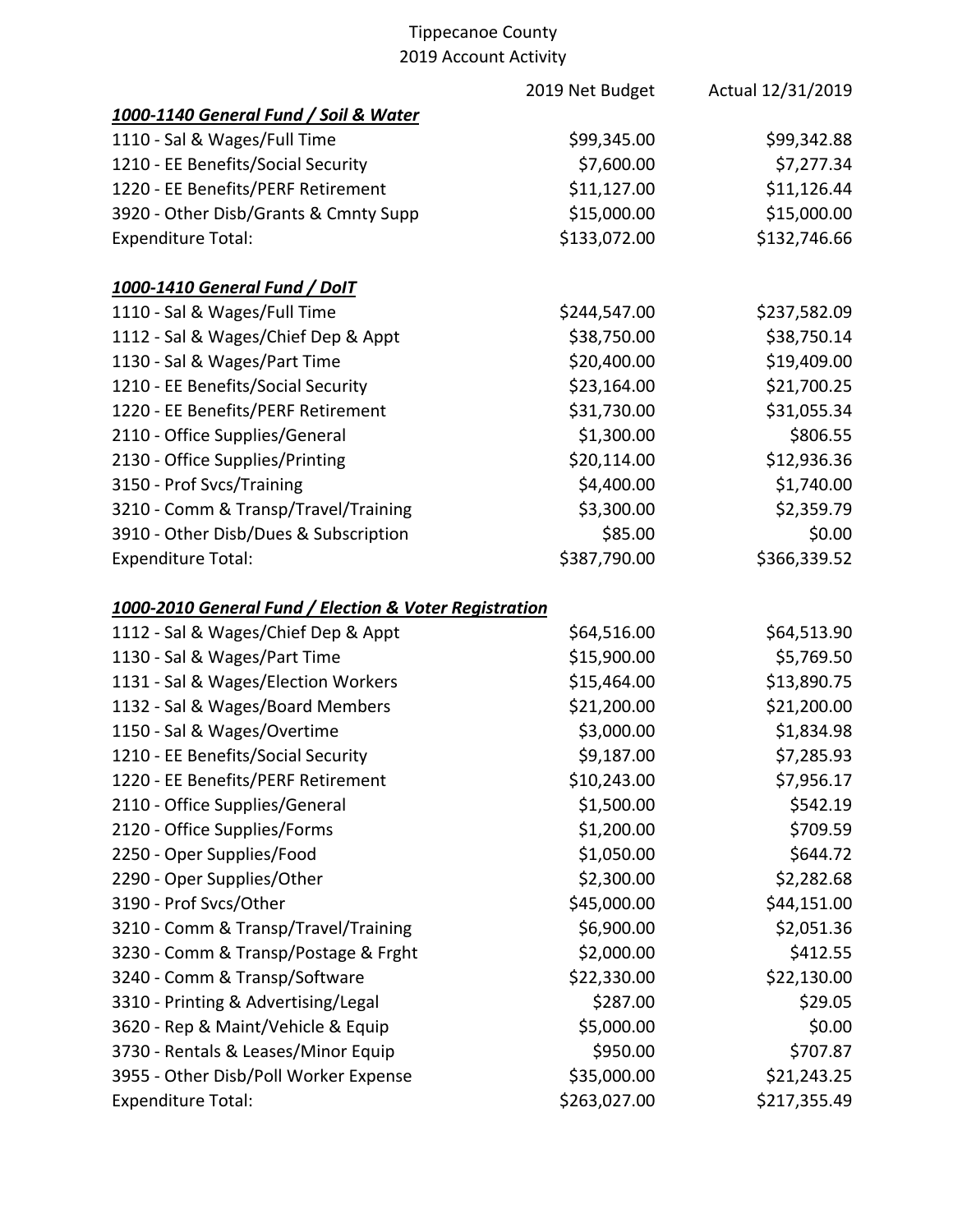|                                              | 2019 Net Budget | Actual 12/31/2019 |
|----------------------------------------------|-----------------|-------------------|
| 1000-2510 General Fund / Area Plan           |                 |                   |
| 1110 - Sal & Wages/Full Time                 | \$728,965.00    | \$645,257.82      |
| 1112 - Sal & Wages/Chief Dep & Appt          | \$85,151.00     | \$85,151.04       |
| 1130 - Sal & Wages/Part Time                 | \$5,000.00      | \$2,124.50        |
| 1210 - EE Benefits/Social Security           | \$62,663.00     | \$53,307.38       |
| 1220 - EE Benefits/PERF Retirement           | \$91,181.00     | \$81,805.27       |
| 2110 - Office Supplies/General               | \$2,636.00      | \$2,586.95        |
| 2130 - Office Supplies/Printing              | \$1,695.00      | \$1,694.25        |
| 2140 - Office Supplies/Minor Equip           | \$3,144.00      | \$3,143.33        |
| 3110 - Prof Svcs/Legal                       | \$28,756.00     | \$19,072.00       |
| 3190 - Prof Svcs/Other                       | \$500.00        | \$75.00           |
| 3210 - Comm & Transp/Travel/Training         | \$8,000.00      | \$4,615.15        |
| 3310 - Printing & Advertising/Legal          | \$850.00        | \$386.86          |
| 3620 - Rep & Maint/Vehicle & Equip           | \$1,500.00      | \$0.00            |
| 3910 - Other Disb/Dues & Subscription        | \$5,300.00      | \$3,574.28        |
| <b>Expenditure Total:</b>                    | \$1,025,341.00  | \$902,793.83      |
| 1000-2610 General Fund / Building Commission |                 |                   |
| 1110 - Sal & Wages/Full Time                 | \$231,057.00    | \$223,505.51      |
| 1112 - Sal & Wages/Chief Dep & Appt          | \$62,833.00     | \$62,832.90       |
| 1210 - EE Benefits/Social Security           | \$22,483.00     | \$20,026.32       |
| 1220 - EE Benefits/PERF Retirement           | \$32,916.00     | \$32,069.68       |
| 2110 - Office Supplies/General               | \$4,500.00      | \$4,374.46        |
| 2210 - Oper Supplies/Gasoline & Oil          | \$7,500.00      | \$6,061.00        |
| 3210 - Comm & Transp/Travel/Training         | \$2,500.00      | \$0.00            |
| 3510 - Utility Service/Utilities             | \$1,500.00      | \$1,251.00        |
| 3620 - Rep & Maint/Vehicle & Equip           | \$4,500.00      | \$4,017.65        |
| 3910 - Other Disb/Dues & Subscription        | \$1,700.00      | \$1,050.00        |
| <b>Expenditure Total:</b>                    | \$371,489.00    | \$355,188.52      |
| 1000-2810 General Fund / Veteran Service     |                 |                   |
| 1110 - Sal & Wages/Full Time                 | \$41,079.00     | \$41,077.92       |
| 1112 - Sal & Wages/Chief Dep & Appt          | \$47,470.00     | \$47,468.98       |
| 1210 - EE Benefits/Social Security           | \$6,774.00      | \$6,263.89        |
| 1220 - EE Benefits/PERF Retirement           | \$9,918.00      | \$9,917.18        |
| 2110 - Office Supplies/General               | \$3,000.00      | \$2,729.66        |
| 3190 - Prof Svcs/Other                       | \$12,500.00     | \$8,000.00        |
| 3210 - Comm & Transp/Travel/Training         | \$800.00        | \$376.72          |
| 3925 - Other Disb/Burial Allowance           | \$20,000.00     | \$14,085.00       |
| <b>Expenditure Total:</b>                    | \$141,541.00    | \$129,919.35      |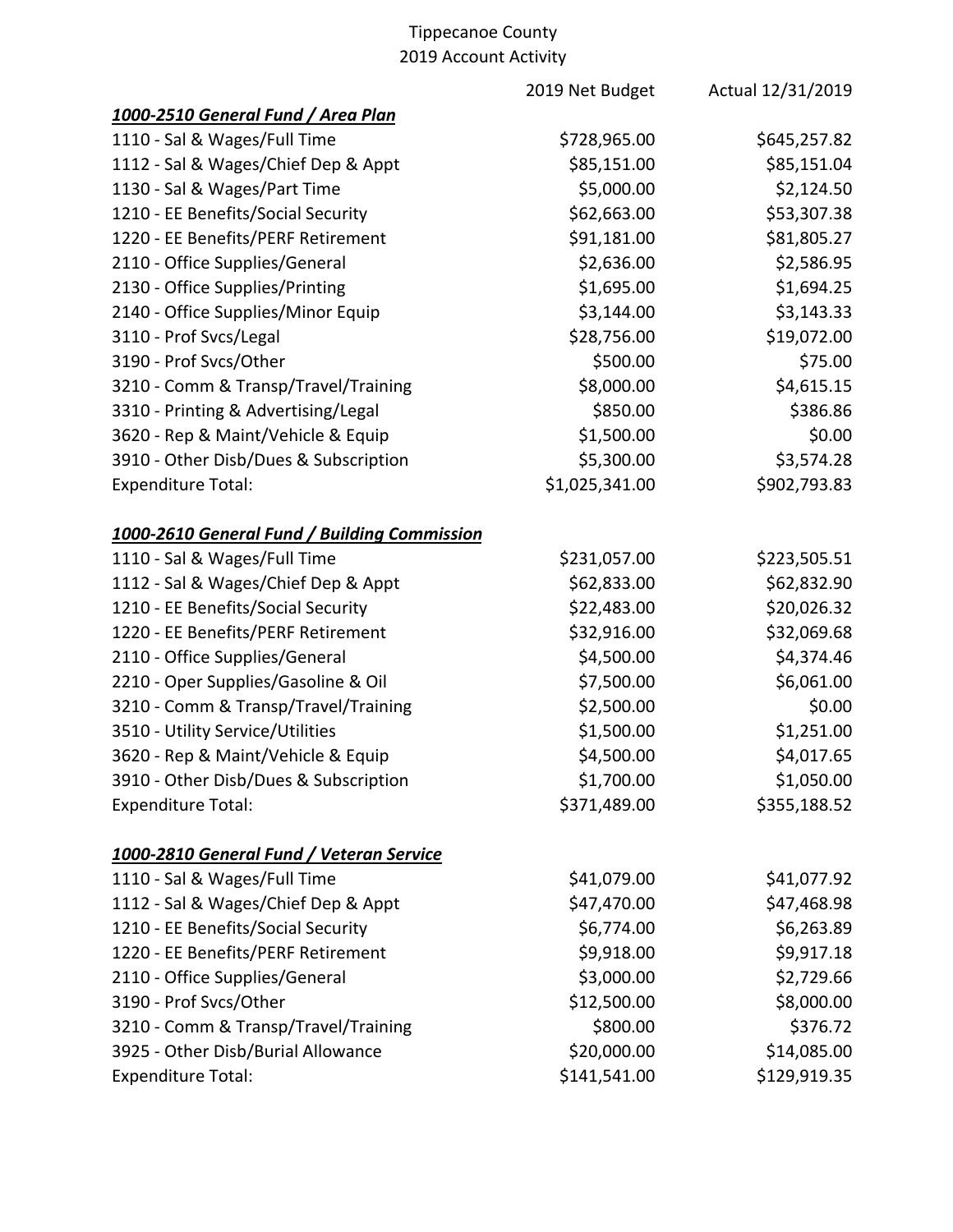|                                             | 2019 Net Budget | Actual 12/31/2019 |
|---------------------------------------------|-----------------|-------------------|
| 1000-2910 General Fund / Weights & Measures |                 |                   |
| 1112 - Sal & Wages/Chief Dep & Appt         | \$57,875.00     | \$57,873.77       |
| 1210 - EE Benefits/Social Security          | \$4,429.00      | \$4,303.34        |
| 1220 - EE Benefits/PERF Retirement          | \$6,483.00      | \$6,481.78        |
| 2110 - Office Supplies/General              | \$748.00        | \$747.65          |
| 2210 - Oper Supplies/Gasoline & Oil         | \$1,147.00      | \$1,145.58        |
| 3210 - Comm & Transp/Travel/Training        | \$338.00        | \$337.05          |
| 3620 - Rep & Maint/Vehicle & Equip          | \$842.00        | \$841.50          |
| 3910 - Other Disb/Dues & Subscription       | \$75.00         | \$75.00           |
| <b>Expenditure Total:</b>                   | \$71,937.00     | \$71,805.67       |
| 1000-3510 General Fund / Tippecanoe Villa   |                 |                   |
| 1110 - Sal & Wages/Full Time                | \$801,896.00    | \$788,099.83      |
| 1112 - Sal & Wages/Chief Dep & Appt         | \$70,531.00     | \$70,530.98       |
| 1130 - Sal & Wages/Part Time                | \$32,500.00     | \$17,974.50       |
| 1150 - Sal & Wages/Overtime                 | \$17,500.00     | \$13,728.50       |
| 1210 - EE Benefits/Social Security          | \$70,566.00     | \$63,582.07       |
| 1220 - EE Benefits/PERF Retirement          | \$99,392.00     | \$97,704.57       |
| 2110 - Office Supplies/General              | \$807.00        | \$806.37          |
| 2220 - Oper Supplies/Inst'l or Med          | \$17,808.00     | \$17,807.38       |
| 2250 - Oper Supplies/Food                   | \$117,160.00    | \$114,513.24      |
| 2990 - Other Supplies/Non-specified         | \$73,715.00     | \$68,470.10       |
| 3145 - Prof Svcs/Hlth & Med Prof            | \$19,500.00     | \$16,640.51       |
| 3150 - Prof Svcs/Training                   | \$726.00        | \$725.75          |
| 3210 - Comm & Transp/Travel/Training        | \$130.00        | \$129.28          |
| 3510 - Utility Service/Utilities            | \$109,180.00    | \$104,863.54      |
| 3610 - Rep & Maint/Buildings & Proper       | \$11,568.00     | \$11,501.67       |
| 3620 - Rep & Maint/Vehicle & Equip          | \$5,963.00      | \$5,649.69        |
| 3730 - Rentals & Leases/Minor Equip         | \$1,157.00      | \$1,156.05        |
| <b>Expenditure Total:</b>                   | \$1,450,099.00  | \$1,393,884.03    |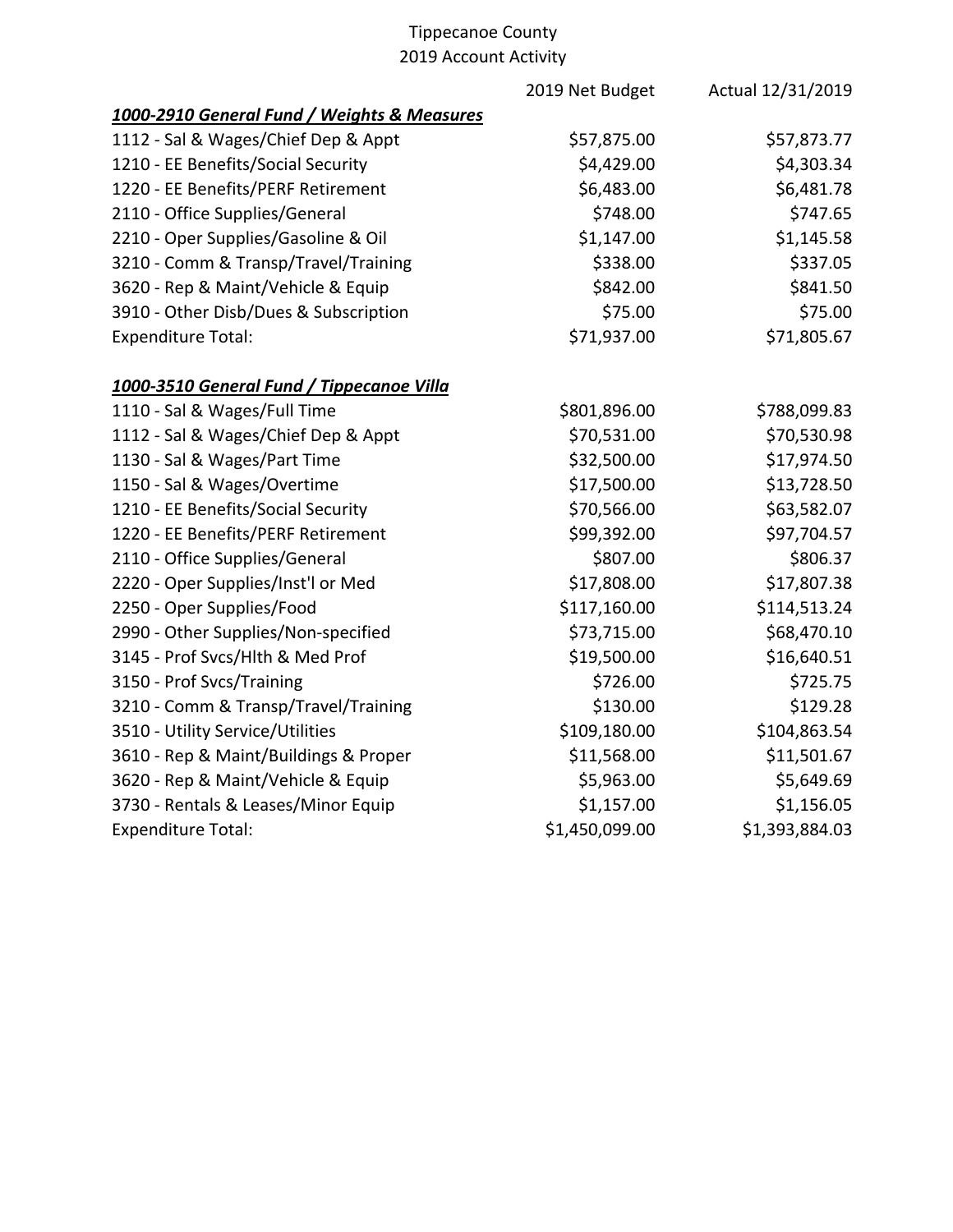2019 Net Budget Actual 12/31/2019 *1000-3610 General Fund / Cary Home* 1110 - Sal & Wages/Full Time \$1,038,556.00 \$1,028,860.41 1112 - Sal & Wages/Chief Dep & Appt  $$89,929.00$  \$89,928.02 1113 - Sal & Wages/Benefit Elig PT \$18,088.00 \$18,087.49 1130 - Sal & Wages/Part Time  $$95,000.00$  \$90,031.52 1150 - Sal & Wages/Overtime  $$55,000.00$  \$53,281.19 1210 - EE Benefits/Social Security \$99,188.00 \$91,569.81 1220 - EE Benefits/PERF Retirement \$132,516.00 \$131,132.51 2110 - Office Supplies/General  $\frac{1}{2}$  \$8,621.00 \$8,282.74 2220 - Oper Supplies/Inst'l or Med  $\lesssim 9.327.00$  \$9,240.73 2230 - Oper Supplies/Cleaning  $$4,321.00$  \$4,070.42 2245 - Oper Supplies/Grounds  $$16,466.00$  \$10,662.70 2250 - Oper Supplies/Food \$45,083.00 \$43,408.25 2270 - Oper Supplies/Educational Mtls  $$3,840.00$  \$3,839.93 2340 - Rep & Maint/Minor Equipment \$14,266.00 \$14,065.31 3140 - Prof Svcs/Counselng Consults \$75,625.00 \$75,247.10 3150 - Prof Svcs/Training 3150 - Prof Svcs/Training \$8,941.00 \$8,940.32 3210 - Comm & Transp/Travel/Training  $\begin{array}{c} 3210 - \text{Comm } 8 \text{ Transp/Tr} \end{array}$ 3510 - Utility Service/Utilities \$41,433.00 \$40,255.98 3610 - Rep & Maint/Buildings & Proper \$166,873.00 \$92,286.90 3620 - Rep & Maint/Vehicle & Equip  $$4,825.00$  \$4,432.08 3910 - Other Disb/Dues & Subscription  $$4,724.00$   $$4,724.00$ 4510 - Machinery & Equipment/General \$19,171.00 \$3,171.00 Expenditure Total:  $$1,958,127.00$   $$1,826,321.41$ *1000-3710 General Fund / Juvenile Alternatives* 1110 - Sal & Wages/Full Time  $$90,196.00$  \$75,936.24

| 1113 - Sal & Wages/Benefit Elig PT   | \$31,057.00  | \$27,310.23  |
|--------------------------------------|--------------|--------------|
| 1130 - Sal & Wages/Part Time         | \$15,000.00  | \$9,821.88   |
| 1210 - EE Benefits/Social Security   | \$10,424.00  | \$8,124.75   |
| 1220 - EE Benefits/PERF Retirement   | \$10,102.00  | \$8,504.90   |
| 2110 - Office Supplies/General       | \$903.00     | \$903.00     |
| 3210 - Comm & Transp/Travel/Training | \$500.00     | \$447.28     |
| <b>Expenditure Total:</b>            | \$158,182.00 | \$131,048.28 |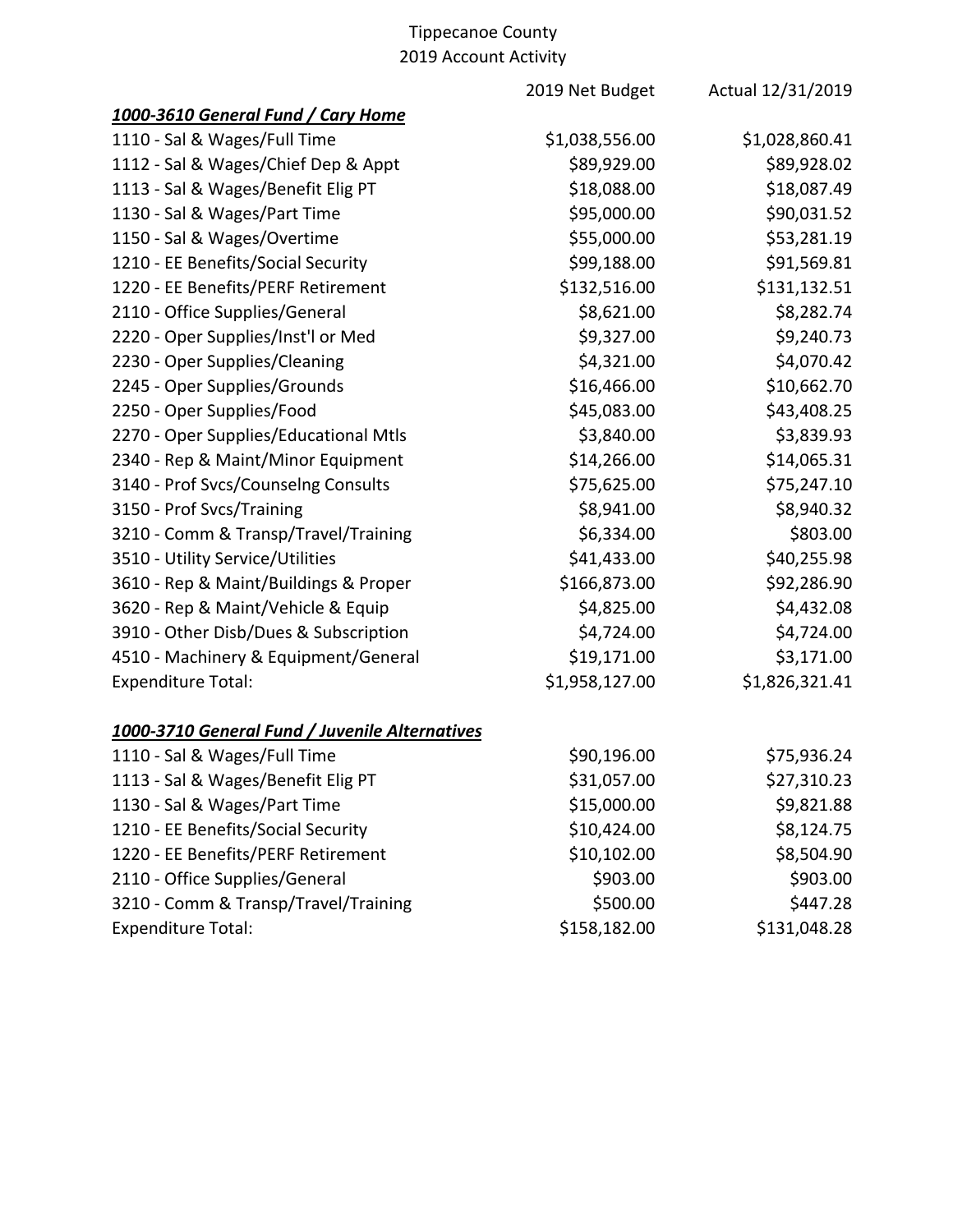| 2019 Net Budget | Actual 12/31/2019 |
|-----------------|-------------------|
|                 |                   |
| \$514,195.00    | \$508,125.81      |
| \$70,531.00     | \$70,530.98       |
| \$45,000.00     | \$34,829.13       |
| \$48,175.00     | \$43,769.38       |
| \$65,490.00     | \$65,341.30       |
| \$17,500.00     | \$17,134.00       |
| \$1,713.00      | \$1,712.25        |
| \$28,757.00     | \$25,578.76       |
| \$6,995.00      | \$6,618.97        |
| \$450.00        | \$420.66          |
| \$11,662.00     | \$11,661.83       |
| \$26,515.00     | \$24,605.97       |
| \$4,050.00      | \$4,048.76        |
| \$4,265.00      | \$2,929.92        |
| \$20,300.00     | \$1,406.50        |
| \$2,200.00      | \$2,194.00        |
| \$662.00        | \$661.77          |
| \$21.00         | \$20.30           |
| \$28,623.00     | \$28,623.00       |
| \$120,364.00    | \$119,691.75      |
| \$120,173.00    | \$104,589.49      |
| \$8,000.00      | \$7,944.42        |
| \$80.00         | \$80.00           |
| \$250.00        | \$49.32           |
| \$10,686.00     | \$6,156.96        |
| \$1,156,657.00  | \$1,088,725.23    |
|                 |                   |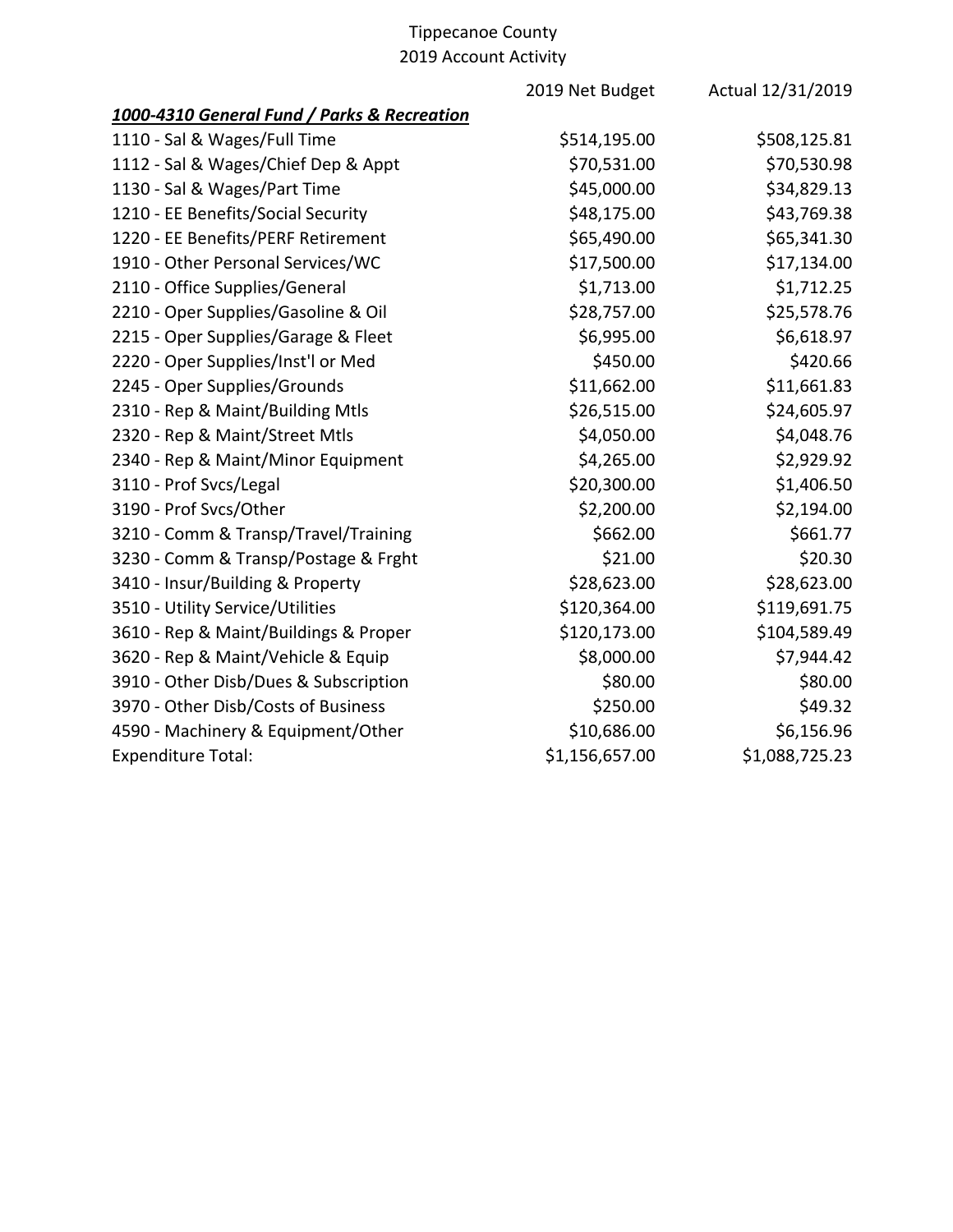|                                           | 2019 Net Budget | Actual 12/31/2019 |
|-------------------------------------------|-----------------|-------------------|
| 1000-4410 General Fund / County Extension |                 |                   |
| 1110 - Sal & Wages/Full Time              | \$115,004.00    | \$115,001.50      |
| 1130 - Sal & Wages/Part Time              | \$12,400.00     | \$11,571.87       |
| 1150 - Sal & Wages/Overtime               | \$6,500.00      | \$6,020.68        |
| 1210 - EE Benefits/Social Security        | \$10,244.00     | \$9,790.40        |
| 1220 - EE Benefits/PERF Retirement        | \$13,609.00     | \$13,497.19       |
| 2110 - Office Supplies/General            | \$13,268.00     | \$11,916.08       |
| 2140 - Office Supplies/Minor Equip        | \$1,668.00      | \$1,589.41        |
| 2230 - Oper Supplies/Cleaning             | \$1,500.00      | \$1,046.92        |
| 2330 - Rep & Maint/Small Tools            | \$400.00        | \$197.52          |
| 3150 - Prof Svcs/Training                 | \$5,000.00      | \$5,000.00        |
| 3190 - Prof Svcs/Other                    | \$212,245.00    | \$211,423.10      |
| 3210 - Comm & Transp/Travel/Training      | \$8,000.00      | \$7,859.16        |
| 3230 - Comm & Transp/Postage & Frght      | \$7,866.00      | \$5,888.53        |
| 3510 - Utility Service/Utilities          | \$17,200.00     | \$15,014.01       |
| 3610 - Rep & Maint/Buildings & Proper     | \$4,000.00      | \$2,731.57        |
| 3730 - Rentals & Leases/Minor Equip       | \$6,800.00      | \$6,397.89        |
| 3910 - Other Disb/Dues & Subscription     | \$1,134.00      | \$1,133.52        |
| <b>Expenditure Total:</b>                 | \$436,838.00    | \$426,079.35      |
| 1000-4510 General Fund / Fairgrounds      |                 |                   |
| 1110 - Sal & Wages/Full Time              | \$33,524.00     | \$33,413.40       |
| 1112 - Sal & Wages/Chief Dep & Appt       | \$53,309.00     | \$53,308.06       |
| 1150 - Sal & Wages/Overtime               | \$3,500.00      | \$0.00            |
| 1210 - EE Benefits/Social Security        | \$6,911.00      | \$5,916.59        |
| 1220 - EE Benefits/PERF Retirement        | \$10,118.00     | \$9,712.71        |
| 2110 - Office Supplies/General            | \$500.00        | \$425.23          |
| 2210 - Oper Supplies/Gasoline & Oil       | \$7,000.00      | \$6,707.90        |
| 2215 - Oper Supplies/Garage & Fleet       | \$4,000.00      | \$3,984.84        |
| 2230 - Oper Supplies/Cleaning             | \$6,000.00      | \$5,927.10        |
| 2240 - Oper Supplies/Snow Removal         | \$750.00        | \$705.65          |
| 2330 - Rep & Maint/Small Tools            | \$2,500.00      | \$2,483.65        |
| 2340 - Rep & Maint/Minor Equipment        | \$1,500.00      | \$1,499.85        |
| 2990 - Other Supplies/Non-specified       | \$3,250.00      | \$3,232.76        |
| 3210 - Comm & Transp/Travel/Training      | \$450.00        | \$109.44          |
| 3510 - Utility Service/Utilities          | \$70,000.00     | \$55,837.64       |
| 3610 - Rep & Maint/Buildings & Proper     | \$27,100.00     | \$17,984.07       |
| 3620 - Rep & Maint/Vehicle & Equip        | \$5,950.00      | \$4,423.98        |
| <b>Expenditure Total:</b>                 | \$236,362.00    | \$205,672.87      |
|                                           |                 |                   |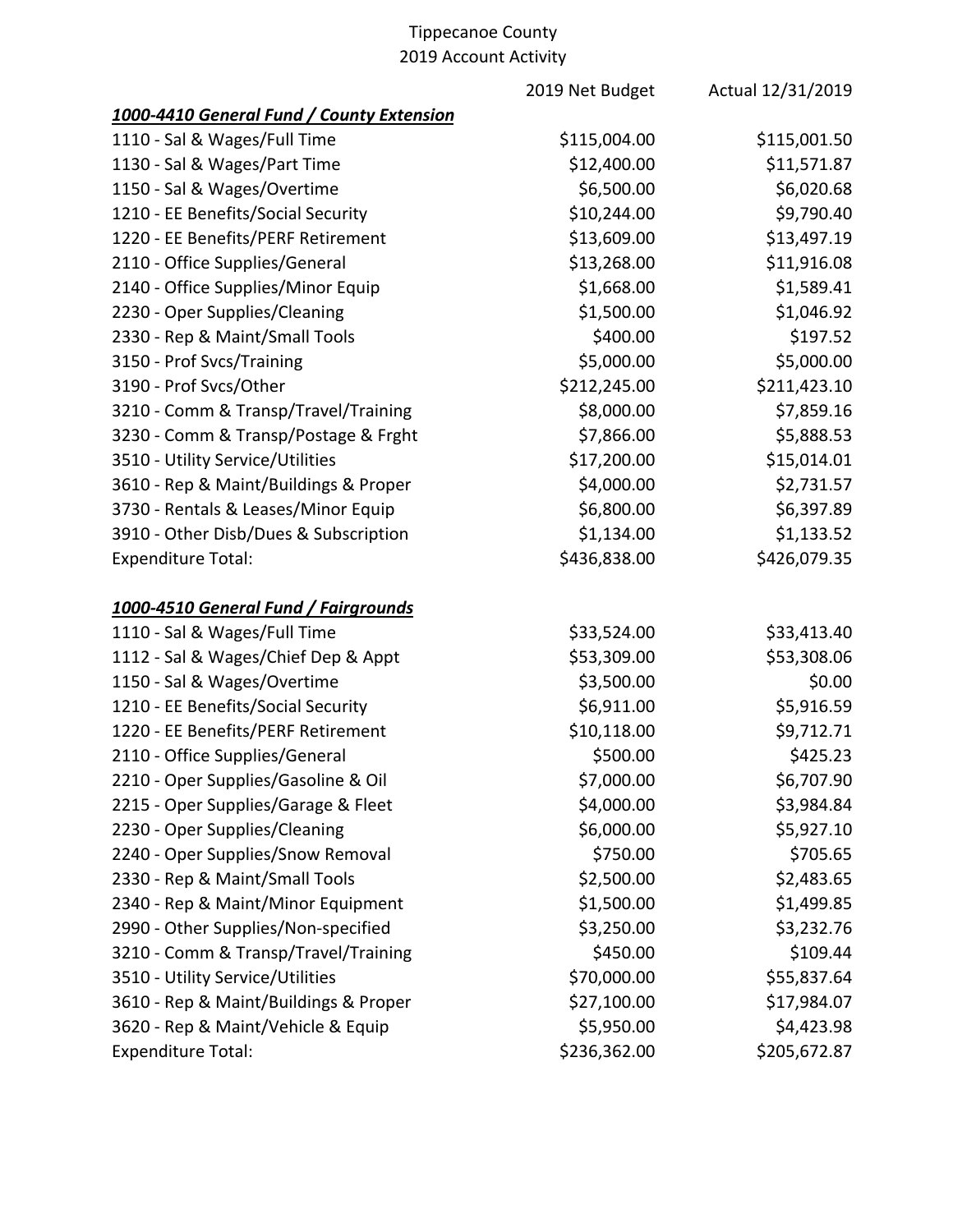|                                               | 2019 Net Budget | Actual 12/31/2019 |
|-----------------------------------------------|-----------------|-------------------|
| 1000-5010 General Fund / Coroner              |                 |                   |
| 1110 - Sal & Wages/Full Time                  | \$41,079.00     | \$41,077.92       |
| 1111 - Sal & Wages/Elected Official           | \$30,578.00     | \$30,578.08       |
| 1130 - Sal & Wages/Part Time                  | \$37,417.00     | \$28,550.00       |
| 1190 - Sal & Wages/Other Wages                | \$39,468.00     | \$39,467.86       |
| 1210 - EE Benefits/Social Security            | \$11,374.00     | \$10,593.23       |
| 1220 - EE Benefits/PERF Retirement            | \$8,157.00      | \$8,156.68        |
| 2110 - Office Supplies/General                | \$2,285.00      | \$2,260.28        |
| 2220 - Oper Supplies/Inst'l or Med            | \$41,052.00     | \$38,911.47       |
| 3145 - Prof Svcs/Hlth & Med Prof              | \$42,046.00     | \$41,104.00       |
| 3146 - Prof Svcs/Autopsies                    | \$218,875.00    | \$209,225.00      |
| 3147 - Prof Svcs/Body Transfer                | \$46,200.00     | \$42,375.00       |
| 3210 - Comm & Transp/Travel/Training          | \$14,630.00     | \$8,299.91        |
| 3910 - Other Disb/Dues & Subscription         | \$2,000.00      | \$970.74          |
| <b>Expenditure Total:</b>                     | \$535,161.00    | \$501,570.17      |
| 1000-5210 General Fund / Emergency Management |                 |                   |
| 1110 - Sal & Wages/Full Time                  | \$135,886.00    | \$135,884.17      |
| 1112 - Sal & Wages/Chief Dep & Appt           | \$62,833.00     | \$62,832.90       |
| 1150 - Sal & Wages/Overtime                   | \$2,000.00      | \$1,527.03        |
| 1210 - EE Benefits/Social Security            | \$15,356.00     | \$14,545.17       |
| 1220 - EE Benefits/PERF Retirement            | \$22,481.00     | \$22,427.17       |
| 2110 - Office Supplies/General                | \$938.00        | \$937.83          |
| 2210 - Oper Supplies/Gasoline & Oil           | \$10,088.00     | \$9,143.15        |
| 2220 - Oper Supplies/Inst'l or Med            | \$1,630.00      | \$994.68          |
| 2340 - Rep & Maint/Minor Equipment            | \$14,955.00     | \$13,878.50       |
| 3145 - Prof Svcs/Hlth & Med Prof              | \$1,215.00      | \$1,215.00        |
| 3210 - Comm & Transp/Travel/Training          | \$900.00        | \$898.56          |
| 3510 - Utility Service/Utilities              | \$9,890.00      | \$9,490.94        |
| 3620 - Rep & Maint/Vehicle & Equip            | \$16,899.00     | \$15,558.16       |
| 3910 - Other Disb/Dues & Subscription         | \$5,700.00      | \$5,331.44        |
| <b>Expenditure Total:</b>                     | \$300,771.00    | \$294,664.70      |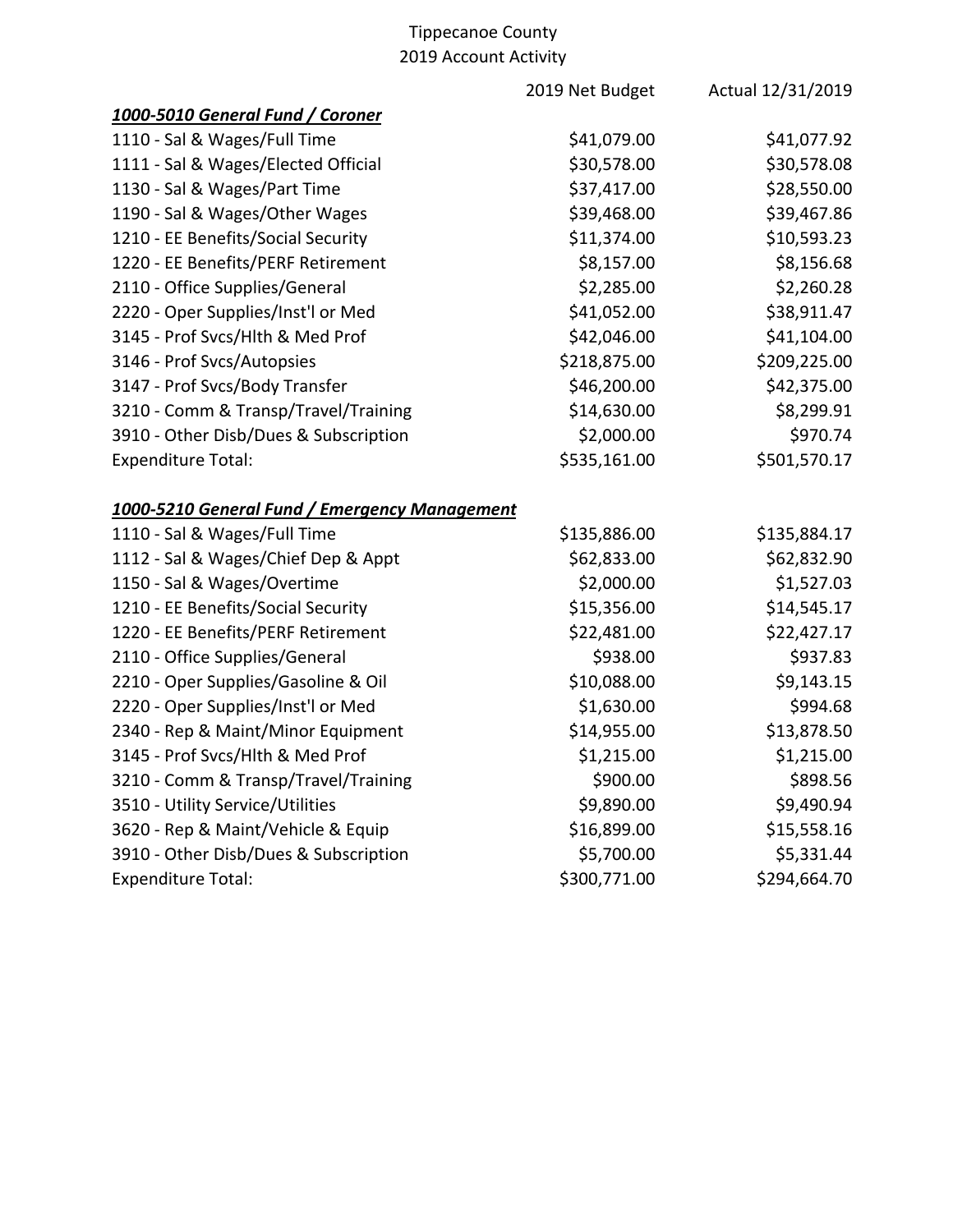| 1000-5410 General Fund / Sheriff                      | \$4,254,133.65  |
|-------------------------------------------------------|-----------------|
|                                                       |                 |
| 1110 - Sal & Wages/Full Time<br>\$4,353,762.00        |                 |
| 1111 - Sal & Wages/Elected Official<br>\$118,937.00   | \$118,936.91    |
| \$76,500.00<br>1112 - Sal & Wages/Chief Dep & Appt    | \$76,500.06     |
| \$3,295,277.00<br>1115 - Sal & Wages/Merit Deputies   | \$3,256,429.75  |
| \$40,000.00<br>1130 - Sal & Wages/Part Time           | \$28,484.25     |
| \$2,500.00<br>1132 - Sal & Wages/Board Members        | \$1,750.00      |
| \$410,500.00<br>1150 - Sal & Wages/Overtime           | \$353,755.62    |
| 1160 - Sal & Wages/Additional Pay<br>\$40,000.00      | \$39,250.00     |
| 1210 - EE Benefits/Social Security<br>\$637,818.00    | \$584,737.58    |
| 1220 - EE Benefits/PERF Retirement<br>\$512,262.00    | \$506,565.35    |
| \$900,555.00<br>1221 - EE Benefits/Sheriff Retirement | \$900,555.00    |
| \$29,725.00<br>2110 - Office Supplies/General         | \$29,724.07     |
| 2215 - Oper Supplies/Garage & Fleet<br>\$263,879.00   | \$263,878.76    |
| \$93,669.00<br>2220 - Oper Supplies/Inst'l or Med     | \$93,668.46     |
| \$3,760.00<br>2230 - Oper Supplies/Cleaning           | \$3,759.16      |
| 2250 - Oper Supplies/Food<br>\$684,331.00             | \$660,976.95    |
| 2990 - Other Supplies/Non-specified<br>\$36,196.00    | \$36,195.45     |
| 3145 - Prof Svcs/Hlth & Med Prof<br>\$141,005.00      | \$141,004.93    |
| \$22,530.00<br>3150 - Prof Svcs/Training              | \$22,529.21     |
| \$922,406.00<br>3190 - Prof Svcs/Other                | \$851,497.96    |
| 3210 - Comm & Transp/Travel/Training<br>\$4,244.00    | \$4,244.00      |
| \$840.00<br>3230 - Comm & Transp/Postage & Frght      | \$500.80        |
| \$65,376.00<br>3510 - Utility Service/Utilities       | \$65,375.26     |
| \$186,309.00<br>3610 - Rep & Maint/Buildings & Proper | \$184,809.83    |
| \$24,743.00<br>3620 - Rep & Maint/Vehicle & Equip     | \$23,927.81     |
| \$12,867,124.00<br><b>Expenditure Total:</b>          | \$12,503,190.82 |

# *1000-5420 General Fund / Jail*

| 2110 - Office Supplies/General     | \$150,000.00 | \$149,983.19 |
|------------------------------------|--------------|--------------|
| 2220 - Oper Supplies/Inst'l or Med | \$10,000.00  | \$9,781.28   |
| 3510 - Utility Service/Utilities   | \$400,000.00 | \$399,991.29 |
| <b>Expenditure Total:</b>          | \$560,000.00 | \$559,755.76 |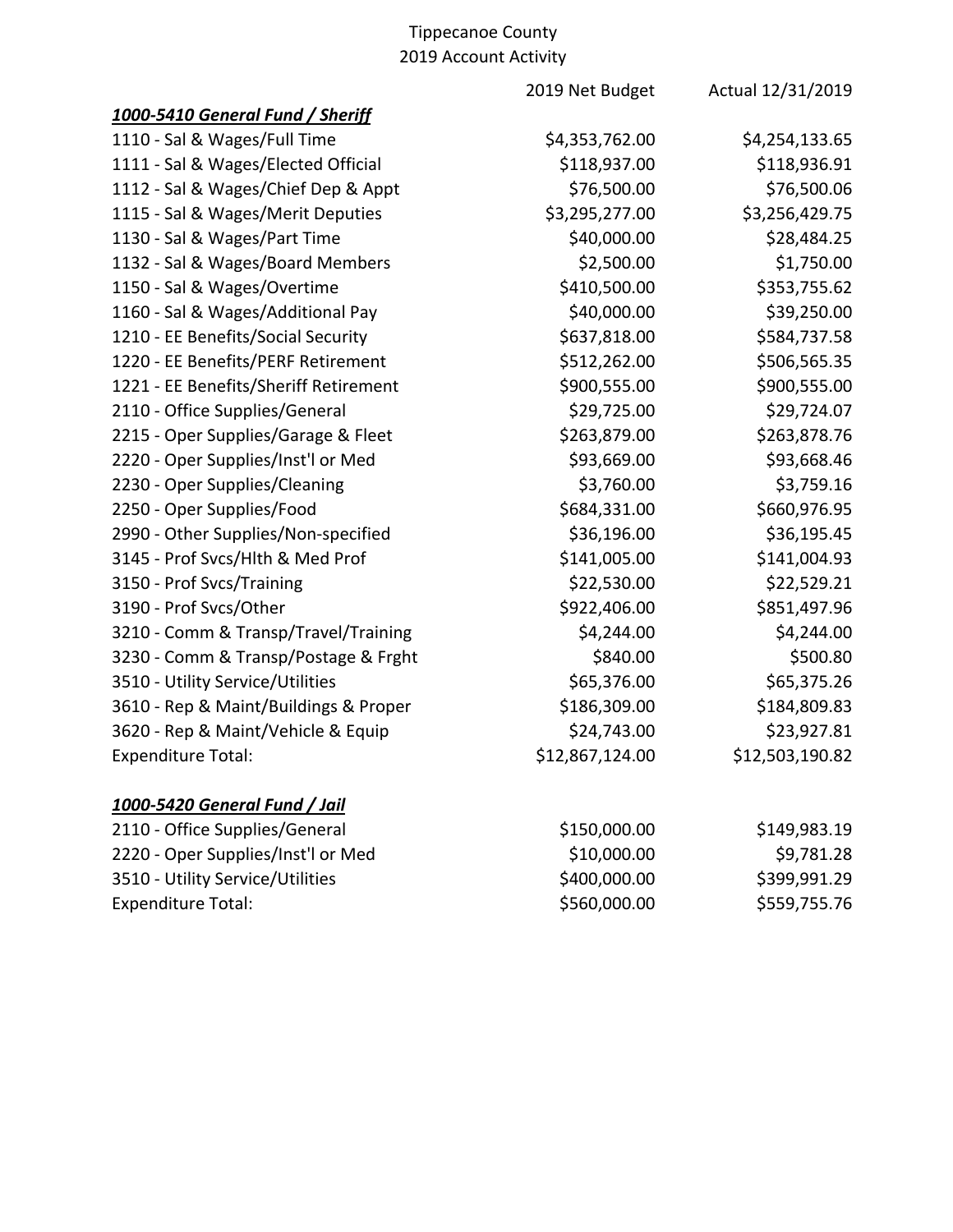|                                                | 2019 Net Budget | Actual 12/31/2019 |
|------------------------------------------------|-----------------|-------------------|
| 1000-5510 General Fund / Community Corrections |                 |                   |
| 1110 - Sal & Wages/Full Time                   | \$190,502.00    | \$190,501.01      |
| 1130 - Sal & Wages/Part Time                   | \$30,272.00     | \$29,528.37       |
| 1150 - Sal & Wages/Overtime                    | \$6,242.00      | \$5,172.73        |
| 1210 - EE Benefits/Social Security             | \$15,972.00     | \$15,885.74       |
| 1220 - EE Benefits/PERF Retirement             | \$22,177.00     | \$21,915.20       |
| 2220 - Oper Supplies/Inst'l or Med             | \$1,310.00      | \$1,309.09        |
| 2230 - Oper Supplies/Cleaning                  | \$13,887.00     | \$13,886.05       |
| 2250 - Oper Supplies/Food                      | \$59,863.00     | \$41,164.03       |
| 2340 - Rep & Maint/Minor Equipment             | \$1,982.00      | \$1,981.58        |
| 2990 - Other Supplies/Non-specified            | \$20,958.00     | \$20,957.42       |
| 3145 - Prof Svcs/Hlth & Med Prof               | \$14,745.00     | \$10,531.65       |
| 3190 - Prof Svcs/Other                         | \$146,689.00    | \$141,209.39      |
| 3210 - Comm & Transp/Travel/Training           | \$1,037.00      | \$1,036.09        |
| 3510 - Utility Service/Utilities               | \$14,936.00     | \$14,935.07       |
| 3620 - Rep & Maint/Vehicle & Equip             | \$1,069.00      | \$1,068.34        |
| 4590 - Machinery & Equipment/Other             | \$11,724.00     | \$5,473.25        |
| <b>Expenditure Total:</b>                      | \$557,665.00    | \$516,555.01      |
| 1000-5810 General Fund / Clerk                 |                 |                   |
| 1110 - Sal & Wages/Full Time                   | \$820,553.00    | \$770,094.96      |
| 1111 - Sal & Wages/Elected Official            | \$69,745.00     | \$69,745.00       |
| 1112 - Sal & Wages/Chief Dep & Appt            | \$52,841.00     | \$52,841.10       |
| 1130 - Sal & Wages/Part Time                   | \$30,000.00     | \$29,946.50       |
| 1210 - EE Benefits/Social Security             | \$74,446.00     | \$65,340.91       |
| 1220 - EE Benefits/PERF Retirement             | \$105,632.00    | \$99,979.37       |
| 2110 - Office Supplies/General                 | \$6,000.00      | \$4,585.21        |
| 2120 - Office Supplies/Forms                   | \$6,000.00      | \$5,450.81        |
| 3190 - Prof Svcs/Other                         | \$12,000.00     | \$6,129.10        |
| 3210 - Comm & Transp/Travel/Training           | \$4,500.00      | \$2,360.54        |
| 3230 - Comm & Transp/Postage & Frght           | \$200.00        | \$0.00            |
| 3620 - Rep & Maint/Vehicle & Equip             | \$1,500.00      | \$657.47          |
| 3910 - Other Disb/Dues & Subscription          | \$1,500.00      | \$774.00          |
| <b>Expenditure Total:</b>                      | \$1,184,917.00  | \$1,107,904.97    |
| 1000-5910 General Fund / Prosecutor            |                 |                   |
| 1110 - Sal & Wages/Full Time                   | \$2,428,244.00  | \$2,425,710.64    |
| 1130 - Sal & Wages/Part Time                   | \$10,000.00     | \$7,876.25        |
| 1210 - EE Benefits/Social Security             | \$186,526.00    | \$178,200.26      |
| 1220 - EE Benefits/PERF Retirement             | \$273,084.00    | \$271,679.65      |
| <b>Expenditure Total:</b>                      | \$2,897,854.00  | \$2,883,466.80    |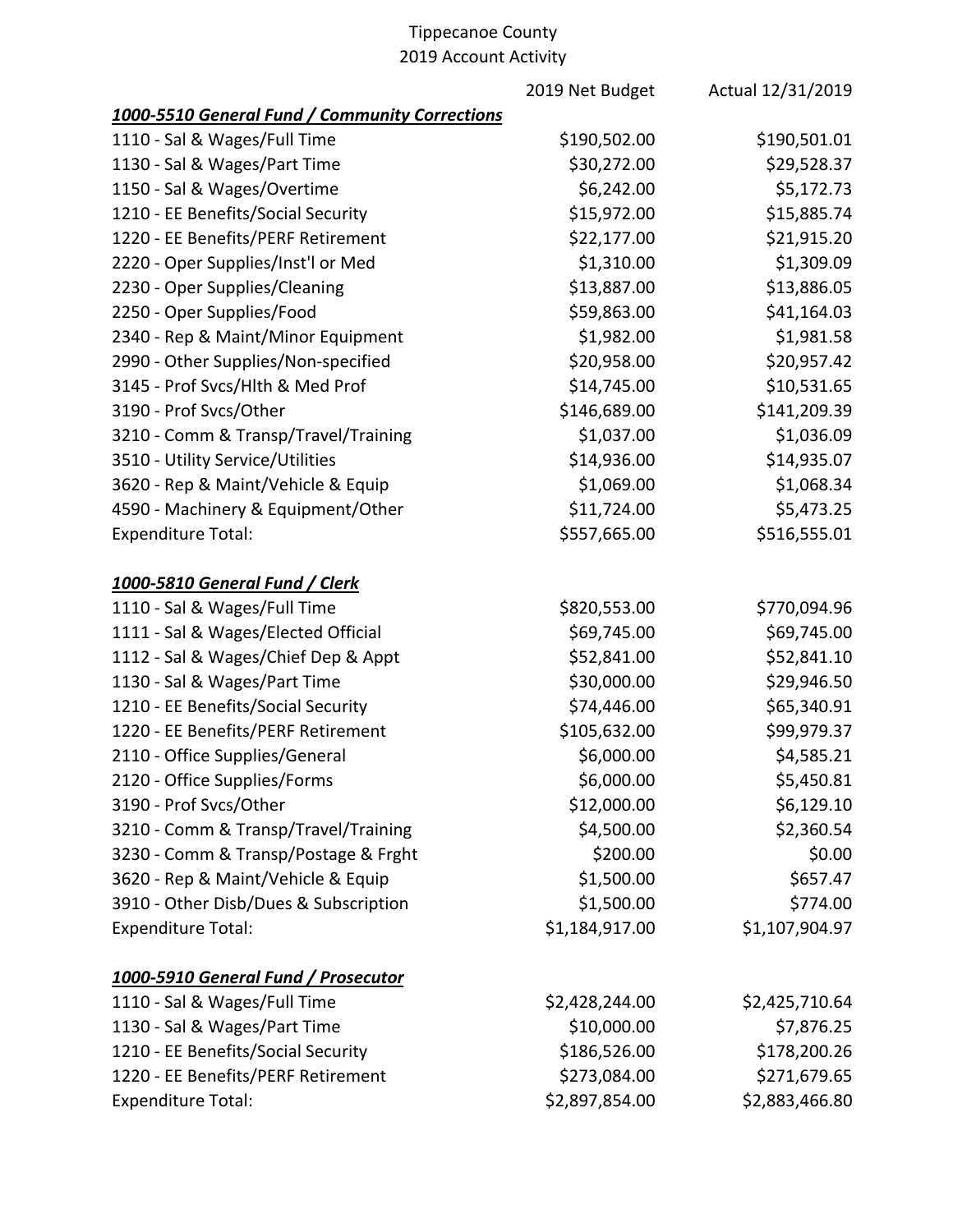|                                           | 2019 Net Budget | Actual 12/31/2019 |
|-------------------------------------------|-----------------|-------------------|
| 1000-5920 General Fund / Prosecutor IV-D  |                 |                   |
| 1110 - Sal & Wages/Full Time              | \$683,690.00    | \$664,535.45      |
| 1210 - EE Benefits/Social Security        | \$52,303.00     | \$46,885.75       |
| 1220 - EE Benefits/PERF Retirement        | \$76,574.00     | \$74,479.50       |
| <b>Expenditure Total:</b>                 | \$812,567.00    | \$785,900.70      |
| 1000-6010 General Fund / Ancillary Court  |                 |                   |
| 1110 - Sal & Wages/Full Time              | \$93,503.00     | \$93,501.38       |
| 1210 - EE Benefits/Social Security        | \$7,153.00      | \$6,931.55        |
| 1220 - EE Benefits/PERF Retirement        | \$10,473.00     | \$10,471.96       |
| 2110 - Office Supplies/General            | \$500.00        | \$335.98          |
| 3170 - Prof Svcs/Translator               | \$1,000.00      | \$0.00            |
| <b>Expenditure Total:</b>                 | \$112,629.00    | \$111,240.87      |
| 1000-6310 General Fund / Public Defender  |                 |                   |
| 1110 - Sal & Wages/Full Time              | \$537,829.00    | \$537,411.21      |
| 1112 - Sal & Wages/Chief Dep & Appt       | \$257,287.00    | \$257,286.90      |
| 1113 - Sal & Wages/Benefit Elig PT        | \$1,388,108.00  | \$1,376,266.54    |
| 1130 - Sal & Wages/Part Time              | \$83,016.00     | \$82,860.62       |
| 1210 - EE Benefits/Social Security        | \$165,533.00    | \$162,331.98      |
| 1220 - EE Benefits/PERF Retirement        | \$89,121.00     | \$89,005.80       |
| 2110 - Office Supplies/General            | \$17,628.00     | \$6,952.21        |
| 3110 - Prof Svcs/Legal                    | \$90,130.00     | \$90,129.95       |
| 3150 - Prof Svcs/Training                 | \$6,153.00      | \$6,153.00        |
| 3190 - Prof Svcs/Other                    | \$436,826.00    | \$430,763.93      |
| 3210 - Comm & Transp/Travel/Training      | \$9,130.00      | \$7,901.79        |
| 3510 - Utility Service/Utilities          | \$140.00        | \$123.42          |
| 3910 - Other Disb/Dues & Subscription     | \$18,000.00     | \$13,986.18       |
| <b>Expenditure Total:</b>                 | \$3,098,901.00  | \$3,061,173.53    |
| <u>1000-6410 General Fund / Probation</u> |                 |                   |
| 1110 - Sal & Wages/Full Time              | \$1,415,768.00  | \$1,372,780.70    |
| 1112 - Sal & Wages/Chief Dep & Appt       | \$78,489.00     | \$78,489.06       |
| 1130 - Sal & Wages/Part Time              | \$50,000.00     | \$39,370.28       |
| 1210 - EE Benefits/Social Security        | \$118,136.00    | \$105,889.25      |
| 1220 - EE Benefits/PERF Retirement        | \$167,357.00    | \$162,580.92      |
| <b>Expenditure Total:</b>                 | \$1,829,750.00  | \$1,759,110.21    |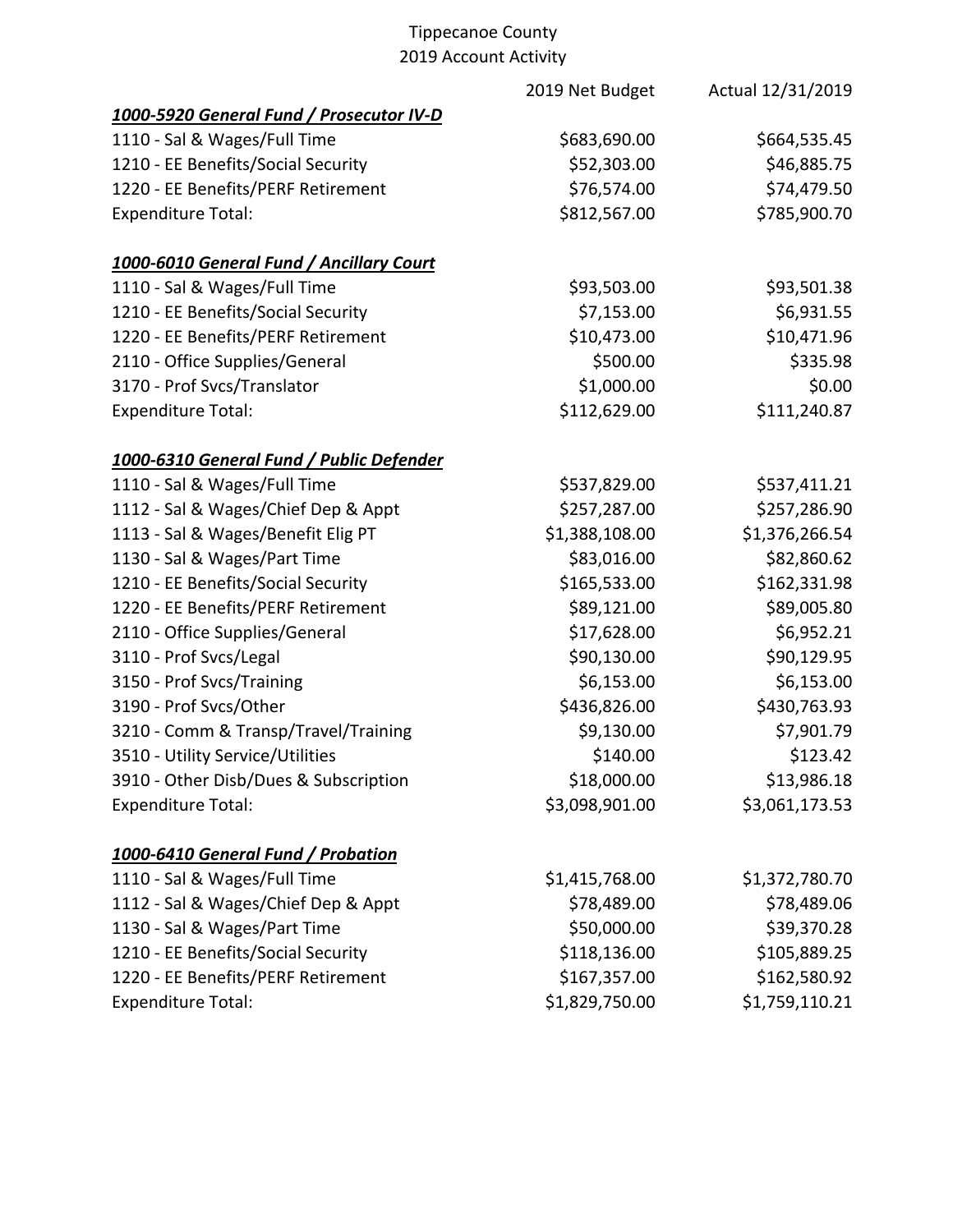|                                            | 2019 Net Budget | Actual 12/31/2019 |
|--------------------------------------------|-----------------|-------------------|
| 1000-6510 General Fund / Magistrate        |                 |                   |
| 1110 - Sal & Wages/Full Time               | \$92,738.00     | \$90,874.15       |
| 1150 - Sal & Wages/Overtime                | \$2,000.00      | \$1,997.39        |
| 1210 - EE Benefits/Social Security         | \$7,201.00      | \$6,563.67        |
| 1220 - EE Benefits/PERF Retirement         | \$10,611.00     | \$10,401.67       |
| 2110 - Office Supplies/General             | \$800.00        | \$500.03          |
| 3210 - Comm & Transp/Travel/Training       | \$800.00        | \$249.66          |
| 3910 - Other Disb/Dues & Subscription      | \$875.00        | \$462.00          |
| <b>Expenditure Total:</b>                  | \$115,025.00    | \$111,048.57      |
| 1000-6520 General Fund / IV-D Commissioner |                 |                   |
| 1110 - Sal & Wages/Full Time               | \$46,369.00     | \$46,367.88       |
| 1112 - Sal & Wages/Chief Dep & Appt        | \$63,000.00     | \$62,999.82       |
| 1130 - Sal & Wages/Part Time               | \$23,000.00     | \$12,139.00       |
| 1210 - EE Benefits/Social Security         | \$10,223.00     | \$8,921.37        |
| 1220 - EE Benefits/PERF Retirement         | \$5,194.00      | \$5,193.24        |
| 2110 - Office Supplies/General             | \$250.00        | \$247.99          |
| 3160 - Prof Svcs/Judge Pro-Tem             | \$250.00        | \$75.00           |
| 3210 - Comm & Transp/Travel/Training       | \$805.00        | \$777.88          |
| 3910 - Other Disb/Dues & Subscription      | \$195.00        | \$195.00          |
| <b>Expenditure Total:</b>                  | \$149,286.00    | \$136,917.18      |
| 1000-7010 General Fund / Circuit Court     |                 |                   |
| 1110 - Sal & Wages/Full Time               | \$144,089.00    | \$144,086.80      |
| 1210 - EE Benefits/Social Security         | \$11,023.00     | \$9,948.81        |
| 1220 - EE Benefits/PERF Retirement         | \$16,138.00     | \$16,137.68       |
| 2110 - Office Supplies/General             | \$1,000.00      | \$804.35          |
| 3115 - Prof Svcs/Pauper Atty               | \$80,410.00     | \$50,949.65       |
| 3160 - Prof Svcs/Judge Pro-Tem             | \$525.00        | \$375.00          |
| 3190 - Prof Svcs/Other                     | \$5,910.00      | \$5,910.00        |
| 3210 - Comm & Transp/Travel/Training       | \$379.00        | \$378.80          |
| 3910 - Other Disb/Dues & Subscription      | \$2,603.00      | \$1,287.97        |
| 3950 - Other Disb/Jury Expense             | \$21,937.00     | \$12,632.49       |
| <b>Expenditure Total:</b>                  | \$284,014.00    | \$242,511.55      |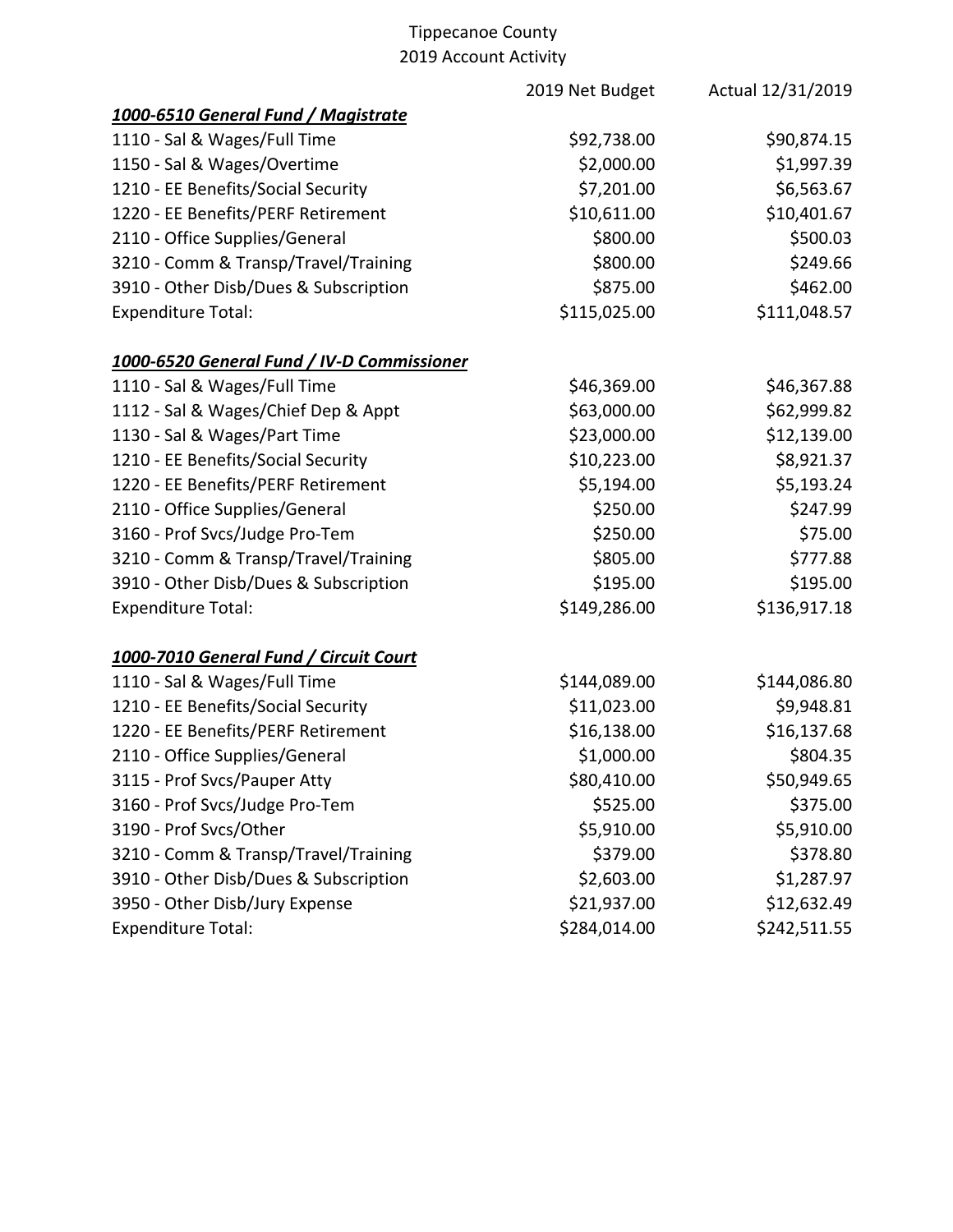|                                           | 2019 Net Budget | Actual 12/31/2019 |
|-------------------------------------------|-----------------|-------------------|
| 1000-7101 General Fund / Superior Court 1 |                 |                   |
| 1110 - Sal & Wages/Full Time              | \$90,223.00     | \$90,220.78       |
| 1113 - Sal & Wages/Benefit Elig PT        | \$33,039.00     | \$31,519.05       |
| 1150 - Sal & Wages/Overtime               | \$4,699.00      | \$4,630.82        |
| 1210 - EE Benefits/Social Security        | \$9,590.00      | \$8,596.77        |
| 1220 - EE Benefits/PERF Retirement        | \$10,612.00     | \$10,611.31       |
| 2110 - Office Supplies/General            | \$1,353.00      | \$127.30          |
| 2130 - Office Supplies/Printing           | \$300.00        | \$19.09           |
| 3115 - Prof Svcs/Pauper Atty              | \$65,001.00     | \$65,000.89       |
| 3140 - Prof Svcs/Counselng Consults       | \$9,407.00      | \$8,206.25        |
| 3160 - Prof Svcs/Judge Pro-Tem            | \$300.00        | \$225.00          |
| 3190 - Prof Svcs/Other                    | \$800.00        | \$800.00          |
| 3210 - Comm & Transp/Travel/Training      | \$500.00        | \$345.28          |
| 3910 - Other Disb/Dues & Subscription     | \$1,746.00      | \$1,745.27        |
| 3950 - Other Disb/Jury Expense            | \$33,778.00     | \$31,705.57       |
| <b>Expenditure Total:</b>                 | \$261,348.00    | \$253,753.38      |
| 1000-7102 General Fund / Superior Court 2 |                 |                   |
| 1110 - Sal & Wages/Full Time              | \$88,872.00     | \$88,683.98       |
| 1113 - Sal & Wages/Benefit Elig PT        | \$33,039.00     | \$32,392.04       |
| 1150 - Sal & Wages/Overtime               | \$2,000.00      | \$1,996.21        |
| 1210 - EE Benefits/Social Security        | \$9,480.00      | \$8,679.13        |
| 1220 - EE Benefits/PERF Retirement        | \$10,178.00     | \$10,060.04       |
| 2110 - Office Supplies/General            | \$1,159.00      | \$1,095.37        |
| 3115 - Prof Svcs/Pauper Atty              | \$67,216.00     | \$65,616.75       |
| 3145 - Prof Svcs/Hlth & Med Prof          | \$16,898.00     | \$15,085.00       |
| 3160 - Prof Svcs/Judge Pro-Tem            | \$225.00        | \$200.00          |
| 3165 - Prof Svcs/Transcriptionist         | \$75,000.00     | \$75,000.00       |
| 3190 - Prof Svcs/Other                    | \$945.00        | \$945.00          |
| 3210 - Comm & Transp/Travel/Training      | \$96.00         | \$95.76           |
| 3910 - Other Disb/Dues & Subscription     | \$2,565.00      | \$2,520.08        |
| 3950 - Other Disb/Jury Expense            | \$14,098.00     | \$14,097.21       |
| <b>Expenditure Total:</b>                 | \$321,771.00    | \$316,466.57      |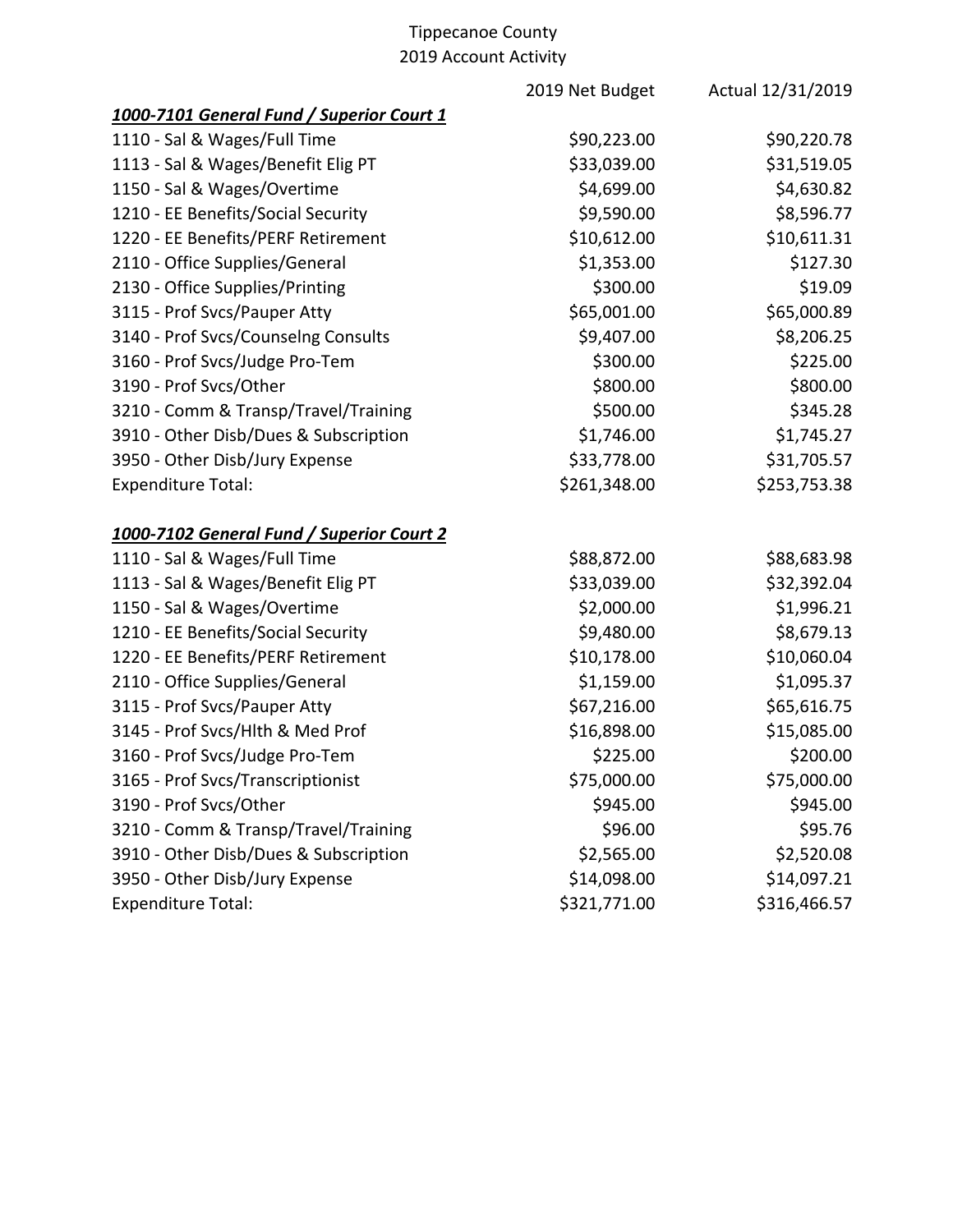|                                           | 2019 Net Budget | Actual 12/31/2019 |
|-------------------------------------------|-----------------|-------------------|
| 1000-7104 General Fund / Superior Court 4 |                 |                   |
| 1110 - Sal & Wages/Full Time              | \$177,441.00    | \$177,436.38      |
| 1150 - Sal & Wages/Overtime               | \$1,200.00      | \$45.62           |
| 1210 - EE Benefits/Social Security        | \$13,667.00     | \$12,825.85       |
| 1220 - EE Benefits/PERF Retirement        | \$20,008.00     | \$19,877.89       |
| 2110 - Office Supplies/General            | \$750.00        | \$704.83          |
| 3115 - Prof Svcs/Pauper Atty              | \$97,178.00     | \$59,692.29       |
| 3145 - Prof Svcs/Hlth & Med Prof          | \$3,114.00      | \$3,112.50        |
| 3160 - Prof Svcs/Judge Pro-Tem            | \$500.00        | \$450.00          |
| 3210 - Comm & Transp/Travel/Training      | \$400.00        | \$71.96           |
| 3910 - Other Disb/Dues & Subscription     | \$400.00        | \$400.00          |
| 3950 - Other Disb/Jury Expense            | \$2,000.00      | \$1,920.00        |
| <b>Expenditure Total:</b>                 | \$316,658.00    | \$276,537.32      |
| 1000-7105 General Fund / Superior Court 5 |                 |                   |
| 1110 - Sal & Wages/Full Time              | \$177,498.00    | \$176,576.32      |
| 1210 - EE Benefits/Social Security        | \$13,579.00     | \$12,512.65       |
| 1220 - EE Benefits/PERF Retirement        | \$19,880.00     | \$19,776.57       |
| 2110 - Office Supplies/General            | \$2,000.00      | \$1,041.07        |
| 3115 - Prof Svcs/Pauper Atty              | \$58,500.00     | \$46,905.40       |
| 3140 - Prof Svcs/Counselng Consults       | \$40,000.00     | \$36,926.25       |
| 3160 - Prof Svcs/Judge Pro-Tem            | \$400.00        | \$150.00          |
| 3210 - Comm & Transp/Travel/Training      | \$238.00        | \$186.80          |
| 3910 - Other Disb/Dues & Subscription     | \$1,962.00      | \$1,547.71        |
| 3950 - Other Disb/Jury Expense            | \$1,500.00      | \$1,335.18        |
| <b>Expenditure Total:</b>                 | \$315,557.00    | \$296,957.95      |
| 1000-7106 General Fund / Superior Court 6 |                 |                   |
| 1110 - Sal & Wages/Full Time              | \$219,988.00    | \$219,982.62      |
| 1130 - Sal & Wages/Part Time              | \$500.00        | \$0.00            |
| 1150 - Sal & Wages/Overtime               | \$500.00        | \$0.00            |
| 1210 - EE Benefits/Social Security        | \$16,906.00     | \$15,794.23       |
| 1220 - EE Benefits/PERF Retirement        | \$24,695.00     | \$24,637.86       |
| 2110 - Office Supplies/General            | \$1,500.00      | \$949.76          |
| 3115 - Prof Svcs/Pauper Atty              | \$41,600.00     | \$36,913.80       |
| 3145 - Prof Svcs/Hlth & Med Prof          | \$400.00        | \$400.00          |
| 3160 - Prof Svcs/Judge Pro-Tem            | \$500.00        | \$475.00          |
| 3210 - Comm & Transp/Travel/Training      | \$500.00        | \$470.52          |
| 3910 - Other Disb/Dues & Subscription     | \$1,585.00      | \$1,585.00        |
| 3950 - Other Disb/Jury Expense            | \$1,000.00      | \$169.36          |
| <b>Expenditure Total:</b>                 | \$309,674.00    | \$301,378.15      |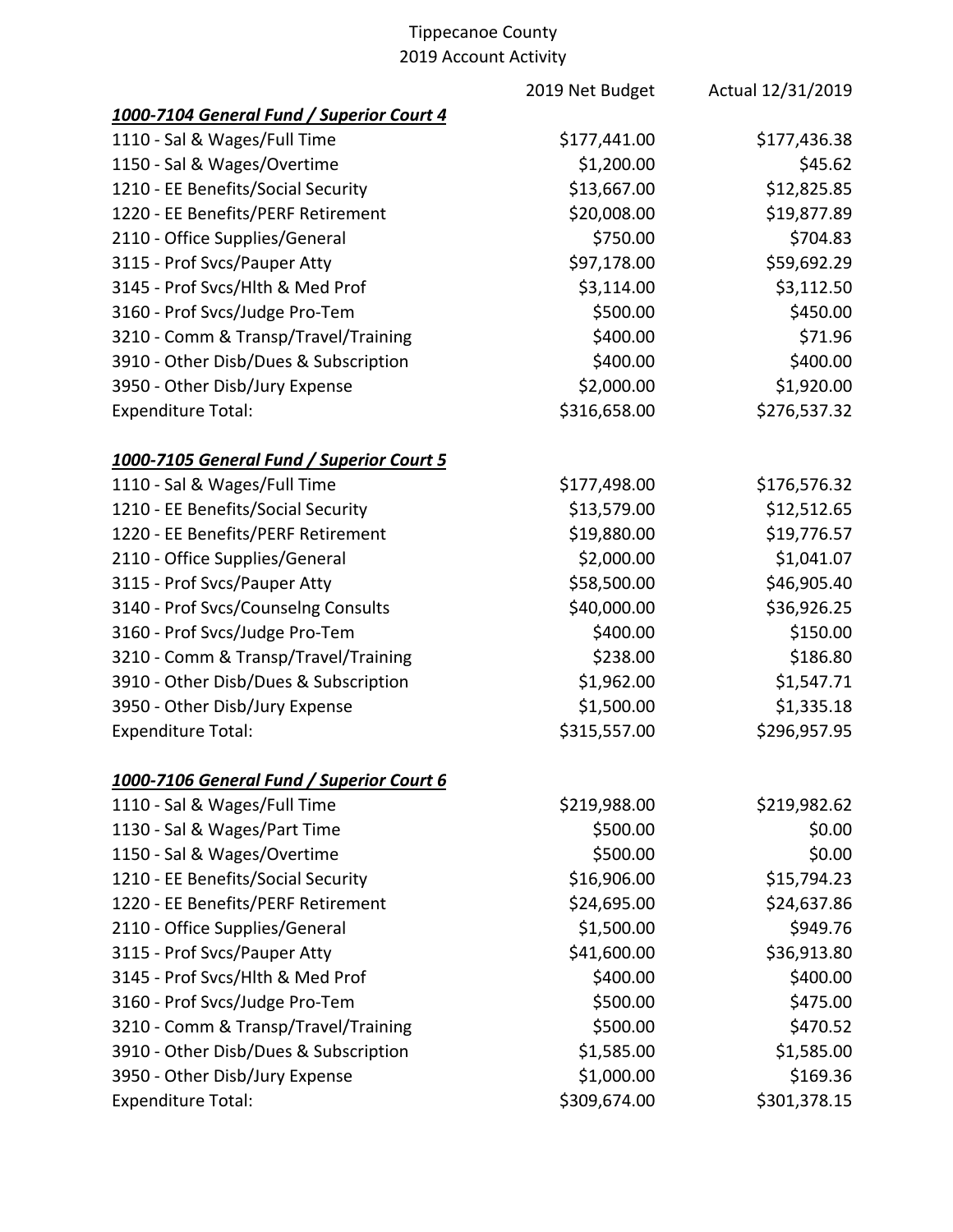|                                           | 2019 Net Budget | Actual 12/31/2019 |
|-------------------------------------------|-----------------|-------------------|
| 1000-7103 General Fund / Superior Court 3 |                 |                   |
| 1110 - Sal & Wages/Full Time              | \$233,182.00    | \$230,198.08      |
| 1112 - Sal & Wages/Chief Dep & Appt       | \$41,393.00     | \$41,393.04       |
| 1130 - Sal & Wages/Part Time              | \$28,800.00     | \$20,623.50       |
| 1210 - EE Benefits/Social Security        | \$23,300.00     | \$21,364.42       |
| 1220 - EE Benefits/PERF Retirement        | \$26,117.00     | \$25,782.10       |
| 2110 - Office Supplies/General            | \$4,200.00      | \$3,294.04        |
| 2220 - Oper Supplies/Inst'l or Med        | \$12,107.00     | \$9,937.49        |
| 3115 - Prof Svcs/Pauper Atty              | \$58,767.00     | \$39,362.12       |
| 3145 - Prof Svcs/Hlth & Med Prof          | \$295,000.00    | \$196,502.00      |
| 3160 - Prof Svcs/Judge Pro-Tem            | \$1,000.00      | \$400.00          |
| 3190 - Prof Svcs/Other                    | \$14,150.00     | \$9,450.00        |
| 3210 - Comm & Transp/Travel/Training      | \$5,000.00      | \$480.74          |
| 3730 - Rentals & Leases/Minor Equip       | \$27,000.00     | \$21,135.50       |
| 3910 - Other Disb/Dues & Subscription     | \$1,250.00      | \$1,182.95        |
| <b>Expenditure Total:</b>                 | \$771,266.00    | \$621,105.98      |
| 1000-7310 General Fund / CASA             |                 |                   |
| 1110 - Sal & Wages/Full Time              | \$335,349.00    | \$312,783.52      |
| 1113 - Sal & Wages/Benefit Elig PT        | \$85,064.00     | \$85,063.79       |
| 1210 - EE Benefits/Social Security        | \$32,162.00     | \$28,422.46       |
| 1220 - EE Benefits/PERF Retirement        | \$41,648.00     | \$35,031.86       |
| 2110 - Office Supplies/General            | \$3,000.00      | \$2,307.39        |
| 3115 - Prof Svcs/Pauper Atty              | \$5,445.00      | \$5,445.00        |
| 3210 - Comm & Transp/Travel/Training      | \$3,055.00      | \$3,026.59        |
| <b>Expenditure Total:</b>                 | \$505,723.00    | \$472,080.61      |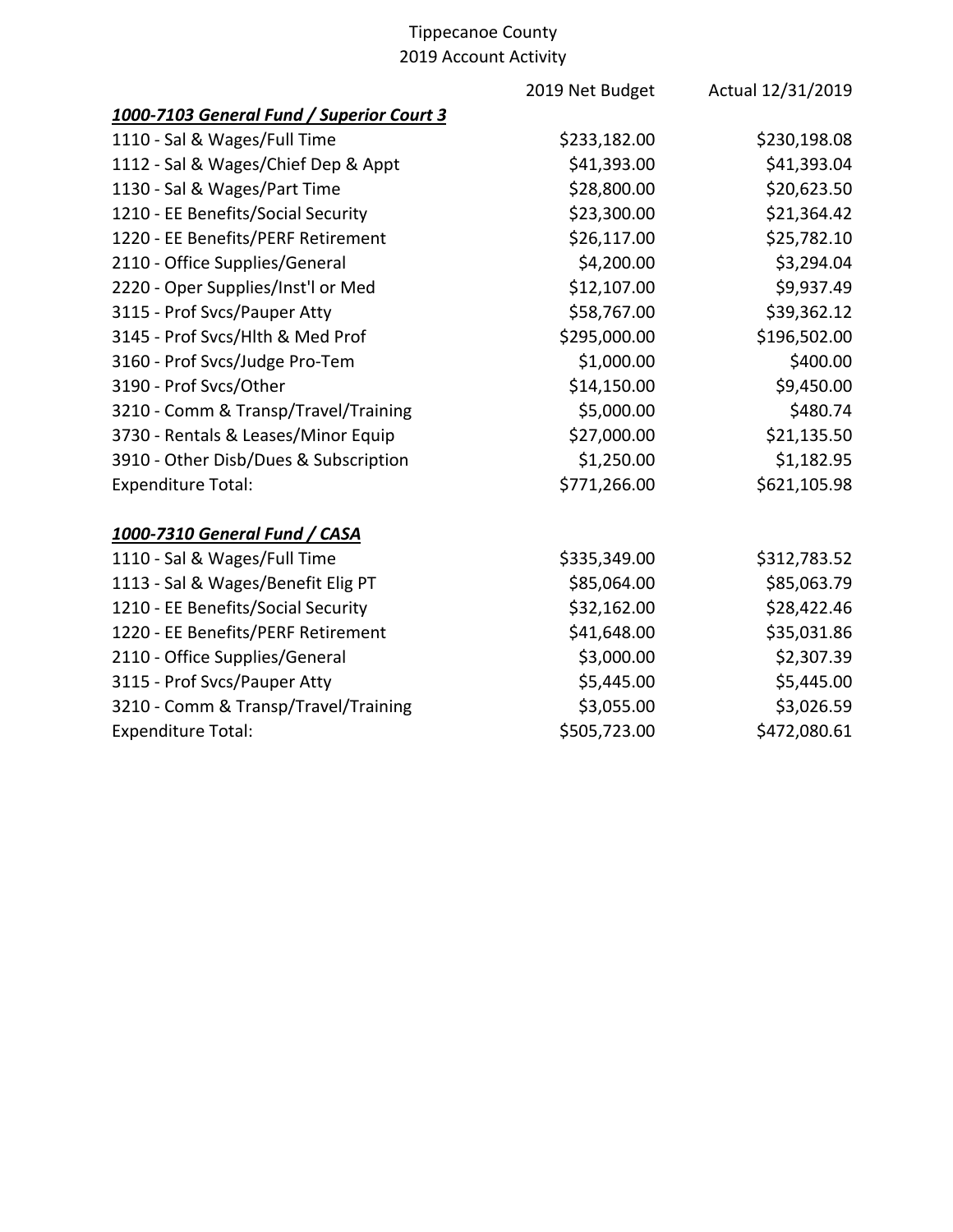|                                             | 2019 Net Budget | Actual 12/31/2019 |
|---------------------------------------------|-----------------|-------------------|
| 1000-9010 General Fund / Health Department  |                 |                   |
| 1110 - Sal & Wages/Full Time                | \$819,315.00    | \$815,347.41      |
| 1112 - Sal & Wages/Chief Dep & Appt         | \$53,605.00     | \$53,604.98       |
| 1130 - Sal & Wages/Part Time                | \$576.00        | \$576.00          |
| 1210 - EE Benefits/Social Security          | \$66,823.00     | \$62,560.81       |
| 1220 - EE Benefits/PERF Retirement          | \$91,829.00     | \$91,318.61       |
| 2110 - Office Supplies/General              | \$7,421.00      | \$7,032.37        |
| 2120 - Office Supplies/Forms                | \$2,792.00      | \$2,791.40        |
| 2210 - Oper Supplies/Gasoline & Oil         | \$2,220.00      | \$2,215.75        |
| 2220 - Oper Supplies/Inst'l or Med          | \$149,723.00    | \$145,829.05      |
| 2250 - Oper Supplies/Food                   | \$420.00        | \$0.00            |
| 2340 - Rep & Maint/Minor Equipment          | \$9,023.00      | \$9,022.74        |
| 2990 - Other Supplies/Non-specified         | \$3,950.00      | \$3,941.27        |
| 3110 - Prof Svcs/Legal                      | \$10,237.00     | \$7,750.00        |
| 3150 - Prof Svcs/Training                   | \$2,500.00      | \$2,161.00        |
| 3170 - Prof Svcs/Translator                 | \$584.00        | \$192.00          |
| 3190 - Prof Svcs/Other                      | \$2,188.00      | \$1,988.00        |
| 3210 - Comm & Transp/Travel/Training        | \$5,802.00      | \$4,952.58        |
| 3240 - Comm & Transp/Software               | \$8,975.00      | \$975.00          |
| 3310 - Printing & Advertising/Legal         | \$200.00        | \$68.13           |
| 3510 - Utility Service/Utilities            | \$3,900.00      | \$2,874.01        |
| 3620 - Rep & Maint/Vehicle & Equip          | \$690.00        | \$469.07          |
| 3720 - Rentals & Leases/Heavy Mach          | \$5,895.00      | \$4,744.20        |
| 3910 - Other Disb/Dues & Subscription       | \$6,249.00      | \$5,570.04        |
| <b>Expenditure Total:</b>                   | \$1,254,917.00  | \$1,225,984.42    |
| 1000-9410 General Fund / Employee Insurance |                 |                   |
| 1222 - EE Benefits/Hoosier Start 401a       | \$8,150.00      | \$8,149.62        |
| 1230 - EE Benefits/Health                   | \$6,995,338.00  | \$6,941,673.89    |
| 1231 - EE Benefits/LTD                      | \$95,077.00     | \$95,076.43       |
| 1232 - EE Benefits/Life                     | \$59,078.00     | \$56,232.90       |
| 1910 - Other Personal Services/WC           | \$350,300.00    | \$322,038.00      |
| 1920 - Other Personal Services/Unempl       | \$22,200.00     | \$5,375.91        |
| <b>Expenditure Total:</b>                   | \$7,530,143.00  | \$7,428,546.75    |
| 1000-9600 General Fund / Misc               |                 |                   |
| 3945 - Other Disb/Refund of Prop Tax        | \$0.00          | \$4,970.17        |
| 1000-9601 General Fund / Refunds Tax Set 01 |                 |                   |
| 3945 - Other Disb/Refund of Prop Tax        | \$0.00          | \$256.57          |
| 1000-9603 General Fund / Refunds Tax Set 03 |                 |                   |
| 3945 - Other Disb/Refund of Prop Tax        | \$0.00          | \$2,133.28        |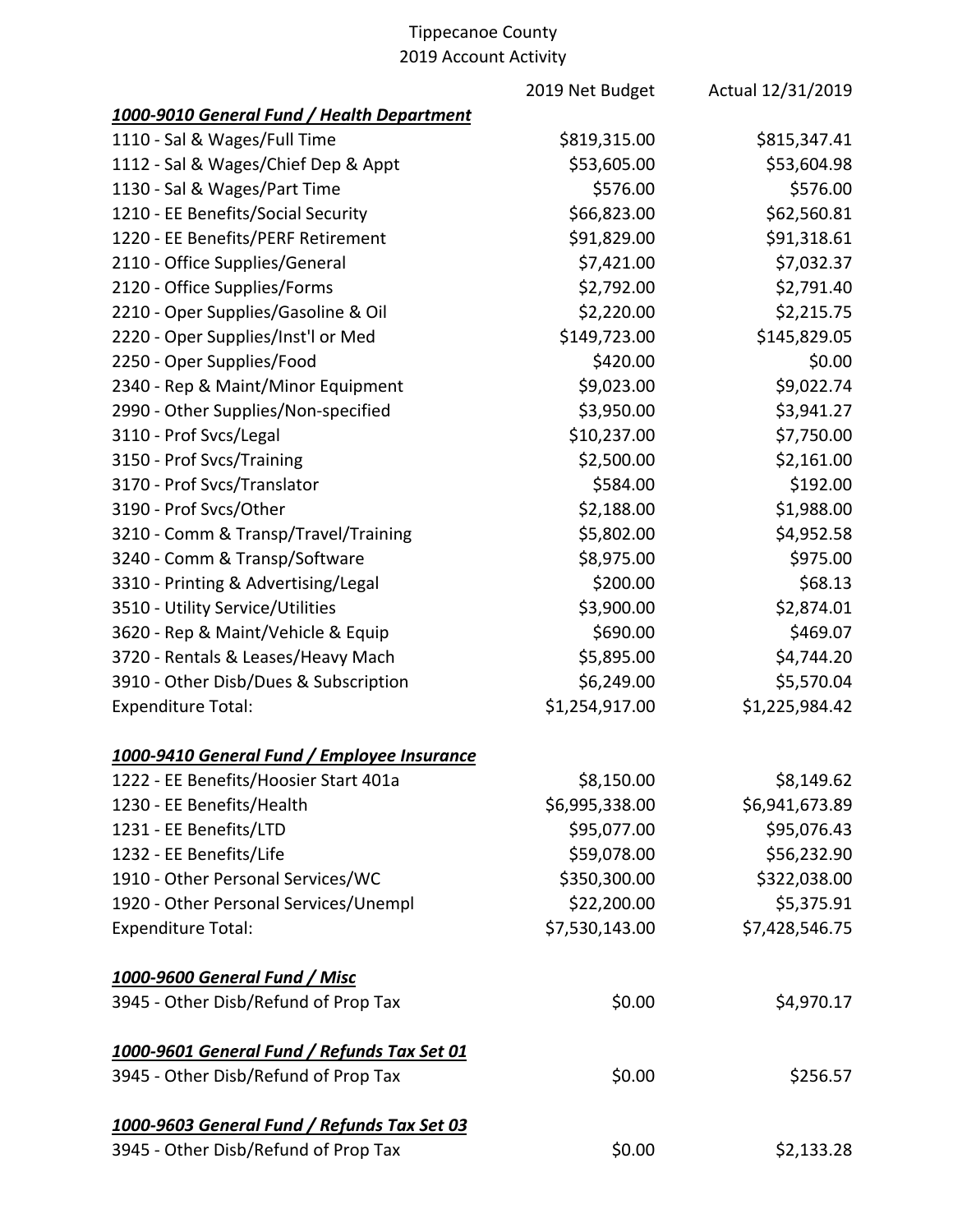|                                             | 2019 Net Budget | Actual 12/31/2019 |
|---------------------------------------------|-----------------|-------------------|
| 1000-9604 General Fund / Refunds Tax Set 04 |                 |                   |
| 3945 - Other Disb/Refund of Prop Tax        | \$0.00          | \$837,048.24      |
| 1000-9605 General Fund / Refunds Tax Set 05 |                 |                   |
| 3945 - Other Disb/Refund of Prop Tax        | \$0.00          | \$56,714.82       |
| 1000-9607 General Fund / Refunds Tax Set 07 |                 |                   |
| 3945 - Other Disb/Refund of Prop Tax        | \$0.00          | \$1,529.79        |
| 1000-9608 General Fund / Refunds Tax Set 08 |                 |                   |
| 3945 - Other Disb/Refund of Prop Tax        | \$0.00          | \$306.71          |
| 1000-9609 General Fund / Refunds Tax Set 09 |                 |                   |
| 3945 - Other Disb/Refund of Prop Tax        | \$0.00          | \$11,168.40       |
| 1000-9611 General Fund / Refunds Tax Set 11 |                 |                   |
| 3945 - Other Disb/Refund of Prop Tax        | \$0.00          | \$158.09          |
| 1000-9612 General Fund / Refunds Tax Set 12 |                 |                   |
| 3945 - Other Disb/Refund of Prop Tax        | \$0.00          | \$486.94          |
| 1000-9614 General Fund / Refunds Tax Set 14 |                 |                   |
| 3945 - Other Disb/Refund of Prop Tax        | \$0.00          | \$1,326.26        |
| 1000-9615 General Fund / Refunds Tax Set 15 |                 |                   |
| 3945 - Other Disb/Refund of Prop Tax        | \$0.00          | \$1,341.36        |
| 1000-9617 General Fund / Refunds Tax Set 17 |                 |                   |
| 3945 - Other Disb/Refund of Prop Tax        | \$0.00          | \$3,106.30        |
| 3946 - Other Disb/Refund of Excise Pa       | \$0.00          | \$0.00            |
| <b>Expenditure Total:</b>                   | \$0.00          | \$3,106.30        |
| 1000-9618 General Fund / Refunds Tax Set 18 |                 |                   |
| 3945 - Other Disb/Refund of Prop Tax        | \$0.00          | \$4,762.40        |
| 1000-9620 General Fund / Refunds Tax Set 20 |                 |                   |
| 3945 - Other Disb/Refund of Prop Tax        | \$0.00          | \$128.89          |
| 1000-9622 General Fund / Refunds Tax Set 22 |                 |                   |
| 3945 - Other Disb/Refund of Prop Tax        | \$0.00          | \$1,746.65        |
| 1000-9623 General Fund / Refunds Tax Set 23 |                 |                   |
| 3945 - Other Disb/Refund of Prop Tax        | \$0.00          | \$37,228.94       |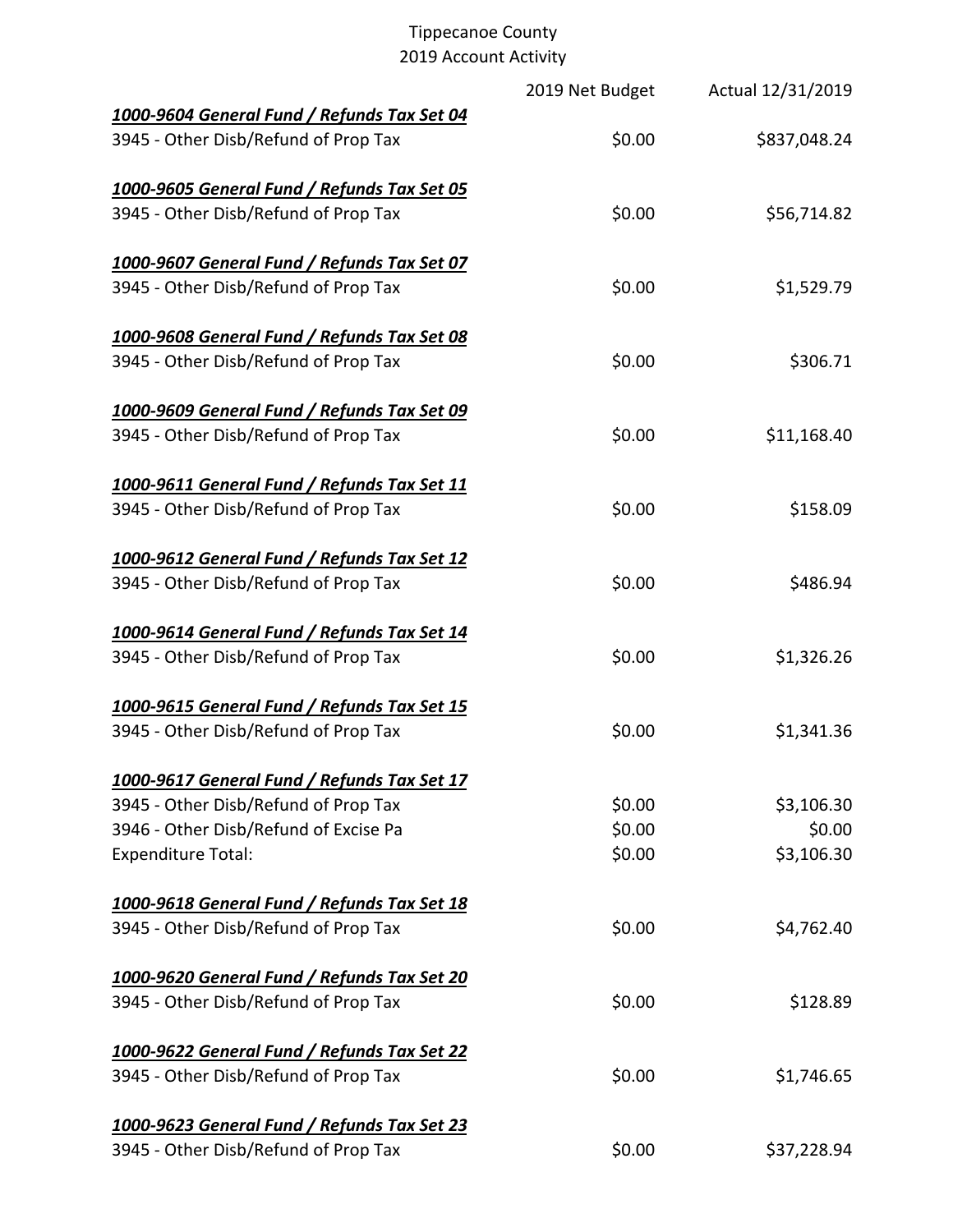|                                                                                     | 2019 Net Budget | Actual 12/31/2019 |
|-------------------------------------------------------------------------------------|-----------------|-------------------|
| 1000-9626 General Fund / Refunds Tax Set 26<br>3945 - Other Disb/Refund of Prop Tax | \$0.00          | \$122,092.94      |
|                                                                                     |                 |                   |
| 1000-9627 General Fund / Refunds Tax Set 27                                         |                 |                   |
| 3945 - Other Disb/Refund of Prop Tax                                                | \$0.00          | \$815.64          |
|                                                                                     |                 |                   |
| 1000-9628 General Fund / Refunds Tax Set 28                                         |                 |                   |
| 3945 - Other Disb/Refund of Prop Tax                                                | \$0.00          | \$1,814.05        |
|                                                                                     |                 |                   |
| 1000-9629 General Fund / Refunds Tax Set 29                                         |                 |                   |
| 3945 - Other Disb/Refund of Prop Tax                                                | \$0.00          | \$100,625.44      |
| 1000-9630 General Fund / Refunds Tax Set 30                                         |                 |                   |
| 3945 - Other Disb/Refund of Prop Tax                                                | \$0.00          | \$70.84           |
|                                                                                     |                 |                   |
| 1000-9631 General Fund / Refunds Tax Set 31                                         |                 |                   |
| 3945 - Other Disb/Refund of Prop Tax                                                | \$0.00          | \$15,139.94       |
|                                                                                     |                 |                   |
| 1000-9632 General Fund / Refunds Tax Set 32                                         |                 |                   |
| 3945 - Other Disb/Refund of Prop Tax                                                | \$0.00          | \$4,546.24        |
|                                                                                     |                 |                   |
| 1000-9633 General Fund / Refunds Tax Set 33                                         |                 |                   |
| 3945 - Other Disb/Refund of Prop Tax                                                | \$0.00          | \$1,047.38        |
|                                                                                     |                 |                   |
| 1000-9634 General Fund / Refunds Tax Set 34                                         |                 |                   |
| 3945 - Other Disb/Refund of Prop Tax                                                | \$0.00          | \$338.52          |
| 1000-9635 General Fund / Refunds Tax Set 35                                         |                 |                   |
| 3945 - Other Disb/Refund of Prop Tax                                                | \$0.00          | \$747.87          |
|                                                                                     |                 |                   |
| 1000-9639 General Fund / Refunds Tax Set 39                                         |                 |                   |
| 3945 - Other Disb/Refund of Prop Tax                                                | \$0.00          | \$2,899.04        |
|                                                                                     |                 |                   |
| 1000-9800 General Fund / Miscellaneous                                              |                 |                   |
| 3190 - Prof Svcs/Other                                                              | \$0.00          | \$160,325.05      |
| 3940 - Other Disb/General Refunds                                                   | \$0.00          | \$3,929.75        |
| 3970 - Other Disb/Costs of Business                                                 | \$0.00          | \$50.00           |
| <b>Expenditure Total:</b>                                                           | \$0.00          | \$164,304.80      |
| 1000-9881 General Fund / State Called Training                                      |                 |                   |
| 3210 - Comm & Transp/Travel/Training                                                | \$0.00          | \$273.68          |
|                                                                                     |                 |                   |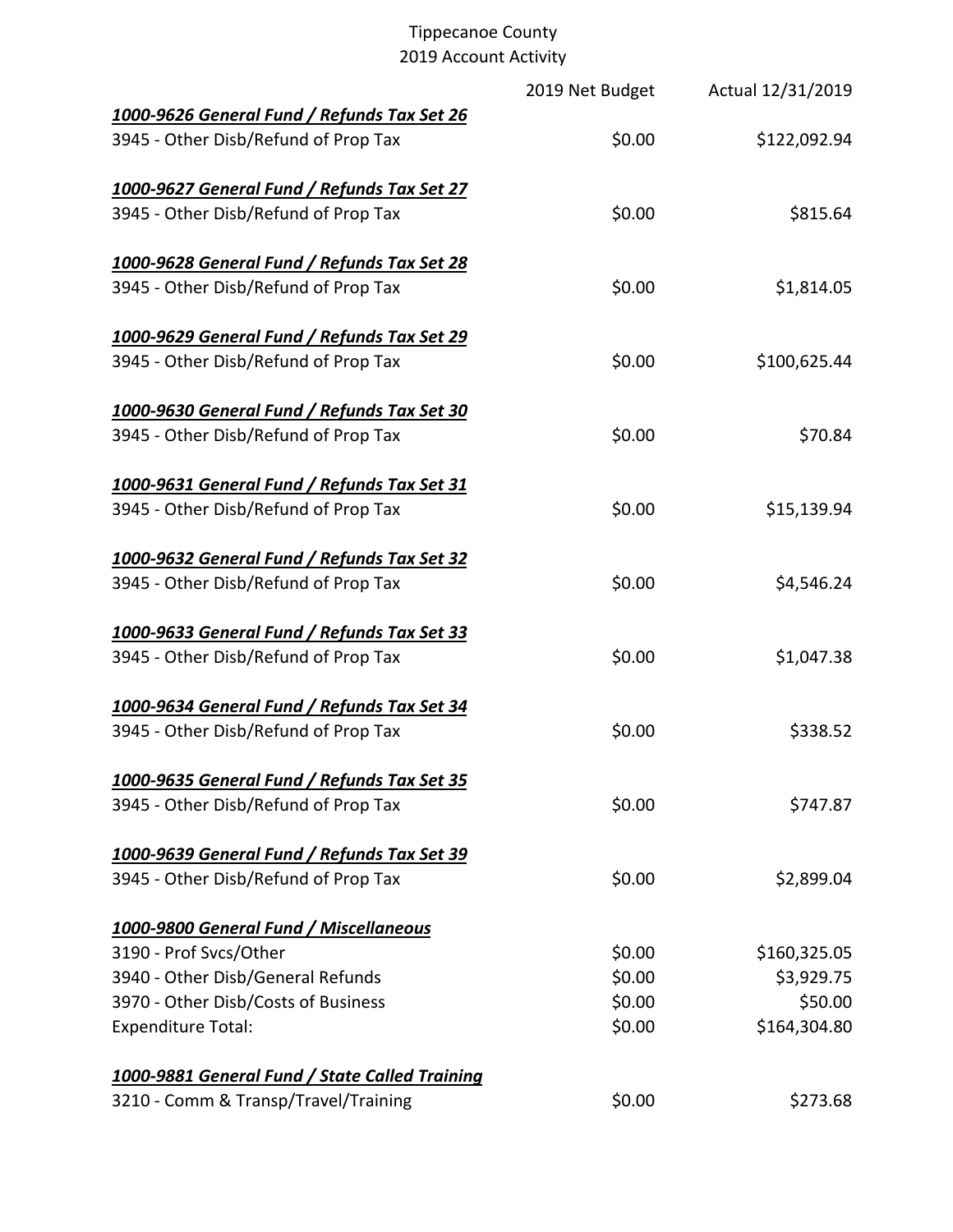|                                                    | 2019 Net Budget | Actual 12/31/2019 |
|----------------------------------------------------|-----------------|-------------------|
| <b>1101 Sheriff Accident Report Revenue</b>        |                 |                   |
| 0491 - Other Fees & Charges/Doc&Copy               | \$0.00          | \$15,062.89       |
| <b>1101-5410 Sheriff Accident Report / Sheriff</b> |                 |                   |
| 3190 - Prof Svcs/Other                             | \$45,000.00     | \$5,013.00        |
| 1108 Auditor Trust Revenue                         |                 |                   |
| 0990 - Funds Held on Behalf of Others              | \$0.00          | \$277,143.27      |
| 1108-0110 Auditor Trust / Auditor                  |                 |                   |
| 3190 - Prof Svcs/Other                             | \$0.00          | \$38,103.26       |
| 3940 - Other Disb/General Refunds                  | \$0.00          | \$217,687.12      |
| <b>Expenditure Total:</b>                          | \$0.00          | \$255,790.38      |
| <b>1112 EDIT Revenue</b>                           |                 |                   |
| 0112 - Income Taxes/LIT-CEDIT                      | \$8,579,954.00  | \$9,479,727.00    |
| 0282 - Hlth & Wlfr/Federal                         | \$0.00          | \$50,000.00       |
| 0290 - Gen Govt/State or Local                     | \$0.00          | \$36,474.52       |
| 0291 - Publ Safety/State or Local                  | \$0.00          | \$11,036.71       |
| 0660 - Other Rcpts/Investment Earning              | \$291,580.00    | \$339,527.90      |
| 0670 - Other Rcpts/Misc Sources                    | \$0.00          | \$19,013.14       |
| 0730 - Refunds Reimb or Redeposits                 | \$0.00          | \$10,665.54       |
| 0740 - Other Srcs/Sale Surplus Assets              | \$0.00          | \$235.00          |
| <b>Revenue Total:</b>                              | \$8,871,534.00  | \$9,946,679.81    |
| 1112-0420 EDIT / Surveyor                          |                 |                   |
| 1110 - Sal & Wages/Full Time                       | \$135,359.00    | \$133,375.76      |
| 1111 - Sal & Wages/Elected Official                | \$19,290.00     | \$19,289.66       |
| 1130 - Sal & Wages/Part Time                       | \$8,000.00      | \$0.00            |
| 1150 - Sal & Wages/Overtime                        | \$4,000.00      | \$0.00            |
| 1210 - EE Benefits/Social Security                 | \$12,749.00     | \$11,216.13       |
| 1220 - EE Benefits/PERF Retirement                 | \$17,769.00     | \$17,098.36       |
| <b>Expenditure Total:</b>                          | \$197,167.00    | \$180,979.91      |
| 1112-0430 EDIT / Drainage Board                    |                 |                   |
| 4240 - Infrastructure/Culverts & Drai              | \$4,163,587.00  | \$5,648.00        |
| 6100 - Interfund Transfers/Transfer O              | \$813,484.00    | \$73,484.00       |
| <b>Expenditure Total:</b>                          | \$4,977,071.00  | \$79,132.00       |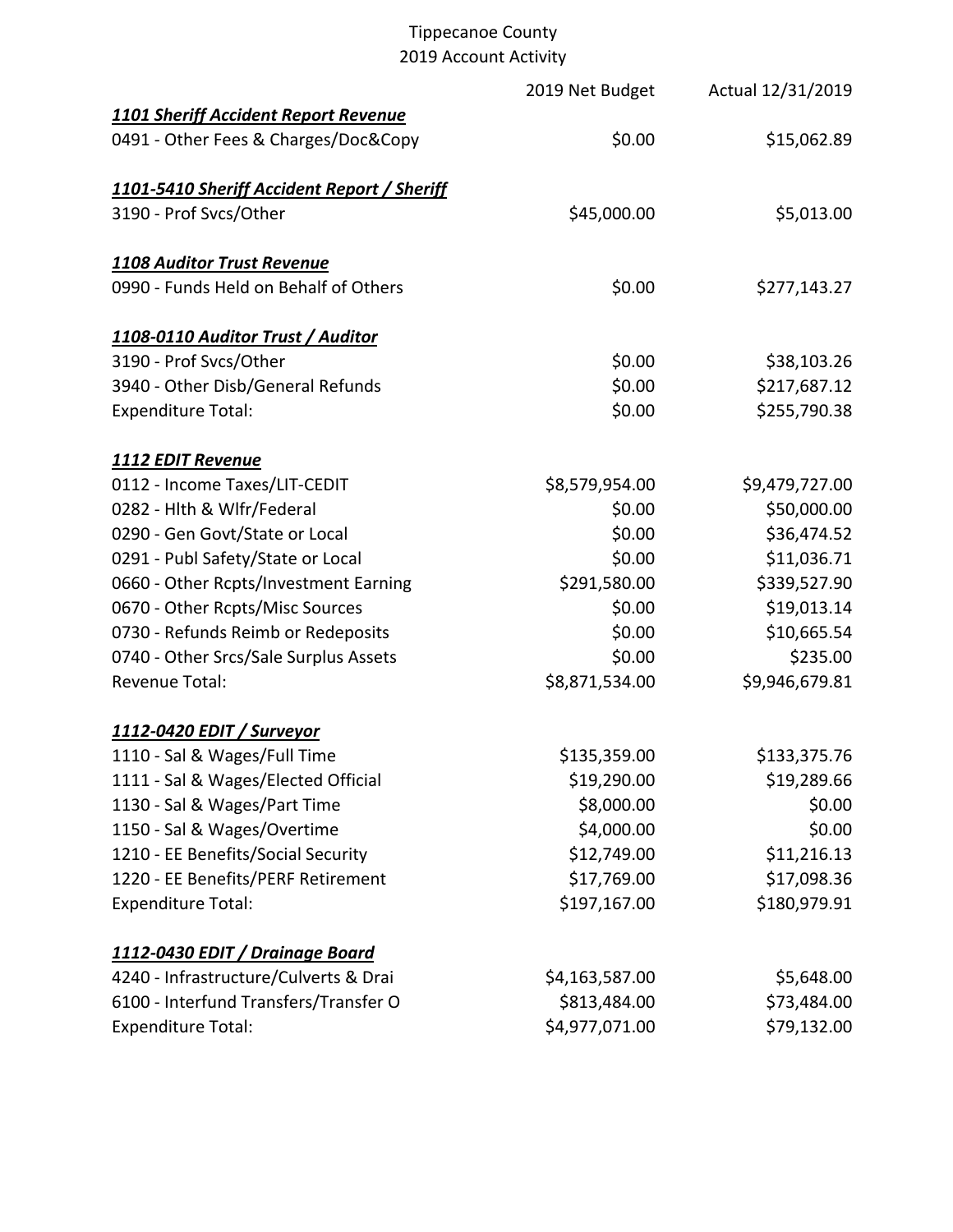|                                       | 2019 Net Budget | Actual 12/31/2019 |
|---------------------------------------|-----------------|-------------------|
| 1112-1110 EDIT / Commissioners        |                 |                   |
| 1110 - Sal & Wages/Full Time          | \$88,748.00     | \$81,450.76       |
| 1210 - EE Benefits/Social Security    | \$6,790.00      | \$5,793.84        |
| 1220 - EE Benefits/PERF Retirement    | \$9,941.00      | \$9,122.47        |
| 2140 - Office Supplies/Minor Equip    | \$300.00        | \$299.99          |
| 2990 - Other Supplies/Non-specified   | \$24,700.00     | \$16,144.84       |
| 3110 - Prof Svcs/Legal                | \$251,300.00    | \$243,155.50      |
| 3150 - Prof Svcs/Training             | \$11,471.00     | \$11,311.00       |
| 3190 - Prof Svcs/Other                | \$1,082,166.00  | \$1,003,142.83    |
| 3210 - Comm & Transp/Travel/Training  | \$26,529.00     | \$24,834.34       |
| 3510 - Utility Service/Utilities      | \$6,080.00      | \$5,677.12        |
| 3910 - Other Disb/Dues & Subscription | \$15,456.00     | \$14,816.17       |
| 3920 - Other Disb/Grants & Cmnty Supp | \$1,960,000.00  | \$944,290.29      |
| 4115 - Land/Other Land                | \$45,000.00     | \$41,419.50       |
| 4210 - Infrastructure/Roads & Streets | \$1,953,882.00  | \$994,663.05      |
| 4310 - Buildings/Municipal            | \$2,650,947.00  | \$1,816,831.14    |
| 4330 - Buildings/Housing              | \$626,179.00    | \$71,032.41       |
| 4410 - Impr Other Than Bldgs/Parking  | \$26,118.00     | \$26,117.45       |
| 4510 - Machinery & Equipment/General  | \$25,196.00     | \$10,918.11       |
| 4520 - Machinery & Equipment/Vehicle  | \$5,000.00      | \$0.00            |
| 4590 - Machinery & Equipment/Other    | \$134,939.00    | \$67,061.09       |
| 5300 - Bond & Loan/Principal          | \$1,010,922.00  | \$510,922.23      |
| 6100 - Interfund Transfers/Transfer O | \$215,000.00    | \$215,000.00      |
| <b>Expenditure Total:</b>             | \$10,176,664.00 | \$6,114,004.13    |
| 1112-1410 EDIT / DoIT                 |                 |                   |
| 3150 - Prof Svcs/Training             | \$10,000.00     | \$1,599.83        |
| 3240 - Comm & Transp/Software         | \$866,696.00    | \$778,844.36      |
| 4510 - Machinery & Equipment/General  | \$522,881.00    | \$307,894.63      |
| <b>Expenditure Total:</b>             | \$1,399,577.00  | \$1,088,338.82    |
| <u>1112-1420 EDIT / GIS</u>           |                 |                   |
| 1110 - Sal & Wages/Full Time          | \$108,757.00    | \$97,753.53       |
| 1112 - Sal & Wages/Chief Dep & Appt   | \$38,750.00     | \$38,749.88       |
| 1210 - EE Benefits/Social Security    | \$11,394.00     | \$9,492.61        |
| 1220 - EE Benefits/PERF Retirement    | \$16,545.00     | \$15,303.05       |
| 2110 - Office Supplies/General        | \$4,000.00      | \$1,179.08        |
| 3150 - Prof Svcs/Training             | \$3,715.00      | \$929.00          |
| 3190 - Prof Svcs/Other                | \$110,620.00    | \$102,986.00      |
| 3210 - Comm & Transp/Travel/Training  | \$3,846.00      | \$2,241.48        |
| 3240 - Comm & Transp/Software         | \$75,400.00     | \$58,515.50       |
| <b>Expenditure Total:</b>             | \$373,027.00    | \$327,150.13      |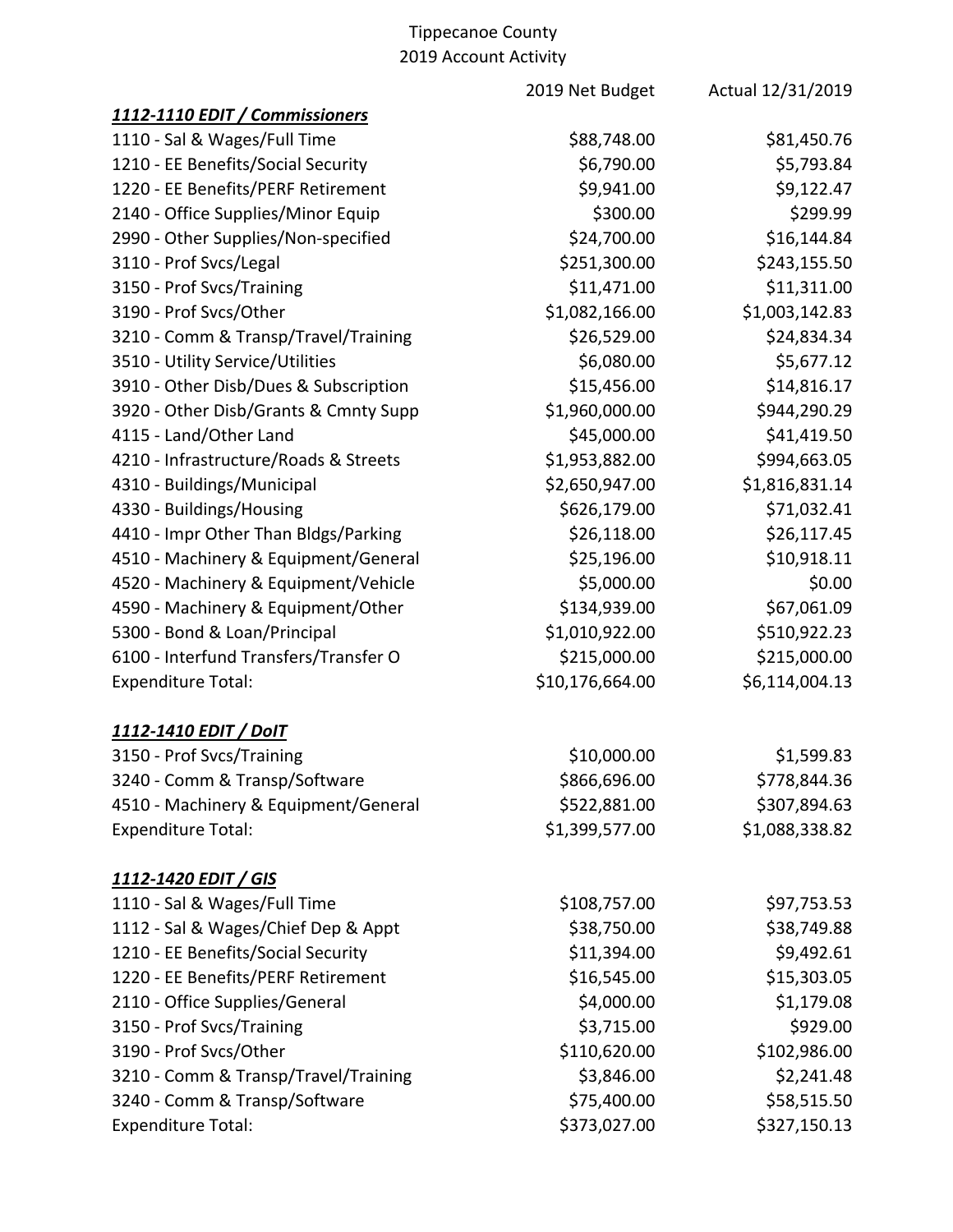|                                               | 2019 Net Budget | Actual 12/31/2019 |
|-----------------------------------------------|-----------------|-------------------|
| 1112-9410 EDIT / Employee Insurance           |                 |                   |
| Expenditure                                   |                 |                   |
| 1230 - EE Benefits/Health                     | \$116,340.00    | \$77,874.88       |
| 1231 - EE Benefits/LTD                        | \$1,533.00      | \$1,350.77        |
| 1232 - EE Benefits/Life                       | \$816.00        | \$697.44          |
| 1910 - Other Personal Services/WC             | \$13,263.00     | \$0.00            |
| <b>Expenditure Total:</b>                     | \$131,952.00    | \$79,923.09       |
| 1116 Court Costs Revenue                      |                 |                   |
| 0490 - Other Fees & Charges/Unspecifi         | \$0.00          | \$250.30          |
| 0807 - Settlement/Local Certified Col         | \$0.00          | \$51,488.99       |
| <b>Revenue Total:</b>                         | \$0.00          | \$51,739.29       |
| 1116-0120 Court Costs / Settlement            |                 |                   |
| 8007 - Settlement/Local Disbursements         | \$0.00          | \$55,858.09       |
| <b>1119 Clerk Record Perpetuation Revenue</b> |                 |                   |
| 0282 - Hlth & Wlfr/Federal                    | \$8,000.00      | \$1,311.42        |
| 0408 - Gen Govt Fees/Clerk                    | \$180,000.00    | \$160,515.78      |
| <b>Revenue Total:</b>                         | \$188,000.00    | \$161,827.20      |
| 1119-5810 Clerk Record Perpetuation / Clerk   |                 |                   |
| 1130 - Sal & Wages/Part Time                  | \$60,000.00     | \$57,291.25       |
| 1210 - EE Benefits/Social Security            | \$4,591.00      | \$4,348.18        |
| 2110 - Office Supplies/General                | \$2,000.00      | \$90.80           |
| 2340 - Rep & Maint/Minor Equipment            | \$5,000.00      | \$2,808.72        |
| 3240 - Comm & Transp/Software                 | \$10,000.00     | \$5,135.15        |
| <b>Expenditure Total:</b>                     | \$81,591.00     | \$69,674.10       |
| <b>1122 Community Corrections Revenue</b>     |                 |                   |
| 0410 - Publ Safety Fees/Unspecified           | \$0.00          | \$2,719,555.40    |
| 0670 - Other Rcpts/Misc Sources               | \$0.00          | \$1,920.47        |
| 0730 - Refunds Reimb or Redeposits            | \$0.00          | \$3,458.62        |
| Revenue Total:                                | \$0.00          | \$2,724,934.49    |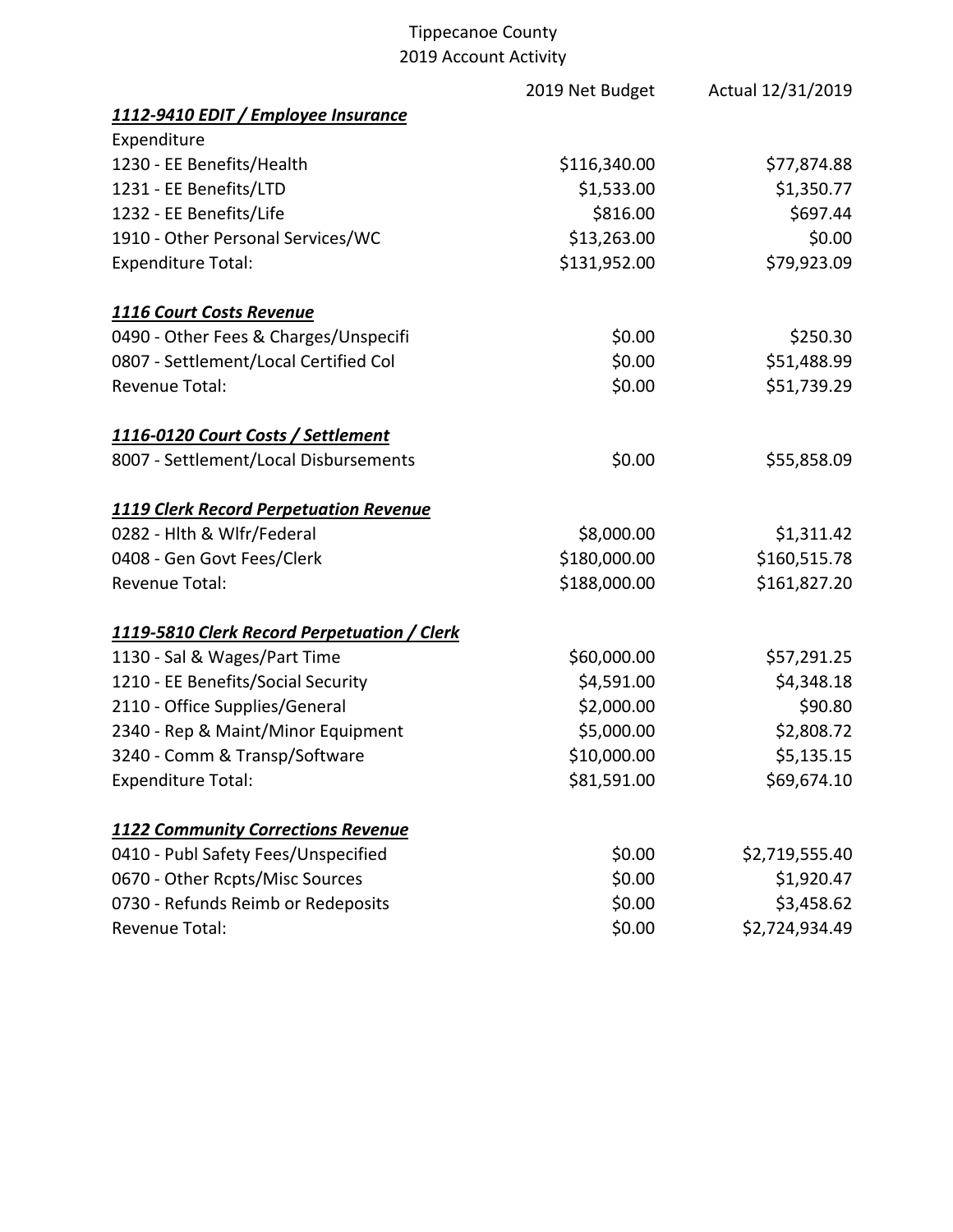|                                                         | 2019 Net Budget | Actual 12/31/2019 |
|---------------------------------------------------------|-----------------|-------------------|
| 1122-5510 Community Corrections / Community Corrections |                 |                   |
| 1110 - Sal & Wages/Full Time                            | \$1,330,349.35  | \$1,277,853.06    |
| 1112 - Sal & Wages/Chief Dep & Appt                     | \$57,544.33     | \$55,096.67       |
| 1130 - Sal & Wages/Part Time                            | \$143,644.11    | \$77,888.10       |
| 1210 - EE Benefits/Social Security                      | \$119,408.98    | \$100,436.84      |
| 1220 - EE Benefits/PERF Retirement                      | \$155,441.60    | \$149,288.60      |
| 2990 - Other Supplies/Non-specified                     | \$56,849.84     | \$56,849.84       |
| 3150 - Prof Svcs/Training                               | \$10,300.00     | \$1,142.14        |
| 3190 - Prof Svcs/Other                                  | \$318,580.07    | \$317,126.78      |
| 3510 - Utility Service/Utilities                        | \$47,672.92     | \$47,638.08       |
| 3940 - Other Disb/General Refunds                       | $-53,441.30$    | \$3,272.88        |
| 4530 - Machinery & Equipment/Safety                     | \$150,000.00    | \$149,000.00      |
| <b>Expenditure Total:</b>                               | \$2,386,349.90  | \$2,235,592.99    |
| 1122-9410 Community Corrections / Employee Insurance    |                 |                   |
| 1230 - EE Benefits/Health                               | \$448,087.54    | \$409,395.79      |
| 1231 - EE Benefits/LTD                                  | \$5,718.83      | \$4,900.08        |
| 1232 - EE Benefits/Life                                 | \$4,229.28      | \$3,350.02        |
| 1910 - Other Personal Services/WC                       | \$24,169.06     | \$24,168.76       |
| <b>Expenditure Total:</b>                               | \$482,204.71    | \$441,814.65      |
| <b>1123 Community Transitions Revenue</b>               |                 |                   |
| 0411 - Publ Safety Fees/Adult Inst                      | \$0.00          | \$125,675.00      |
| 1123-5510 Community Transitions / Community Corrections |                 |                   |
| 2990 - Other Supplies/Non-specified                     | \$50,000.00     | \$34,556.08       |
| 3190 - Prof Svcs/Other                                  | \$31,312.36     | \$30,417.00       |
| 3510 - Utility Service/Utilities                        | \$39,475.00     | \$26,720.63       |
| 3720 - Rentals & Leases/Heavy Mach                      | \$5,025.00      | \$0.00            |
| 4520 - Machinery & Equipment/Vehicle                    | \$5,500.00      | \$5,500.00        |
| <b>Expenditure Total:</b>                               | \$131,312.36    | \$97,193.71       |
| 1124 Congressional School Interest Revenue              |                 |                   |
| 0660 - Other Rcpts/Investment Earning                   | \$0.00          | \$887.37          |
| 1124-0120 Congressional School Interest / Settlement    |                 |                   |
| 8006 - Settlement/State Disbursements                   | \$0.00          | \$470.71          |
| 8007 - Settlement/Local Disbursements                   | \$0.00          | \$1,814.13        |
| <b>Expenditure Total:</b>                               | \$0.00          | \$2,284.84        |
| 1125 Congressional School Principal / Settlement        |                 |                   |
| 8006 - Settlement/State Disbursements                   | \$0.00          | \$43,510.66       |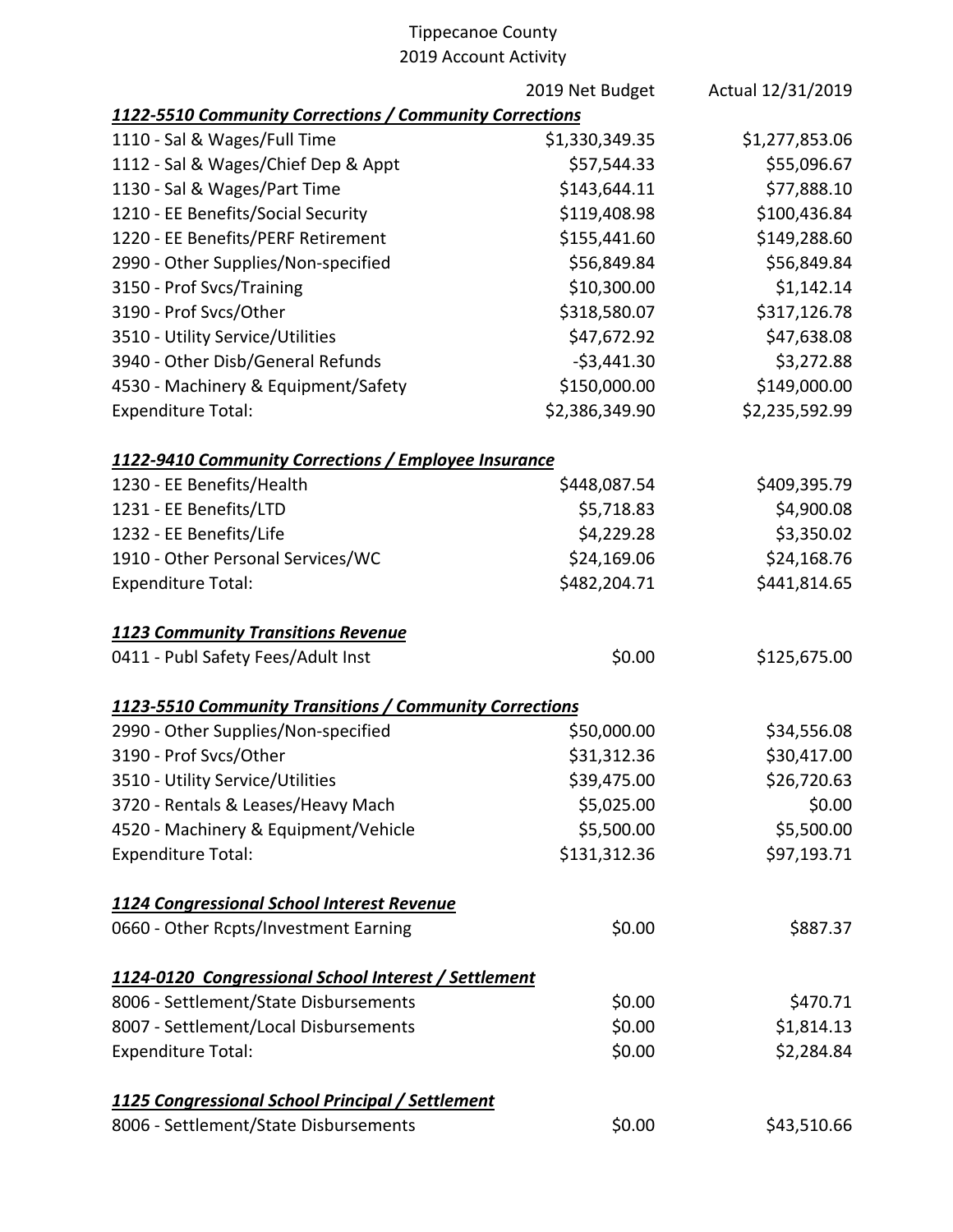|                                                  | 2019 Net Budget | Actual 12/31/2019 |
|--------------------------------------------------|-----------------|-------------------|
| 1131 Sales Disclosure Fund Revenue               |                 |                   |
| 0490 - Other Fees & Charges/Unspecifi            | \$40,000.00     | \$41,065.00       |
| 0670 - Other Rcpts/Misc Sources                  | \$0.00          | \$1,600.00        |
| <b>Revenue Total:</b>                            | \$40,000.00     | \$42,665.00       |
| 1131-0120 Sales Disclosure / Settlement          |                 |                   |
| 8007 - Settlement/Local Disbursements            | \$20,000.00     | \$20,097.50       |
| 1131-0510 Sales Disclosure / Assessor            |                 |                   |
| 1110 - Sal & Wages/Full Time                     | \$9,000.00      | \$8,500.00        |
| 1111 - Sal & Wages/Elected Official              | \$2,500.00      | \$2,500.00        |
| 1112 - Sal & Wages/Chief Dep & Appt              | \$1,000.00      | \$540.00          |
| 1113 - Sal & Wages/Benefit Elig PT               | \$500.00        | \$500.00          |
| 1210 - EE Benefits/Social Security               | \$995.00        | \$860.35          |
| 1220 - EE Benefits/PERF Retirement               | \$1,400.00      | \$1,292.48        |
| 3210 - Comm & Transp/Travel/Training             | \$18,000.00     | \$2,500.00        |
| 3240 - Comm & Transp/Software                    | \$8,500.00      | \$8,500.00        |
| <b>Expenditure Total:</b>                        | \$41,895.00     | \$25,192.83       |
| 1135 Cumulative Bridge Revenue                   |                 |                   |
| 0100 - Prop Taxes/Property                       | \$2,626,000.00  | \$2,562,339.41    |
| 0124 - Other Taxes/FIT                           | \$20,000.00     | \$20,506.40       |
| 0130 - Other Taxes/License Excise                | \$200,000.00    | \$218,745.14      |
| 0131 - Other Taxes/CVET                          | \$10,300.00     | \$11,267.96       |
| 0289 - Unrestricted Grants & Cntr/Fed            | \$0.00          | \$437,168.22      |
| 0430 - Hwys & Strts Fees/Unspecified             | \$0.00          | \$9,140.75        |
| 0660 - Other Rcpts/Investment Earning            | \$23,543.00     | \$46,784.92       |
| Revenue Total:                                   | \$2,879,843.00  | \$3,305,952.80    |
| 1135-8058 Cumulative Bridge / Maintenance Garage |                 |                   |
| 1110 - Sal & Wages/Full Time                     | \$285,588.00    | \$201,666.62      |
| 1150 - Sal & Wages/Overtime                      | \$19,380.00     | \$11,753.85       |
| 1210 - EE Benefits/Social Security               | \$23,331.00     | \$15,384.44       |
| 1220 - EE Benefits/PERF Retirement               | \$34,157.00     | \$24,036.54       |
| <b>Expenditure Total:</b>                        | \$362,456.00    | \$252,841.45      |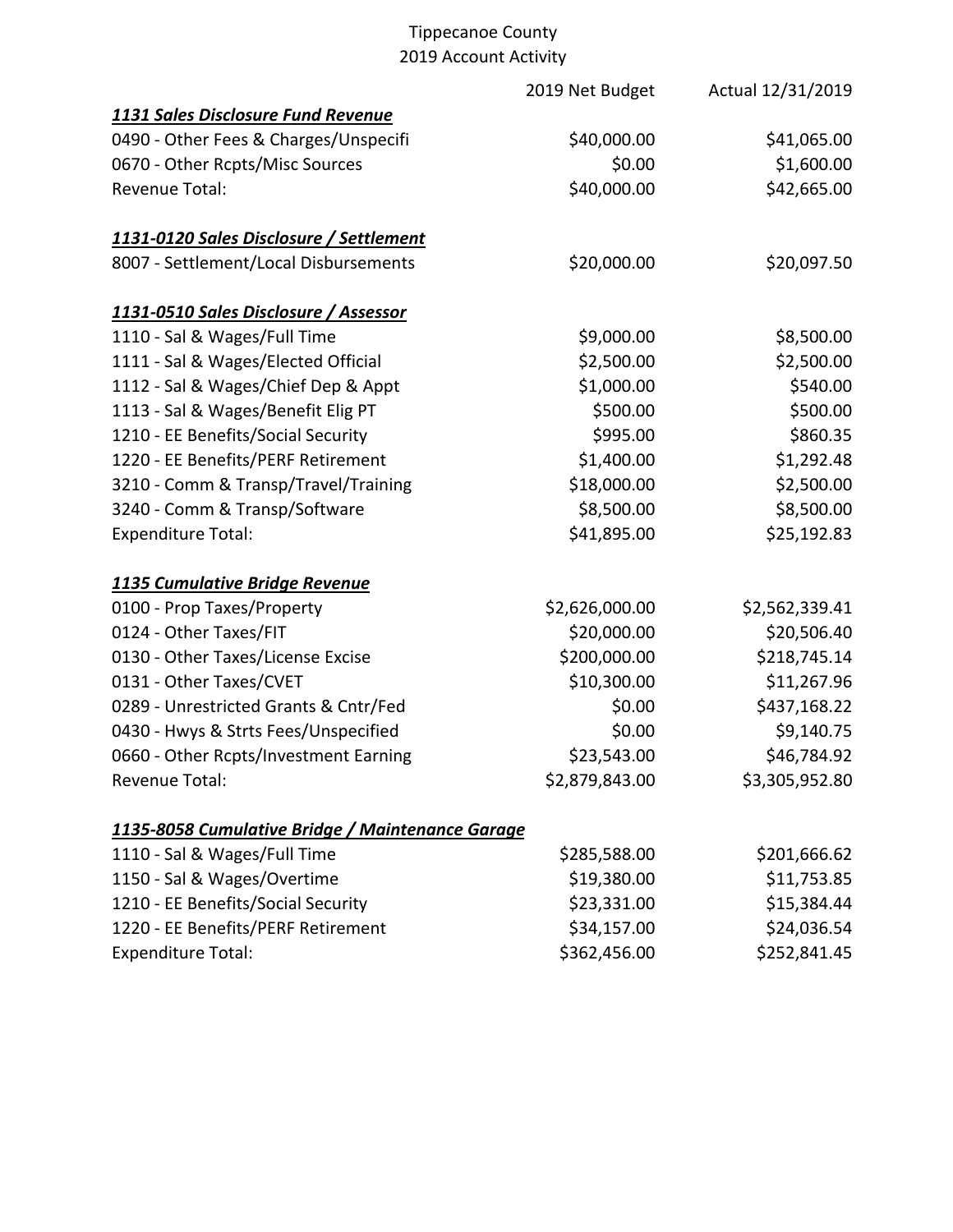2019 Net Budget Actual 12/31/2019

| 1135-8161 Cumulative Bridge / CCB Repair & Maintenance |                |                |
|--------------------------------------------------------|----------------|----------------|
| 1110 - Sal & Wages/Full Time                           | \$508,742.00   | \$508,741.58   |
| 1130 - Sal & Wages/Part Time                           | \$26,136.00    | \$0.00         |
| 1150 - Sal & Wages/Overtime                            | \$32,651.00    | \$14,409.49    |
| 1210 - EE Benefits/Social Security                     | \$43,416.00    | \$37,432.33    |
| 1220 - EE Benefits/PERF Retirement                     | \$59,565.00    | \$57,344.47    |
| 2110 - Office Supplies/General                         | \$3,482.00     | \$2,991.77     |
| 2140 - Office Supplies/Minor Equip                     | \$1,696.00     | \$383.37       |
| 2220 - Oper Supplies/Inst'l or Med                     | \$3,784.00     | \$204.88       |
| 2310 - Rep & Maint/Building Mtls                       | \$27,791.00    | \$385.81       |
| 2320 - Rep & Maint/Street Mtls                         | \$12,000.00    | \$327.71       |
| 2340 - Rep & Maint/Minor Equipment                     | \$1,000.00     | $-5332.02$     |
| 2990 - Other Supplies/Non-specified                    | \$2,000.00     | \$535.23       |
| 3110 - Prof Svcs/Legal                                 | \$2,500.00     | \$0.00         |
| 3120 - Prof Svcs/Engineer & Architect                  | \$776,676.00   | \$656,854.25   |
| 3190 - Prof Svcs/Other                                 | \$68,143.00    | \$68,142.50    |
| 3210 - Comm & Transp/Travel/Training                   | \$2,500.00     | \$280.00       |
| 3230 - Comm & Transp/Postage & Frght                   | \$500.00       | \$0.00         |
| 3430 - Insur/Liability                                 | \$23,281.00    | \$23,280.43    |
| 3510 - Utility Service/Utilities                       | \$6,500.00     | \$4,765.18     |
| 3620 - Rep & Maint/Vehicle & Equip                     | \$46.00        | \$45.10        |
| 3630 - Rep & Maint/Roads & Streets                     | \$104,500.00   | \$99,737.17    |
| 3910 - Other Disb/Dues & Subscription                  | \$38,000.00    | \$6,404.35     |
| 6100 - Interfund Transfers/Transfer O                  | \$5,000.00     | \$5,000.00     |
| <b>Expenditure Total:</b>                              | \$1,749,909.00 | \$1,486,933.60 |
| 1135-8162 Cumulative Bridge / CCB Construction         |                |                |
| 4110 - Land/Right-of-Way                               | \$35,000.00    | \$0.00         |
| 4220 - Infrastructure/Bridges                          | \$810,000.00   | \$281,575.22   |
| 4240 - Infrastructure/Culverts & Drai                  | \$10,000.00    | \$1,700.00     |
| <b>Expenditure Total:</b>                              | \$855,000.00   | \$283,275.22   |
| 1135-9410 Cumulative Bridge / Employee Insurance       |                |                |
| 1230 - EE Benefits/Health                              | \$238,206.00   | \$237,938.30   |
| 1231 - EE Benefits/LTD                                 | \$2,648.00     | \$2,639.22     |
| 1232 - EE Benefits/Life                                | \$1,732.00     | \$1,721.28     |
| 1910 - Other Personal Services/WC                      | \$22,000.00    | \$20,463.00    |
| 1920 - Other Personal Services/Unempl                  | \$1,500.00     | \$0.00         |
| <b>Expenditure Total:</b>                              | \$266,086.00   | \$262,761.80   |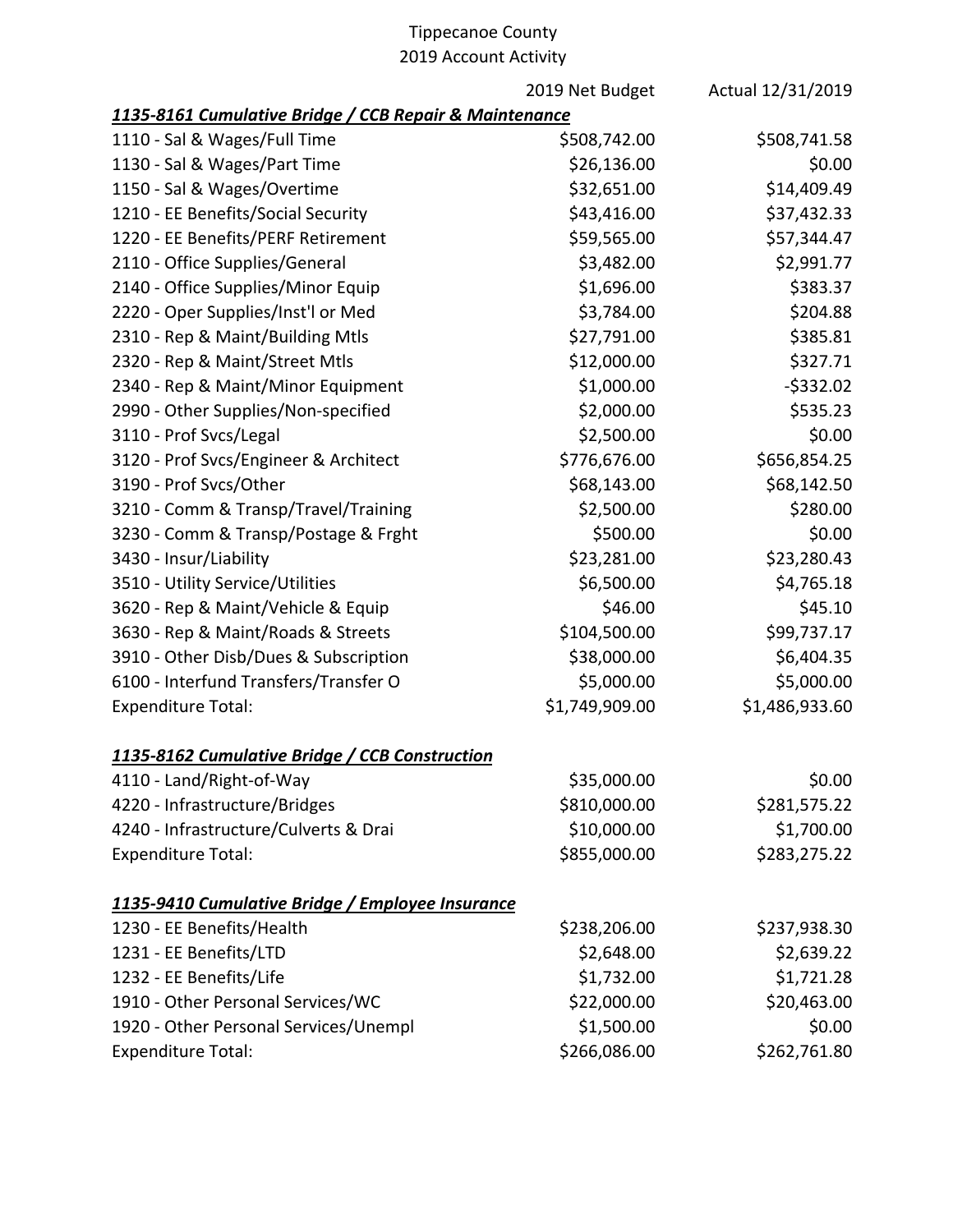|                                                          | 2019 Net Budget | Actual 12/31/2019 |
|----------------------------------------------------------|-----------------|-------------------|
| 1138 Cumulative Capital Development Revenue              |                 |                   |
| 0100 - Prop Taxes/Property                               | \$1,870,000.00  | \$1,830,265.20    |
| 0124 - Other Taxes/FIT                                   | \$10,900.00     | \$14,647.43       |
| 0130 - Other Taxes/License Excise                        | \$142,800.00    | \$156,246.50      |
| 0131 - Other Taxes/CVET                                  | \$5,200.00      | \$8,048.54        |
| 0291 - Publ Safety/State or Local                        | \$0.00          | \$36,562.93       |
| 0490 - Other Fees & Charges/Unspecifi                    | \$0.00          | \$169.41          |
| 0660 - Other Rcpts/Investment Earning                    | \$33,510.00     | \$29,640.52       |
| 0730 - Refunds Reimb or Redeposits                       | \$0.00          | \$152.72          |
| <b>Revenue Total:</b>                                    | \$2,062,410.00  | \$2,075,733.25    |
| 1138-1110 Cumulative Capital Development / Commissioners |                 |                   |
| 2230 - Oper Supplies/Cleaning                            | \$7,400.00      | \$7,371.20        |
| 3410 - Insur/Building & Property                         | \$193,500.00    | \$193,500.00      |
| 3420 - Insur/Vehicle & Equipment                         | \$48,011.00     | \$40,841.00       |
| 3610 - Rep & Maint/Buildings & Proper                    | \$65,636.00     | \$65,635.90       |
| 3620 - Rep & Maint/Vehicle & Equip                       | \$20,397.00     | \$16,955.06       |
| 3730 - Rentals & Leases/Minor Equip                      | \$23,663.00     | \$23,662.92       |
| 4310 - Buildings/Municipal                               | \$98,963.00     | \$94,144.43       |
| 4410 - Impr Other Than Bldgs/Parking                     | \$1,056.00      | \$0.00            |
| 4510 - Machinery & Equipment/General                     | \$930,083.00    | \$788,497.14      |
| 4520 - Machinery & Equipment/Vehicle                     | \$282,180.00    | \$235,643.00      |
| 4530 - Machinery & Equipment/Safety                      | \$492,355.00    | \$451,574.24      |
| 4590 - Machinery & Equipment/Other                       | \$10,000.00     | \$4,029.19        |
| <b>Expenditure Total:</b>                                | \$2,173,244.00  | \$1,921,854.08    |
| 1138-1130 Cumulative Capital Development / Maintenance   |                 |                   |
| 1150 - Sal & Wages/Overtime                              | \$10,000.00     | \$2,303.26        |
| 1210 - EE Benefits/Social Security                       | \$765.00        | \$166.37          |
| 1220 - EE Benefits/PERF Retirement                       | \$1,120.00      | \$257.95          |
| 2230 - Oper Supplies/Cleaning                            | \$52,600.00     | \$43,946.18       |
| 2310 - Rep & Maint/Building Mtls                         | \$58,270.00     | \$45,380.45       |
| 2330 - Rep & Maint/Small Tools                           | \$2,316.00      | \$2,315.33        |
| 2340 - Rep & Maint/Minor Equipment                       | \$14,169.00     | \$14,168.35       |
| 3610 - Rep & Maint/Buildings & Proper                    | \$176,798.00    | \$158,425.29      |
| 4510 - Machinery & Equipment/General                     | \$15,000.00     | \$4,298.00        |
| <b>Expenditure Total:</b>                                | \$331,038.00    | \$271,261.18      |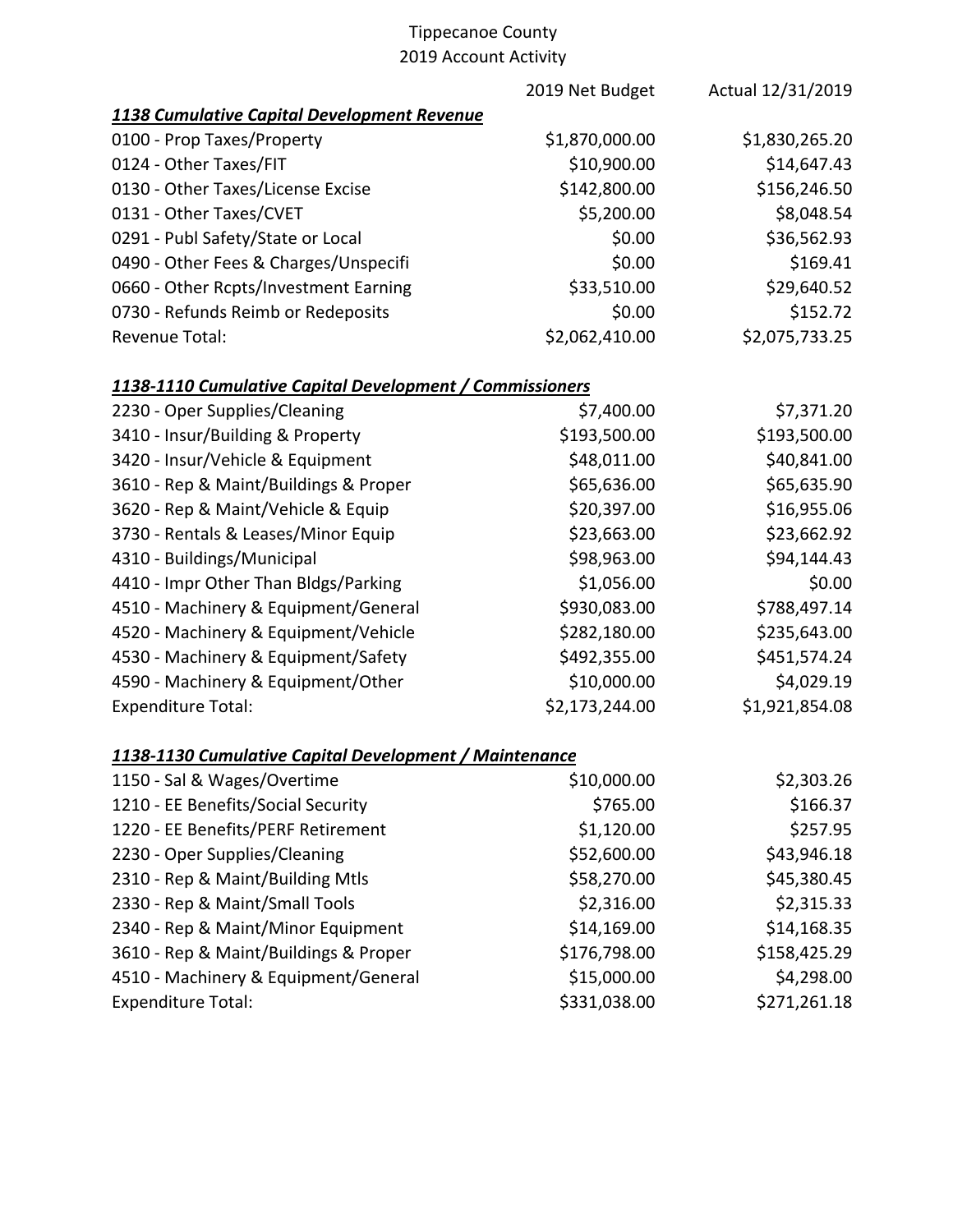|                                                                         | 2019 Net Budget | Actual 12/31/2019 |
|-------------------------------------------------------------------------|-----------------|-------------------|
| 1138-1410 Cumulative Capital Development / DoIT                         |                 |                   |
| 1110 - Sal & Wages/Full Time                                            | \$152,602.00    | \$152,181.25      |
| 1210 - EE Benefits/Social Security                                      | \$11,636.00     | \$11,017.61       |
| 1220 - EE Benefits/PERF Retirement                                      | \$17,131.00     | \$17,130.47       |
| 3240 - Comm & Transp/Software                                           | \$10,000.00     | \$119.88          |
| 3510 - Utility Service/Utilities                                        | \$22,050.00     | \$15,997.16       |
| 3620 - Rep & Maint/Vehicle & Equip                                      | \$208,687.00    | \$68,671.22       |
| 3730 - Rentals & Leases/Minor Equip                                     | \$157,575.00    | \$139,327.80      |
| <b>Expenditure Total:</b>                                               | \$579,681.00    | \$404,445.39      |
| 1138-9410 Cumulative Capital Development                                | \$11,389,410.00 |                   |
| 1230 - EE Benefits/Health                                               | \$53,995.00     | \$32,740.32       |
| 1231 - EE Benefits/LTD                                                  | \$656.00        | \$578.16          |
| 1232 - EE Benefits/Life                                                 | \$393.00        | \$289.92          |
| <b>Expenditure Total:</b>                                               | \$55,044.00     | \$33,608.40       |
| 1148 Drug Free Community Revenue                                        |                 |                   |
| 0511 - Publ Safety Fines/County Court                                   | \$0.00          | \$213,294.62      |
| 1148-0120 Drug Free Community / Settlement                              |                 |                   |
| 3190 - Prof Svcs/Other                                                  | \$188,944.00    | \$188,924.00      |
| <b>1150 Electronic Map Generation Revenue</b>                           |                 |                   |
| 0490 - Other Fees & Charges/Unspecifi                                   | \$0.00          | \$1,059.25        |
| 1152 Local Emergency Planning Right to Know Revenue                     |                 |                   |
| 0291 - Publ Safety/State or Local                                       | \$0.00          | \$8,873.26        |
| 0660 - Other Rcpts/Investment Earning                                   | \$0.00          | \$344.91          |
| Revenue Total:                                                          | \$0.00          | \$9,218.17        |
| 1152-5210 Local Emergency Planning Right to Know / Emergency Management |                 |                   |
| 3150 - Prof Svcs/Training                                               | \$9,783.00      | \$9,155.00        |
| 3190 - Prof Svcs/Other                                                  | \$2,240.00      | \$1,613.44        |
| 3210 - Comm & Transp/Travel/Training                                    | \$1,600.00      | \$430.14          |
| 3310 - Printing & Advertising/Legal                                     | \$40.00         | \$0.00            |
| 4530 - Machinery & Equipment/Safety                                     | \$4,060.00      | \$2,488.98        |
| <b>Expenditure Total:</b>                                               | \$17,723.00     | \$13,687.56       |
| <b>1154 Enhanced Access Revenue</b>                                     |                 |                   |
| 0491 - Other Fees & Charges/Doc&Copy                                    | \$0.00          | \$108.25          |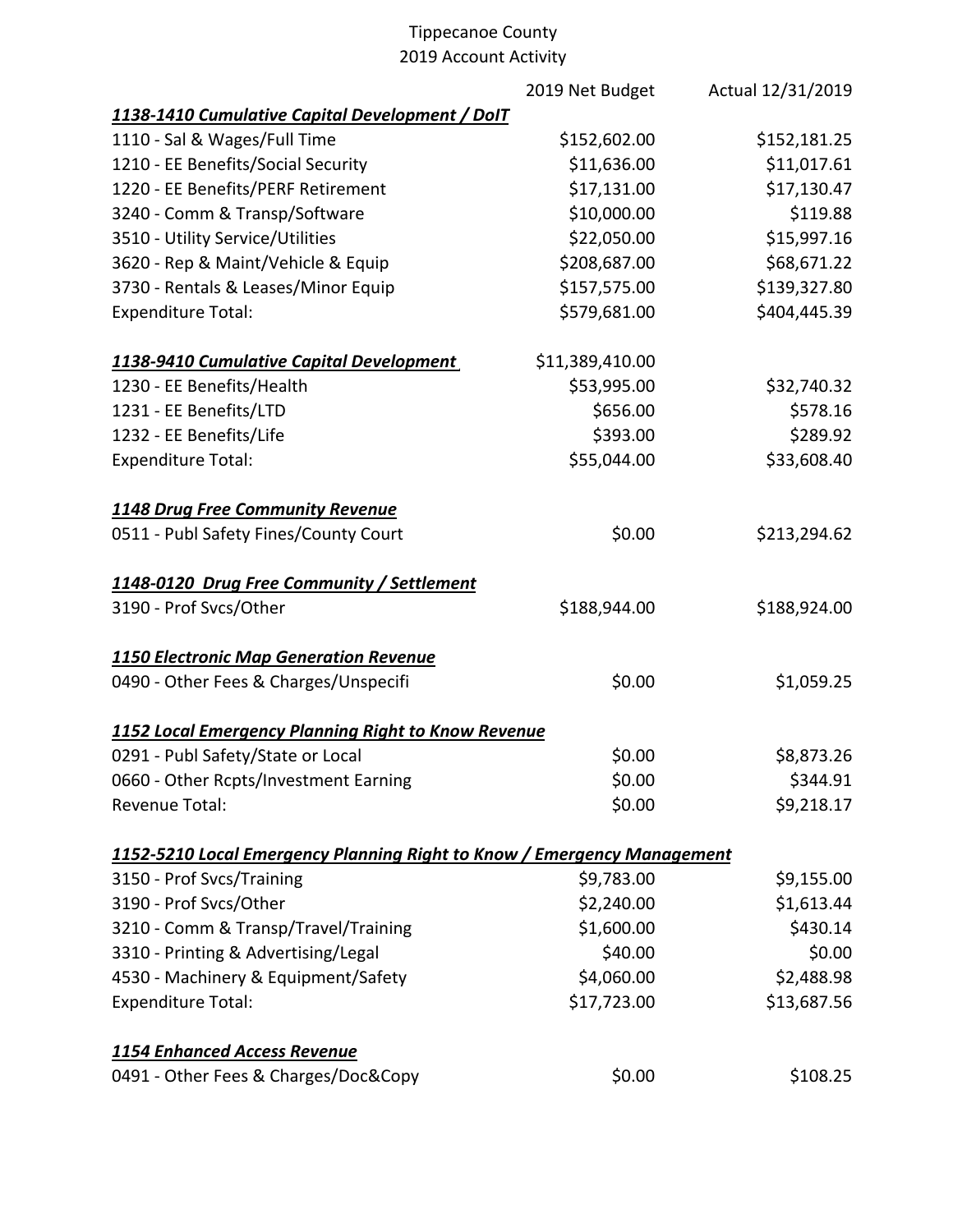|                                                 | 2019 Net Budget | Actual 12/31/2019 |
|-------------------------------------------------|-----------------|-------------------|
| <b>1156 Firearms Training Revenue</b>           |                 |                   |
| 0310 - Publ Safety Permits/Unspec               | \$0.00          | \$22,760.00       |
| 0670 - Other Rcpts/Misc Sources                 | \$0.00          | \$50.00           |
| 0761 - Interfund Trnsfers/Transfer In           | \$0.00          | $-$25,000.00$     |
| <b>Revenue Total:</b>                           | \$0.00          | $-52,190.00$      |
| 1156-5410 Firearms Training / Sheriff           |                 |                   |
| 3190 - Prof Svcs/Other                          | \$34,000.00     | \$30,396.82       |
| 1158 General Drain Improvement Revenue          |                 |                   |
| 0100 - Prop Taxes/Property                      | \$500,000.00    | \$198,522.27      |
| 0295 - Econ Develop/State or Local              | \$0.00          | \$57,000.00       |
| 0404 - Gen Govt Fees/Surveyor                   | \$0.00          | \$4,450.00        |
| 0660 - Other Rcpts/Investment Earning           | \$7,481.00      | \$27,395.83       |
| 0670 - Other Rcpts/Misc Sources                 | \$2,000.00      | \$300.00          |
| 0761 - Interfund Trnsfers/Transfer In           | \$0.00          | \$249,230.70      |
| Revenue Total:                                  | \$509,481.00    | \$536,898.80      |
| 1158-0410 General Drain Improvement / Surveyor  |                 |                   |
| 3190 - Prof Svcs/Other                          | \$1,500,000.00  | \$519,613.24      |
| 1160 Identification Security Protection Revenue |                 |                   |
| 0403 - Gen Govt Fees/Recorder                   | \$22,500.00     | \$22,560.00       |
| 1160-0310 Identification Security Protection    | \$11,600,310.00 |                   |
| 3190 - Prof Svcs/Other                          | \$20,000.00     | \$19,998.00       |
| 1166 Landfill Closure Revenue                   |                 |                   |
| 0660 - Other Rcpts/Investment Earning           | \$0.00          | \$65,656.63       |
| 1166-9510 Landfill Closure / Outside Agency     |                 |                   |
| 3190 - Prof Svcs/Other                          | \$0.00          | \$280,834.25      |
| 1167 Levy Excess Revenue                        |                 |                   |
| 0136 - Other Taxes/Heavy Rental Equip           | \$0.00          | \$73,634.24       |
| 1167-0120 Levy Excess / Settlement              |                 |                   |
| 6100 - Interfund Transfers/Transfer O           | \$0.00          | \$547,298.08      |
| 1168 Local Health Maintenance Revenue           |                 |                   |
| 0292 - Hlth & Wlfr/State or Local               | \$72,672.00     | \$72,672.00       |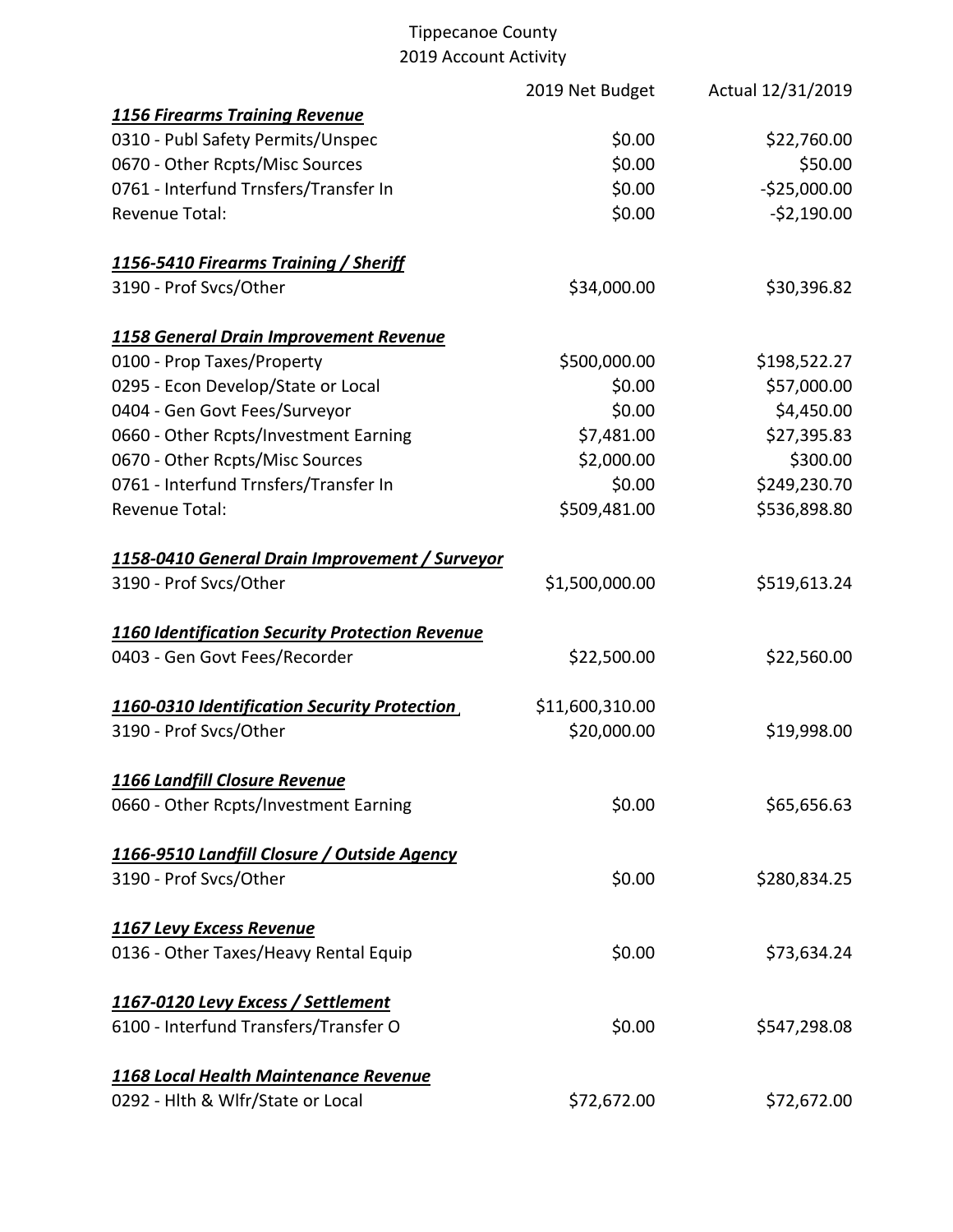|                                                        | 2019 Net Budget | Actual 12/31/2019 |
|--------------------------------------------------------|-----------------|-------------------|
| 1168-9010 Local Health Maintenance / Health Department |                 |                   |
| 1110 - Sal & Wages/Full Time                           | \$35,815.00     | \$35,814.66       |
| 1130 - Sal & Wages/Part Time                           | \$22,676.00     | \$17,151.00       |
| 1210 - EE Benefits/Social Security                     | \$4,572.00      | \$3,771.65        |
| 1220 - EE Benefits/PERF Retirement                     | \$5,133.00      | \$4,011.19        |
| 6100 - Interfund Transfers/Transfer O                  | \$0.00          | \$6,115.93        |
| <b>Expenditure Total:</b>                              | \$68,196.00     | \$66,864.43       |
| 1168-9410 Local Health Maintenance / Empl              | \$11,689,410.00 |                   |
| 1230 - EE Benefits/Health                              | \$4,401.00      | \$4,400.27        |
| 1231 - EE Benefits/LTD                                 | \$43.00         | \$42.28           |
| 1232 - EE Benefits/Life                                | \$32.00         | \$31.92           |
| <b>Expenditure Total:</b>                              | \$4,476.00      | \$4,474.47        |
| 1169 Local Road & Street Revenue                       |                 |                   |
| 0132 - Other Taxes/LRS                                 | \$1,834,602.00  | \$1,493,583.20    |
| 0430 - Hwys & Strts Fees/Unspecified                   | \$0.00          | \$42,548.79       |
| 0660 - Other Rcpts/Investment Earning                  | \$18,110.00     | \$32,266.07       |
| 0730 - Refunds Reimb or Redeposits                     | \$0.00          | \$26,761.03       |
| Revenue Total:                                         | \$1,852,712.00  | \$1,595,159.09    |
| 1169-8260 Local Road & Street / Supplies               |                 |                   |
| 3110 - Prof Svcs/Legal                                 | \$3,000.00      | \$2,226.70        |
| 3310 - Printing & Advertising/Legal                    | \$1,500.00      | \$512.58          |
| <b>Expenditure Total:</b>                              | \$4,500.00      | \$2,739.28        |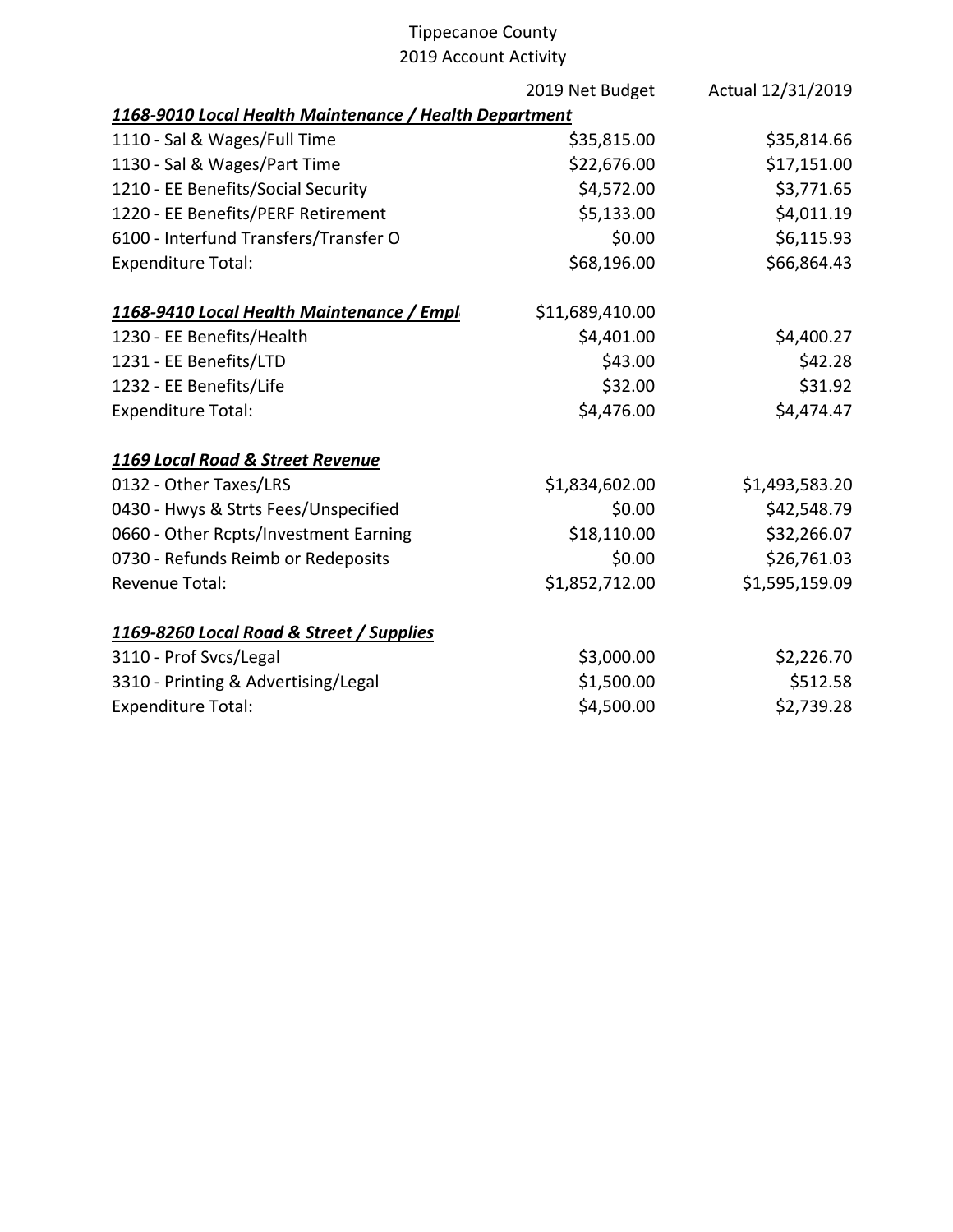|                                                       | 2019 Net Budget | Actual 12/31/2019 |
|-------------------------------------------------------|-----------------|-------------------|
| 1169-8261 Local Road & Street / Maintenance           |                 |                   |
| 2140 - Office Supplies/Minor Equip                    | \$1,500.00      | \$859.94          |
| 2210 - Oper Supplies/Gasoline & Oil                   | \$213,850.00    | \$92,753.98       |
| 2215 - Oper Supplies/Garage & Fleet                   | \$140,000.00    | \$138,157.28      |
| 2220 - Oper Supplies/Inst'l or Med                    | \$5,350.00      | \$4,046.15        |
| 2240 - Oper Supplies/Snow Removal                     | \$209,675.00    | \$209,674.91      |
| 2260 - Oper Supplies/Signage                          | \$30,000.00     | \$24,681.41       |
| 2310 - Rep & Maint/Building Mtls                      | \$60,800.00     | \$17,502.08       |
| 2320 - Rep & Maint/Street Mtls                        | \$0.00          | $-55.51$          |
| 2330 - Rep & Maint/Small Tools                        | \$2,000.00      | \$0.00            |
| 2340 - Rep & Maint/Minor Equipment                    | \$50,325.00     | \$32,330.01       |
| 3190 - Prof Svcs/Other                                | \$56,486.00     | \$56,485.50       |
| 3210 - Comm & Transp/Travel/Training                  | \$1,595.00      | \$191.18          |
| 3430 - Insur/Liability                                | \$19,027.00     | \$19,026.57       |
| 3620 - Rep & Maint/Vehicle & Equip                    | \$362,405.00    | \$55,259.15       |
| 3630 - Rep & Maint/Roads & Streets                    | \$133,390.00    | \$102,125.09      |
| 3720 - Rentals & Leases/Heavy Mach                    | \$326,704.00    | \$98,571.86       |
| 4510 - Machinery & Equipment/General                  | \$166,894.00    | \$135,935.99      |
| <b>Expenditure Total:</b>                             | \$1,780,001.00  | \$987,595.59      |
| 1169-8263 Local Road & Street / General               |                 |                   |
| 2110 - Office Supplies/General                        | \$500.00        | \$437.98          |
| 3210 - Comm & Transp/Travel/Training                  | \$1,000.00      | \$0.00            |
| 3240 - Comm & Transp/Software                         | \$591.00        | \$591.00          |
| 3510 - Utility Service/Utilities                      | \$5,118.00      | \$5,083.23        |
| 3610 - Rep & Maint/Buildings & Proper                 | \$0.00          | \$130.00          |
| 3630 - Rep & Maint/Roads & Streets                    | \$159,409.00    | \$26,957.50       |
| <b>Expenditure Total:</b>                             | \$166,618.00    | \$33,199.71       |
| <b>1171 Major Bridge Revenue</b>                      |                 |                   |
| 0100 - Prop Taxes/Property                            | \$747,000.00    | \$733,269.12      |
| 0124 - Other Taxes/FIT                                | \$2,900.00      | \$5,858.98        |
| 0130 - Other Taxes/License Excise                     | \$55,000.00     | \$62,498.62       |
| 0131 - Other Taxes/CVET                               | \$2,800.00      | \$3,219.42        |
| <b>Revenue Total:</b>                                 | \$807,700.00    | \$804,846.14      |
| 1171-8161 Major Bridge / Highway Repair & Maintenance |                 |                   |
| 3190 - Prof Svcs/Other                                | \$250,000.00    | \$14,334.25       |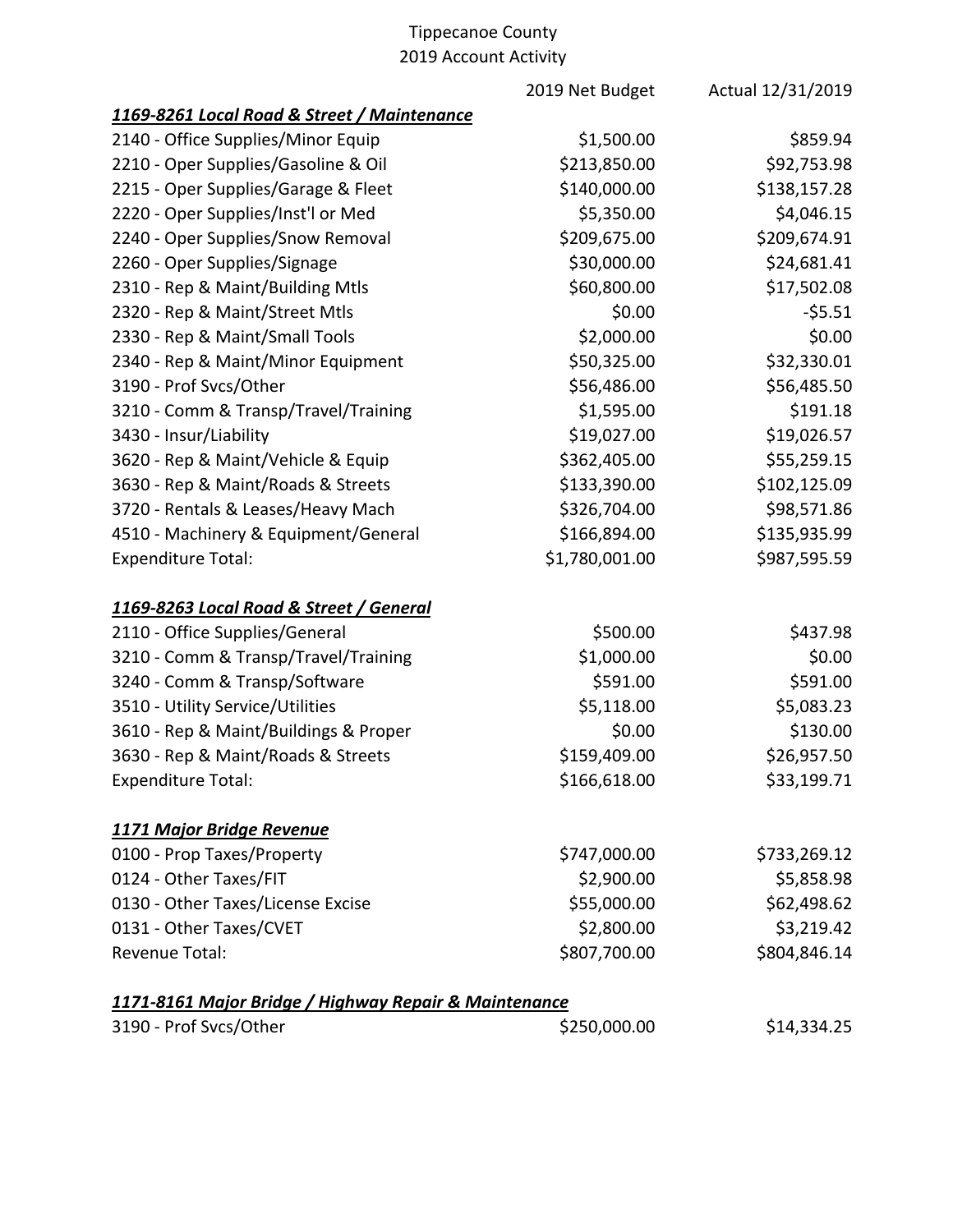|                                                                   | 2019 Net Budget | Actual 12/31/2019 |
|-------------------------------------------------------------------|-----------------|-------------------|
| 1173 Motor Vehicle Highway Restricted Revenue                     |                 |                   |
| 0133 - Other Taxes/MVH                                            | \$0.00          | \$2,704,093.40    |
| 0283 - Hwys & Strts/Federal                                       | \$0.00          | \$152,611.69      |
| 0761 - Interfund Trnsfers/Transfer In                             | \$0.00          | \$8,570.71        |
| Revenue Total:                                                    | \$0.00          | \$2,865,275.80    |
| 1173-8062 Motor Vehicle Highway Restricted / Highway Construction |                 |                   |
| 1110 - Sal & Wages/Full Time                                      | \$52,750.00     | \$185,322.04      |
| 1210 - EE Benefits/Social Security                                | \$3,773.00      | \$21,072.18       |
| 1220 - EE Benefits/PERF Retirement                                | \$5,780.00      | \$31,106.57       |
| 2320 - Rep & Maint/Street Mtls                                    | \$1,338,992.00  | \$1,338,878.53    |
| 3120 - Prof Svcs/Engineer & Architect                             | \$429,000.00    | \$377,973.86      |
| 3190 - Prof Svcs/Other                                            | \$120,000.00    | \$119,874.28      |
| 3630 - Rep & Maint/Roads & Streets                                | \$550,000.00    | \$461,316.14      |
| 3720 - Rentals & Leases/Heavy Mach                                | \$250,000.00    | \$229,590.00      |
| 4240 - Infrastructure/Culverts & Drai                             | \$0.00          | \$27,749.60       |
| <b>Expenditure Total:</b>                                         | \$2,750,295.00  | \$2,792,883.20    |
| 1173-9410 Motor Vehicle Highway Restricted / Employee Insurance   |                 |                   |
| 1230 - EE Benefits/Health                                         | \$21,100.00     | \$70,838.90       |
| 1231 - EE Benefits/LTD                                            | \$212.00        | \$1,061.69        |
| 1232 - EE Benefits/Life                                           | \$152.00        | \$492.01          |
| <b>Expenditure Total:</b>                                         | \$21,464.00     | \$72,392.60       |
| 1175 Misdemeanant Revenue                                         |                 |                   |
| 0299 - Unrestricted Grants & Cntr/S/L                             | \$0.00          | \$95,982.15       |
| 0730 - Refunds Reimb or Redeposits                                | \$0.00          | \$41.99           |
| Revenue Total:                                                    | \$0.00          | \$96,024.14       |
| 1175-5410 Misdemeanant / Sheriff                                  |                 |                   |
| 2990 - Other Supplies/Non-specified                               | \$47,991.00     | \$47,911.89       |
| 1175-5510 Misdemeanant / Community Corrections                    |                 |                   |
| 3190 - Prof Svcs/Other                                            | \$47,991.00     | \$42,591.08       |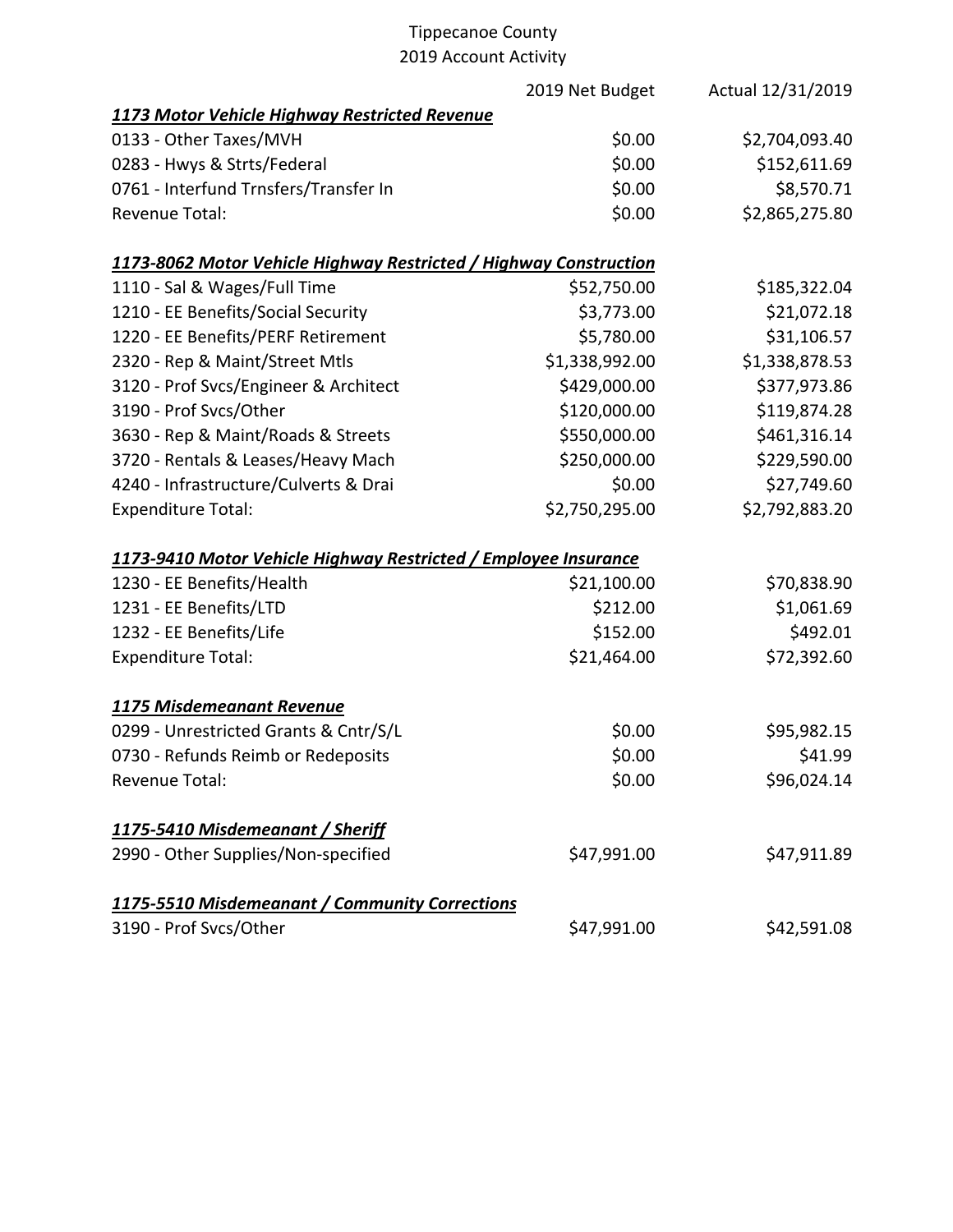|                                                                | 2019 Net Budget | Actual 12/31/2019 |
|----------------------------------------------------------------|-----------------|-------------------|
| 1176 Motor Vehicle Highway Revenue                             |                 |                   |
| 0133 - Other Taxes/MVH                                         | \$5,168,863.00  | \$2,704,093.46    |
| 0293 - Hwys & Strts/State or Local                             | \$20,000.00     | \$20,000.00       |
| 0299 - Unrestricted Grants & Cntr/S/L                          | \$0.00          | \$3,771.56        |
| 0303 - Gen Govt Permits/Lot & Drvwy                            | \$0.00          | \$23,173.75       |
| 0430 - Hwys & Strts Fees/Unspecified                           | \$0.00          | \$19,550.24       |
| 0491 - Other Fees & Charges/Doc&Copy                           | \$0.00          | \$115.25          |
| 0660 - Other Rcpts/Investment Earning                          | \$56,600.00     | \$74,113.92       |
| 0730 - Refunds Reimb or Redeposits                             | \$0.00          | \$3.06            |
| 0740 - Other Srcs/Sale Surplus Assets                          | \$0.00          | \$37,144.73       |
| Revenue Total:                                                 | \$5,245,463.00  | \$2,881,965.97    |
| 1176-8060 Motor Vehicle Highway / Highway Administration       |                 |                   |
| 1110 - Sal & Wages/Full Time                                   | \$398,852.00    | \$381,463.49      |
| 1112 - Sal & Wages/Chief Dep & Appt                            | \$233,507.00    | \$233,507.04      |
| 1150 - Sal & Wages/Overtime                                    | \$20,693.00     | \$17,436.64       |
| 1210 - EE Benefits/Social Security                             | \$48,853.00     | \$45,051.67       |
| 1220 - EE Benefits/PERF Retirement                             | \$73,418.00     | \$70,077.42       |
| 2110 - Office Supplies/General                                 | \$5,000.00      | \$4,994.81        |
| 3145 - Prof Svcs/Hlth & Med Prof                               | \$2,000.00      | \$1,543.25        |
| 3210 - Comm & Transp/Travel/Training                           | \$5,587.00      | \$1,798.77        |
| 3230 - Comm & Transp/Postage & Frght                           | \$972.00        | \$667.45          |
| 3310 - Printing & Advertising/Legal                            | \$560.00        | \$559.39          |
| <b>Expenditure Total:</b>                                      | \$789,442.00    | \$757,099.93      |
| 1176-8061 Motor Vehicle Highway / Highway Repair & Maintenance |                 |                   |
| 1110 - Sal & Wages/Full Time                                   | \$1,010,262.00  | \$892,934.73      |
| 1130 - Sal & Wages/Part Time                                   | \$16,059.00     | \$2,735.00        |
| 1150 - Sal & Wages/Overtime                                    | \$81,629.00     | \$67,154.58       |
| 1210 - EE Benefits/Social Security                             | \$82,092.00     | \$61,981.19       |
| 1220 - EE Benefits/PERF Retirement                             | \$117,734.00    | \$95,318.94       |
| 2210 - Oper Supplies/Gasoline & Oil                            | \$10,182.00     | \$10,181.07       |
| 2320 - Rep & Maint/Street Mtls                                 | \$5,136.00      | \$5,031.68        |
| 2340 - Rep & Maint/Minor Equipment                             | \$16,530.00     | \$16,506.12       |
| 3970 - Other Disb/Costs of Business                            | \$20.00         | \$20.00           |
| 6100 - Interfund Transfers/Transfer O                          | \$10,000.00     | \$18,570.71       |
| <b>Expenditure Total:</b>                                      | \$1,349,644.00  | \$1,170,434.02    |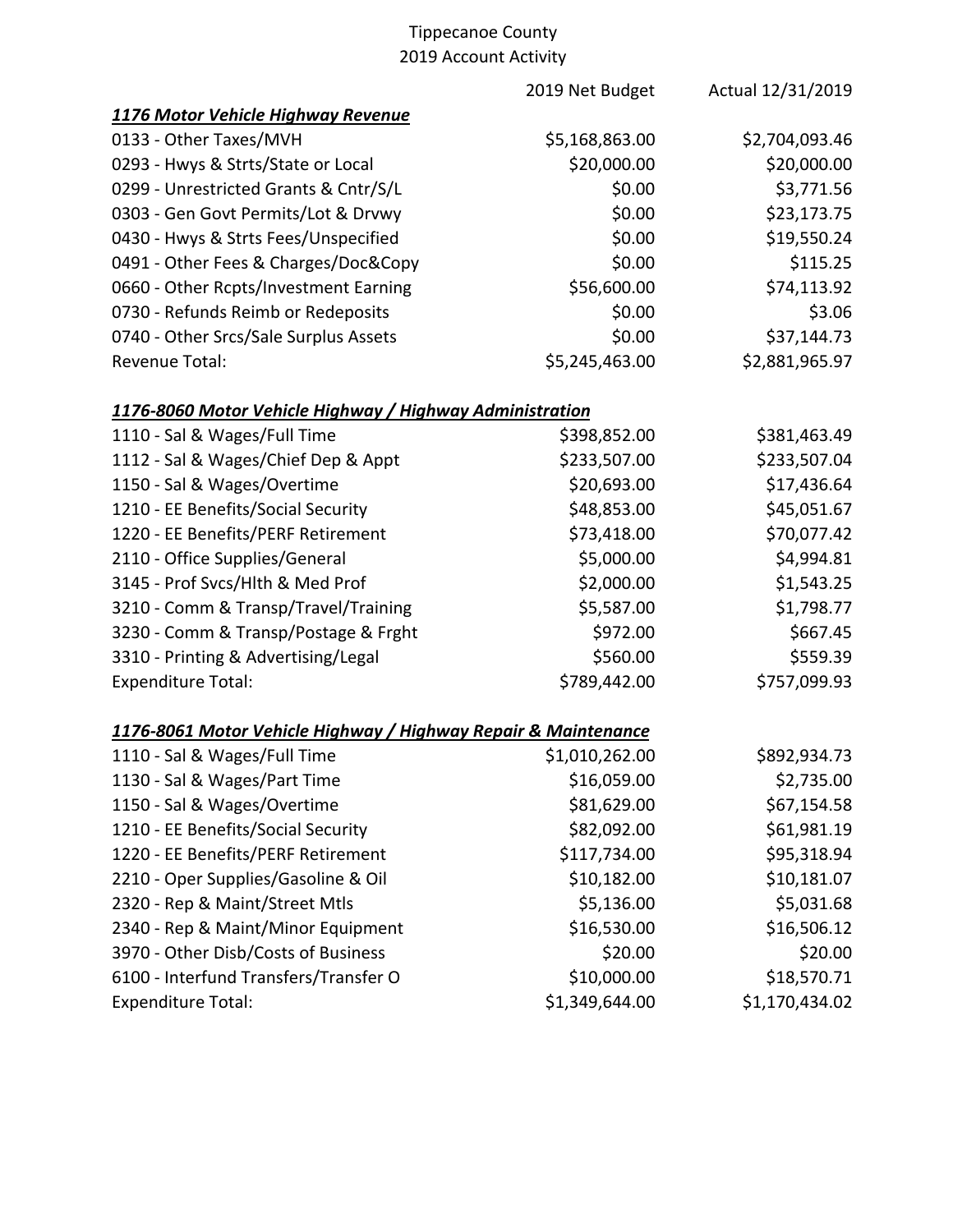|                                                                   | 2019 Net Budget | Actual 12/31/2019 |
|-------------------------------------------------------------------|-----------------|-------------------|
| 1176-8063 Motor Vehicle Highway / Highway General & Undistributed |                 |                   |
| 2220 - Oper Supplies/Inst'l or Med                                | \$2,209.00      | \$2,208.72        |
| 2340 - Rep & Maint/Minor Equipment                                | \$9,878.00      | \$9,859.05        |
| 3190 - Prof Svcs/Other                                            | \$366.00        | \$366.27          |
| 3210 - Comm & Transp/Travel/Training                              | \$2,000.00      | \$1,950.20        |
| 3510 - Utility Service/Utilities                                  | \$3,475.00      | \$3,474.71        |
| 3610 - Rep & Maint/Buildings & Proper                             | \$5,929.00      | \$5,928.35        |
| 3620 - Rep & Maint/Vehicle & Equip                                | \$892.00        | \$891.31          |
| 3910 - Other Disb/Dues & Subscription                             | \$1,650.00      | \$1,650.00        |
| <b>Expenditure Total:</b>                                         | \$26,399.00     | \$26,328.61       |
| 1176-9410 Motor Vehicle Highway / Employee Insurance              |                 |                   |
| 1230 - EE Benefits/Health                                         | \$541,159.00    | \$472,696.82      |
| 1231 - EE Benefits/LTD                                            | \$6,079.00      | \$5,211.85        |
| 1232 - EE Benefits/Life                                           | \$3,812.00      | \$3,455.67        |
| 1910 - Other Personal Services/WC                                 | \$75,862.00     | \$75,862.00       |
| 1920 - Other Personal Services/Unempl                             | \$1,500.00      | \$0.00            |
| <b>Expenditure Total:</b>                                         | \$628,412.00    | \$557,226.34      |
| <b>1178 Park Non-Reverting Revenue</b>                            |                 |                   |
| 0660 - Other Rcpts/Investment Earning                             | \$0.00          | \$702.76          |
| 1181 Plat Book Fund Revenue                                       |                 |                   |
| 0401 - Gen Govt Fees/Auditor                                      | \$30,000.00     | \$52,055.00       |
| 1181-0110 Plat Book Fund / Auditor                                |                 |                   |
| 1113 - Sal & Wages/Benefit Elig PT                                | \$24,647.00     | \$24,646.96       |
| 1210 - EE Benefits/Social Security                                | \$1,886.00      | \$1,878.78        |
| 2110 - Office Supplies/General                                    | \$500.00        | \$0.00            |
| 2120 - Office Supplies/Forms                                      | \$750.00        | \$0.00            |
| 3210 - Comm & Transp/Travel/Training                              | \$750.00        | \$205.56          |
| <b>Expenditure Total:</b>                                         | \$28,533.00     | \$26,731.30       |
| 1186-0430 Rainy Day Fund / Surveyor Drainage Board                |                 |                   |
| 4240 - Infrastructure/Culverts & Drai                             | \$166,764.00    | \$36,237.89       |
| 1188 Reassessment Revenue                                         |                 |                   |
| 0100 - Prop Taxes/Property                                        | \$350,000.00    | \$329,996.39      |
| 0124 - Other Taxes/FIT                                            | \$2,000.00      | \$2,636.53        |
| 0130 - Other Taxes/License Excise                                 | \$25,000.00     | \$28,124.38       |
| 0131 - Other Taxes/CVET                                           | \$1,200.00      | \$1,448.73        |
| 0660 - Other Rcpts/Investment Earning                             | \$4,527.00      | \$4,596.36        |
| Revenue Total:                                                    | \$382,727.00    | \$366,802.39      |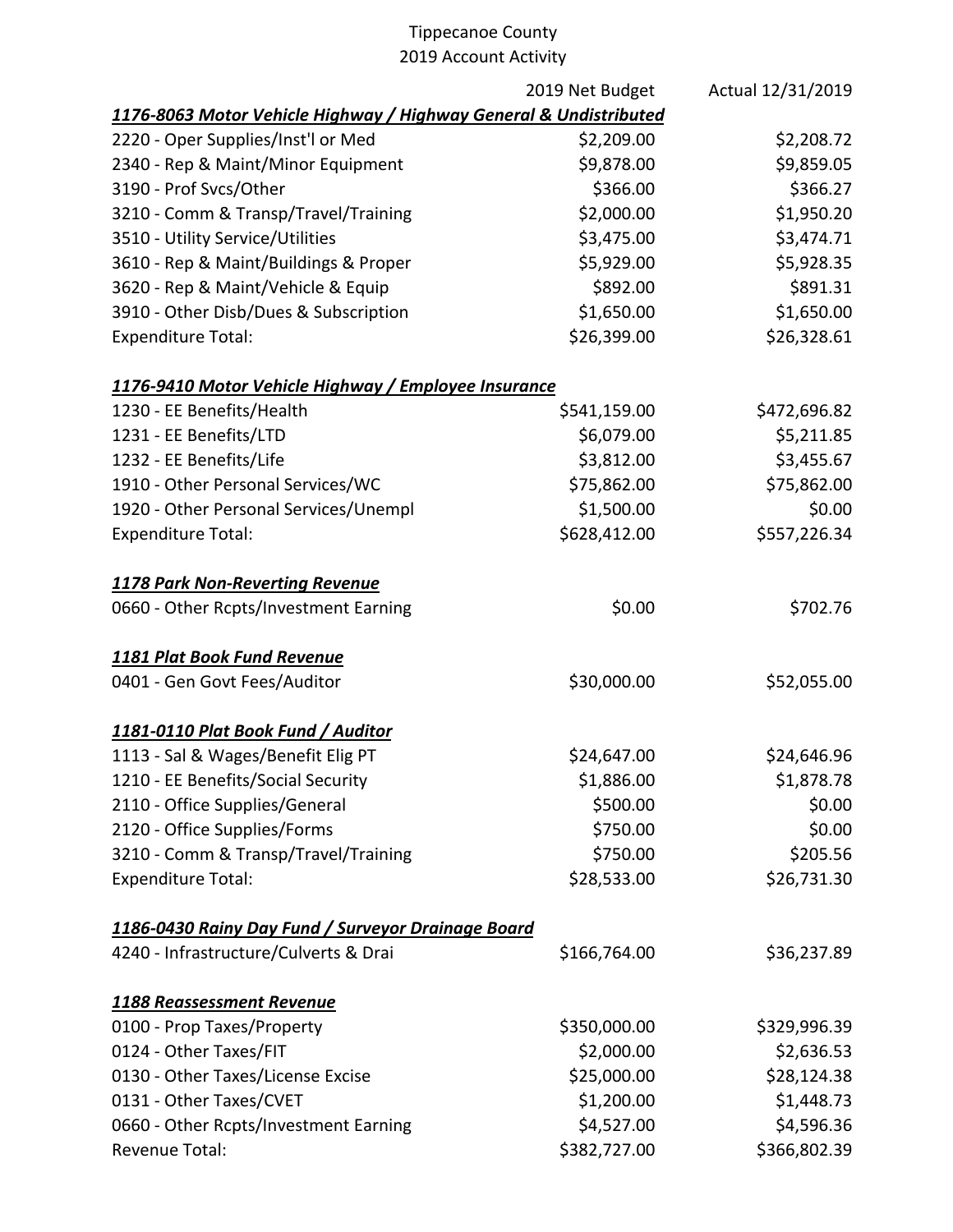|                                                   | 2019 Net Budget | Actual 12/31/2019 |
|---------------------------------------------------|-----------------|-------------------|
| 1188-0510 Reassessment / Assessor                 |                 |                   |
| 1110 - Sal & Wages/Full Time                      | \$116,191.00    | \$82,633.13       |
| 1113 - Sal & Wages/Benefit Elig PT                | \$32,863.00     | \$32,862.44       |
| 1130 - Sal & Wages/Part Time                      | \$64,428.00     | \$50,125.55       |
| 1132 - Sal & Wages/Board Members                  | \$9,100.00      | \$6,705.00        |
| 1210 - EE Benefits/Social Security                | \$17,026.00     | \$12,831.02       |
| 1220 - EE Benefits/PERF Retirement                | \$13,088.00     | \$9,254.68        |
| 1910 - Other Personal Services/WC                 | \$2,201.00      | \$0.00            |
| 1920 - Other Personal Services/Unempl             | \$110.00        | \$0.00            |
| 2110 - Office Supplies/General                    | \$9,152.00      | \$2,201.05        |
| 2120 - Office Supplies/Forms                      | \$9,241.00      | \$9,240.06        |
| 2210 - Oper Supplies/Gasoline & Oil               | \$607.00        | \$606.10          |
| 3140 - Prof Svcs/Counselng Consults               | \$7,014.00      | \$7,014.00        |
| 3190 - Prof Svcs/Other                            | \$54,895.00     | \$46,777.90       |
| 3210 - Comm & Transp/Travel/Training              | \$10,278.00     | \$10,277.46       |
| 3230 - Comm & Transp/Postage & Frght              | \$18,375.00     | \$18,374.69       |
| 3240 - Comm & Transp/Software                     | \$58,740.00     | \$58,740.00       |
| 3420 - Insur/Vehicle & Equipment                  | \$713.00        | \$712.07          |
| 3510 - Utility Service/Utilities                  | \$600.00        | \$543.00          |
| 3620 - Rep & Maint/Vehicle & Equip                | \$4,652.00      | \$4,651.87        |
| 3910 - Other Disb/Dues & Subscription             | \$11,398.00     | \$10,149.30       |
| <b>Expenditure Total:</b>                         | \$440,672.00    | \$363,699.32      |
| 1188-9410 Reassessment / Employee Insurance       |                 |                   |
| 1230 - EE Benefits/Health                         | \$31,300.00     | \$18,013.52       |
| 1231 - EE Benefits/LTD                            | \$558.00        | \$434.59          |
| 1232 - EE Benefits/Life                           | \$439.00        | \$286.32          |
| <b>Expenditure Total:</b>                         | \$32,297.00     | \$18,734.43       |
| <b>1189 Recorder Record Perpetuation Revenue</b>  |                 |                   |
| 0303 - Gen Govt Permits/Lot & Drvwy               | \$375,000.00    | \$0.00            |
| 0403 - Gen Govt Fees/Recorder                     | \$0.00          | \$411,437.67      |
| Revenue Total:                                    | \$375,000.00    | \$411,437.67      |
| 1189-0310 Recorder Record Perpetuation / Recorder |                 |                   |
| 1110 - Sal & Wages/Full Time                      | \$121,096.00    | \$84,919.87       |
| 1112 - Sal & Wages/Chief Dep & Appt               | \$52,842.00     | \$52,028.16       |
| 1210 - EE Benefits/Social Security                | \$13,307.00     | \$10,127.02       |
| 1220 - EE Benefits/PERF Retirement                | \$19,482.00     | \$15,338.06       |
| 3190 - Prof Svcs/Other                            | \$200,000.00    | \$133,978.36      |
| <b>Expenditure Total:</b>                         | \$406,727.00    | \$296,391.47      |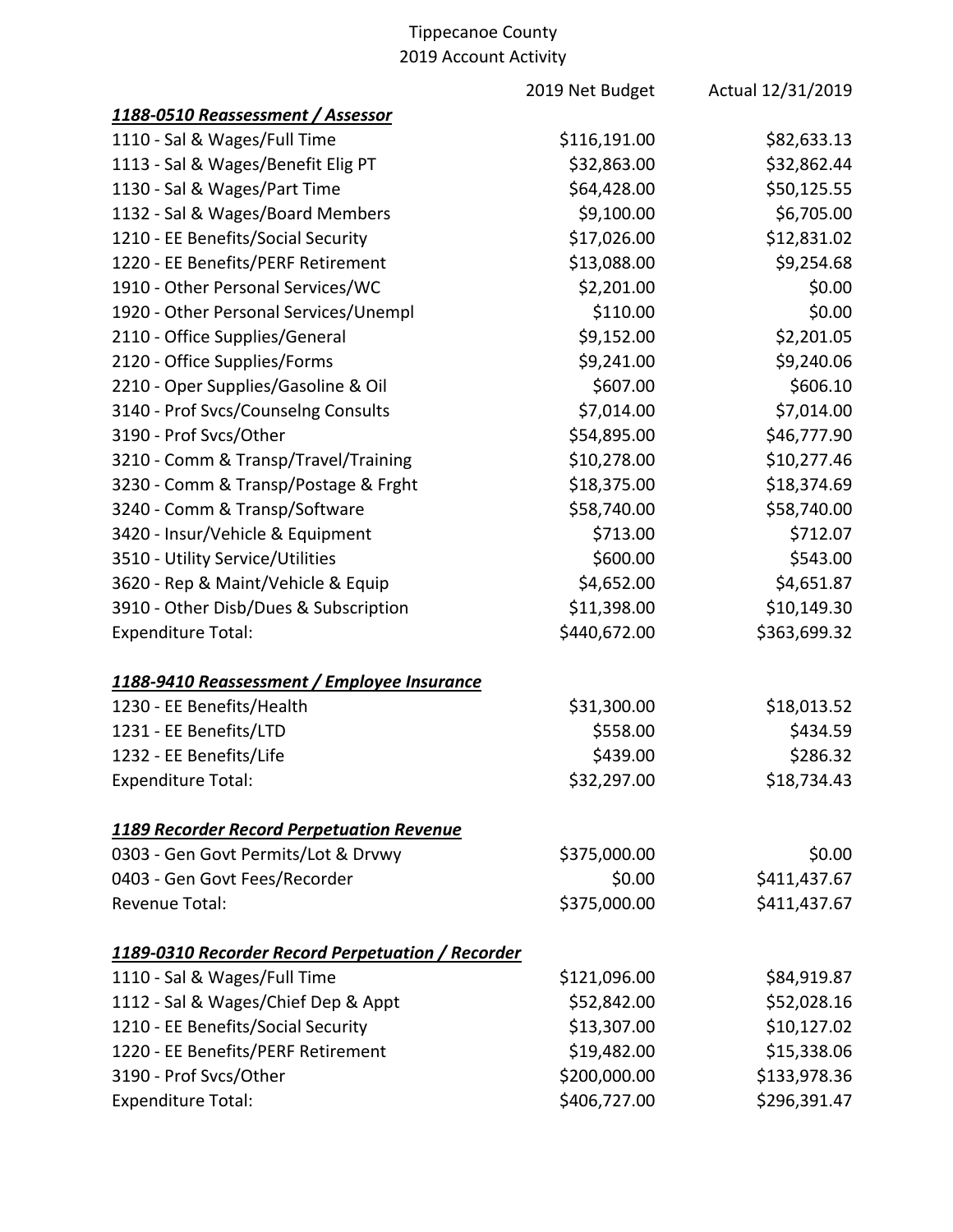|                                                             | 2019 Net Budget | Actual 12/31/2019 |
|-------------------------------------------------------------|-----------------|-------------------|
| 1189-9410 Recorder Record Perpetuation / Employee Insurance |                 |                   |
| 1230 - EE Benefits/Health                                   | \$35,500.00     | \$23,119.44       |
| 1231 - EE Benefits/LTD                                      | \$725.00        | \$505.37          |
| 1232 - EE Benefits/Life                                     | \$725.00        | \$328.32          |
| 1910 - Other Personal Services/WC                           | \$1,761.00      | \$0.00            |
| <b>Expenditure Total:</b>                                   | \$38,711.00     | \$23,953.13       |
| <b>1193 Sheriff's Pension Trust Revenue</b>                 |                 |                   |
| 0511 - Publ Safety Fines/County Court                       | \$205,000.00    | \$164,645.13      |
| 11935410 Sheriff's Pension Trust / Sheriff                  |                 |                   |
| 1221 - EE Benefits/Sheriff Retirement                       | \$175,365.00    | \$175,365.00      |
| 1200 Public Defender User Fee Revenue                       |                 |                   |
| 0291 - Publ Safety/State or Local                           | \$0.00          | \$812.53          |
| 0414 - Publ Safety Fees/Public Defend                       | \$70,000.00     | \$111,472.95      |
| <b>Revenue Total:</b>                                       | \$70,000.00     | \$112,285.48      |
| 1200-6310 Public Defender User Fee / Public Defender        |                 |                   |
| 3190 - Prof Svcs/Other                                      | \$161,230.00    | \$140,999.55      |
| <b>1201 Surplus Tax Revenue</b>                             |                 |                   |
| 0102 - Prop Taxes/Surplus                                   | \$0.00          | \$307,298.31      |
| 1201-0120 Surplus Tax / Settlement                          |                 |                   |
| 6100 - Interfund Transfers/Transfer O                       | \$0.00          | \$245,068.16      |
| 1201-0210 Surplus Tax / Treasurer                           |                 |                   |
| 3990 - Other Disb/Non-Specified                             | \$0.00          | \$173,588.43      |
| 1202 Surveyor's Cornerstone Perpetuation Revenue            |                 |                   |
| 0403 - Gen Govt Fees/Recorder                               | \$120,000.00    | \$111,865.00      |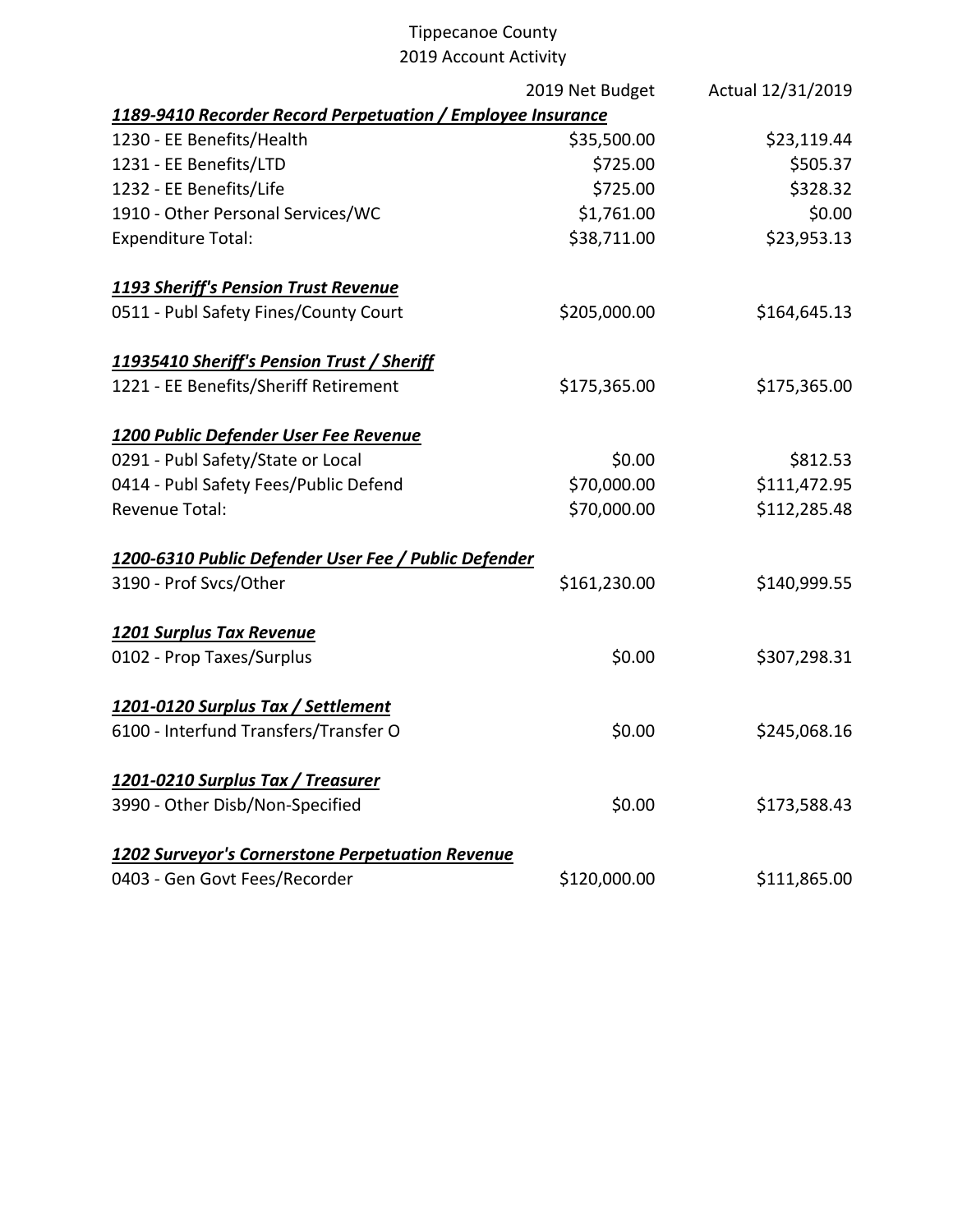|                                                                    | 2019 Net Budget | Actual 12/31/2019 |
|--------------------------------------------------------------------|-----------------|-------------------|
| 1202-0410 Surveyor's Cornerstone Perpetuation / Surveyor           |                 |                   |
| 1110 - Sal & Wages/Full Time                                       | \$12,602.00     | \$12,601.42       |
| 1111 - Sal & Wages/Elected Official                                | \$53,046.00     | \$53,046.50       |
| 1130 - Sal & Wages/Part Time                                       | \$5,000.00      | \$0.00            |
| 1210 - EE Benefits/Social Security                                 | \$5,387.00      | \$4,980.14        |
| 1220 - EE Benefits/PERF Retirement                                 | \$7,371.00      | \$7,370.67        |
| 2110 - Office Supplies/General                                     | \$4,000.00      | \$0.00            |
| 2210 - Oper Supplies/Gasoline & Oil                                | \$3,500.00      | \$184.34          |
| 3140 - Prof Svcs/Counselng Consults                                | \$15,000.00     | \$0.00            |
| 3210 - Comm & Transp/Travel/Training                               | \$3,500.00      | \$0.00            |
| 3240 - Comm & Transp/Software                                      | \$1,500.00      | \$1,482.56        |
| 3310 - Printing & Advertising/Legal                                | \$300.00        | \$0.00            |
| 3510 - Utility Service/Utilities                                   | \$2,500.00      | \$0.00            |
| 3610 - Rep & Maint/Buildings & Proper                              | \$2,000.00      | \$203.09          |
| 3620 - Rep & Maint/Vehicle & Equip                                 | \$3,200.00      | \$0.00            |
| 3910 - Other Disb/Dues & Subscription                              | \$650.00        | \$0.00            |
| 4590 - Machinery & Equipment/Other                                 | \$10,000.00     | \$371.95          |
| <b>Expenditure Total:</b>                                          | \$129,556.00    | \$80,240.67       |
| 1202-9410 Surveyor's Cornerstone Perpetuation / Employee Insurance |                 |                   |
| 1230 - EE Benefits/Health                                          | \$4,000.00      | \$3,771.60        |
| 1231 - EE Benefits/LTD                                             | \$247.00        | \$198.24          |
| 1232 - EE Benefits/Life                                            | \$219.00        | \$87.60           |
| <b>Expenditure Total:</b>                                          | \$4,466.00      | \$4,057.44        |
| 1203 Tax Sale Fees Revenue                                         |                 |                   |
| 0808 - Settlement/Treasurer Other Col                              | \$0.00          | \$11,849.08       |
| 1203-0120 Tax Sale Fees / Settlement                               |                 |                   |
| 8008 - Settlement/Treasurer Other Dis                              | \$0.00          | \$11,950.00       |
| 1204 Tax Sale Redemption Revenue                                   |                 |                   |
| 0670 - Other Rcpts/Misc Sources                                    | \$0.00          | \$148,327.68      |
| 1204-0210 Tax Sale Redemption / Treasurer                          |                 |                   |
| 3190 - Prof Svcs/Other                                             | \$0.00          | \$148,327.68      |
| 1205 Tax Sale Surplus Revenue                                      |                 |                   |
| 0670 - Other Rcpts/Misc Sources                                    | \$0.00          | \$1,322,608.23    |
| 1205-0110 Tax Sale Surplus / Auditor                               |                 |                   |
| 3190 - Prof Svcs/Other                                             | \$0.00          | \$1,108,344.02    |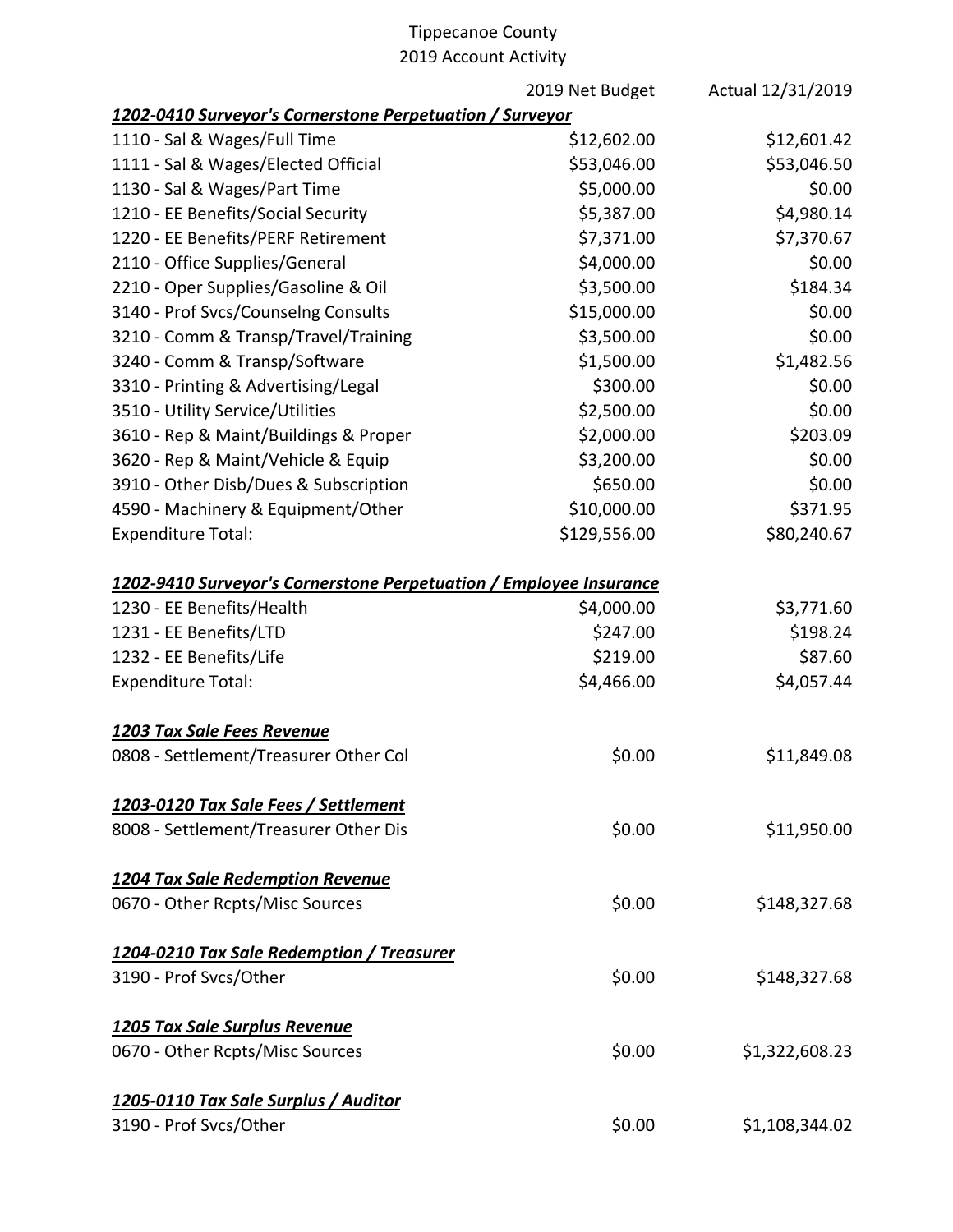# Tippecanoe County

2019 Account Activity

|                                                              | 2019 Net Budget | Actual 12/31/2019 |
|--------------------------------------------------------------|-----------------|-------------------|
| 1206 Local Health Department Trust Revenue                   |                 |                   |
| 0292 - Hlth & Wlfr/State or Local                            | \$65,428.00     | \$65,427.72       |
| 1206-9010 Local Health Department Trust / Health Department  |                 |                   |
| 1113 - Sal & Wages/Benefit Elig PT                           | \$23,858.00     | \$18,246.20       |
| 1130 - Sal & Wages/Part Time                                 | \$18,064.00     | \$15,270.00       |
| 1210 - EE Benefits/Social Security                           | \$3,843.00      | \$2,491.88        |
| 3145 - Prof Svcs/Hlth & Med Prof                             | \$4,800.00      | \$4,800.00        |
| 3190 - Prof Svcs/Other                                       | \$5,036.00      | \$3,664.50        |
| 3510 - Utility Service/Utilities                             | \$3,602.00      | \$3,601.20        |
| 6100 - Interfund Transfers/Transfer O                        | \$0.00          | \$32,051.03       |
| <b>Expenditure Total:</b>                                    | \$59,203.00     | \$80,124.81       |
| 1206-9410 Local Health Department Trust / Employee Insurance |                 |                   |
| 1230 - EE Benefits/Health                                    | \$6,025.00      | \$3,853.24        |
| 1231 - EE Benefits/LTD                                       | \$117.00        | \$51.68           |
| 1232 - EE Benefits/Life                                      | \$83.00         | \$36.48           |
| <b>Expenditure Total:</b>                                    | \$6,225.00      | \$3,941.40        |
| 1207-2610 Unsafe Building / Building Commission              |                 |                   |
| 3190 - Prof Svcs/Other                                       | \$50,000.00     | \$0.00            |
| 1213 GAL Grant Revenue                                       |                 |                   |
| 0292 - Hlth & Wlfr/State or Local                            | \$70,122.00     | \$75,586.00       |
| 1213-7310 GAL Grant / CASA                                   |                 |                   |
| 1110 - Sal & Wages/Full Time                                 | \$29,906.00     | \$27,857.66       |
| 1113 - Sal & Wages/Benefit Elig PT                           | \$20,163.00     | \$19,374.45       |
| 1210 - EE Benefits/Social Security                           | \$3,831.00      | \$3,359.86        |
| 1220 - EE Benefits/PERF Retirement                           | \$3,350.00      | \$3,119.99        |
| 2140 - Office Supplies/Minor Equip                           | \$1,596.00      | \$1,573.96        |
| 2260 - Oper Supplies/Signage                                 | \$2,269.00      | \$2,068.30        |
| 2310 - Rep & Maint/Building Mtls                             | \$3,605.00      | \$1,709.71        |
| 2990 - Other Supplies/Non-specified                          | \$195.00        | \$195.00          |
| 3190 - Prof Svcs/Other                                       | \$24.00         | \$24.00           |
| 3220 - Comm & Transp/Communications                          | \$11,000.00     | \$11,000.00       |
| 3240 - Comm & Transp/Software                                | \$900.00        | \$0.00            |
| 3910 - Other Disb/Dues & Subscription                        | \$250.00        | \$0.00            |
| <b>Expenditure Total:</b>                                    | \$77,089.00     | \$70,282.93       |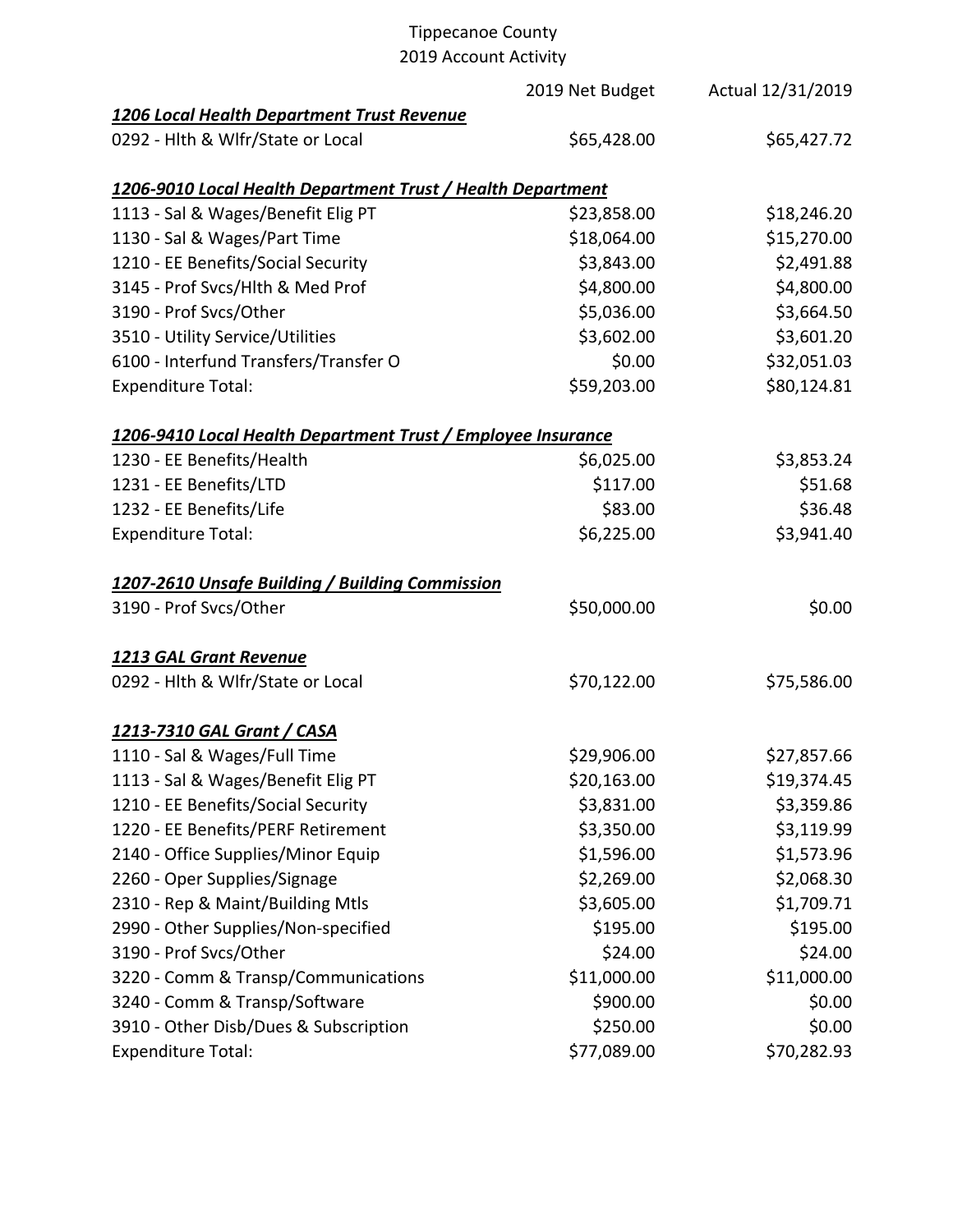|                                                     | 2019 Net Budget | Actual 12/31/2019 |
|-----------------------------------------------------|-----------------|-------------------|
| 1216 Ineligible Homestead Revenue                   |                 |                   |
| 0104 - Prop Taxes/Ineligible Hmstd                  | \$20,000.00     | \$30,882.12       |
| 0665 - Other Rcpts/Tax Pnlts & Intr                 | \$1,000.00      | \$1,190.83        |
| 0808 - Settlement/Treasurer Other Col               | \$0.00          | \$12.03           |
| <b>Revenue Total:</b>                               | \$21,000.00     | \$32,084.98       |
| 1216-0110 Ineligible Homestead / Auditor            |                 |                   |
| 1113 - Sal & Wages/Benefit Elig PT                  | \$8,216.00      | \$8,215.48        |
| 1130 - Sal & Wages/Part Time                        | \$13,450.00     | \$3,605.00        |
| 1150 - Sal & Wages/Overtime                         | \$2,500.00      | \$0.00            |
| 1210 - EE Benefits/Social Security                  | \$1,849.00      | \$901.05          |
| 1220 - EE Benefits/PERF Retirement                  | \$280.00        | \$0.00            |
| 2110 - Office Supplies/General                      | \$1,500.00      | \$668.53          |
| 2130 - Office Supplies/Printing                     | \$2,500.00      | \$611.86          |
| 3190 - Prof Svcs/Other                              | \$96,600.00     | \$29,835.22       |
| 3210 - Comm & Transp/Travel/Training                | \$1,500.00      | \$147.12          |
| 3910 - Other Disb/Dues & Subscription               | \$1,100.00      | \$1,061.00        |
| 3940 - Other Disb/General Refunds                   | \$0.00          | \$605.13          |
| 4590 - Machinery & Equipment/Other                  | \$2,000.00      | \$0.00            |
| 6100 - Interfund Transfers/Transfer O               | \$10,000.00     | \$10,046.30       |
| <b>Expenditure Total:</b>                           | \$141,495.00    | \$55,696.69       |
| 1216-0120 Ineligible Homestead /Settlement          | \$12,160,120.00 |                   |
| 8008 - Settlement/Treasurer Other Dis               | \$100.00        | \$34.97           |
| <b>1217 Elected Officials Training Fund Revenue</b> |                 |                   |
| 0403 - Gen Govt Fees/Recorder                       | \$21,000.00     | \$22,560.00       |
| 0730 - Refunds Reimb or Redeposits                  | \$0.00          | \$255.06          |
| Revenue Total:                                      | \$21,000.00     | \$22,815.06       |
| 1217-0110 Elected Officials Training / Auditor      |                 |                   |
| 3210 - Comm & Transp/Travel/Training                | \$2,500.00      | \$1,351.07        |
| 1217-0210 Elected Officials Training / Treasurer    |                 |                   |
| 3210 - Comm & Transp/Travel/Training                | \$1,500.00      | \$1,360.67        |
| 1217-0310 Elected Officials Training / Recorder     |                 |                   |
| 3210 - Comm & Transp/Travel/Training                | \$1,200.00      | \$1,068.32        |
| 1217-0410 Elected Officials Training / Surveyor     |                 |                   |
| 3210 - Comm & Transp/Travel/Training                | \$5,000.00      | \$2,295.65        |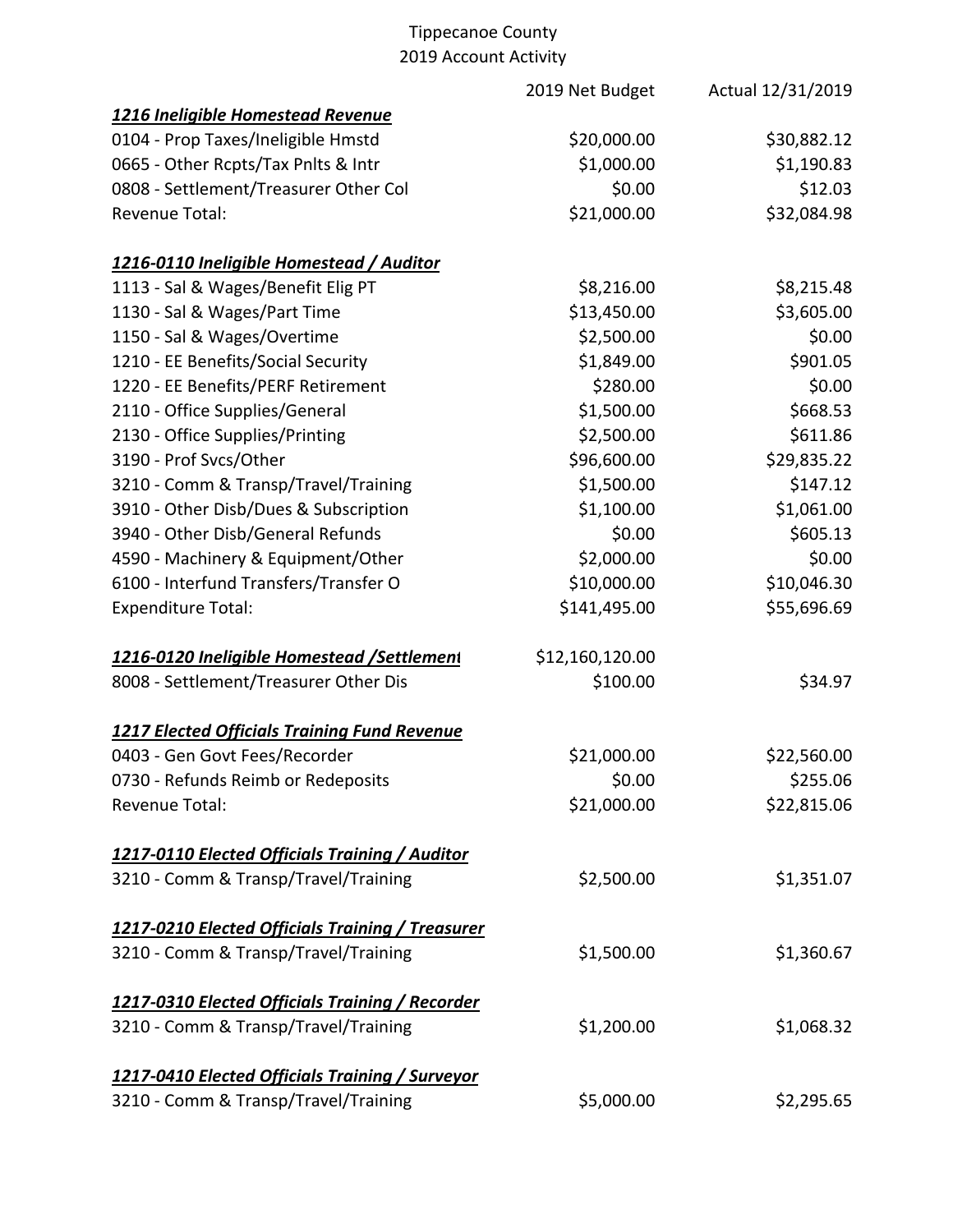|                                               | 2019 Net Budget | Actual 12/31/2019 |
|-----------------------------------------------|-----------------|-------------------|
| 1217-5810 Elected Officials Training / Clerk  |                 |                   |
| 3210 - Comm & Transp/Travel/Training          | \$1,192.00      | \$635.56          |
| 1222 Statewide 911 Revenue                    |                 |                   |
| 0416 - Publ Safety Fees/911 Service           | \$1,500,000.00  | \$1,808,025.18    |
| 0660 - Other Rcpts/Investment Earning         | \$77,880.00     | \$108,949.53      |
| Revenue Total:                                | \$1,577,880.00  | \$1,916,974.71    |
| <u>1222-5410 Statewide 911 / Sheriff</u>      |                 |                   |
| 1110 - Sal & Wages/Full Time                  | \$47,470.00     | \$47,468.72       |
| 1150 - Sal & Wages/Overtime                   | \$3,500.00      | \$1,112.19        |
| 1210 - EE Benefits/Social Security            | \$3,900.00      | \$3,624.36        |
| 1220 - EE Benefits/PERF Retirement            | \$5,709.00      | \$5,441.03        |
| 3140 - Prof Svcs/Counselng Consults           | \$25,000.00     | \$25,000.00       |
| 3150 - Prof Svcs/Training                     | \$8,800.00      | \$4,635.50        |
| 3190 - Prof Svcs/Other                        | \$840,863.00    | \$820,339.46      |
| 3220 - Comm & Transp/Communications           | \$305,715.00    | \$286,795.01      |
| 3240 - Comm & Transp/Software                 | \$84,500.00     | \$62,801.08       |
| 4590 - Machinery & Equipment/Other            | \$175,000.00    | \$25,726.37       |
| <b>Expenditure Total:</b>                     | \$1,500,457.00  | \$1,282,943.72    |
| 1222-9410 Statewide 911 / Employee Insurance  |                 |                   |
| 1230 - EE Benefits/Health                     | \$16,335.00     | \$8,032.80        |
| 1231 - EE Benefits/LTD                        | \$197.00        | \$178.08          |
| 1232 - EE Benefits/Life                       | \$115.00        | \$109.44          |
| 1910 - Other Personal Services/WC             | \$1,616.00      | \$0.00            |
| 1920 - Other Personal Services/Unempl         | \$2,000.00      | \$0.00            |
| <b>Expenditure Total:</b>                     | \$20,263.00     | \$8,320.32        |
| <b>1229 LOIT Special Distribution Revenue</b> |                 |                   |
| 0283 - Hwys & Strts/Federal                   | \$0.00          | \$174,742.85      |
| 0730 - Refunds Reimb or Redeposits            | \$0.00          | \$6,220.00        |
| Revenue Total:                                | \$0.00          | \$180,962.85      |
| 1229-8061 LOIT Special Distribution / Highway |                 |                   |
| 2320 - Rep & Maint/Street Mtls                | \$48,638.00     | \$48,638.89       |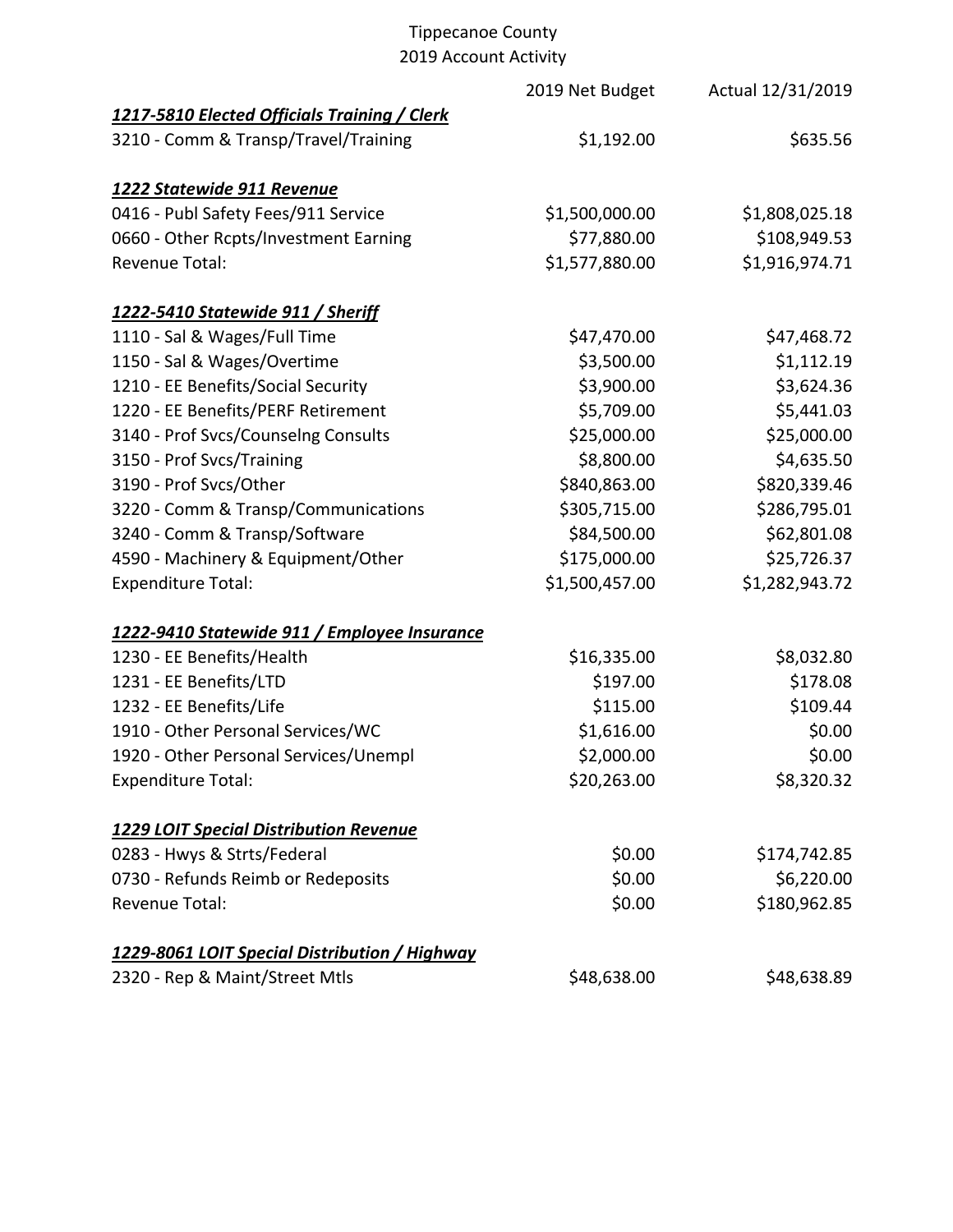|                                               | 2019 Net Budget | Actual 12/31/2019 |
|-----------------------------------------------|-----------------|-------------------|
| 1229-8062 LOIT Special Distribution / Highway |                 |                   |
| Expenditure                                   |                 |                   |
| 2320 - Rep & Maint/Street Mtls                | \$222,205.00    | \$215,130.25      |
| 3190 - Prof Svcs/Other                        | \$202,533.00    | \$202,532.25      |
| 3630 - Rep & Maint/Roads & Streets            | \$205,262.00    | \$205,262.00      |
| 4110 - Land/Right-of-Way                      | \$130,760.00    | \$130,760.00      |
| 4210 - Infrastructure/Roads & Streets         | \$100,000.00    | \$62,584.00       |
| 4220 - Infrastructure/Bridges                 | \$49,945.00     | \$0.00            |
| 4240 - Infrastructure/Culverts & Drai         | \$80,240.00     | \$71,941.42       |
| 4310 - Buildings/Municipal                    | \$20,000.00     | \$2,889.00        |
| 4590 - Machinery & Equipment/Other            | \$241,900.00    | \$203,315.10      |
| <b>Expenditure Total:</b>                     | \$1,252,845.00  | \$1,094,414.02    |
| <b>2000 Probation User Fee Revenue</b>        |                 |                   |
| 0413 - Publ Safety Fees/Probation             | \$245,000.00    | \$227,315.67      |
| 0490 - Other Fees & Charges/Unspecifi         | \$0.00          | \$3,875.00        |
| 0670 - Other Rcpts/Misc Sources               | \$0.00          | \$76.76           |
| <b>Revenue Total:</b>                         | \$245,000.00    | \$231,267.43      |
| 2000-0120 Probation User Fee / Settlement     |                 |                   |
| 8007 - Settlement/Local Disbursements         | \$3,500.00      | \$2,062.50        |
| 2000-6110 Probation User Fee / Probation      |                 |                   |
| 1110 - Sal & Wages/Full Time                  | \$101,907.00    | \$101,906.69      |
| 1130 - Sal & Wages/Part Time                  | \$13,314.00     | \$7,974.86        |
| 1210 - EE Benefits/Social Security            | \$9,147.00      | \$7,278.45        |
| 1220 - EE Benefits/PERF Retirement            | \$10,579.00     | \$10,578.10       |
| 2110 - Office Supplies/General                | \$23,500.00     | \$6,623.60        |
| 2210 - Oper Supplies/Gasoline & Oil           | \$2,500.00      | \$845.00          |
| 2220 - Oper Supplies/Inst'l or Med            | \$7,500.00      | \$1,603.68        |
| 3145 - Prof Svcs/Hlth & Med Prof              | \$7,500.00      | \$1,622.00        |
| 3150 - Prof Svcs/Training                     | \$3,000.00      | \$720.00          |
| 3190 - Prof Svcs/Other                        | \$2,000.00      | \$556.22          |
| 3210 - Comm & Transp/Travel/Training          | \$18,500.00     | \$9,390.37        |
| 3420 - Insur/Vehicle & Equipment              | \$500.00        | \$0.00            |
| 3510 - Utility Service/Utilities              | \$3,000.00      | \$1,474.87        |
| 3620 - Rep & Maint/Vehicle & Equip            | \$2,000.00      | \$103.50          |
| 3910 - Other Disb/Dues & Subscription         | \$3,000.00      | \$0.00            |
| <b>Expenditure Total:</b>                     | \$207,947.00    | \$150,677.34      |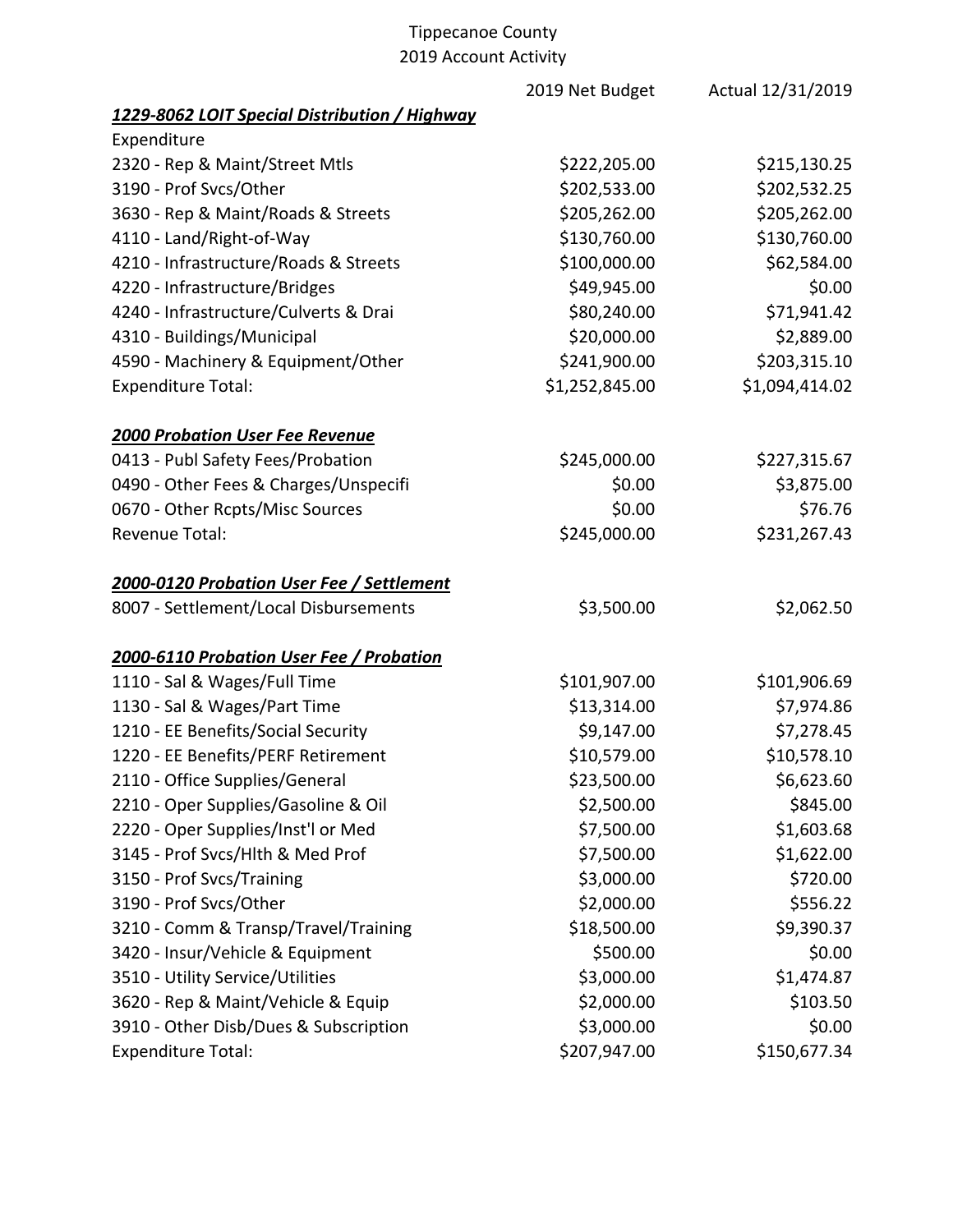|                                                          | 2019 Net Budget | Actual 12/31/2019 |
|----------------------------------------------------------|-----------------|-------------------|
| 2000-9410 Probation User Fee / Employee Insurance        |                 |                   |
| 1230 - EE Benefits/Health                                | \$33,350.00     | \$31,909.13       |
| 1231 - EE Benefits/LTD                                   | \$342.00        | \$320.73          |
| 1232 - EE Benefits/Life                                  | \$237.00        | \$218.88          |
| 1910 - Other Personal Services/WC                        | \$1,676.00      | \$0.00            |
| 1920 - Other Personal Services/Unempl                    | \$4,631.00      | \$0.00            |
| <b>Expenditure Total:</b>                                | \$40,236.00     | \$32,448.74       |
| 2200 Alternative Dispute Resolution Revenue              |                 |                   |
| 0511 - Publ Safety Fines/County Court                    | \$15,000.00     | \$12,665.00       |
| 2200-7010 Alternative Dispute Resolution / Circuit Court |                 |                   |
| 3110 - Prof Svcs/Legal                                   | \$21,410.00     | \$17,378.90       |
| 2503 Federal Drug Forfeitures Revenue                    |                 |                   |
| 0660 - Other Rcpts/Investment Earning                    | \$0.00          | \$0.08            |
| <b>2507 Drug Enforcement Revenue</b>                     |                 |                   |
| 0520 - Publ Safety Forfeitures/Drug                      | \$0.00          | \$29,115.00       |
| 2507-5910 Drug Enforcement / Prosecutor                  |                 |                   |
| 3190 - Prof Svcs/Other                                   | \$26,350.00     | \$0.00            |
| 3510 - Utility Service/Utilities                         | \$2,500.00      | \$2,021.34        |
| <b>Expenditure Total:</b>                                | \$28,850.00     | \$2,021.34        |
| 2546 Tippco Hazmat Revenue                               |                 |                   |
| 0410 - Publ Safety Fees/Unspecified                      | \$0.00          | \$6,974.84        |
| 2546-5210 Tippco Hazmat / Emergency Management           |                 |                   |
| 3190 - Prof Svcs/Other                                   | \$13,814.00     | \$7,066.57        |
| <b>2560 Pre-Trial Diversion Revenue</b>                  |                 |                   |
| 0417 - Publ Safety Fees/Prosecutor                       | \$120,000.00    | \$237,813.84      |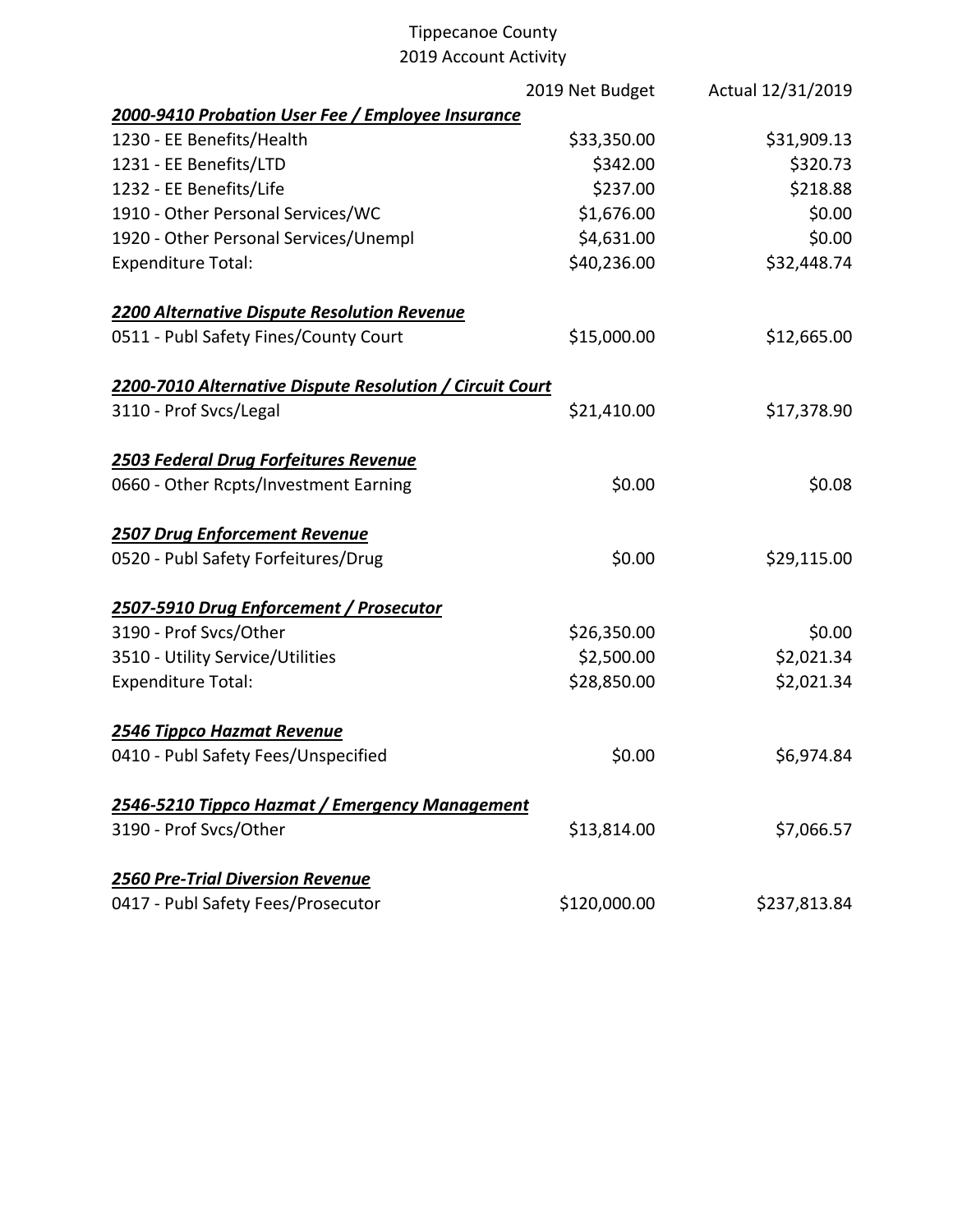|                                                   | 2019 Net Budget | Actual 12/31/2019 |
|---------------------------------------------------|-----------------|-------------------|
| 2560-5910 Pre-Trial Diversion / Prosecutor        |                 |                   |
| 1130 - Sal & Wages/Part Time                      | \$10,000.00     | \$8,670.00        |
| 1210 - EE Benefits/Social Security                | \$765.00        | \$659.04          |
| 2110 - Office Supplies/General                    | \$4,908.00      | \$2,183.97        |
| 2140 - Office Supplies/Minor Equip                | \$92.00         | \$89.75           |
| 2210 - Oper Supplies/Gasoline & Oil               | \$15,000.00     | \$4,618.20        |
| 3165 - Prof Svcs/Transcriptionist                 | \$22,500.00     | \$17,821.92       |
| 3190 - Prof Svcs/Other                            | \$70,092.00     | \$69,140.27       |
| 3210 - Comm & Transp/Travel/Training              | \$7,996.00      | \$6,244.07        |
| 3510 - Utility Service/Utilities                  | \$4,908.00      | \$4,907.08        |
| 3620 - Rep & Maint/Vehicle & Equip                | \$3,000.00      | \$1,743.07        |
| 3910 - Other Disb/Dues & Subscription             | \$504.00        | \$504.00          |
| <b>Expenditure Total:</b>                         | \$139,765.00    | \$116,581.37      |
| <b>2561 Infraction Diversion Revenue</b>          |                 |                   |
| 0417 - Publ Safety Fees/Prosecutor                | \$100,000.00    | \$86,559.00       |
| 0730 - Refunds Reimb or Redeposits                | \$0.00          | \$560.46          |
| <b>Revenue Total:</b>                             | \$100,000.00    | \$87,119.46       |
| 2561-5910 Infraction Diversion / Prosecutor       |                 |                   |
| 1110 - Sal & Wages/Full Time                      | \$35,407.00     | \$20,804.47       |
| 1130 - Sal & Wages/Part Time                      | \$15,000.00     | \$2,280.00        |
| 1210 - EE Benefits/Social Security                | \$3,857.00      | \$1,667.59        |
| 1220 - EE Benefits/PERF Retirement                | \$5,646.00      | \$2,330.07        |
| 2110 - Office Supplies/General                    | \$5,000.00      | \$4,861.78        |
| 2210 - Oper Supplies/Gasoline & Oil               | \$4,000.00      | \$35.28           |
| 3165 - Prof Svcs/Transcriptionist                 | \$4,314.00      | \$4,297.03        |
| 3210 - Comm & Transp/Travel/Training              | \$864.00        | \$863.51          |
| 3510 - Utility Service/Utilities                  | \$4,822.00      | \$4,792.62        |
| <b>Expenditure Total:</b>                         | \$78,910.00     | \$41,932.35       |
| 2561-9410 Infraction Diversion / Health Insurance |                 |                   |
| 1230 - EE Benefits/Health                         | \$17,509.00     | \$6,947.80        |
| 1231 - EE Benefits/LTD                            | \$115.00        | \$78.80           |
| 1232 - EE Benefits/Life                           | \$191.00        | \$45.60           |
| <b>Expenditure Total:</b>                         | \$17,815.00     | \$7,072.20        |
| <b>2573 Animal Control Revenue</b>                |                 |                   |
| 0510 - Publ Safety Fines/General                  | \$0.00          | \$2,000.00        |
| 0511 - Publ Safety Fines/County Court             | \$0.00          | \$3,108.55        |
| Revenue Total:                                    | \$0.00          | \$5,108.55        |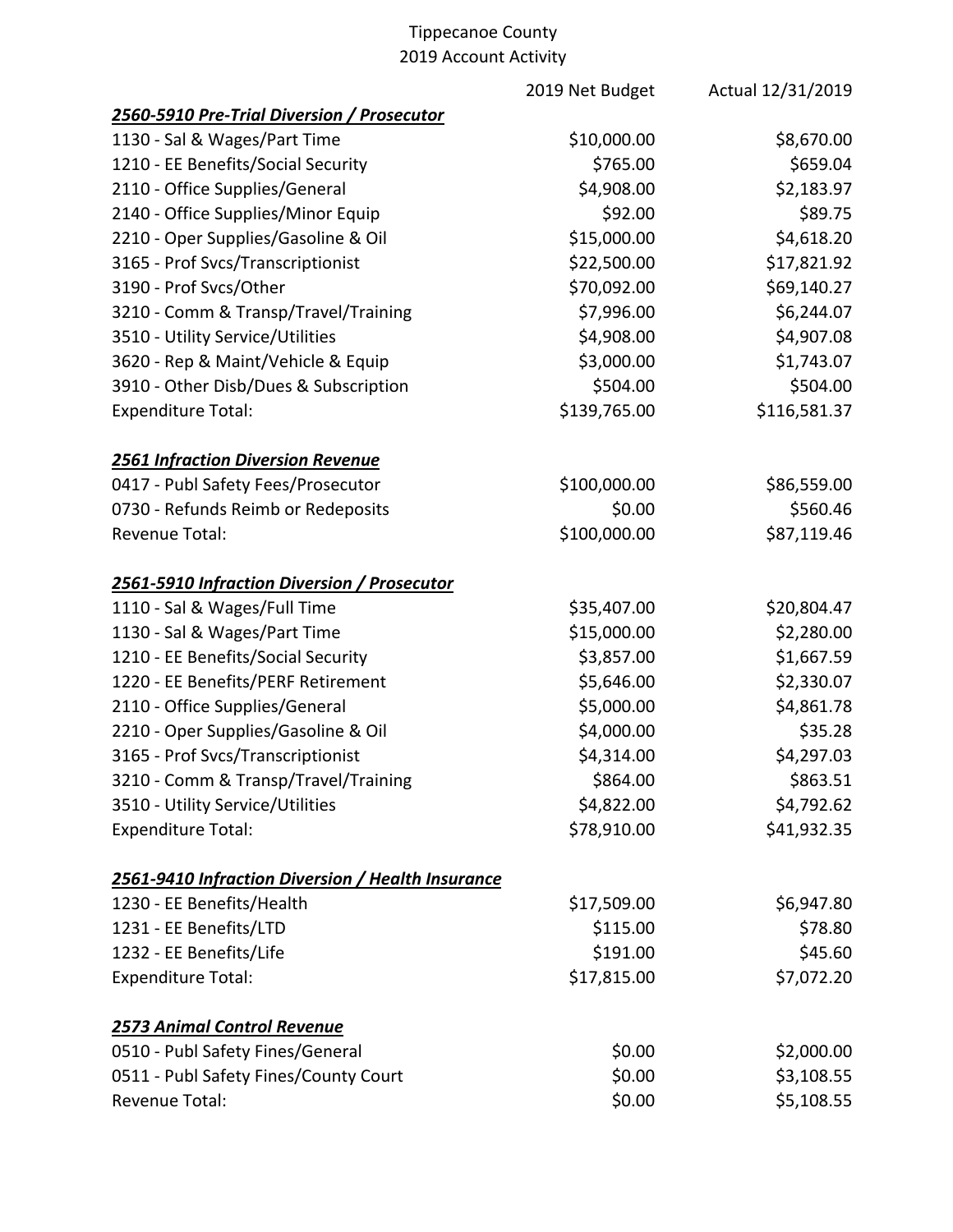|                                                                | 2019 Net Budget | Actual 12/31/2019 |
|----------------------------------------------------------------|-----------------|-------------------|
| 25735410 Animal Control / Sheriff                              |                 |                   |
| 3190 - Prof Svcs/Other                                         | \$20,000.00     | \$1,585.94        |
| 2574 False Alarm Revenue                                       |                 |                   |
| 0410 - Publ Safety Fees/Unspecified                            | \$0.00          | \$2,400.00        |
| 2574-5410 False Alarm / Sheriff                                |                 |                   |
| 3190 - Prof Svcs/Other                                         | \$20,000.00     | \$0.00            |
| <b>2575 Sheriff Continuing Education Revenue</b>               |                 |                   |
| 0761 - Interfund Trnsfers/Transfer In                          | \$0.00          | \$9,133.72        |
| 2575-5410 Sheriff Continuing Education / Sheriff               |                 |                   |
| 3190 - Prof Svcs/Other                                         | \$9,200.00      | \$7,730.00        |
| 2576 Law Enfororcement Cont Revenue                            |                 |                   |
| 0410 - Publ Safety Fees/Unspecified                            | \$0.00          | \$44,694.65       |
| 2576-5410 Law Enfororcement Cont / Sheriff                     |                 |                   |
| 3190 - Prof Svcs/Other                                         | \$0.00          | \$40,595.31       |
| 2580 Substance Abuse & Mental Health Revenue                   |                 |                   |
| 0415 - Publ Safety Fees/Court Service                          | \$200,000.00    | \$205,558.90      |
| 0670 - Other Rcpts/Misc Sources                                | \$0.00          | \$150.00          |
| <b>Revenue Total:</b>                                          | \$200,000.00    | \$205,708.90      |
| 2580-5710 Substance Abuse & Mental Health / Court Services     |                 |                   |
| 1110 - Sal & Wages/Full Time                                   | \$100,814.00    | \$100,811.88      |
| 1130 - Sal & Wages/Part Time                                   | \$20,709.00     | \$18,498.39       |
| 1210 - EE Benefits/Social Security                             | \$9,297.00      | \$8,439.47        |
| 1220 - EE Benefits/PERF Retirement                             | \$11,292.00     | \$11,290.76       |
| 2110 - Office Supplies/General                                 | \$3,000.00      | \$1,532.04        |
| 3210 - Comm & Transp/Travel/Training                           | \$2,000.00      | \$648.75          |
| 3940 - Other Disb/General Refunds                              | \$0.00          | \$100.00          |
| <b>Expenditure Total:</b>                                      | \$147,112.00    | \$141,321.29      |
| 2580-9410 Substance Abuse & Mental Health / Employee Insurance |                 |                   |
| 1230 - EE Benefits/Health                                      | \$50,166.00     | \$39,433.92       |
| 1231 - EE Benefits/LTD                                         | \$379.00        | \$378.24          |
| 1232 - EE Benefits/Life                                        | \$242.00        | \$218.88          |
| <b>Expenditure Total:</b>                                      | \$50,787.00     | \$40,031.04       |
|                                                                |                 |                   |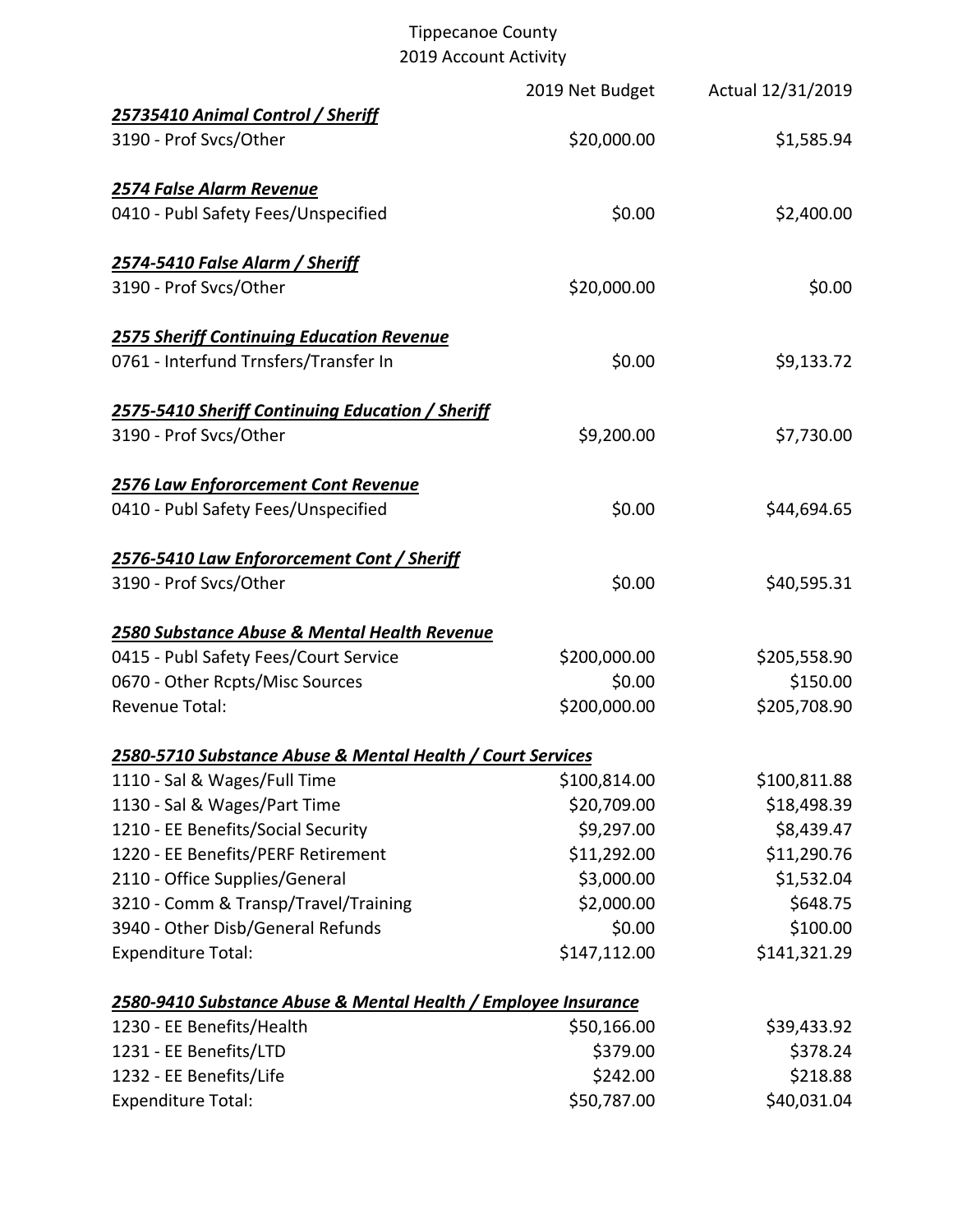|                                                                        | 2019 Net Budget | Actual 12/31/2019 |
|------------------------------------------------------------------------|-----------------|-------------------|
| <b>2581 Violence in Community Revenue</b>                              |                 |                   |
| 0415 - Publ Safety Fees/Court Service                                  | \$0.00          | \$3,139.82        |
| 2584 Jury Pay Fund Revenue                                             |                 |                   |
| 0511 - Publ Safety Fines/County Court                                  | \$22,000.00     | \$23,965.15       |
| 0670 - Other Rcpts/Misc Sources                                        | \$0.00          | \$440.00          |
| <b>Revenue Total:</b>                                                  | \$22,000.00     | \$24,405.15       |
| 2584-7102 Jury Pay Fund / Superior Court 2                             |                 |                   |
| 3950 - Other Disb/Jury Expense                                         | \$7,000.00      | \$3,995.00        |
| 2584-7105 Jury Pay Fund / Superior Court 5                             |                 |                   |
| 3950 - Other Disb/Jury Expense                                         | \$9,965.00      | \$9,805.00        |
| 2584-7106 Jury Pay Fund / Superior Court 6                             |                 |                   |
| 3950 - Other Disb/Jury Expense                                         | \$2,535.00      | \$405.00          |
| <b>2595 Family Counseling Revenue</b>                                  |                 |                   |
| 0420 - Hlth & Wlfr Fees/Unspecified                                    | \$0.00          | \$12,799.00       |
| 2595-7102 Family Counseling / Superior Court 2                         |                 |                   |
| 3140 - Prof Svcs/Counselng Consults                                    | \$25,000.00     | \$16,406.40       |
| 2596 Juvenile Alternatives Project Income Revenue                      |                 |                   |
| 0420 - Hlth & Wlfr Fees/Unspecified                                    | \$14,517.61     | \$23,125.05       |
| 0670 - Other Rcpts/Misc Sources                                        | \$0.00          | \$13.00           |
| 0740 - Other Srcs/Sale Surplus Assets                                  | \$0.00          | \$300.00          |
| 0761 - Interfund Trnsfers/Transfer In                                  | \$0.00          | \$53.88           |
| Revenue Total:                                                         | \$14,517.61     | \$23,491.93       |
| 2596-5610 Juvenile Alternatives Project Income / Juvenile Alternatives |                 |                   |
| 1110 - Sal & Wages/Full Time                                           | \$22,762.40     | \$14,973.53       |
| 1210 - EE Benefits/Social Security                                     | \$1,801.74      | \$1,015.06        |
| 1220 - EE Benefits/PERF Retirement                                     | \$2,743.82      | \$1,677.02        |
| 2110 - Office Supplies/General                                         | \$865.00        | \$0.00            |
| 2210 - Oper Supplies/Gasoline & Oil                                    | \$650.00        | \$0.00            |
| 2220 - Oper Supplies/Inst'l or Med                                     | \$0.36          | \$0.00            |
| 3210 - Comm & Transp/Travel/Training                                   | \$238.00        | \$0.00            |
| 3430 - Insur/Liability                                                 | \$139.00        | \$139.00          |
| 3620 - Rep & Maint/Vehicle & Equip                                     | \$861.00        | \$0.00            |
| <b>Expenditure Total:</b>                                              | \$30,061.32     | \$17,804.61       |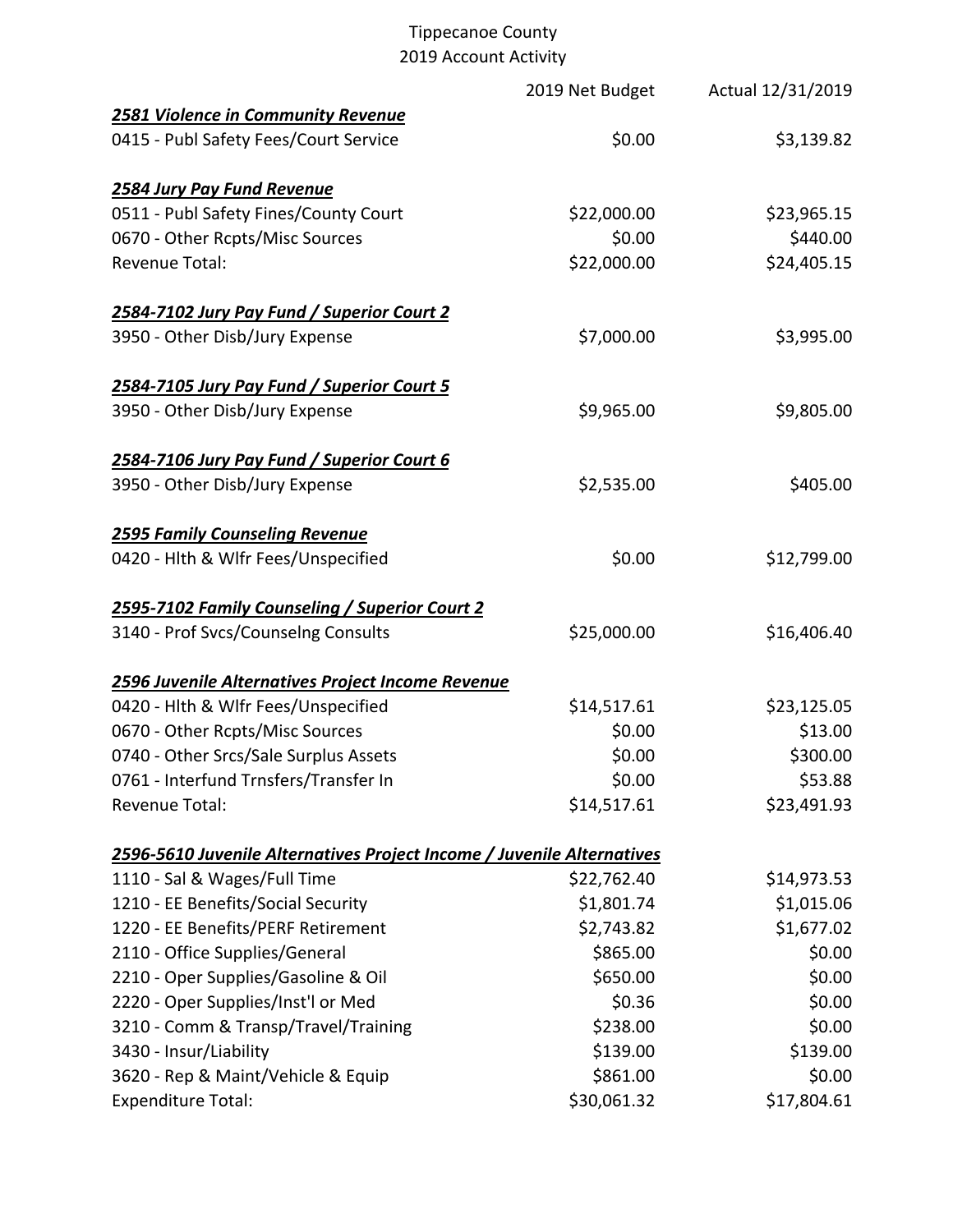|                                                                     | 2019 Net Budget | Actual 12/31/2019 |
|---------------------------------------------------------------------|-----------------|-------------------|
| 2596-9410 Juvenile Alternatives Project Income / Employee Insurance |                 |                   |
| 1230 - EE Benefits/Health                                           | \$11,608.24     | \$6,827.64        |
| 1231 - EE Benefits/LTD                                              | \$86.16         | \$56.16           |
| 1232 - EE Benefits/Life                                             | \$49.56         | \$32.76           |
| 1910 - Other Personal Services/WC                                   | \$343.00        | \$171.95          |
| <b>Expenditure Total:</b>                                           | \$12,086.96     | \$7,088.51        |
| 2700 Drain Maintenance Revenue                                      |                 |                   |
| 0100 - Prop Taxes/Property                                          | \$0.00          | \$621,742.35      |
| 0404 - Gen Govt Fees/Surveyor                                       | \$0.00          | \$21,833.09       |
| 0660 - Other Rcpts/Investment Earning                               | \$0.00          | \$41,467.92       |
| 0761 - Interfund Trnsfers/Transfer In                               | \$0.00          | \$57,409.41       |
| <b>Revenue Total:</b>                                               | \$0.00          | \$742,452.77      |
| 2700-0410 Drain Maintenance / Surveyor                              |                 |                   |
| 3190 - Prof Svcs/Other                                              | \$0.00          | \$604,926.01      |
| <b>4009 Sheriff Sale Administration Revenue</b>                     |                 |                   |
| 0670 - Other Rcpts/Misc Sources                                     | \$0.00          | \$28,695.00       |
| 4009-5410 Sheriff Sale Administration / Sheriff                     |                 |                   |
| 3190 - Prof Svcs/Other                                              | \$60,000.00     | \$14,600.00       |
| 4012 K-9 Support Revenue                                            |                 |                   |
| 0410 - Publ Safety Fees/Unspecified                                 | \$0.00          | \$12,000.00       |
| 0672 - Other Rcpts/Donations & Gifts                                | \$0.00          | \$4,150.00        |
| 0761 - Interfund Trnsfers/Transfer In                               | \$0.00          | \$6,717.00        |
| Revenue Total:                                                      | \$0.00          | \$22,867.00       |
| 4012-5410 K-9 Support / Sheriff                                     |                 |                   |
| 2990 - Other Supplies/Non-specified                                 | \$5,000.00      | \$287.93          |
| 3190 - Prof Svcs/Other                                              | \$11,017.00     | \$8,743.66        |
| <b>Expenditure Total:</b>                                           | \$16,017.00     | \$9,031.59        |
| <b>4013 Recycling Revenue</b>                                       |                 |                   |
| 0420 - Hlth & Wlfr Fees/Unspecified                                 | \$16,000.00     | \$16,945.75       |
| 4013-1110 Recycling / Commissioners                                 |                 |                   |
| 3190 - Prof Svcs/Other                                              | \$20,750.00     | \$0.00            |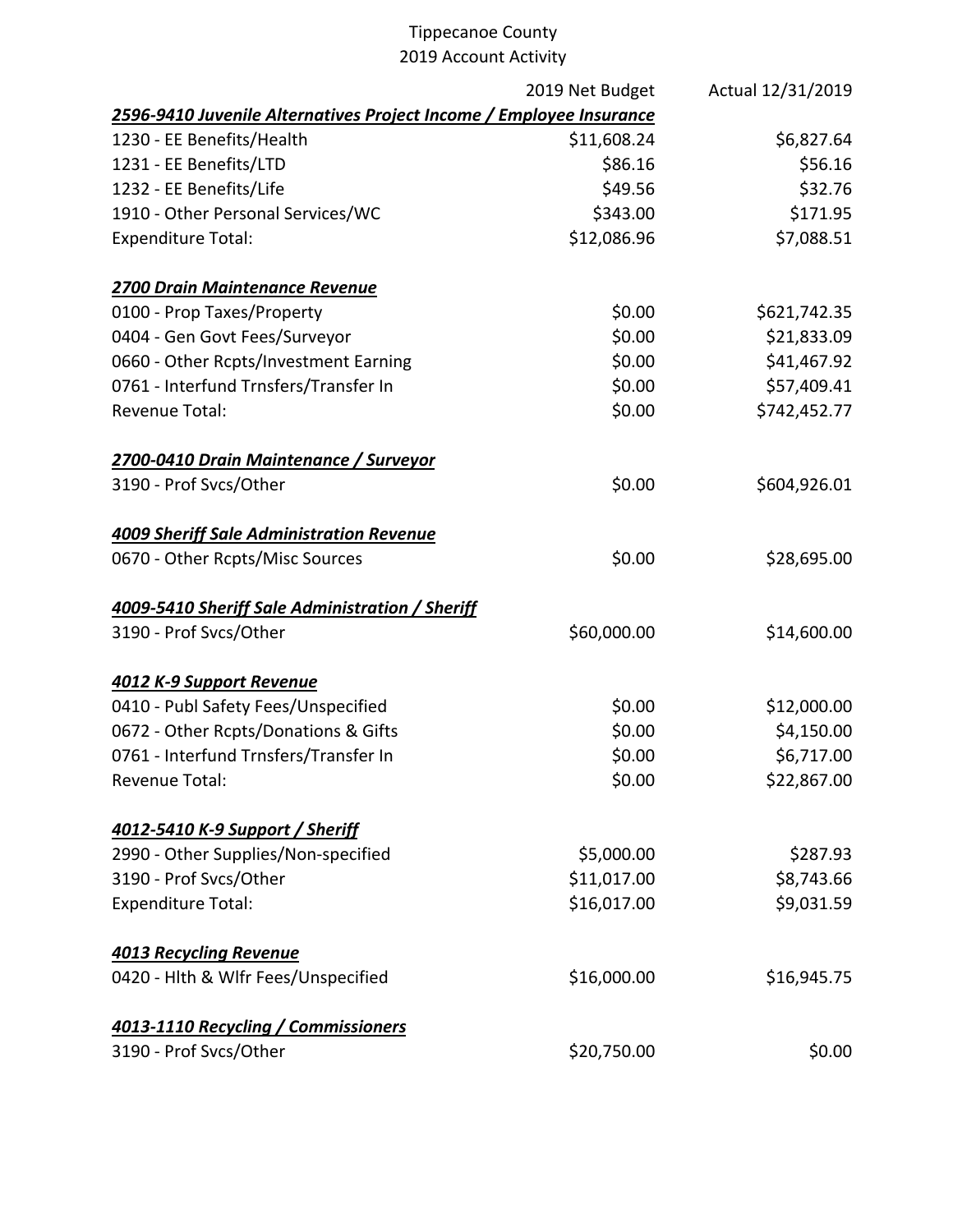| 2019 Net Budget                                                 | Actual 12/31/2019                                                                                                                                                               |
|-----------------------------------------------------------------|---------------------------------------------------------------------------------------------------------------------------------------------------------------------------------|
|                                                                 |                                                                                                                                                                                 |
| \$175,000.00                                                    | \$165,053.00                                                                                                                                                                    |
| \$5,000.00                                                      | \$13,822.25                                                                                                                                                                     |
| \$180,000.00                                                    | \$178,875.25                                                                                                                                                                    |
| <u>4017-1110 Parking Garage Facility / Commissioners</u>        |                                                                                                                                                                                 |
| \$1,800.00                                                      | \$0.00                                                                                                                                                                          |
| \$138.00                                                        | \$0.00                                                                                                                                                                          |
| \$202.00                                                        | \$0.00                                                                                                                                                                          |
| \$60,000.00                                                     | \$52,800.00                                                                                                                                                                     |
| \$9,000.00                                                      | \$9,000.00                                                                                                                                                                      |
| \$2,000.00                                                      | \$2,000.00                                                                                                                                                                      |
| \$20,000.00                                                     | \$13,612.71                                                                                                                                                                     |
| \$40,000.00                                                     | \$15,966.56                                                                                                                                                                     |
| \$50,000.00                                                     | \$0.00                                                                                                                                                                          |
| \$183,140.00                                                    | \$93,379.27                                                                                                                                                                     |
|                                                                 |                                                                                                                                                                                 |
| \$672.00                                                        | \$672.00                                                                                                                                                                        |
|                                                                 |                                                                                                                                                                                 |
| \$600.00                                                        | \$435.03                                                                                                                                                                        |
|                                                                 |                                                                                                                                                                                 |
| \$8,500.00                                                      | \$0.00                                                                                                                                                                          |
|                                                                 | \$0.00                                                                                                                                                                          |
| \$17,000.00                                                     | \$0.00                                                                                                                                                                          |
|                                                                 |                                                                                                                                                                                 |
| \$0.00                                                          | \$1,450.00                                                                                                                                                                      |
| <u>4118-9010 Health Department Donation / Health Department</u> |                                                                                                                                                                                 |
| \$1,634.00                                                      | \$1,605.18                                                                                                                                                                      |
|                                                                 |                                                                                                                                                                                 |
| \$0.00                                                          | \$4,497.71                                                                                                                                                                      |
|                                                                 |                                                                                                                                                                                 |
| \$2,500.00                                                      | \$0.00                                                                                                                                                                          |
| \$1,202.00                                                      | \$1,201.58                                                                                                                                                                      |
| \$1,119.00                                                      | \$1,113.11                                                                                                                                                                      |
| \$4,821.00                                                      | \$2,314.69                                                                                                                                                                      |
|                                                                 | 4115-4410 Ag Test Plot Donation / County Extension<br>4116-4410 Extension Donation / County Extension<br>4117-4510 Fairgrounds Restoration Donation / Fairgrounds<br>\$8,500.00 |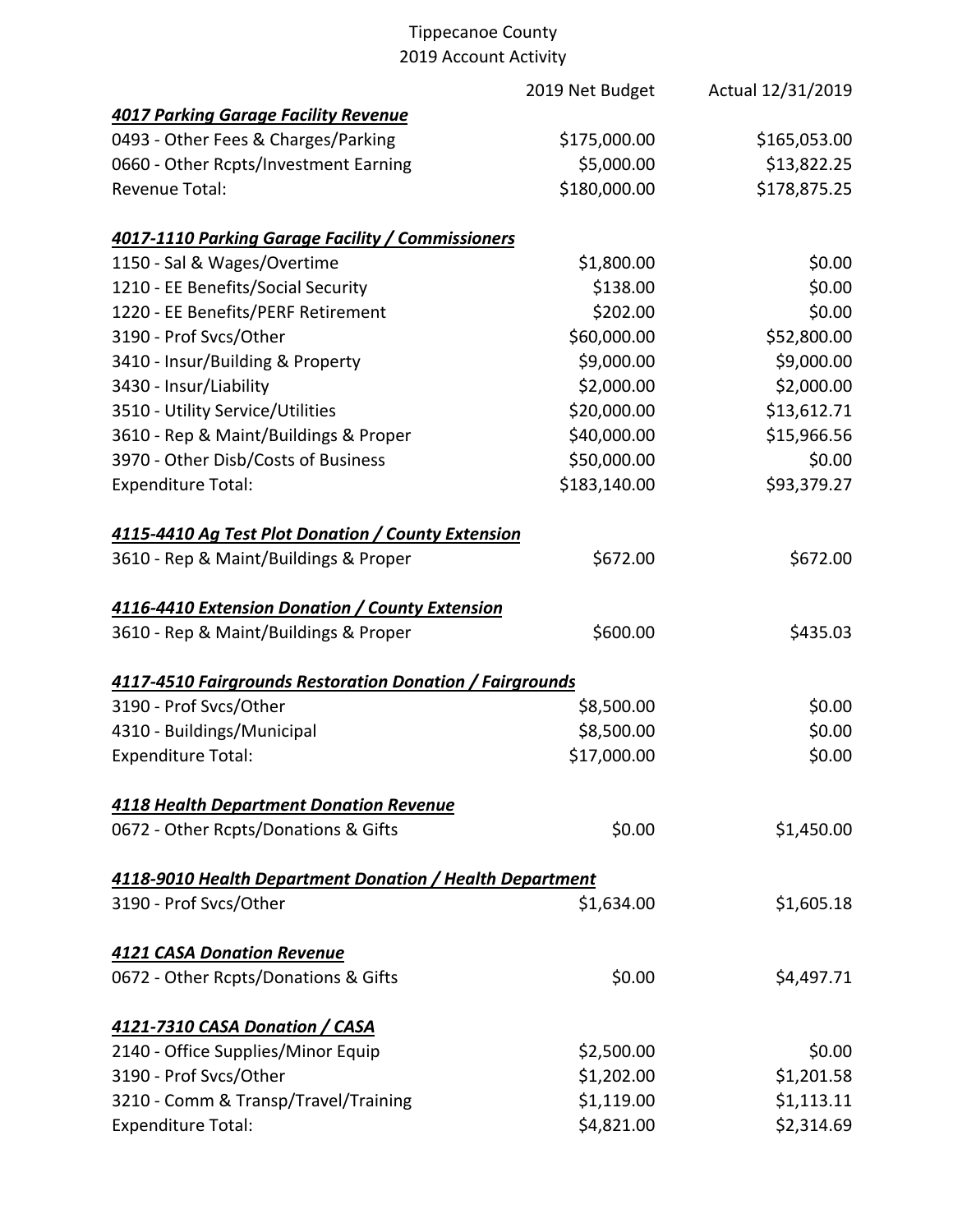# Tippecanoe County

2019 Account Activity

|                                                             | 2019 Net Budget | Actual 12/31/2019 |
|-------------------------------------------------------------|-----------------|-------------------|
| <b>4125 Park Donation Revenue</b>                           |                 |                   |
| 0672 - Other Rcpts/Donations & Gifts                        | \$0.00          | \$9,802.87        |
| 4125-4310 Park Donation / Parks & Recreation                |                 |                   |
| 3190 - Prof Svcs/Other                                      | \$0.00          | \$7,796.73        |
| 4126 Naturalist Program Gift Fund Revenue                   |                 |                   |
| 0660 - Other Rcpts/Investment Earning                       | \$0.00          | \$2,438.40        |
| 4126-4310 Naturalist Program Gift Fund / Parks & Recreation |                 |                   |
| 3190 - Prof Svcs/Other                                      | \$3,500.00      | \$3,142.00        |
| <b>4127 Sheriff Donation Revenue</b>                        |                 |                   |
| 0672 - Other Rcpts/Donations & Gifts                        | \$0.00          | \$550.00          |
| 4127-5410 Sheriff Donation / Sheriff                        |                 |                   |
| 3190 - Prof Svcs/Other                                      | \$3,000.00      | \$0.00            |
| 4128 Phase II Stormwater Donation Revenue                   |                 |                   |
| 0672 - Other Rcpts/Donations & Gifts                        | \$2,000.00      | \$13,237.32       |
| 4128-0410 Phase II Stormwater Donation / Surveyor           |                 |                   |
| 2990 - Other Supplies/Non-specified                         | \$10,659.00     | \$6,294.53        |
| 3190 - Prof Svcs/Other                                      | \$2,000.00      | \$1,000.00        |
| <b>Expenditure Total:</b>                                   | \$12,659.00     | \$7,294.53        |
| <b>4130 Cary Home Donation Revenue</b>                      |                 |                   |
| 0671 - Other Rcpts/Grants from NonGov                       | \$0.00          | \$903.13          |
| 0672 - Other Rcpts/Donations & Gifts                        | \$0.00          | \$12,013.58       |
| 0761 - Interfund Trnsfers/Transfer In                       | \$0.00          | \$79.72           |
| <b>Revenue Total:</b>                                       | \$0.00          | \$12,996.43       |
| 4130-3610 Cary Home Donation / Cary Home                    |                 |                   |
| 3190 - Prof Svcs/Other                                      | \$0.00          | \$5,361.03        |
| 4130-3710 Cary Home Donation / Juvenile Alternatives        |                 |                   |
| 3190 - Prof Svcs/Other                                      | \$0.00          | \$1,250.27        |
| 4130-5610 Cary Home Donation / Juvenile Alternatives        |                 |                   |
| Expenditure                                                 |                 |                   |
| 3190 - Prof Svcs/Other                                      | \$0.00          | \$1,780.66        |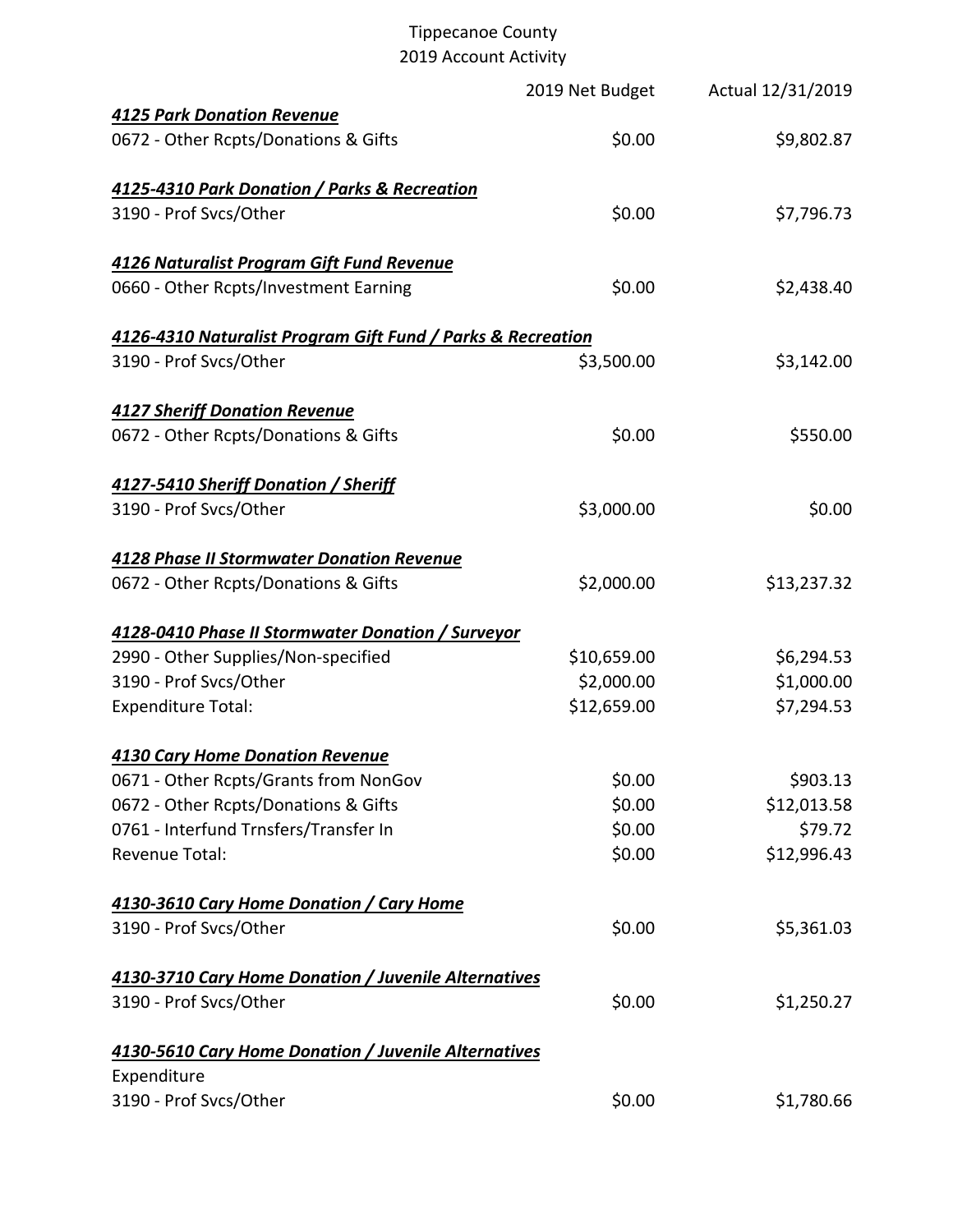|                                                                | 2019 Net Budget | Actual 12/31/2019 |
|----------------------------------------------------------------|-----------------|-------------------|
| 4130-9210 Cary Home Donation / Juvenile Alternatives           |                 |                   |
| 3510 - Utility Service/Utilities                               | \$1,386.00      | \$0.00            |
| 4168 Local Health Maintence Carryover Revenue                  |                 |                   |
| 0761 - Interfund Trnsfers/Transfer In                          | \$0.00          | \$6,115.93        |
| 4168-9010 Local Health Maintence Carryover / Health Department |                 |                   |
| 1130 - Sal & Wages/Part Time                                   | \$10,000.00     | \$0.00            |
| 1210 - EE Benefits/Social Security                             | \$875.00        | \$0.00            |
| <b>Expenditure Total:</b>                                      | \$10,875.00     | \$0.00            |
| 4206 Local Health Trust Carryover Revenue                      |                 |                   |
| 0761 - Interfund Trnsfers/Transfer In                          | \$0.00          | \$32,051.03       |
| 4266 Law Enforcement Warrant Fund Revenue                      |                 |                   |
| 0299 - Unrestricted Grants & Cntr/S/L                          | \$0.00          | \$6,000.00        |
| 0660 - Other Rcpts/Investment Earning                          | \$25,354.00     | \$18,199.62       |
| <b>Revenue Total:</b>                                          | \$25,354.00     | \$24,199.62       |
| 4266-5910 Law Enforcement Warrant Fund / Prosecutor            |                 |                   |
| 1110 - Sal & Wages/Full Time                                   | \$45,989.00     | \$43,255.22       |
| 1130 - Sal & Wages/Part Time                                   | \$65,000.00     | \$63,791.25       |
| 1150 - Sal & Wages/Overtime                                    | \$18,000.00     | \$17,767.91       |
| 1210 - EE Benefits/Social Security                             | \$9,868.00      | \$9,384.95        |
| 1220 - EE Benefits/PERF Retirement                             | \$8,847.00      | \$6,790.38        |
| 2210 - Oper Supplies/Gasoline & Oil                            | \$5,085.00      | \$5,085.00        |
| 2990 - Other Supplies/Non-specified                            | \$7,915.00      | \$7,134.18        |
| 3165 - Prof Svcs/Transcriptionist                              | \$504.00        | \$503.25          |
| 3190 - Prof Svcs/Other                                         | \$68,086.00     | \$68,028.53       |
| 3210 - Comm & Transp/Travel/Training                           | \$33,241.00     | \$31,742.39       |
| 3510 - Utility Service/Utilities                               | \$637.00        | \$635.03          |
| 3620 - Rep & Maint/Vehicle & Equip                             | \$11,790.00     | \$11,789.02       |
| 3910 - Other Disb/Dues & Subscription                          | \$700.00        | \$700.00          |
| 4510 - Machinery & Equipment/General                           | \$20,000.00     | \$10,070.64       |
| 4520 - Machinery & Equipment/Vehicle                           | \$52,042.00     | \$52,041.20       |
| 4590 - Machinery & Equipment/Other                             | \$15,000.00     | \$0.00            |
| <b>Expenditure Total:</b>                                      | \$362,704.00    | \$328,718.95      |
| 4266-9410 Law Enforcement Warrant Fund / Health Insurance      |                 |                   |
| 1230 - EE Benefits/Health                                      | \$16,771.00     | \$10,352.91       |
| 1231 - EE Benefits/LTD                                         | \$514.00        | \$481.40          |
| 1232 - EE Benefits/Life                                        | \$329.00        | \$300.96          |

Expenditure Total:  $$17,614.00$   $$11,135.27$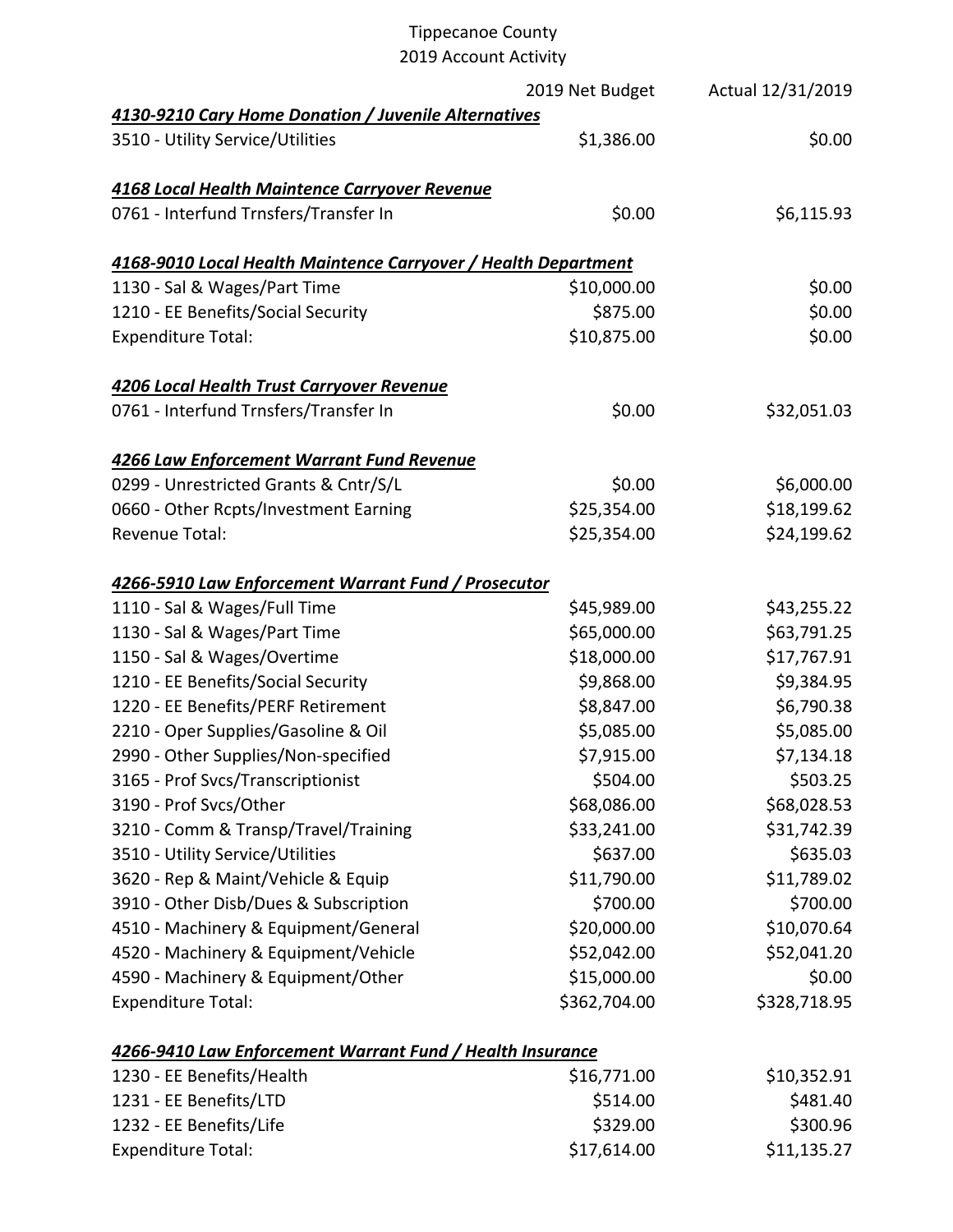|                                                              | 2019 Net Budget | Actual 12/31/2019 |
|--------------------------------------------------------------|-----------------|-------------------|
| <b>4505 Southeast Industrial TIF Revenue</b>                 |                 |                   |
| 0100 - Prop Taxes/Property                                   | \$0.00          | \$1,998,927.41    |
| 0660 - Other Rcpts/Investment Earning                        | \$0.00          | \$48,418.25       |
| <b>Revenue Total:</b>                                        | \$0.00          | \$2,047,345.66    |
| 4505-9510 Southeast Industrial TIF / City of Lafayette Share |                 |                   |
| 3190 - Prof Svcs/Other                                       | \$0.00          | \$2,025,205.53    |
| <b>4540 Heartland TIF Revenue</b>                            |                 |                   |
| 0100 - Prop Taxes/Property                                   | \$0.00          | \$25,563.06       |
| 4620 Jail Lease Debt Service Revenue                         |                 |                   |
| 0100 - Prop Taxes/Property                                   | \$1,090,000.00  | \$1,060,134.07    |
| 0124 - Other Taxes/FIT                                       | \$6,000.00      | \$8,085.38        |
| 0130 - Other Taxes/License Excise                            | \$75,000.00     | \$86,248.13       |
| 0131 - Other Taxes/CVET                                      | \$3,700.00      | \$4,442.79        |
| <b>Revenue Total:</b>                                        | \$1,174,700.00  | \$1,158,910.37    |
| 4620-0110 Jail Lease Debt Service / Auditor                  |                 |                   |
| 3710 - Rentals & Leases/Bldgs & Prop                         | \$1,157,000.00  | \$1,157,000.00    |
| 4710 County Health Insurance Revenue                         |                 |                   |
| 0490 - Other Fees & Charges/Unspecifi                        | \$0.00          | \$10,440,817.12   |
| 0660 - Other Rcpts/Investment Earning                        | \$0.00          | \$171,709.15      |
| <b>Revenue Total:</b>                                        | \$0.00          | \$10,612,526.27   |
| 4710-1120 County Health Insurance / Human Resources          |                 |                   |
| 3190 - Prof Svcs/Other                                       | \$0.00          | \$7,910,567.23    |
| 3970 - Other Disb/Costs of Business                          | \$0.00          | \$93,108.10       |
| <b>Expenditure Total:</b>                                    | \$0.00          | \$8,003,675.33    |
| 4711 Public Officials Self Insurance Revenue                 |                 |                   |
| 0660 - Other Rcpts/Investment Earning                        | \$0.00          | \$5,761.77        |
| 0761 - Interfund Trnsfers/Transfer In                        | \$0.00          | \$25,000.00       |
| <b>Revenue Total:</b>                                        | \$0.00          | \$30,761.77       |
| 4711-1120 Public Officials Self Insurance / Human Resources  |                 |                   |
| 3190 - Prof Svcs/Other                                       | \$0.00          | \$500.00          |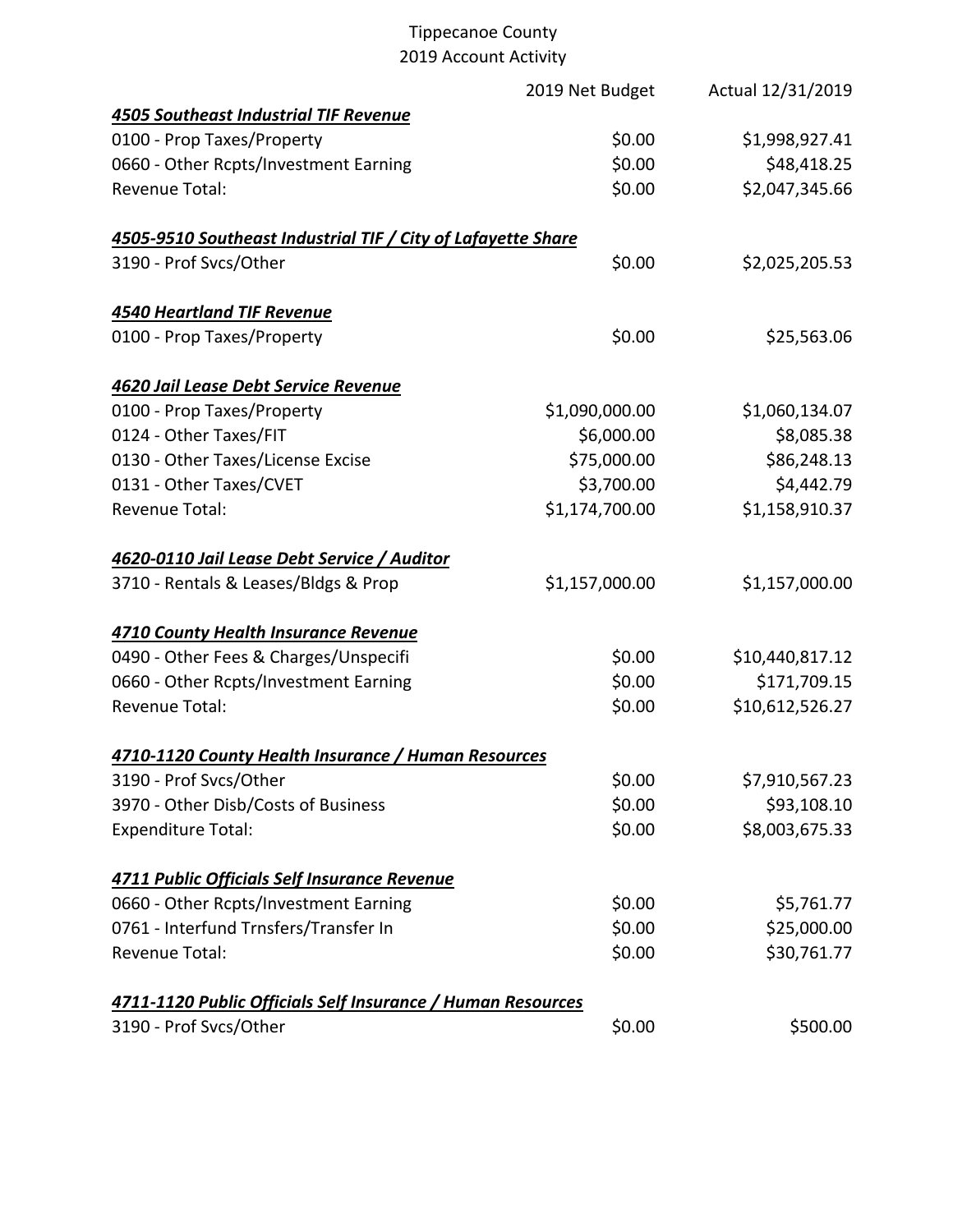|                                                           | 2019 Net Budget | Actual 12/31/2019 |
|-----------------------------------------------------------|-----------------|-------------------|
| 4712 Commissioners Self Insurance Revenue                 |                 |                   |
| 0660 - Other Rcpts/Investment Earning                     | \$0.00          | \$10,158.15       |
| 0730 - Refunds Reimb or Redeposits                        | \$0.00          | \$7,227.06        |
| 0761 - Interfund Trnsfers/Transfer In                     | \$0.00          | \$75,000.00       |
| <b>Revenue Total:</b>                                     | \$0.00          | \$92,385.21       |
| 4712-1120 Commissioners Self Insurance / Human Resources  |                 |                   |
| 3190 - Prof Svcs/Other                                    | \$0.00          | \$29,789.69       |
| 4713 Highway Self Insurance Revenue                       |                 |                   |
| 0660 - Other Rcpts/Investment Earning                     | \$0.00          | \$5,688.86        |
| 0761 - Interfund Trnsfers/Transfer In                     | \$0.00          | \$15,000.00       |
| <b>Revenue Total:</b>                                     | \$0.00          | \$20,688.86       |
| 4713-8010 Highway Self Insurance / Highway                |                 |                   |
| 3190 - Prof Svcs/Other                                    | \$0.00          | \$11,357.01       |
| <b>4714 Sheriff Self Insurance Revenue</b>                |                 |                   |
| 0660 - Other Rcpts/Investment Earning                     | \$0.00          | \$8,348.65        |
| 0761 - Interfund Trnsfers/Transfer In                     | \$0.00          | \$50,000.00       |
| <b>Revenue Total:</b>                                     | \$0.00          | \$58,348.65       |
| 4714-1120 Sheriff Self Insurance / Human Resources        |                 |                   |
| 3190 - Prof Svcs/Other                                    | \$0.00          | \$51,223.53       |
| 4715 Inmate Medical Revenue                               |                 |                   |
| 0730 - Refunds Reimb or Redeposits                        | \$0.00          | \$252.09          |
| 4715-5410 Inmate Medical / Sheriff                        |                 |                   |
| 3145 - Prof Svcs/Hlth & Med Prof                          | \$130,841.00    | \$100,271.39      |
| 4716 Flexible Spending Benefits Revenue                   |                 |                   |
| 0490 - Other Fees & Charges/Unspecifi                     | \$0.00          | \$482,528.17      |
| 0660 - Other Rcpts/Investment Earning                     | \$0.00          | \$2,679.00        |
| 0670 - Other Rcpts/Misc Sources                           | \$0.00          | \$612.25          |
| <b>Revenue Total:</b>                                     | \$0.00          | \$485,819.42      |
| 4716-1120 Flexible Spending Benefits / Employee Insurance |                 |                   |
| 3190 - Prof Svcs/Other                                    | \$0.00          | \$473,245.02      |
| <b>4717 Long Term Disability Revenue</b>                  |                 |                   |
| 0490 - Other Fees & Charges/Unspecifi                     | \$0.00          | \$119,383.72      |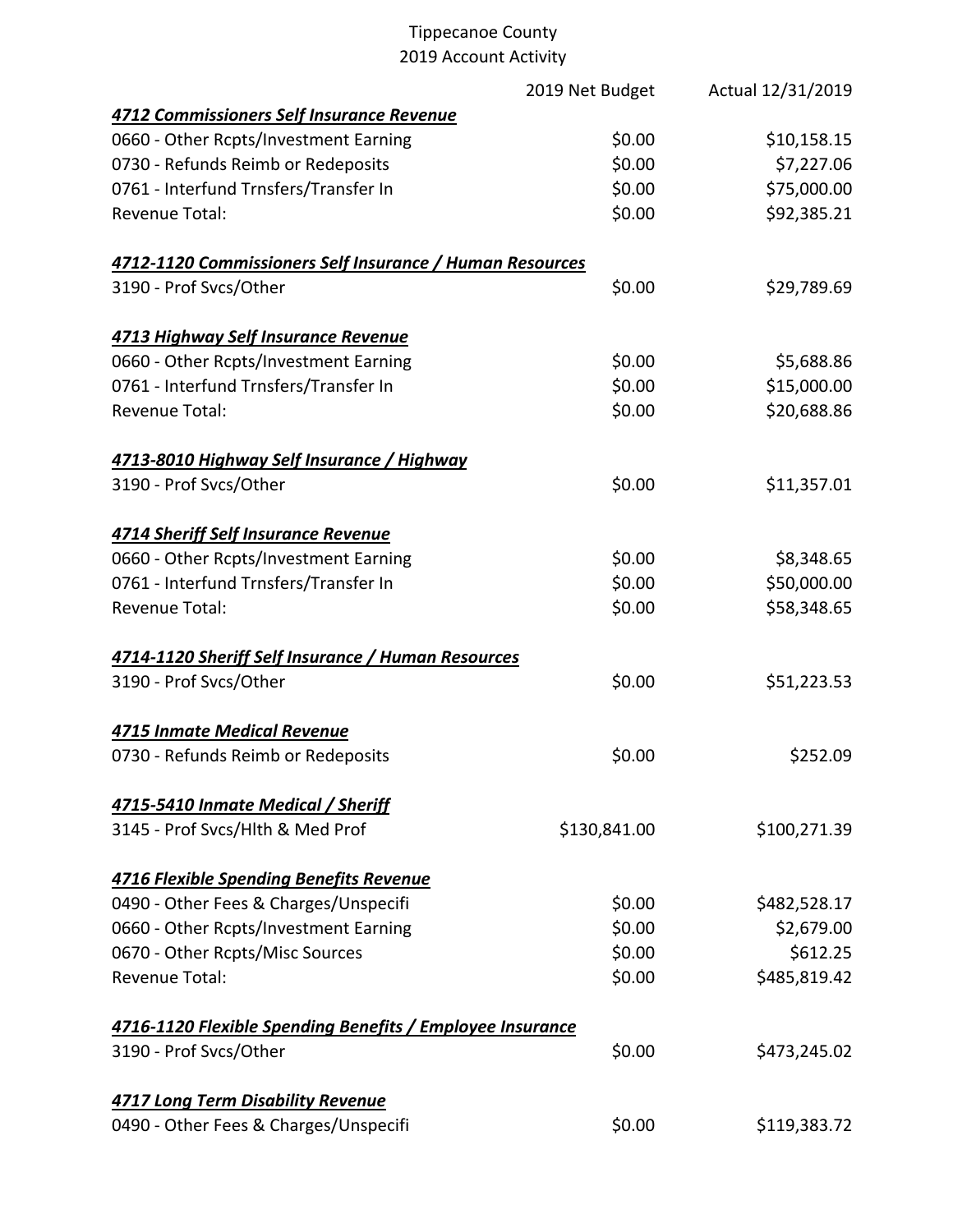|                                                      | 2019 Net Budget | Actual 12/31/2019 |
|------------------------------------------------------|-----------------|-------------------|
| 4717-1120 Long Term Disability / Human Resources     |                 |                   |
| 3190 - Prof Svcs/Other                               | \$0.00          | \$119,982.65      |
| 4719 Inmate Medical Copay Revenue                    |                 |                   |
| 0410 - Publ Safety Fees/Unspecified                  | \$0.00          | \$20,987.45       |
| 4719-5410 Inmate Medical Copay / Sheriff             |                 |                   |
| 3145 - Prof Svcs/Hlth & Med Prof                     | \$17,000.00     | \$16,976.59       |
| <b>4803 Dust Control Revenue</b>                     |                 |                   |
| 0670 - Other Rcpts/Misc Sources                      | \$0.00          | \$3,871.65        |
| <b>4804 Highway Escrow Revenue</b>                   |                 |                   |
| 0660 - Other Rcpts/Investment Earning                | \$0.00          | \$1,519.75        |
| <b>4805 County Share of Surtax Revenue</b>           |                 |                   |
| 0135 - Other Taxes/Surtax                            | \$1,200,000.00  | \$1,247,262.02    |
| 4805-8261 County Share of Surtax / Highway           |                 |                   |
| 2210 - Oper Supplies/Gasoline & Oil                  | \$264,550.00    | \$264,548.42      |
| 2220 - Oper Supplies/Inst'l or Med                   | \$26,000.00     | \$24,168.48       |
| 2310 - Rep & Maint/Building Mtls                     | \$55,000.00     | \$2,641.54        |
| 3410 - Insur/Building & Property                     | \$5,000.00      | \$0.00            |
| 3420 - Insur/Vehicle & Equipment                     | \$95,975.00     | \$59,957.00       |
| 3430 - Insur/Liability                               | \$64,025.00     | \$64,024.20       |
| 3510 - Utility Service/Utilities                     | \$40,000.00     | \$35,741.52       |
| 3610 - Rep & Maint/Buildings & Proper                | \$50,000.00     | \$26,530.04       |
| 3620 - Rep & Maint/Vehicle & Equip                   | \$504,450.00    | \$11,643.54       |
| 3970 - Other Disb/Costs of Business                  | \$15,000.00     | \$10,262.66       |
| 4590 - Machinery & Equipment/Other                   | \$80,000.00     | \$43,077.99       |
| <b>Expenditure Total:</b>                            | \$1,200,000.00  | \$542,595.39      |
| <b>4806 County Share of Wheel Tax Revenue</b>        |                 |                   |
| 0134 - Other Taxes/Wheel Tax                         | \$100,000.00    | \$105,306.56      |
| 4806-8261 County Share of Wheel Tax / Highway        |                 |                   |
| 2320 - Rep & Maint/Street Mtls                       | \$100,000.00    | \$0.00            |
| <b>4818 Fairground Construction 2018 LIT Revenue</b> |                 |                   |
| 0660 - Other Rcpts/Investment Earning                | \$0.00          | \$424,053.81      |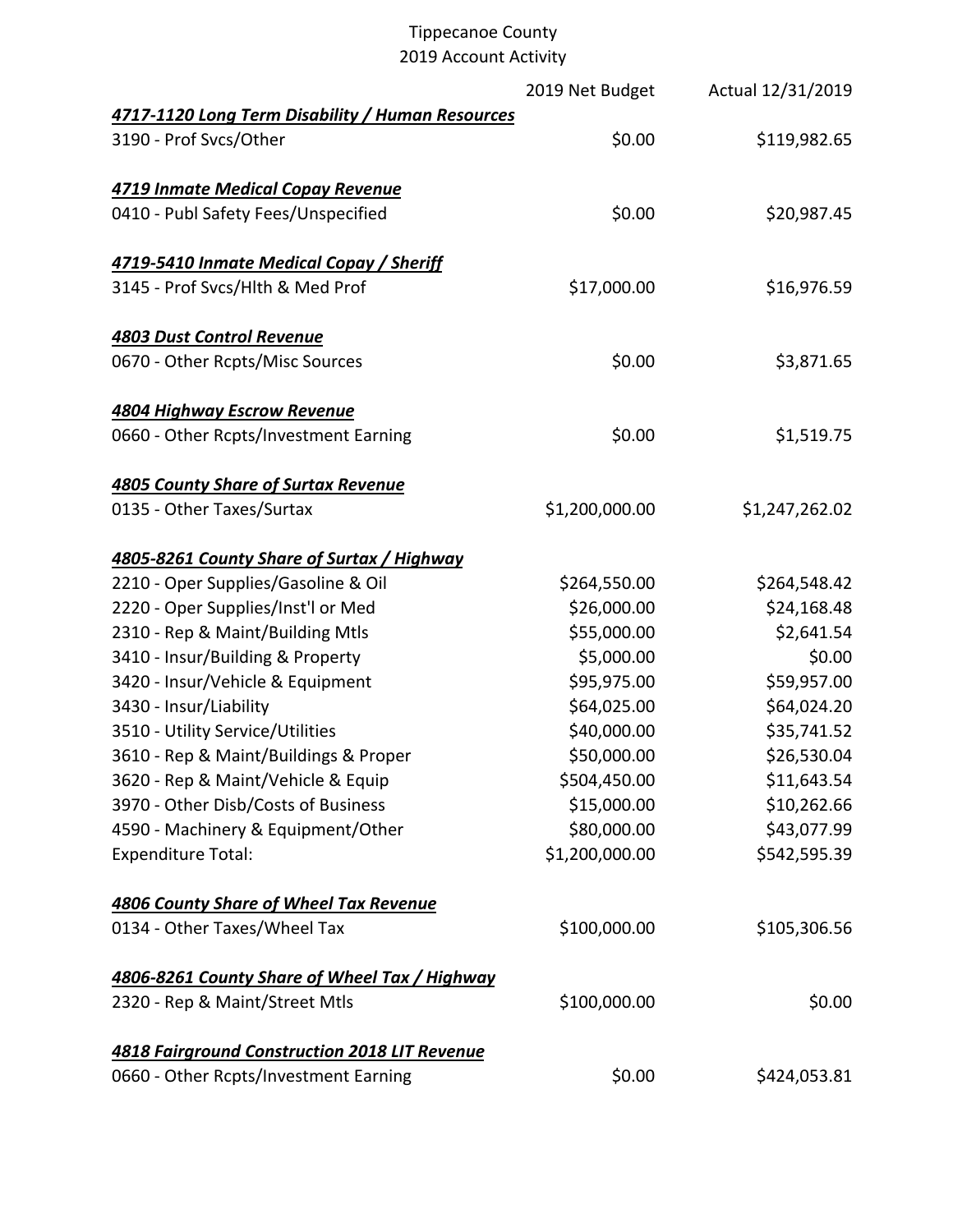|                                                            | 2019 Net Budget | Actual 12/31/2019 |
|------------------------------------------------------------|-----------------|-------------------|
| 4818-1110 Fairground Construction 2018 LIT / Commissioners |                 |                   |
| 3120 - Prof Svcs/Engineer & Architect                      | \$1,378,000.00  | \$854,468.18      |
| 3190 - Prof Svcs/Other                                     | \$648,458.00    | \$349,163.70      |
| 3410 - Insur/Building & Property                           | \$10,998.00     | \$10,998.00       |
| 4245 - Infrastructure/Detention Ponds                      | \$2,518,317.00  | \$1,675,627.27    |
| 4310 - Buildings/Municipal                                 | \$9,092,699.00  | \$2,250,656.55    |
| <b>Expenditure Total:</b>                                  | \$13,648,472.00 | \$5,140,913.70    |
| 4833 Wabash River Hydrology Revenue                        |                 |                   |
| 0660 - Other Rcpts/Investment Earning                      | \$0.00          | \$195.59          |
| <b>4880 Project (Revolving) Revenue</b>                    |                 |                   |
| 0100 - Prop Taxes/Property (TIF)                           | \$1,750,000.00  | \$1,998,927.39    |
| 0289 - Unrestricted Grants & Cntr/Fed                      | \$1,000,000.00  | \$202,586.74      |
| 0293 - Hwys & Strts/State or Local                         | \$1,000,000.00  | \$0.00            |
| 0660 - Other Rcpts/Investment Earning                      | \$13,583.00     | \$9,156.76        |
| 0730 - Refunds Reimb or Redeposits                         | \$0.00          | \$93,050.20       |
| <b>Revenue Total:</b>                                      | \$3,763,583.00  | \$2,303,721.09    |
| 4880-8010 Project (Revolving) Revenue / Highway            |                 |                   |
| 3190 - Prof Svcs/Other                                     | \$1,273,561.00  | \$1,265,407.37    |
| 4880-8011 Project (Revolving) Revenue / Highway            |                 |                   |
| 2320 - Rep & Maint/Street Mtls                             | \$200,000.00    | \$36,788.39       |
| 4880-8012 Project (Revolving) Revenue / Highway            |                 |                   |
| 4110 - Land/Right-of-Way                                   | \$220,000.00    | \$26,350.00       |
| 4210 - Infrastructure/Roads & Streets                      | \$1,443,689.00  | \$1,145,545.98    |
| 4220 - Infrastructure/Bridges                              | \$600,000.00    | \$43,080.00       |
| 4240 - Infrastructure/Culverts & Drai                      | \$106,311.00    | \$0.00            |
| <b>Expenditure Total:</b>                                  | \$2,370,000.00  | \$1,214,975.98    |
| 4881 Highway Escrow (J&C) Revenue                          |                 |                   |
| 0660 - Other Rcpts/Investment Earning                      | \$0.00          | \$127.69          |
| <b>4890 F-Lake Detention Revenue</b>                       |                 |                   |
| 0404 - Gen Govt Fees/Surveyor                              | \$10,000.00     | \$20,100.00       |
| 0660 - Other Rcpts/Investment Earning                      | \$4,346.00      | \$5,783.69        |
| Revenue Total:                                             | \$14,346.00     | \$25,883.69       |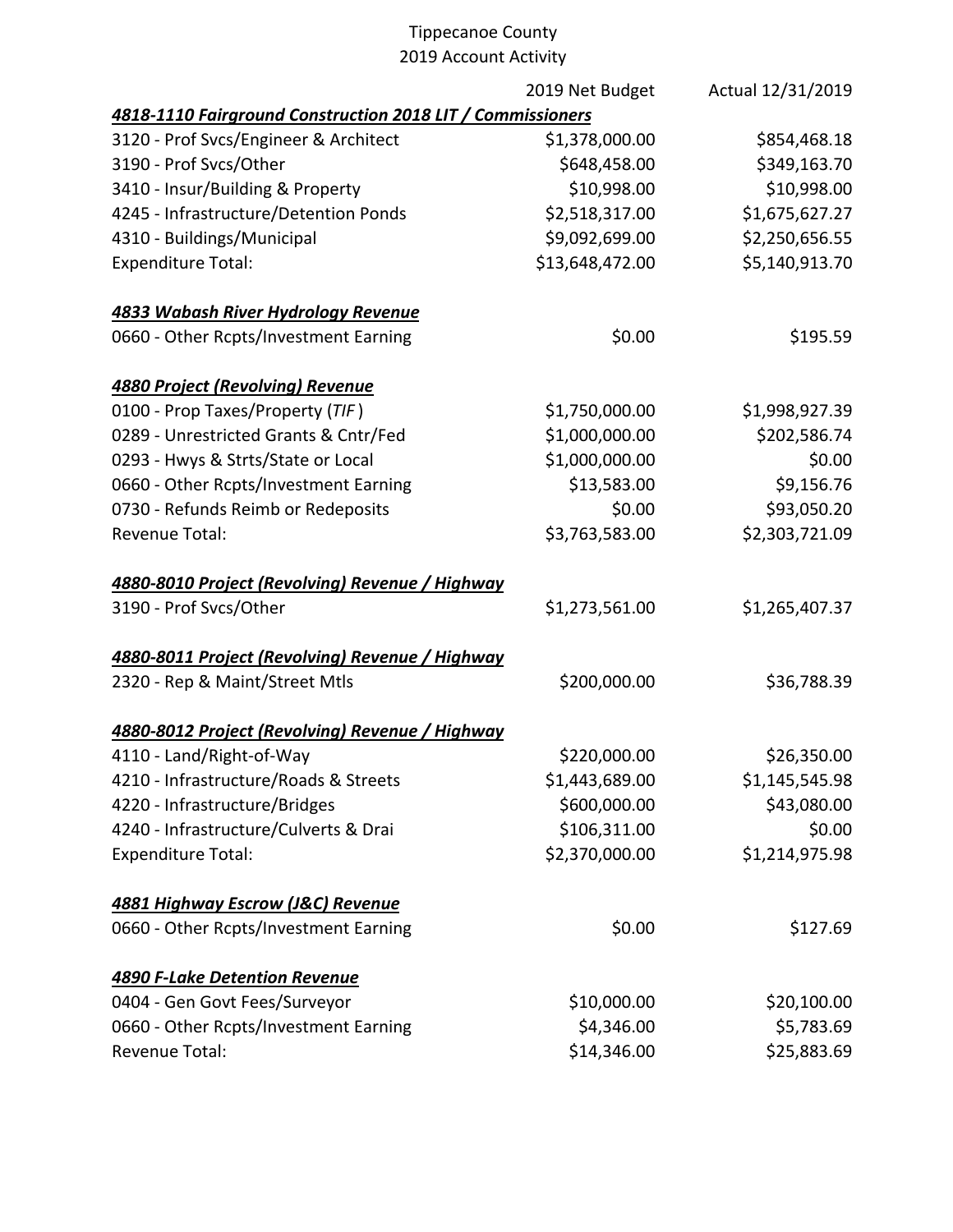|                                          | 2019 Net Budget | Actual 12/31/2019 |
|------------------------------------------|-----------------|-------------------|
| 4890-0410 F-Lake Detention / Surveyor    |                 |                   |
| 3640 - Rep & Maint/Drainage Infrastr     | \$60,000.00     | \$1,550.00        |
| 4245 - Infrastructure/Detention Ponds    | \$118,500.00    | \$1,550.00        |
| <b>Expenditure Total:</b>                | \$178,500.00    | \$3,100.00        |
| <b>4891 Berlovitz Detention Revenue</b>  |                 |                   |
| 0404 - Gen Govt Fees/Surveyor            | \$75,000.00     | \$0.00            |
| 0660 - Other Rcpts/Investment Earning    | \$362.00        | \$106.06          |
| <b>Revenue Total:</b>                    | \$75,362.00     | \$106.06          |
| 4891-0410 Berlovitz Detention / Surveyor |                 |                   |
| 3640 - Rep & Maint/Drainage Infrastr     | \$10,000.00     | \$0.00            |
| 4245 - Infrastructure/Detention Ponds    | \$12,000.00     | \$4,150.00        |
| <b>Expenditure Total:</b>                | \$22,000.00     | \$4,150.00        |
| <b>4892 Great Lakes Revenue</b>          |                 |                   |
| 0660 - Other Rcpts/Investment Earning    | \$10,866.00     | \$12,227.28       |
| 4892-0410 Great Lakes / Surveyor         |                 |                   |
| 4245 - Infrastructure/Detention Ponds    | \$500,000.00    | \$117,580.38      |
| <b>4893 Ross Detention Revenue</b>       |                 |                   |
| 0404 - Gen Govt Fees/Surveyor            | \$15,000.00     | \$0.00            |
| 0660 - Other Rcpts/Investment Earning    | \$543.00        | \$607.37          |
| <b>Revenue Total:</b>                    | \$15,543.00     | \$607.37          |
| 4893-0410 Ross Detention / Surveyor      |                 |                   |
| 4245 - Infrastructure/Detention Ponds    | \$11,750.00     | \$2,550.00        |
| <b>4897 Phase II Stormwater Revenue</b>  |                 |                   |
| 0302 - Gen Govt Permits/Plan & Zoning    | \$5,000.00      | \$17,450.00       |
| 0404 - Gen Govt Fees/Surveyor            | \$40,000.00     | \$69,512.95       |
| 0660 - Other Rcpts/Investment Earning    | \$16,000.00     | \$24,427.96       |
| 0670 - Other Rcpts/Misc Sources          | \$50,000.00     | \$98,330.79       |
| 0730 - Refunds Reimb or Redeposits       | \$0.00          | \$605.03          |
| <b>Revenue Total:</b>                    | \$111,000.00    | \$210,326.73      |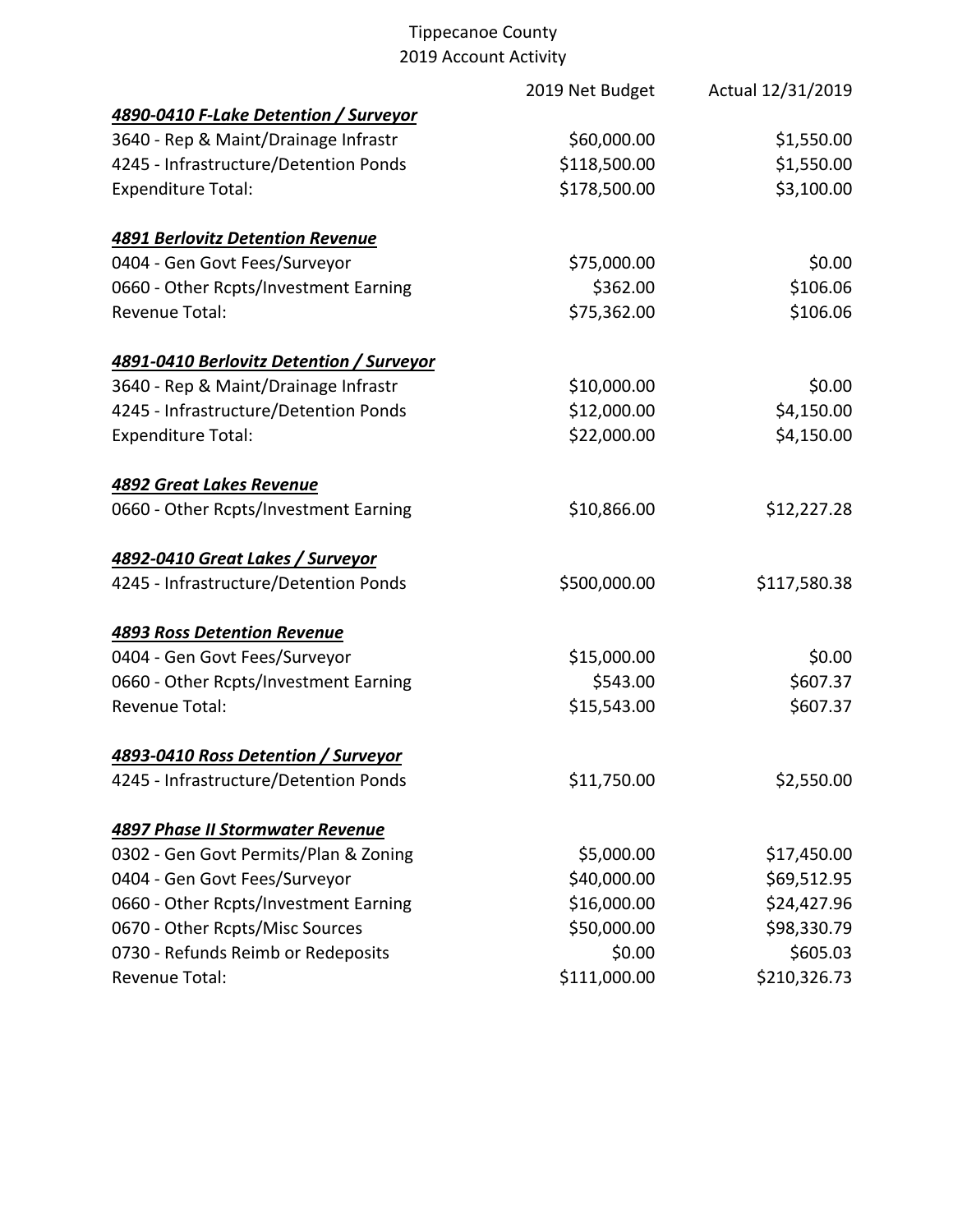|                                                    | 2019 Net Budget | Actual 12/31/2019 |
|----------------------------------------------------|-----------------|-------------------|
| 4897-0410 Phase II Stormwater / Surveyor           |                 |                   |
| 1110 - Sal & Wages/Full Time                       | \$230,234.00    | \$182,276.63      |
| 1111 - Sal & Wages/Elected Official                | \$24,112.00     | \$24,111.88       |
| 1130 - Sal & Wages/Part Time                       | \$1,000.00      | \$0.00            |
| 1150 - Sal & Wages/Overtime                        | \$2,000.00      | \$1,101.82        |
| 1210 - EE Benefits/Social Security                 | \$19,687.00     | \$15,182.01       |
| 1220 - EE Benefits/PERF Retirement                 | \$29,047.00     | \$23,304.66       |
| 2110 - Office Supplies/General                     | \$25,000.00     | \$134.70          |
| 2120 - Office Supplies/Forms                       | \$10,000.00     | \$23.63           |
| 2130 - Office Supplies/Printing                    | \$12,000.00     | \$2,077.77        |
| 2140 - Office Supplies/Minor Equip                 | \$10,000.00     | \$2,930.88        |
| 2210 - Oper Supplies/Gasoline & Oil                | \$7,000.00      | \$1,532.50        |
| 2990 - Other Supplies/Non-specified                | \$20,000.00     | \$10,984.74       |
| 3110 - Prof Svcs/Legal                             | \$30,000.00     | \$0.00            |
| 3120 - Prof Svcs/Engineer & Architect              | \$50,000.00     | \$0.00            |
| 3150 - Prof Svcs/Training                          | \$15,000.00     | \$591.00          |
| 3190 - Prof Svcs/Other                             | \$150,000.00    | \$119,224.01      |
| 3210 - Comm & Transp/Travel/Training               | \$33,000.00     | \$540.80          |
| 3230 - Comm & Transp/Postage & Frght               | \$4,000.00      | \$0.00            |
| 3240 - Comm & Transp/Software                      | \$10,000.00     | \$0.00            |
| 3310 - Printing & Advertising/Legal                | \$13,000.00     | \$0.00            |
| 3510 - Utility Service/Utilities                   | \$2,500.00      | \$0.00            |
| 3620 - Rep & Maint/Vehicle & Equip                 | \$2,000.00      | \$975.75          |
| 3910 - Other Disb/Dues & Subscription              | \$2,500.00      | \$988.00          |
| 4590 - Machinery & Equipment/Other                 | \$2,500.00      | \$0.00            |
| <b>Expenditure Total:</b>                          | \$704,580.00    | \$385,980.78      |
| 4897-9410 Phase II Stormwater / Employee Insurance |                 |                   |
| 1230 - EE Benefits/Health                          | \$58,653.00     | \$45,263.92       |
| 1231 - EE Benefits/LTD                             | \$973.00        | \$753.39          |
| 1232 - EE Benefits/Life                            | \$548.00        | \$407.04          |
| <b>Expenditure Total:</b>                          | \$60,174.00     | \$46,424.35       |
| 4930 Solid Waste District (TCSWD) Revenue          |                 |                   |
| 0100 - Prop Taxes/Property                         | \$228,000.00    | \$227,330.86      |
| 0130 - Other Taxes/License Excise                  | \$18,000.00     | \$19,374.59       |
| 0660 - Other Rcpts/Investment Earning              | \$0.00          | \$7,334.11        |
| 0670 - Other Rcpts/Misc Sources                    | \$0.00          | \$1,000.00        |
| <b>Revenue Total:</b>                              | \$246,000.00    | \$255,039.56      |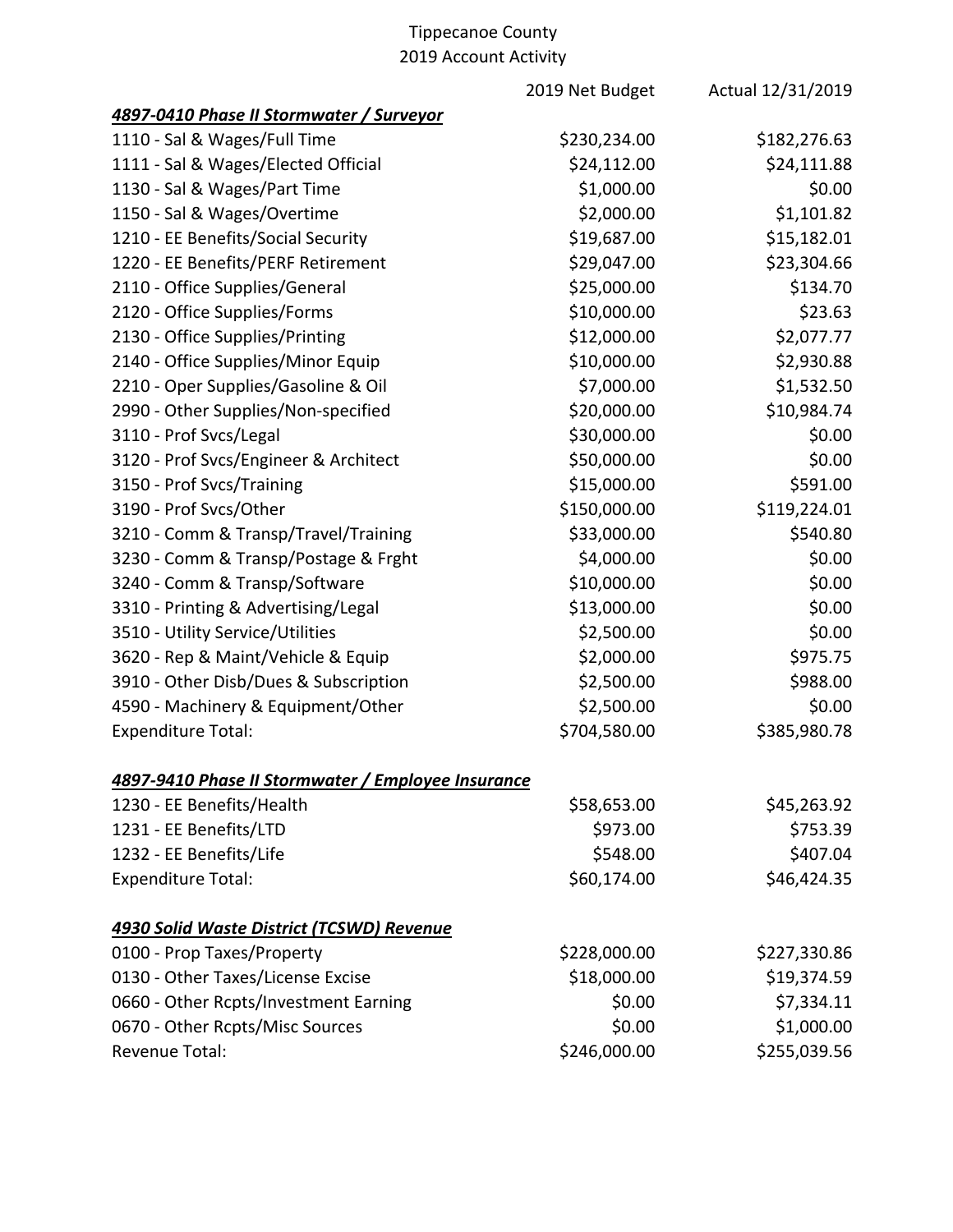|                                                            | 2019 Net Budget | Actual 12/31/2019 |
|------------------------------------------------------------|-----------------|-------------------|
| 4930-7510 Solid Waste District (TCSWD) / Outside Agency    |                 |                   |
| 2250 - Oper Supplies/Food                                  | \$300.00        | \$195.90          |
| 2270 - Oper Supplies/Educational Mtls                      | \$2,150.00      | \$0.00            |
| 2340 - Rep & Maint/Minor Equipment                         | \$5,000.00      | \$0.00            |
| 3110 - Prof Svcs/Legal                                     | \$1,300.00      | \$420.00          |
| 3130 - Prof Svcs/Accountant & Finance                      | \$616.00        | \$616.00          |
| 3190 - Prof Svcs/Other                                     | \$257,634.00    | \$231,630.03      |
| 3210 - Comm & Transp/Travel/Training                       | \$500.00        | \$0.00            |
| 3430 - Insur/Liability                                     | \$3,300.00      | \$3,286.00        |
| 3510 - Utility Service/Utilities                           | \$350.00        | \$310.00          |
| 3910 - Other Disb/Dues & Subscription                      | \$850.00        | \$550.00          |
| 3920 - Other Disb/Grants & Cmnty Supp                      | \$54,000.00     | \$21,013.14       |
| <b>Expenditure Total:</b>                                  | \$326,000.00    | \$258,021.07      |
| 4931 Solid Waste District Excess Levy (TCSWD) Revenue      |                 |                   |
| 0136 - Other Taxes/Heavy Rental Equip                      | \$0.00          | \$518.43          |
| <b>4935 Drain Reconstruction Assistance Revenue</b>        |                 |                   |
| 0100 - Prop Taxes/Property                                 | \$0.00          | \$191,424.55      |
| 0761 - Interfund Trnsfers/Transfer In                      | \$0.00          | \$73,484.00       |
| Revenue Total:                                             | \$0.00          | \$264,908.55      |
| 4935-0430 Drain Reconstruction Assistance / Drainage Board |                 |                   |
| 6100 - Interfund Transfers/Transfer O                      | \$0.00          | \$73,483.30       |
| <b>4940 TEMA Hazard Warning Fund Revenue</b>               |                 |                   |
| 0761 - Interfund Trnsfers/Transfer In                      | \$0.00          | \$40,000.00       |
| 4940-5210 TEMA Hazard Warning Fund / Emergency Management  |                 |                   |
| 4530 - Machinery & Equipment/Safety                        | \$97,336.00     | \$27,285.45       |
| 4956 Firearms Range Support Revenue                        |                 |                   |
| 0761 - Interfund Trnsfers/Transfer In                      | \$0.00          | \$50,000.00       |
| 4973 P-Card Rebate Revenue                                 |                 |                   |
| 0730 - Refunds Reimb or Redeposits                         | \$0.00          | \$917.54          |
| 0761 - Interfund Trnsfers/Transfer In                      | \$0.00          | \$304,418.20      |
| Revenue Total:                                             | \$0.00          | \$305,335.74      |
| <u>4973-0210 P-Card Rebate / Treasurer</u>                 |                 |                   |
| 3190 - Prof Svcs/Other                                     | \$0.00          | \$273,690.17      |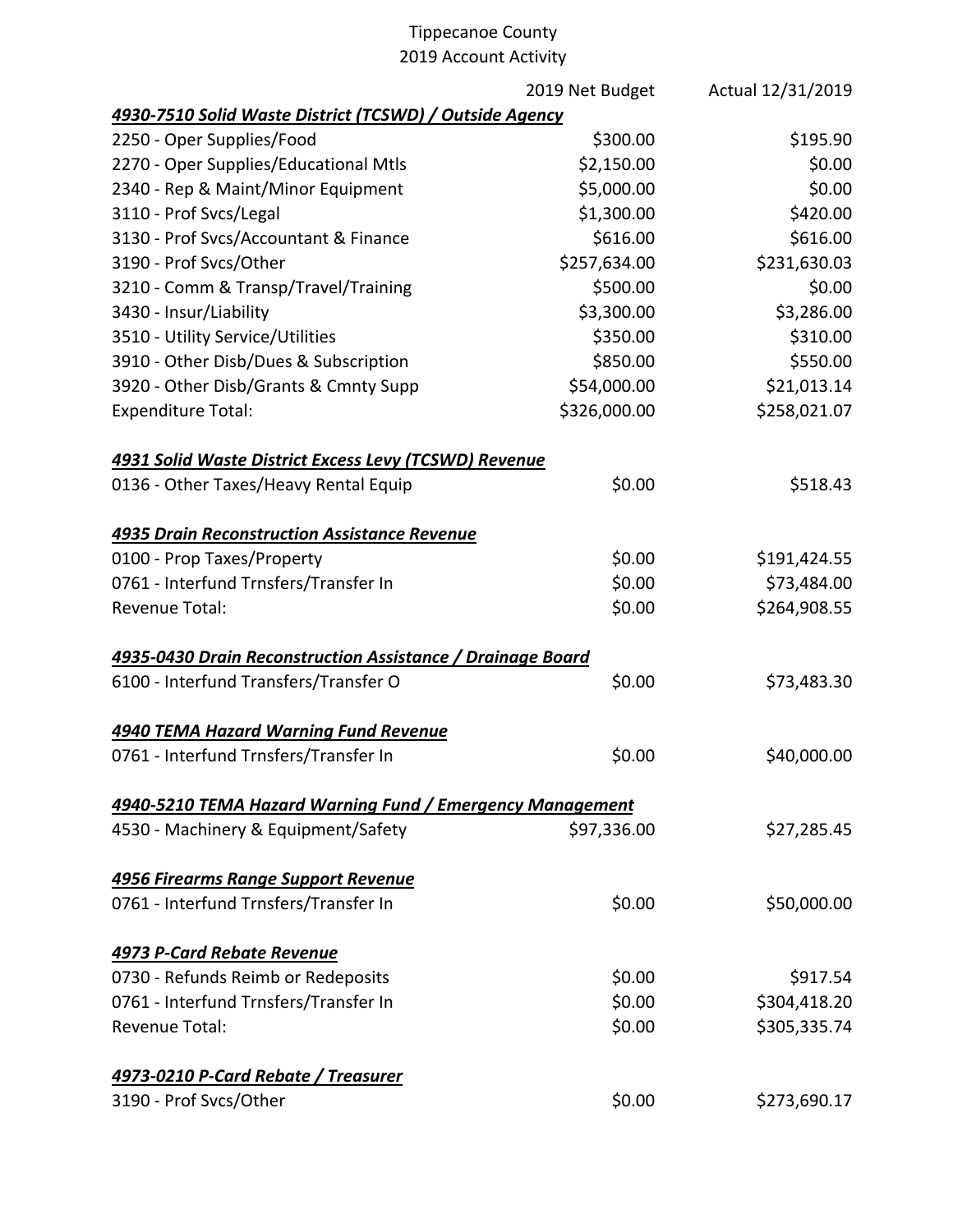|                                                     | 2019 Net Budget | Actual 12/31/2019 |
|-----------------------------------------------------|-----------------|-------------------|
| <b>5950 Francis Powers Trust Revenue</b>            |                 |                   |
| 0660 - Other Rcpts/Investment Earning               | \$0.00          | \$3,002.54        |
| 5950-3610 Francis Powers Trust / Cary Home          |                 |                   |
| 3190 - Prof Svcs/Other                              | \$0.00          | \$580.19          |
| 5971 Deer Creek Levy Revenue                        |                 |                   |
| 0805 - Settlement/Ditches                           | \$0.00          | \$4,579.28        |
| 5971-0120 Deer Creek Levy - Settlement              |                 |                   |
| 8005 - Settlement/Ditches                           | \$0.00          | \$4,579.28        |
| <b>5980 Battle Ground Fence Revenue</b>             |                 |                   |
| 0660 - Other Rcpts/Investment Earning               | \$344.00        | \$380.62          |
| 5980-4310 Battle Ground Fence - Parks & Recreation  |                 |                   |
| 3190 - Prof Svcs/Other                              | \$10,000.00     | \$0.00            |
| <b>5984 Parks Tax Collection Revenue</b>            |                 |                   |
| 0125 - Other Taxes/Innkeepers                       | \$0.00          | \$905.50          |
| 5984-4310 Parks Tax Collection / Parks & Recreation |                 |                   |
| 3190 - Prof Svcs/Other                              | \$0.00          | \$944.55          |
| <b>6000 Settlement Revenue</b>                      |                 |                   |
| 0801 - Settlement/Property                          | \$0.00          | \$190,143,652.38  |
| 0803 - Settlement/Excise                            | \$0.00          | \$18,911,778.71   |
| 0804 - Settlement/Liens                             | \$0.00          | \$145,148.99      |
| 0807 - Settlement/Local Certified Col               | \$0.00          | \$213.30          |
| 0808 - Settlement/Treasurer Other Col               | \$0.00          | \$2,662.75        |
| 0809 - Heavy Rental Equipment Excise                | \$0.00          | \$330,712.30      |
| Revenue Total:                                      | \$0.00          | \$209,534,168.43  |
| 6000-0120 Settlement / Settlement                   |                 |                   |
| 8001 - Settlement/Property                          | \$0.00          | \$190,143,652.38  |
| 8003 - Settlement/Excise                            | \$0.00          | \$18,911,778.71   |
| 8004 - Settlement/Liens                             | \$0.00          | \$145,148.99      |
| 8007 - Settlement/Local Disbursements               | \$0.00          | \$330.80          |
| 8009 - Heavy Rental Equipment Excise                | \$0.00          | \$330,712.30      |
| <b>Expenditure Total:</b>                           | \$0.00          | \$209,531,623.18  |
|                                                     |                 |                   |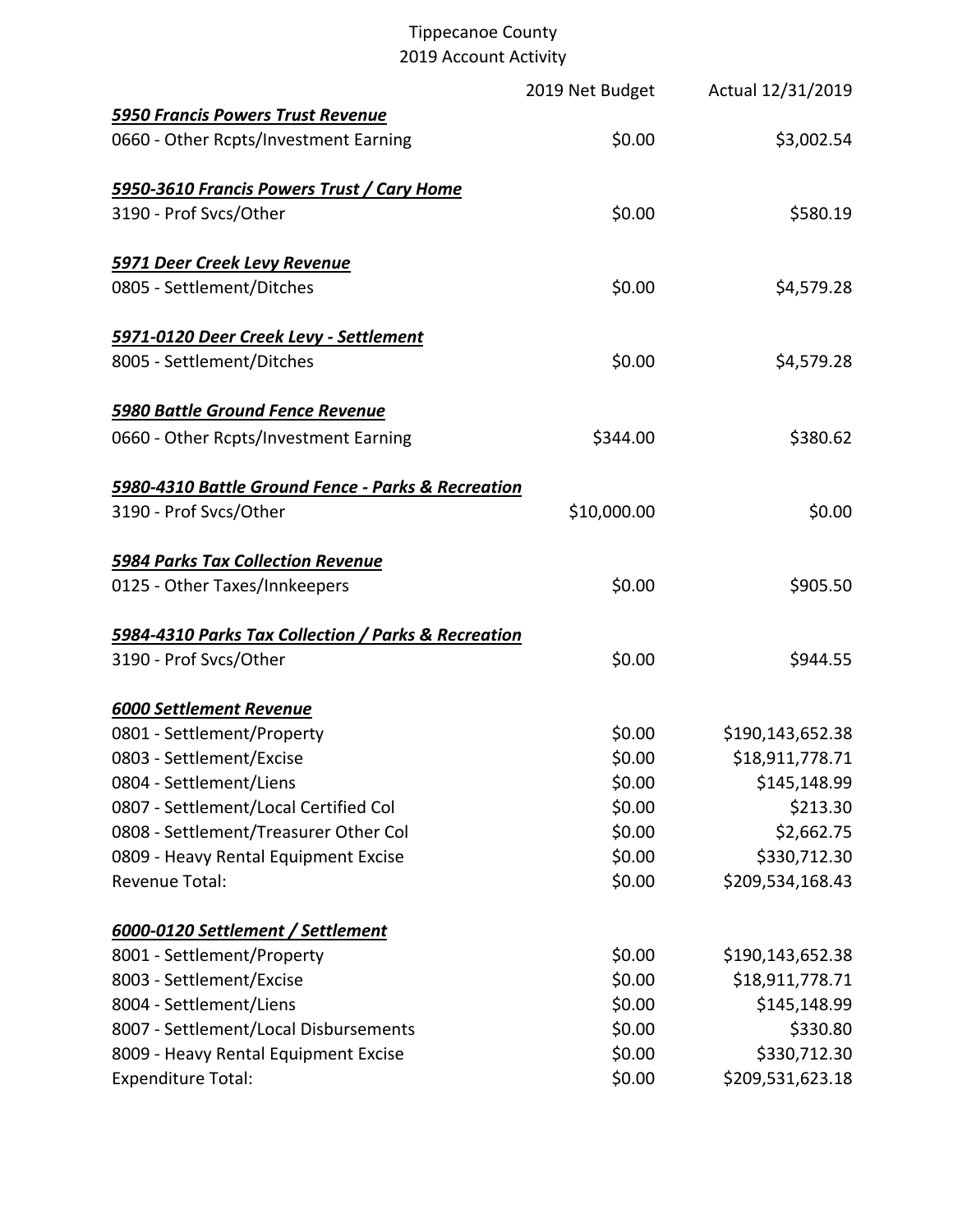|                                                                   | 2019 Net Budget | Actual 12/31/2019 |
|-------------------------------------------------------------------|-----------------|-------------------|
| 6000-0210 Settlement / Treasurer                                  |                 |                   |
| 8008 - Settlement/Treasurer Other Dis                             | \$0.00          | \$2,662.75        |
| <b>6021 Wheel Tax Clearing Fund Revenue</b>                       |                 |                   |
| 0806 - Settlement/State Certified Col                             | \$0.00          | \$226,541.02      |
| 6021-0120 Wheel Tax Clearing Fund / Settlement                    |                 |                   |
| 8006 - Settlement/State Disbursements                             | \$0.00          | \$225,028.20      |
| <b>6022 Sur Tax Clearing Fund Revenue</b>                         |                 |                   |
| 0806 - Settlement/State Certified Col                             | \$0.00          | \$2,714,154.19    |
| 6022-0120 Sur Tax Clearing Fund / Settlement                      |                 |                   |
| 8006 - Settlement/State Disbursements                             | \$0.00          | \$2,673,846.62    |
| <b>6023 CVET Clearing Fund Revenue</b>                            |                 |                   |
| 0806 - Settlement/State Certified Col                             | \$0.00          | \$856,004.00      |
| 6023-0120 CVET Clearing Fund / Settlement                         |                 |                   |
| 8006 - Settlement/State Disbursements                             | \$0.00          | \$856,004.00      |
| <b>6051 Financial Institutions Tax Clearing Fund Revenue</b>      |                 |                   |
| 0806 - Settlement/State Certified Col                             | \$0.00          | \$1,822,302.85    |
| <b>6051 Financial Institutions Tax Clearing Fund / Settlement</b> |                 |                   |
| 8006 - Settlement/State Disbursements                             | \$0.00          | \$1,822,302.85    |
| <b>6203 LIT Property Tax Relief Revenue</b>                       |                 |                   |
| 0802 - Settlement/Income                                          | \$0.00          | \$6,942,557.00    |
| 6203-0120 LIT Property Tax Relief / Settlement                    |                 |                   |
| 8002 - Settlement/Income                                          | \$0.00          | \$6,578,338.00    |
| <b>7101 State Fines &amp; Forfeitures Revenue</b>                 |                 |                   |
| 0807 - Settlement/Local Certified Col                             | \$0.00          | \$62,260.47       |
| 7101-0120 State Fines & Forfeitures / Settlen                     | \$71,010,120.00 |                   |
| 8007 - Settlement/Local Disbursements                             | \$0.00          | \$62,533.38       |
| <b>7102 Infraction Judgments Revenue</b>                          |                 |                   |
| 0807 - Settlement/Local Certified Col                             | \$0.00          | \$293,626.31      |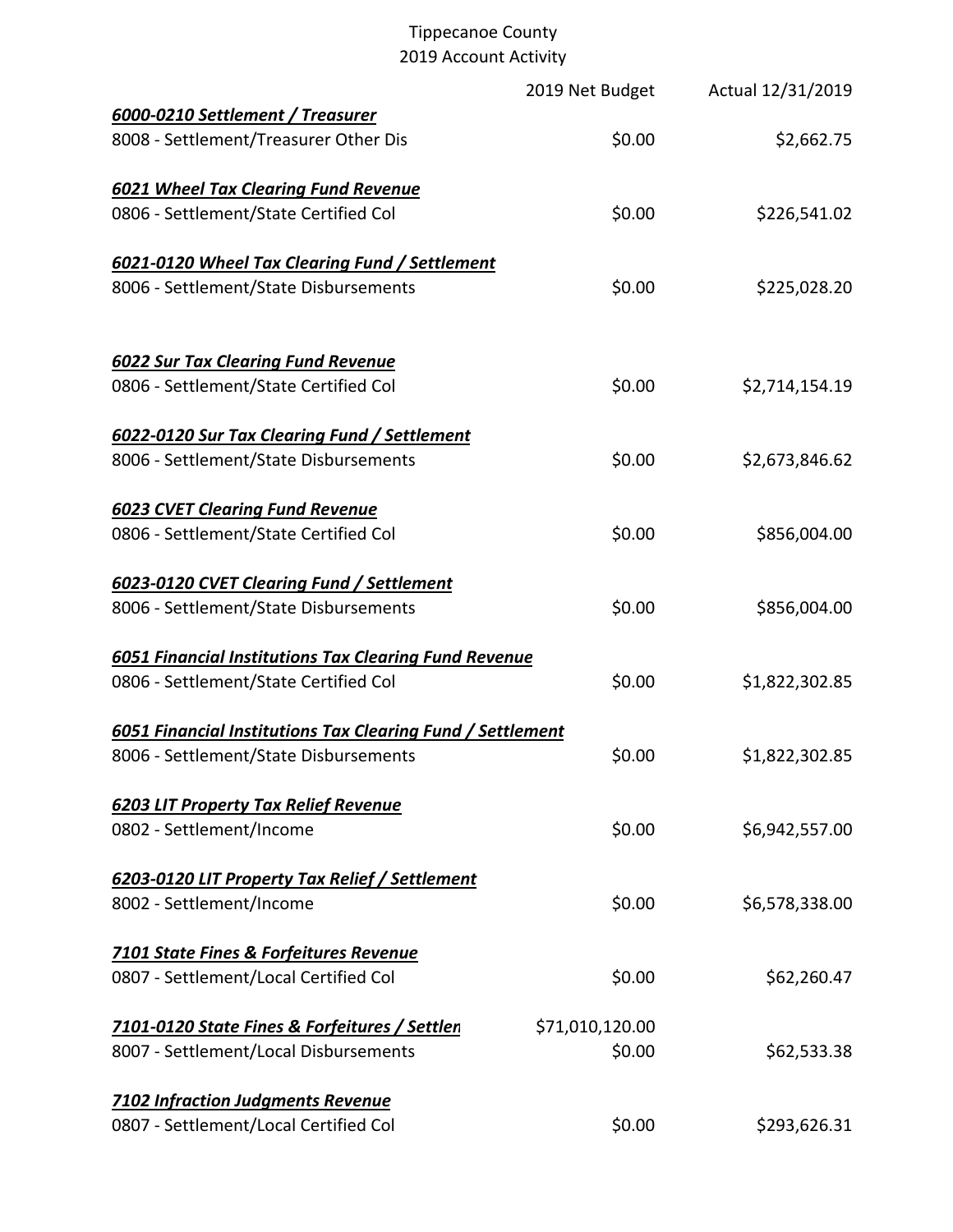|                                                                                      | 2019 Net Budget | Actual 12/31/2019 |
|--------------------------------------------------------------------------------------|-----------------|-------------------|
| 7102-0120 Infraction Judgments / Settlement<br>8007 - Settlement/Local Disbursements | \$0.00          | \$295,895.91      |
| <b>7104 Special Death Benefits Revenue</b>                                           |                 |                   |
| 0807 - Settlement/Local Certified Col                                                | \$0.00          | \$19,085.00       |
| 7104-0120 Special Death Benefits / Settlement                                        |                 |                   |
| 8007 - Settlement/Local Disbursements                                                | \$0.00          | \$19,045.00       |
| <b>7106 Coroner Continuing Education Revenue</b>                                     |                 |                   |
| 0807 - Settlement/Local Certified Col                                                | \$0.00          | \$21,494.25       |
| 7106-0120 Coroner Continuing Education / Settlement                                  |                 |                   |
| 8007 - Settlement/Local Disbursements                                                | \$0.00          | \$21,224.25       |
| <b>7108 Mortgage Recording Fee State Share Revenue</b>                               |                 |                   |
| 0807 - Settlement/Local Certified Col                                                | \$0.00          | \$14,712.50       |
| 7108-0120 Mortgage Recording Fee State Share / Settlement                            |                 |                   |
| 8007 - Settlement/Local Disbursements                                                | \$0.00          | \$14,367.50       |
| <b>7301 Education Plate Fees Revenue</b>                                             |                 |                   |
| 0806 - Settlement/State Certified Col                                                | \$0.00          | \$2,437.50        |
| 7301-0120 Education Plate Fees / Settlement                                          |                 |                   |
| 8006 - Settlement/State Disbursements                                                | \$0.00          | \$2,437.50        |
| <b>7303 Riverboat Sharing Clearing Fund Revenue</b>                                  |                 |                   |
| 0806 - Settlement/State Certified Col                                                | \$0.00          | \$1,023,535.02    |
| 7303-0120 Riverboat Sharing Clearing Fund / Settlement                               |                 |                   |
| 8006 - Settlement/State Disbursements                                                | \$0.00          | \$1,023,535.02    |
| 7304 Innkeepers Tax Clearing Fund Revenue                                            |                 |                   |
| 0660 - Other Rcpts/Investment Earning                                                | \$0.00          | \$9,203.93        |
| 0807 - Settlement/Local Certified Col                                                | \$0.00          | \$2,678,889.08    |
| <b>Revenue Total:</b>                                                                | \$0.00          | \$2,688,093.01    |
| 7304-0120 Innkeepers Tax Clearing Fund / Settlement                                  |                 |                   |
| 8007 - Settlement/Local Disbursements                                                | \$0.00          | \$2,633,408.39    |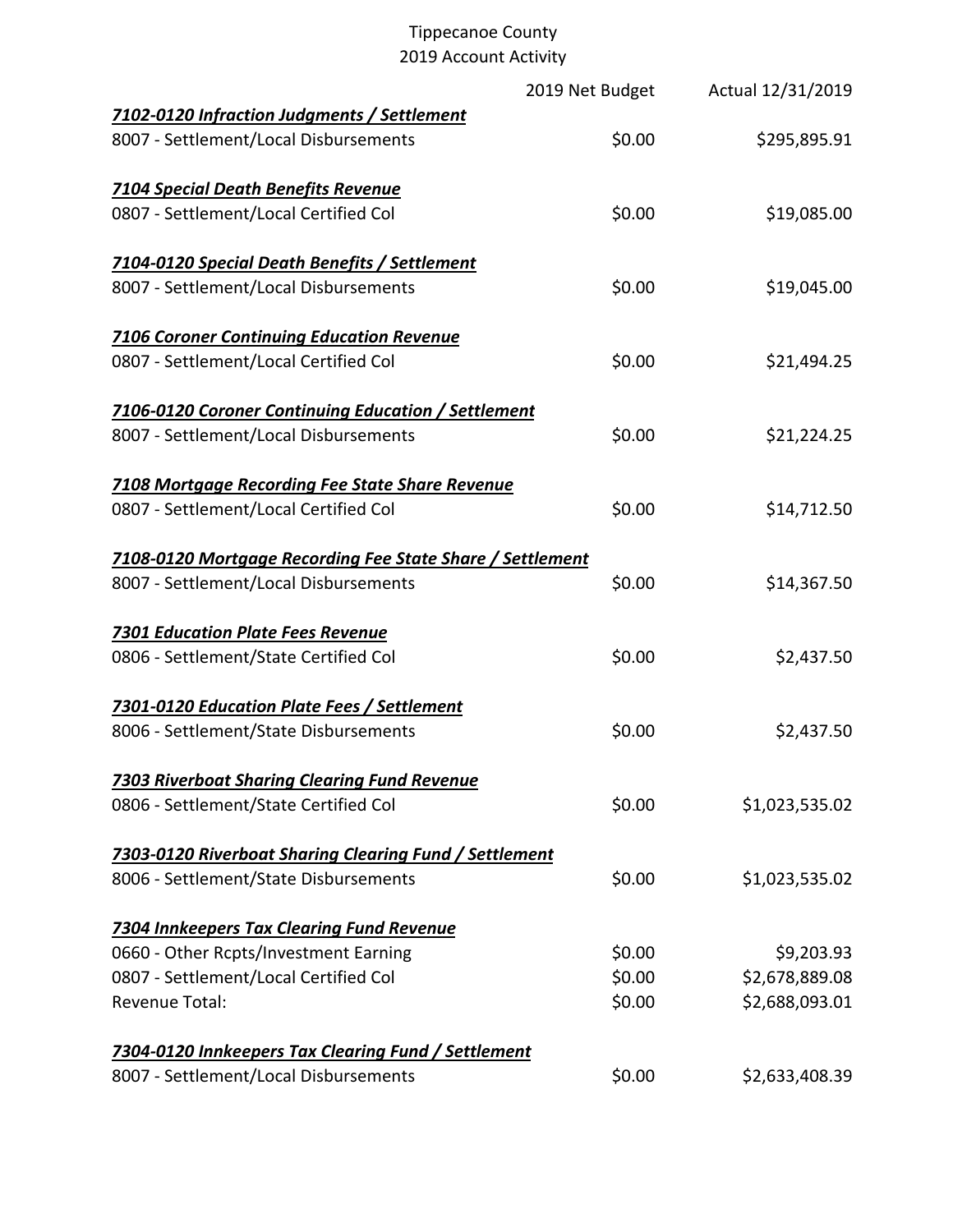## Tippecanoe County

| 2019 Account Activity                                         |                 |                   |
|---------------------------------------------------------------|-----------------|-------------------|
|                                                               | 2019 Net Budget | Actual 12/31/2019 |
| <b>7330 LIT Certified Shares Clearing Fund Revenue</b>        |                 |                   |
| 0802 - Settlement/Income                                      | \$0.00          | \$27,487,824.00   |
| 7330-0120 LIT Certified Shares Clearing Fund / Settlement     |                 |                   |
| 8002 - Settlement/Income                                      | \$0.00          | \$27,487,824.00   |
| <b>7332 LIT Economic Development Clearing Fund Revenue</b>    |                 |                   |
| Revenue                                                       |                 |                   |
| 0802 - Settlement/Income                                      | \$0.00          | \$19,684,705.00   |
| 7332-0120 LIT Economic Development Clearing Fund / Settlement |                 |                   |
| 8002 - Settlement/Income                                      | \$0.00          | \$19,684,705.00   |
| 8154 Stop Arm Violation Enforcement Revenue                   |                 |                   |
| 0281 - Publ Safety/Federal                                    | \$15,750.00     | \$7,880.18        |
| 8154-5410 Stop Arm Violation Enforcement /                    | \$81,545,410.00 |                   |
| 1150 - Sal & Wages/Overtime                                   | \$15,750.00     | \$7,880.18        |
| 8226 TANF Block Grant Revenue                                 |                 |                   |
| 0281 - Publ Safety/Federal                                    | \$63,117.53     | \$57,141.59       |
| 8226-5510 TANF Block Grant / Community Corrections            |                 |                   |
| 1130 - Sal & Wages/Part Time                                  | \$14,354.14     | \$2,392.50        |
| 1210 - EE Benefits/Social Security                            | \$1,098.15      | \$183.03          |
| 2990 - Other Supplies/Non-specified                           | \$1,625.00      | \$0.00            |
| 3190 - Prof Svcs/Other                                        | \$7,820.64      | \$13,547.11       |
| <b>Expenditure Total:</b>                                     | \$24,897.93     | \$16,122.64       |
| 8271 ICJI HTCU Revenue                                        |                 |                   |
| 0281 - Publ Safety/Federal                                    | \$246,719.74    | \$151,635.43      |
| 8271-5910 ICJI HTCU / Prosecutor                              |                 |                   |
| 1110 - Sal & Wages/Full Time                                  | \$54,981.76     | \$53,308.06       |
| 1150 - Sal & Wages/Overtime                                   | \$3,144.05      | \$157.17          |
| 1210 - EE Benefits/Social Security                            | \$4,545.89      | \$3,992.53        |
| 1220 - EE Benefits/PERF Retirement                            | \$6,510.50      | \$5,988.04        |
| 3210 - Comm & Transp/Travel/Training                          | \$82,390.00     | \$48,640.00       |
| 3240 - Comm & Transp/Software                                 | \$21,780.00     | \$19,469.00       |
| 4510 - Machinery & Equipment/General                          | \$4,152.00      | \$4,151.88        |
| <b>Expenditure Total:</b>                                     | \$177,504.20    | \$135,706.68      |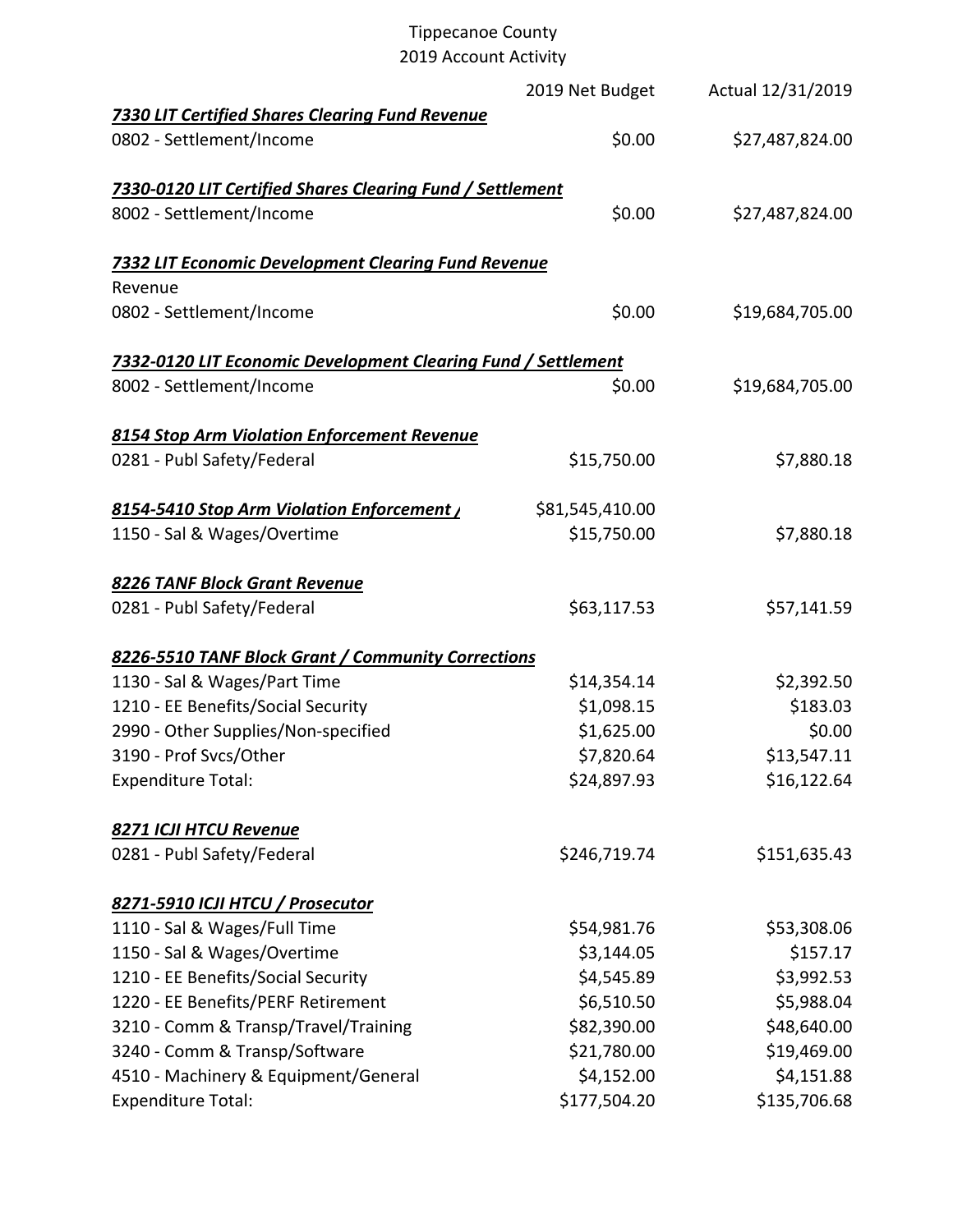|                                                             | 2019 Net Budget | Actual 12/31/2019 |
|-------------------------------------------------------------|-----------------|-------------------|
| 8271-9410 ICJI HTCU / Employee Insurance                    |                 |                   |
| 1230 - EE Benefits/Health                                   | \$8,921.55      | \$8,032.80        |
| 1231 - EE Benefits/LTD                                      | \$254.30        | \$199.92          |
| 1232 - EE Benefits/Life                                     | \$141.84        | \$109.44          |
| 1910 - Other Personal Services/WC                           | \$601.00        | \$0.00            |
| <b>Expenditure Total:</b>                                   | \$9,918.69      | \$8,342.16        |
| 8272 ICJI VOCA Revenue                                      |                 |                   |
| 0281 - Publ Safety/Federal                                  | \$397,255.00    | \$139,314.93      |
| 8272-5910 ICJI VOCA / Prosecutor                            |                 |                   |
| 1110 - Sal & Wages/Full Time                                | \$154,641.37    | \$82,841.37       |
| 1130 - Sal & Wages/Part Time                                | \$29,640.00     | \$17,550.00       |
| 1210 - EE Benefits/Social Security                          | \$14,162.32     | \$7,353.81        |
| 1220 - EE Benefits/PERF Retirement                          | \$17,319.83     | \$9,278.30        |
| 2120 - Office Supplies/Forms                                | \$1,500.00      | \$103.10          |
| 2140 - Office Supplies/Minor Equip                          | \$3,320.00      | \$0.00            |
| 3140 - Prof Svcs/Counselng Consults                         | \$57,360.00     | \$7,340.00        |
| 3710 - Rentals & Leases/Bldgs & Prop                        | \$500.00        | \$0.00            |
| <b>Expenditure Total:</b>                                   | \$278,443.52    | \$124,466.58      |
| 8272-9410 ICJI VOCA / Employee Insurance                    |                 |                   |
| 1230 - EE Benefits/Health                                   | \$90,805.30     | \$19,709.81       |
| 8330-2010 Help America Vote / Election & Voter Registration |                 |                   |
| 2130 - Office Supplies/Printing                             | \$1,800.00      | \$0.00            |
| 3190 - Prof Svcs/Other                                      | \$125.00        | \$0.00            |
| <b>Expenditure Total:</b>                                   | \$1,925.00      | \$0.00            |
| 8401 Traffic/Area Plan Revenue                              |                 |                   |
| 0280 - Gen Govt/Federal                                     | \$0.00          | \$6,841.40        |
| 0290 - Gen Govt/State or Local                              | \$0.00          | \$7,439.10        |
| Revenue Total:                                              | \$0.00          | \$14,280.50       |
| 8401-2510 Traffic/Area Plan / Area Plan                     |                 |                   |
| 3190 - Prof Svcs/Other                                      | \$0.00          | \$11,275.00       |
| 4590 - Machinery & Equipment/Other                          | \$0.00          | \$4,831.75        |
| <b>Expenditure Total:</b>                                   | \$0.00          | \$16,106.75       |
| <b>8431 TEMA LEPC HMEP Revenue</b>                          |                 |                   |
| 0281 - Publ Safety/Federal                                  | \$23,092.00     | \$8,092.00        |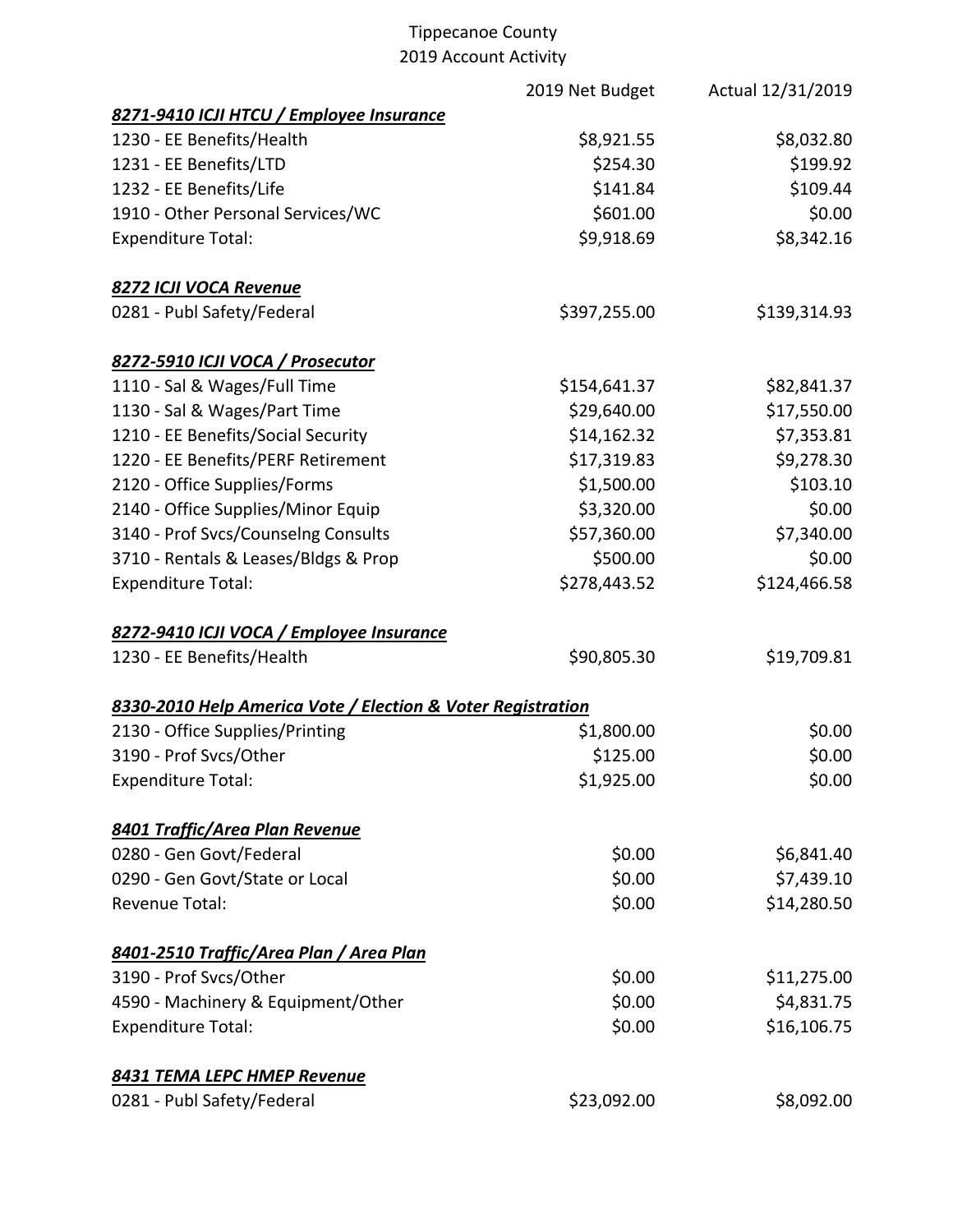|                                                       | 2019 Net Budget | Actual 12/31/2019 |
|-------------------------------------------------------|-----------------|-------------------|
| 8431-5210 TEMA LEPC HMEP / Emergency Management       |                 |                   |
| 3150 - Prof Svcs/Training                             | \$2,655.00      | \$2,655.00        |
| 3210 - Comm & Transp/Travel/Training                  | \$20,437.00     | \$5,437.00        |
| <b>Expenditure Total:</b>                             | \$23,092.00     | \$8,092.00        |
| 8438 TEMA SHSP Hazmat TQP Revenue                     |                 |                   |
| 0281 - Publ Safety/Federal                            | \$13,500.00     | \$0.00            |
| 8438-5210 TEMA SHSP Hazmat TQP / Emergency Management |                 |                   |
| 4530 - Machinery & Equipment/Safety                   | \$13,500.00     | \$13,500.00       |
| 8463 STD Prevention Grant Revenue                     |                 |                   |
| 0282 - Hlth & Wlfr/Federal                            | \$149,519.08    | \$83,002.07       |
| 8463-9010 STD Prevention Grant / Health Department    |                 |                   |
| 1110 - Sal & Wages/Full Time                          | \$31,200.00     | \$24,807.66       |
| 1130 - Sal & Wages/Part Time                          | \$17,811.00     | \$10,429.50       |
| 1210 - EE Benefits/Social Security                    | \$3,749.16      | \$2,592.24        |
| 1220 - EE Benefits/PERF Retirement                    | \$3,494.00      | \$2,778.52        |
| 1910 - Other Personal Services/WC                     | \$200.00        | \$0.00            |
| 2110 - Office Supplies/General                        | \$4,947.75      | \$829.30          |
| 2220 - Oper Supplies/Inst'l or Med                    | \$10,599.60     | \$3,466.64        |
| 3190 - Prof Svcs/Other                                | \$30,235.17     | \$21,946.02       |
| 3210 - Comm & Transp/Travel/Training                  | \$2,908.00      | \$1,386.24        |
| <b>Expenditure Total:</b>                             | \$105,144.68    | \$68,236.12       |
| 8463-9410 STD Prevention Grant / Employee Insurance   |                 |                   |
| 1230 - EE Benefits/Health                             | \$23,305.00     | \$4,685.80        |
| 1231 - EE Benefits/LTD                                | \$117.00        | \$88.76           |
| 1232 - EE Benefits/Life                               | \$109.00        | \$63.84           |
| <b>Expenditure Total:</b>                             | \$23,531.00     | \$4,838.40        |
| 8464 Immunization Grant Revenue                       |                 |                   |
| 0282 - Hlth & Wlfr/Federal                            | \$39,760.80     | \$48,286.91       |
| 8464-9010 Immunization Grant / Health Department      |                 |                   |
| 1130 - Sal & Wages/Part Time                          | \$19,737.00     | \$7,341.00        |
| 1210 - EE Benefits/Social Security                    | \$1,612.78      | \$561.58          |
| 2110 - Office Supplies/General                        | \$3,906.89      | \$1,874.16        |
| 2220 - Oper Supplies/Inst'l or Med                    | \$10,913.37     | \$6,426.68        |
| 3190 - Prof Svcs/Other                                | \$47,877.63     | \$30,392.44       |
| 3210 - Comm & Transp/Travel/Training                  | \$680.00        | \$430.08          |
| <b>Expenditure Total:</b>                             | \$84,727.67     | \$47,025.94       |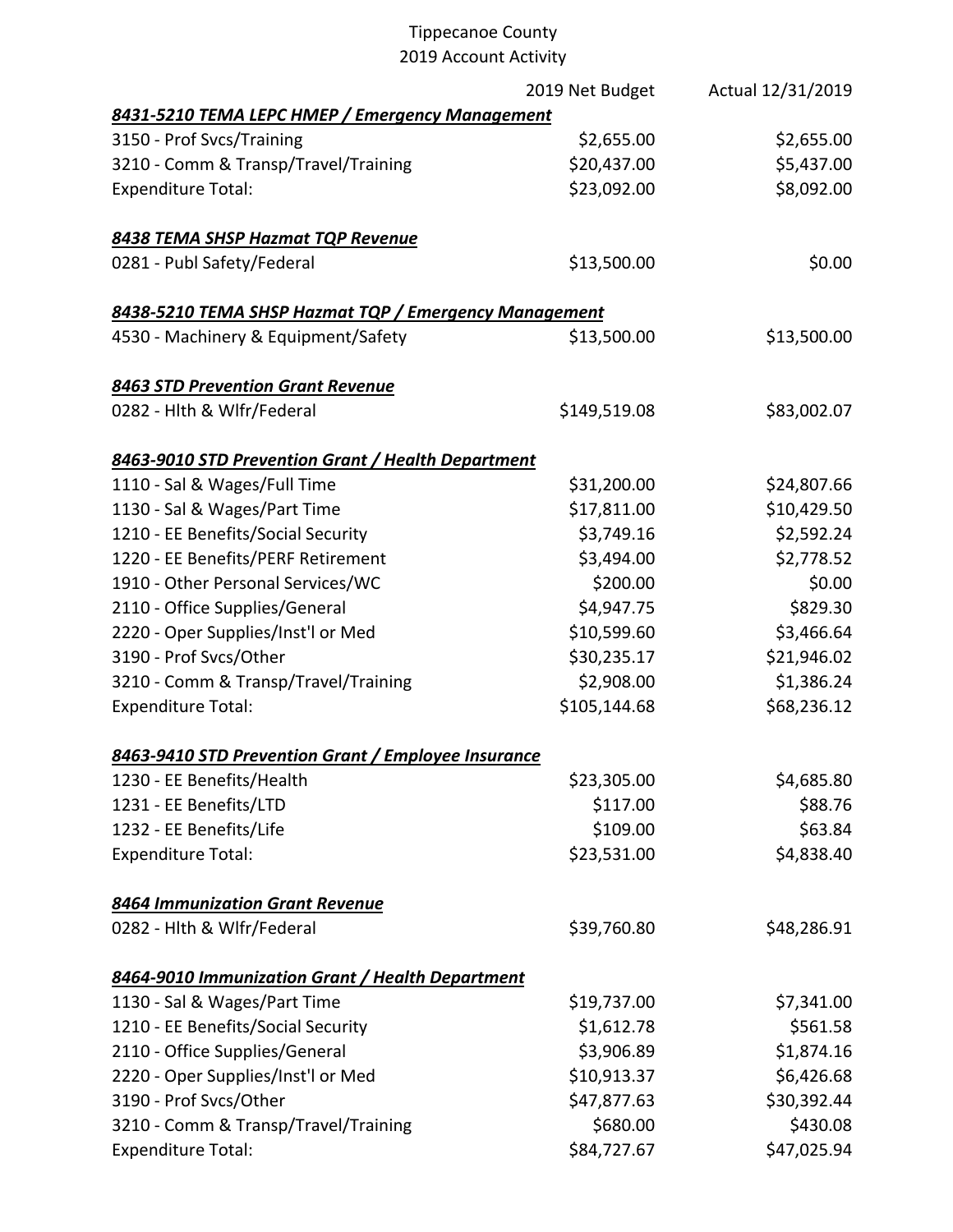# Tippecanoe County

2019 Account Activity

|                                                             | 2019 Net Budget | Actual 12/31/2019 |
|-------------------------------------------------------------|-----------------|-------------------|
| 8476 HPP & PHEP Base Grant Revenue                          |                 |                   |
| 0282 - Hlth & Wlfr/Federal                                  | \$48,924.81     | \$24,668.02       |
| 8476-9010 HPP & PHEP Base Grant / Health Department         |                 |                   |
| 1130 - Sal & Wages/Part Time                                | \$1,617.00      | \$1,617.00        |
| 1210 - EE Benefits/Social Security                          | \$122.87        | \$122.55          |
| 2110 - Office Supplies/General                              | \$268.00        | \$0.00            |
| 2140 - Office Supplies/Minor Equip                          | \$7,767.00      | \$0.00            |
| 2220 - Oper Supplies/Inst'l or Med                          | \$34,298.57     | \$20,431.54       |
| 2340 - Rep & Maint/Minor Equipment                          | \$392.00        | \$0.00            |
| 3210 - Comm & Transp/Travel/Training                        | \$1,781.00      | \$841.99          |
| 3510 - Utility Service/Utilities                            | \$840.00        | \$0.00            |
| <b>Expenditure Total:</b>                                   | \$47,086.44     | \$23,013.08       |
| 8482 HIV Prevention Health Program Revenue                  |                 |                   |
| 0282 - Hlth & Wlfr/Federal                                  | \$18,000.00     | \$10,970.25       |
| 8482-9010 HIV Prevention Health Program / Health Department |                 |                   |
| Expenditure                                                 |                 |                   |
| 1130 - Sal & Wages/Part Time                                | \$9,360.00      | \$7,935.00        |
| 1210 - EE Benefits/Social Security                          | \$716.00        | \$607.03          |
| 1910 - Other Personal Services/WC                           | \$104.00        | \$0.00            |
| 2110 - Office Supplies/General                              | \$1,000.00      | \$0.00            |
| 3190 - Prof Svcs/Other                                      | \$3,285.00      | \$465.00          |
| 3210 - Comm & Transp/Travel/Training                        | \$4,000.00      | \$4,371.19        |
| <b>Expenditure Total:</b>                                   | \$18,465.00     | \$13,378.22       |
| 8483 Quick Response Team Revenue                            |                 |                   |
| 0282 - Hlth & Wlfr/Federal                                  | \$31,530.00     | \$26,408.27       |
| 8483-9010 Quick Response Team / Health Department           |                 |                   |
| 2110 - Office Supplies/General                              | \$2,400.00      | \$587.36          |
| 2250 - Oper Supplies/Food                                   | \$100.00        | \$99.74           |
| 3145 - Prof Svcs/Hlth & Med Prof                            | \$26,530.00     | \$26,463.92       |
| 3210 - Comm & Transp/Travel/Training                        | \$2,500.00      | \$500.00          |
| <b>Expenditure Total:</b>                                   | \$31,530.00     | \$27,651.02       |
| <b>8484 SSP Mobilization Revenue</b>                        |                 |                   |
| 0282 - Hlth & Wlfr/Federal                                  | \$100,000.00    | \$100,000.00      |
| 8484-9010 SSP Mobilization / Health Department              |                 |                   |
| 4520 - Machinery & Equipment/Vehicle                        | \$100,000.00    | \$100,000.00      |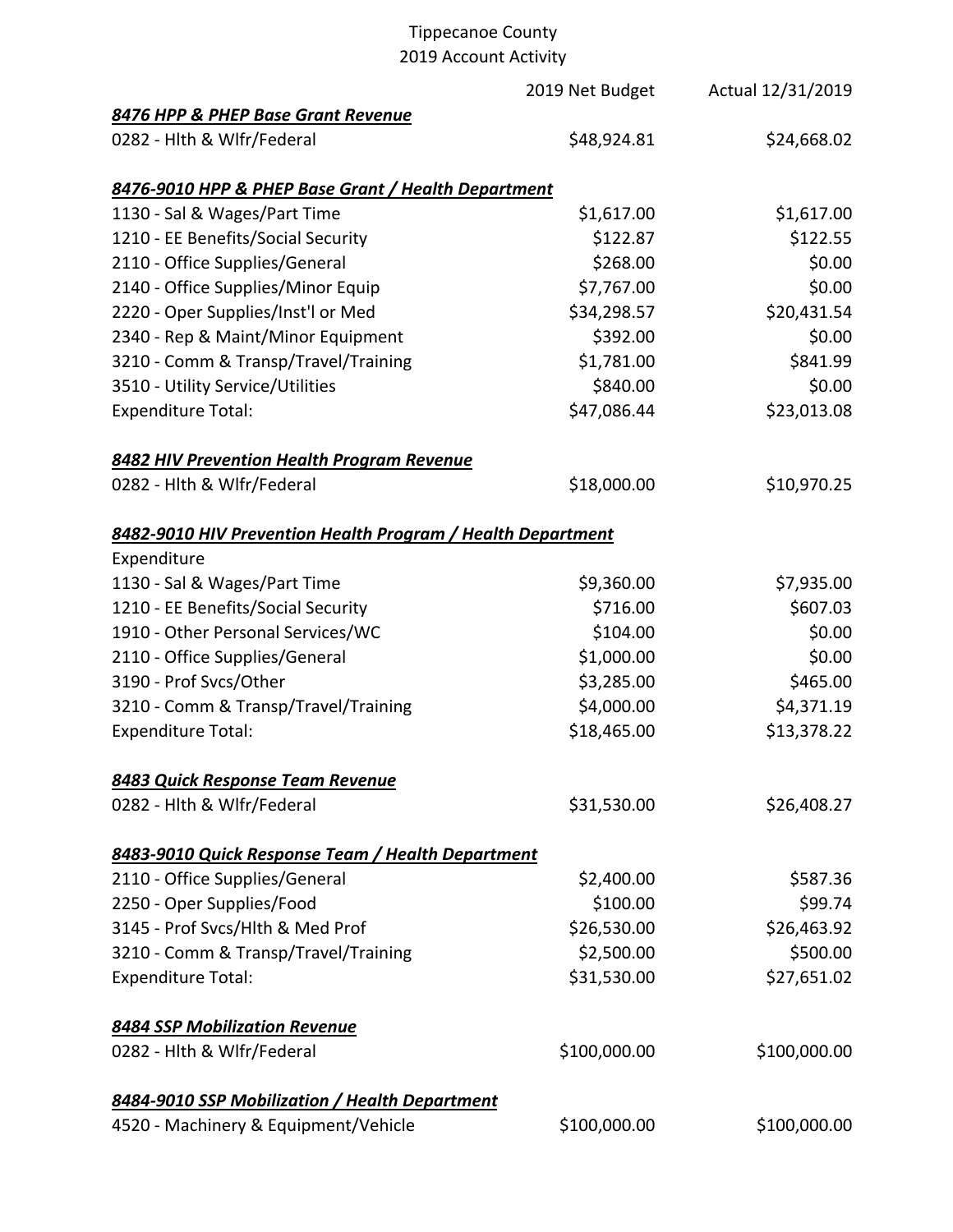|                                                        | 2019 Net Budget | Actual 12/31/2019 |
|--------------------------------------------------------|-----------------|-------------------|
| 8507 CASA ICJI VOCA Revenue                            |                 |                   |
| 0282 - Hlth & Wlfr/Federal                             | \$322,939.00    | \$143,406.90      |
| 8507-7310 CASA ICJI VOCA / CASA                        |                 |                   |
| 1110 - Sal & Wages/Full Time                           | \$255,766.28    | \$141,966.47      |
| 1210 - EE Benefits/Social Security                     | \$19,585.98     | \$10,499.38       |
| 1220 - EE Benefits/PERF Retirement                     | \$28,646.22     | \$15,900.17       |
| <b>Expenditure Total:</b>                              | \$303,998.48    | \$168,366.02      |
| 8520 Title II JJDP Revenue                             |                 |                   |
| 0281 - Publ Safety/Federal                             | \$9,790.80      | \$9,790.80        |
| 8520-5610 Title II JJDP / Juvenile Alternatives        |                 |                   |
| 3190 - Prof Svcs/Other                                 | \$950.00        | \$950.00          |
| 8634 Court Improvement Project Revenue                 |                 |                   |
| 0282 - Hlth & Wlfr/Federal                             | \$1,000.00      | \$0.00            |
| 8634-7203 Court Improvement Project / Superior Court 3 |                 |                   |
| 3190 - Prof Svcs/Other                                 | \$1,000.00      | \$305.09          |
| <b>8637 NCJFCJ Grant Revenue</b>                       |                 |                   |
| 0282 - Hlth & Wlfr/Federal                             | \$1,415.00      | \$1,414.84        |
| 8637-7203 NCJFCJ Grant / Superior Court 3              |                 |                   |
| 3210 - Comm & Transp/Travel/Training                   | \$1,415.00      | \$1,414.84        |
| 8653 JPAR Grant Revenue                                |                 |                   |
| 0282 - Hlth & Wlfr/Federal                             | \$60,000.00     | \$60,000.00       |
| 8653-5510 JPAR Grant / Community Corrections           |                 |                   |
| 2990 - Other Supplies/Non-specified                    | \$15,000.00     | \$0.00            |
| 3140 - Prof Svcs/Counselng Consults                    | \$40,000.00     | \$0.00            |
| 3190 - Prof Svcs/Other                                 | \$2,500.00      | \$0.00            |
| 3210 - Comm & Transp/Travel/Training                   | \$2,500.00      | \$0.00            |
| <b>Expenditure Total:</b>                              | \$60,000.00     | \$0.00            |
| 8665 Comprehensive Opioid Abuse Program Revenue        |                 |                   |
| 0282 - Hlth & Wlfr/Federal                             | \$277,703.00    | \$0.00            |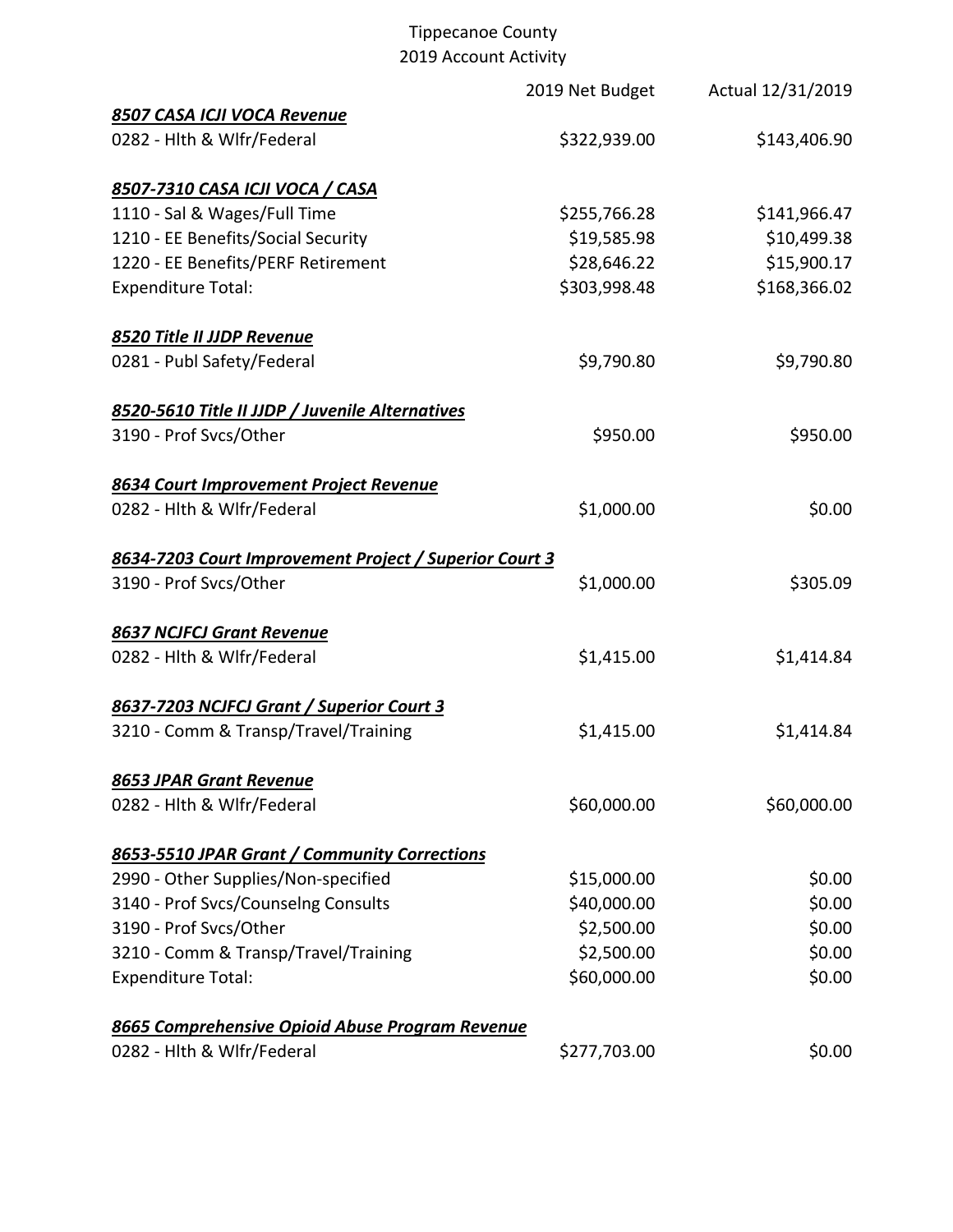|                                                                      | 2019 Net Budget | Actual 12/31/2019 |
|----------------------------------------------------------------------|-----------------|-------------------|
| 8665-5510 Comprehensive Opioid Abuse Program / Community Corrections |                 |                   |
| 1110 - Sal & Wages/Full Time                                         | \$107,013.00    | \$32,465.62       |
| 1210 - EE Benefits/Social Security                                   | \$8,187.00      | \$2,391.93        |
| 1220 - EE Benefits/PERF Retirement                                   | \$11,986.00     | \$3,636.16        |
| 2110 - Office Supplies/General                                       | \$5,930.00      | \$1,681.81        |
| 2140 - Office Supplies/Minor Equip                                   | \$3,185.00      | \$2,916.64        |
| 3140 - Prof Svcs/Counselng Consults                                  | \$36,920.00     | \$0.00            |
| 3145 - Prof Svcs/Hlth & Med Prof                                     | \$12,000.00     | \$0.00            |
| 3150 - Prof Svcs/Training                                            | \$3,106.00      | \$0.00            |
| 3190 - Prof Svcs/Other                                               | \$36,123.00     | \$0.00            |
| 3210 - Comm & Transp/Travel/Training                                 | \$2,000.00      | \$1,779.23        |
| 3320 - Printing & Advertising/Duplica                                | \$3,290.00      | \$0.00            |
| <b>Expenditure Total:</b>                                            | \$229,740.00    | \$44,871.39       |
| 8665-9410 Comprehensive Opioid Abuse Program / Employee Benefits     |                 |                   |
| 1230 - EE Benefits/Health                                            | \$45,519.00     | \$6,367.68        |
| 1231 - EE Benefits/LTD                                               | \$402.00        | \$100.51          |
| 1232 - EE Benefits/Life                                              | \$219.00        | \$59.28           |
| 1910 - Other Personal Services/WC                                    | \$1,823.00      | \$0.00            |
| <b>Expenditure Total:</b>                                            | \$47,963.00     | \$6,527.47        |
| 8726 9910 D-4 Emergency Deployment / Outside Agency                  |                 |                   |
| 2290 - Oper Supplies/Other                                           | \$6,033.00      | \$2,380.52        |
| 3150 - Prof Svcs/Training                                            | \$6,033.00      | \$0.00            |
| 3620 - Rep & Maint/Vehicle & Equip                                   | \$12,068.00     | \$2,943.01        |
| <b>Expenditure Total:</b>                                            | \$24,134.00     | \$5,323.53        |
| 8880 WIC Revenue                                                     |                 |                   |
| 0282 - Hlth & Wlfr/Federal                                           | \$2,108,738.25  | \$980,466.40      |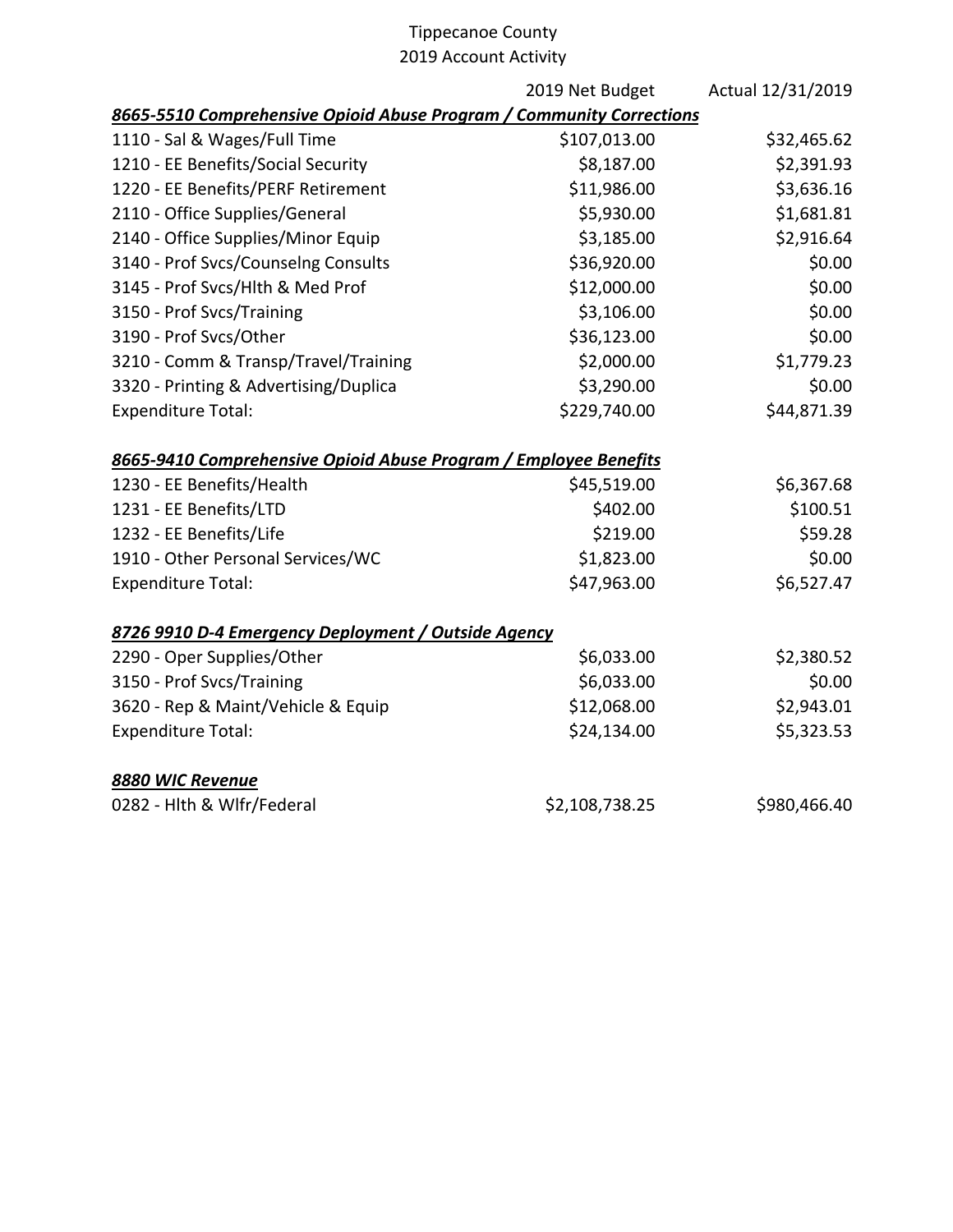|                                                  | 2019 Net Budget | Actual 12/31/2019 |
|--------------------------------------------------|-----------------|-------------------|
| 8880-9210 WIC / WIC                              |                 |                   |
| 1110 - Sal & Wages/Full Time                     | \$1,051,174.02  | \$564,858.95      |
| 1130 - Sal & Wages/Part Time                     | \$144,088.25    | \$44,557.51       |
| 1210 - EE Benefits/Social Security               | \$91,852.70     | \$43,817.38       |
| 1220 - EE Benefits/PERF Retirement               | \$117,610.83    | \$63,330.85       |
| 2110 - Office Supplies/General                   | \$17,661.00     | \$12,633.14       |
| 2220 - Oper Supplies/Inst'l or Med               | \$15,804.00     | \$8,330.46        |
| 2270 - Oper Supplies/Educational Mtls            | \$18,938.74     | \$14,951.26       |
| 2290 - Oper Supplies/Other                       | \$5,380.00      | \$4,192.72        |
| 3190 - Prof Svcs/Other                           | \$39,648.41     | \$31,088.57       |
| 3210 - Comm & Transp/Travel/Training             | \$15,974.22     | \$7,863.89        |
| 3220 - Comm & Transp/Communications              | \$6,240.65      | \$4,052.02        |
| 3510 - Utility Service/Utilities                 | \$13,753.18     | \$6,374.24        |
| 3710 - Rentals & Leases/Bldgs & Prop             | \$94,903.25     | \$54,230.04       |
| <b>Expenditure Total:</b>                        | \$1,633,029.25  | \$860,281.03      |
| 8880-9410 WIC / Employee Insurance               |                 |                   |
| 1230 - EE Benefits/Health                        | \$276,047.00    | \$147,257.20      |
| 1231 - EE Benefits/LTD                           | \$4,195.34      | \$2,115.13        |
| 1232 - EE Benefits/Life                          | \$2,444.64      | \$1,295.04        |
| 1910 - Other Personal Services/WC                | \$12,963.00     | \$5,835.94        |
| <b>Expenditure Total:</b>                        | \$295,649.98    | \$156,503.31      |
| 8882 WIC Peer Counselor Revenue                  |                 |                   |
| 0282 - Hlth & Wlfr/Federal                       | \$96,867.03     | \$36,895.78       |
| 8882-9210 WIC Peer Counselor / WIC               |                 |                   |
| 1130 - Sal & Wages/Part Time                     | \$74,816.61     | \$30,067.52       |
| 1210 - EE Benefits/Social Security               | \$5,836.70      | \$2,300.16        |
| 3210 - Comm & Transp/Travel/Training             | \$1,550.26      | \$454.94          |
| 3220 - Comm & Transp/Communications              | \$880.00        | \$875.40          |
| 3510 - Utility Service/Utilities                 | \$4,446.57      | \$2,387.40        |
| <b>Expenditure Total:</b>                        | \$87,530.14     | \$36,085.42       |
| 8882-9410 WIC Peer Counselor / Employee Benefits |                 |                   |
| 1910 - Other Personal Services/WC                | \$849.00        | \$303.68          |
| 8895 93.563 Title IV-D Incentive Revenue         |                 |                   |
| 0282 - Hlth & Wlfr/Federal                       | \$0.00          | \$53,447.00       |
| 0660 - Other Rcpts/Investment Earning            | \$0.00          | \$166.58          |
| Revenue Total:                                   | \$0.00          | \$53,613.58       |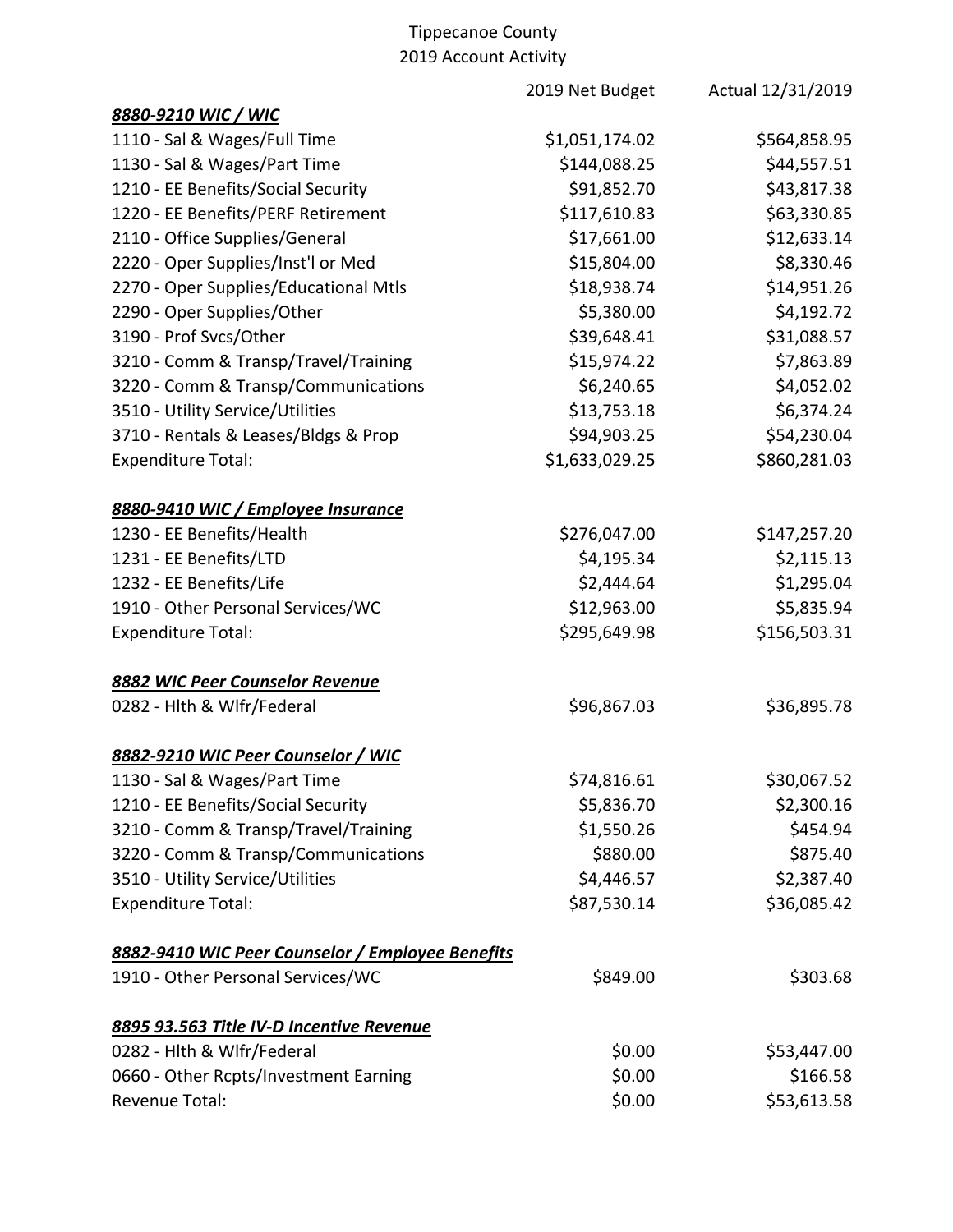|                                                                 | 2019 Net Budget | Actual 12/31/2019 |
|-----------------------------------------------------------------|-----------------|-------------------|
| 8895-5920 93.563 Title IV-D Incentive / Prosecutor IV-D         |                 |                   |
| 1130 - Sal & Wages/Part Time                                    | \$0.00          | \$22,480.75       |
| 1210 - EE Benefits/Social Security                              | \$0.00          | \$1,705.24        |
| 2110 - Office Supplies/General                                  | \$0.00          | \$2,056.86        |
| 3190 - Prof Svcs/Other                                          | \$0.00          | \$2,271.14        |
| 4510 - Machinery & Equipment/General                            | \$0.00          | \$2,849.94        |
| <b>Expenditure Total:</b>                                       | \$0.00          | \$31,363.93       |
| 8895-6520 93.563 Title IV-D Incentive / IV-D Commissioner       |                 |                   |
| 3190 - Prof Svcs/Other                                          | \$0.00          | \$1,500.00        |
| 8897 93.563 Prosecutor IV-D Incentive Revenue                   |                 |                   |
| 0282 - Hlth & Wlfr/Federal                                      | \$0.00          | \$80,410.00       |
| 0660 - Other Rcpts/Investment Earning                           | \$0.00          | \$3,524.14        |
| Revenue Total:                                                  | \$0.00          | \$83,934.14       |
| 8897-5920 93.563 Prosecutor IV-D Incentive / Prosecutor IV-D    |                 |                   |
| 1110 - Sal & Wages/Full Time                                    | \$0.00          | \$27,361.57       |
| 1130 - Sal & Wages/Part Time                                    | \$0.00          | \$57,244.25       |
| 1150 - Sal & Wages/Overtime                                     | \$0.00          | \$7,708.13        |
| 1210 - EE Benefits/Social Security                              | \$0.00          | \$6,803.71        |
| 1220 - EE Benefits/PERF Retirement                              | \$0.00          | \$3,875.91        |
| 2110 - Office Supplies/General                                  | \$0.00          | \$4,041.77        |
| 3190 - Prof Svcs/Other                                          | \$0.00          | \$716.31          |
| 3210 - Comm & Transp/Travel/Training                            | \$0.00          | \$1,307.30        |
| 4510 - Machinery & Equipment/General                            | \$0.00          | \$4,132.72        |
| 6100 - Interfund Transfers/Transfer O                           | \$0.00          | \$0.00            |
| <b>Expenditure Total:</b>                                       | \$0.00          | \$113,191.67      |
| 8897-9410 93.563 Prosecutor IV-D Incentive / Employee Insurance |                 |                   |
| 1230 - EE Benefits/Health                                       | \$0.00          | \$12,572.20       |
| 1231 - EE Benefits/LTD                                          | \$0.00          | \$118.28          |
| 1232 - EE Benefits/Life                                         | \$0.00          | \$91.20           |
| 1920 - Other Personal Services/Unempl                           | \$0.00          | \$0.00            |
| <b>Expenditure Total:</b>                                       | \$0.00          | \$12,781.68       |
| 8899 93.563 Clerk IV-D Incentive Revenue                        |                 |                   |
| 0282 - Hlth & Wlfr/Federal                                      | \$40,000.00     | \$53,447.00       |
| 0660 - Other Rcpts/Investment Earning                           | \$162.00        | \$1,155.97        |
| <b>Revenue Total:</b>                                           | \$40,162.00     | \$54,602.97       |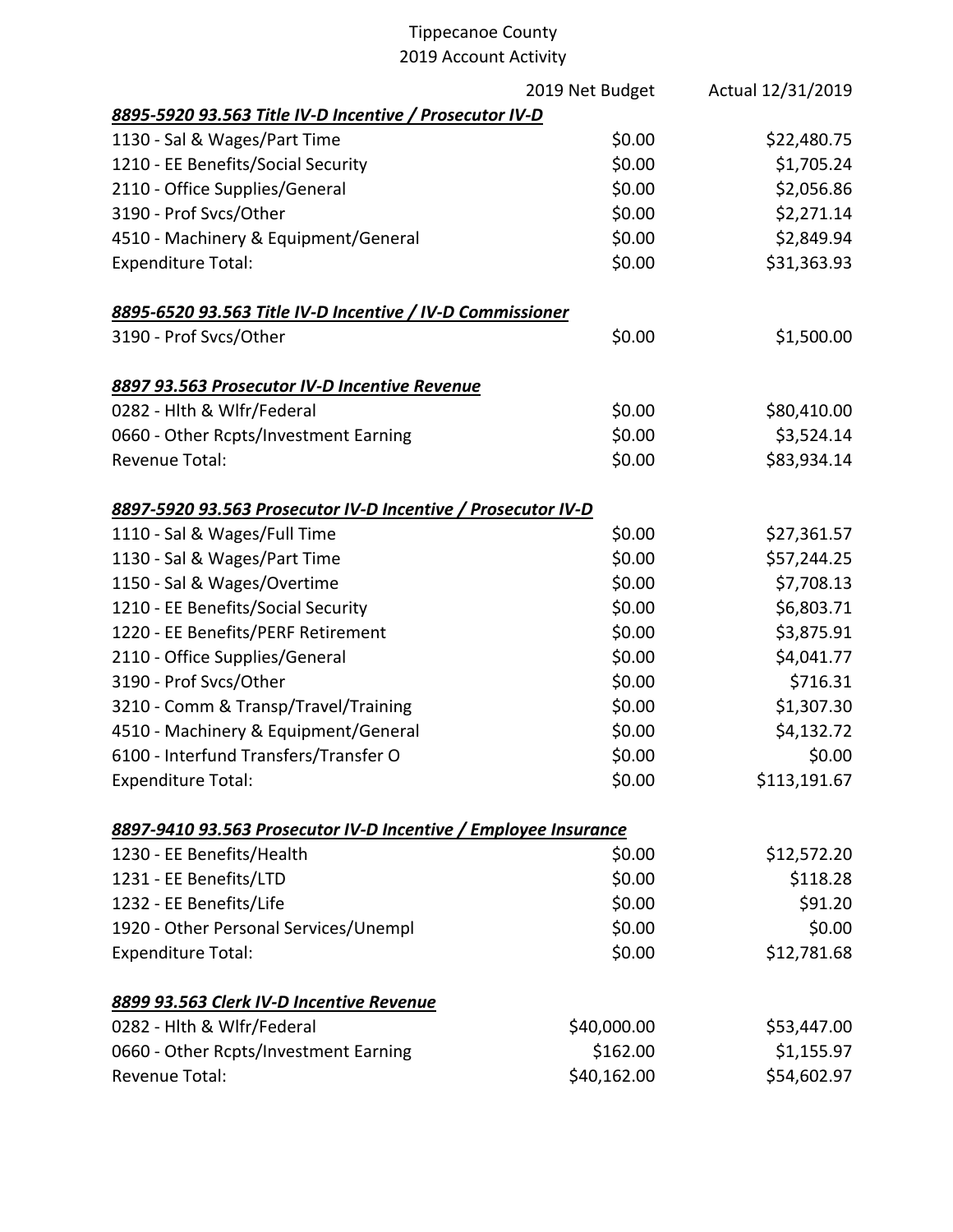|                                               | 2019 Net Budget | Actual 12/31/2019 |
|-----------------------------------------------|-----------------|-------------------|
| 8899-5810 93.563 Clerk IV-D Incentive / Clerk |                 |                   |
| 1130 - Sal & Wages/Part Time                  | \$15,000.00     | \$0.00            |
| 1210 - EE Benefits/Social Security            | \$1,148.00      | \$0.00            |
| 2110 - Office Supplies/General                | \$10,147.00     | \$6,038.07        |
| 2140 - Office Supplies/Minor Equip            | \$5,000.00      | \$2,601.15        |
| 3190 - Prof Svcs/Other                        | \$500.00        | \$500.00          |
| 3210 - Comm & Transp/Travel/Training          | \$500.00        | \$0.00            |
| <b>Expenditure Total:</b>                     | \$32,295.00     | \$9,139.22        |
| 9107 CASAs for Kids Revenue                   |                 |                   |
| 0292 - Hlth & Wlfr/State or Local             | \$45,223.50     | \$45,152.00       |
| 9107-7310 CASAs for Kids / CASA               |                 |                   |
| 1110 - Sal & Wages/Full Time                  | \$676.00        | \$676.00          |
| 1113 - Sal & Wages/Benefit Elig PT            | \$24,675.00     | \$15,746.54       |
| 1130 - Sal & Wages/Part Time                  | \$13,581.67     | \$13,171.75       |
| 1210 - EE Benefits/Social Security            | \$3,040.07      | \$2,225.16        |
| 1220 - EE Benefits/PERF Retirement            | \$76.00         | \$76.00           |
| 2140 - Office Supplies/Minor Equip            | \$1,250.00      | \$882.84          |
| 2210 - Oper Supplies/Gasoline & Oil           | \$3,250.00      | \$2,211.24        |
| 3150 - Prof Svcs/Training                     | \$1,461.00      | \$435.00          |
| 3210 - Comm & Transp/Travel/Training          | \$1,049.24      | \$822.89          |
| 3240 - Comm & Transp/Software                 | \$750.00        | \$0.00            |
| 3620 - Rep & Maint/Vehicle & Equip            | \$500.00        | \$34.95           |
| <b>Expenditure Total:</b>                     | \$50,308.98     | \$36,282.37       |
| 9107-9410 CASAs for Kids / Employee Insurance |                 |                   |
| 1230 - EE Benefits/Health                     | \$9,727.00      | \$2,342.90        |
| 1231 - EE Benefits/LTD                        | \$64.00         | \$51.75           |
| 1232 - EE Benefits/Life                       | \$99.00         | \$34.64           |
| 1910 - Other Personal Services/WC             | \$254.00        | \$0.00            |
| <b>Expenditure Total:</b>                     | \$10,144.00     | \$2,429.29        |
| 9108 Community Crossing Revenue               |                 |                   |
| 0293 - Hwys & Strts/State or Local            | \$1,000,000.00  | \$1,000,000.00    |
| 9108-8261 Community Crossing / Highway        |                 |                   |
| 4210 - Infrastructure/Roads & Streets         | \$1,000,000.00  | \$988,049.91      |
| 9114 Juv Case Assessment Triage Revenue       |                 |                   |
| 0292 - Hlth & Wlfr/State or Local             | \$25,760.00     | \$45,000.00       |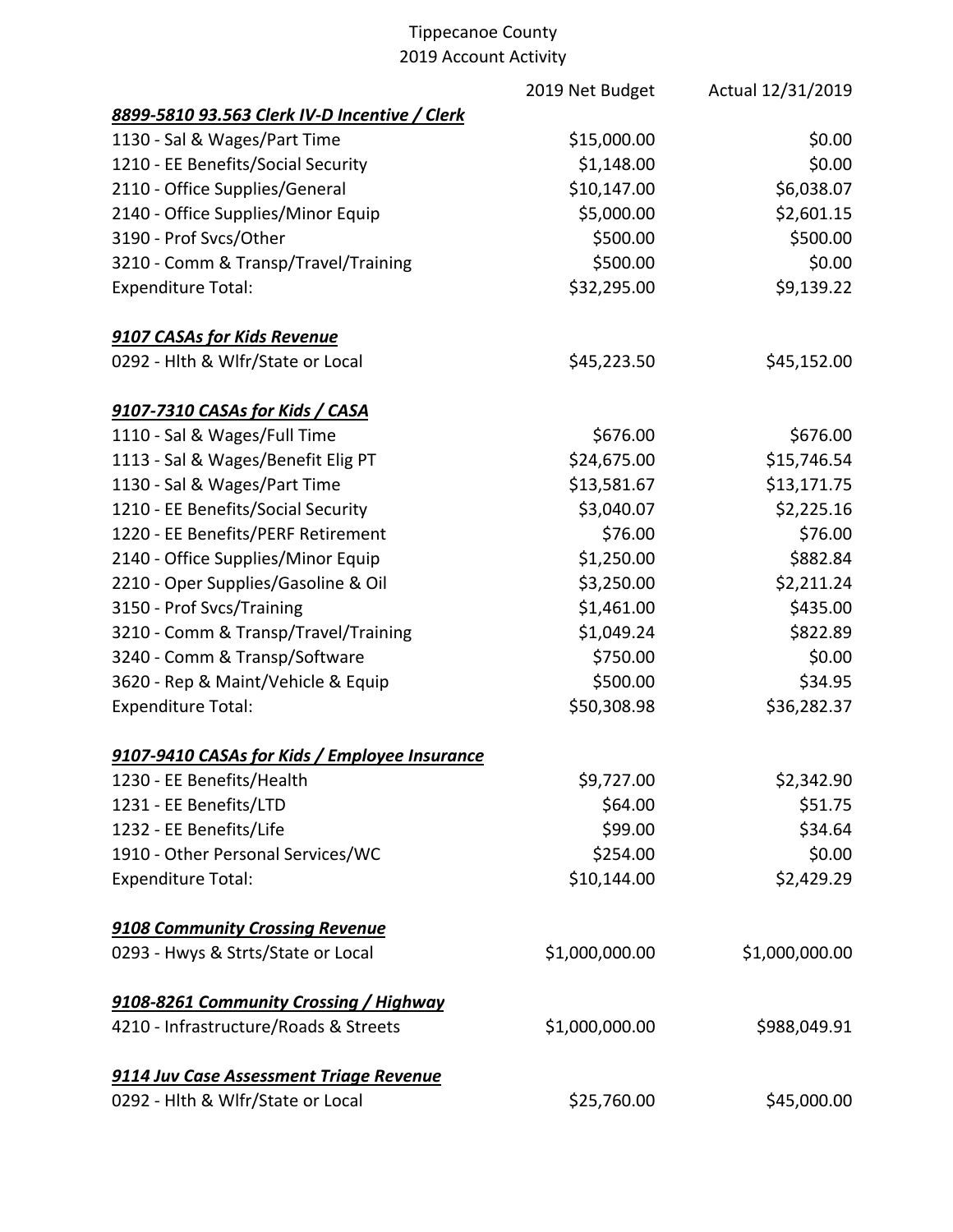|                                                      | 2019 Net Budget | Actual 12/31/2019 |
|------------------------------------------------------|-----------------|-------------------|
| 9114-7310 Juv Case Assessment Triage / CASA          |                 |                   |
| 1130 - Sal & Wages/Part Time                         | \$38,689.00     | \$14,675.50       |
| 1210 - EE Benefits/Social Security                   | \$2,982.20      | \$1,117.32        |
| 2110 - Office Supplies/General                       | \$500.00        | \$439.62          |
| 2140 - Office Supplies/Minor Equip                   | \$1,508.98      | \$1,029.38        |
| 3150 - Prof Svcs/Training                            | \$500.00        | \$0.00            |
| 3210 - Comm & Transp/Travel/Training                 | \$2,845.13      | \$122.51          |
| <b>Expenditure Total:</b>                            | \$47,025.31     | \$17,384.33       |
| 9144 CLaf Byrne Local Law Enforcement Revenue        |                 |                   |
| 0291 - Publ Safety/State or Local                    | \$0.00          | \$14,959.00       |
| 9144-5410 CLaf Byrne Local Law Enforcement / Sheriff |                 |                   |
| 4530 - Machinery & Equipment/Safety                  | \$7,620.00      | \$7,620.00        |
| <b>Expenditure Total:</b>                            | \$7,620.00      | \$7,620.00        |
| 9146 Indiana American Water Grant Revenue            |                 |                   |
| 0671 - Other Rcpts/Grants from NonGov                | \$1,000.00      | \$0.00            |
| 9146-0410 Indiana American Water Grant / Surveyor    |                 |                   |
| 4590 - Machinery & Equipment/Other                   | \$1,000.00      | \$0.00            |
| 9165-9010 CHeP Boilerworx / Health Department        |                 |                   |
| 2110 - Office Supplies/General                       | \$1,024.80      | \$1,023.98        |
| 2220 - Oper Supplies/Inst'l or Med                   | \$2,370.00      | \$2,344.84        |
| 3210 - Comm & Transp/Travel/Training                 | \$61.00         | \$0.00            |
| <b>Expenditure Total:</b>                            | \$3,455.80      | \$3,368.82        |
| 9168 WCI/FIRM Revenue                                |                 |                   |
| 0292 - Hith & Wifr/State or Local                    | \$112,000.00    | \$40,000.00       |
| 9168-9010 WCI/FIRM / Health Department               |                 |                   |
| 1110 - Sal & Wages/Full Time                         | \$55,188.00     | \$0.00            |
| 1210 - EE Benefits/Social Security                   | \$4,222.00      | \$0.00            |
| 1220 - EE Benefits/PERF Retirement                   | \$6,181.00      | \$0.00            |
| 2110 - Office Supplies/General                       | \$4,900.00      | \$0.00            |
| 3190 - Prof Svcs/Other                               | \$6,584.00      | \$0.00            |
| 3210 - Comm & Transp/Travel/Training                 | \$2,388.00      | \$0.00            |
| 4590 - Machinery & Equipment/Other                   | \$7,620.00      | \$0.00            |
| <b>Expenditure Total:</b>                            | \$87,083.00     | \$0.00            |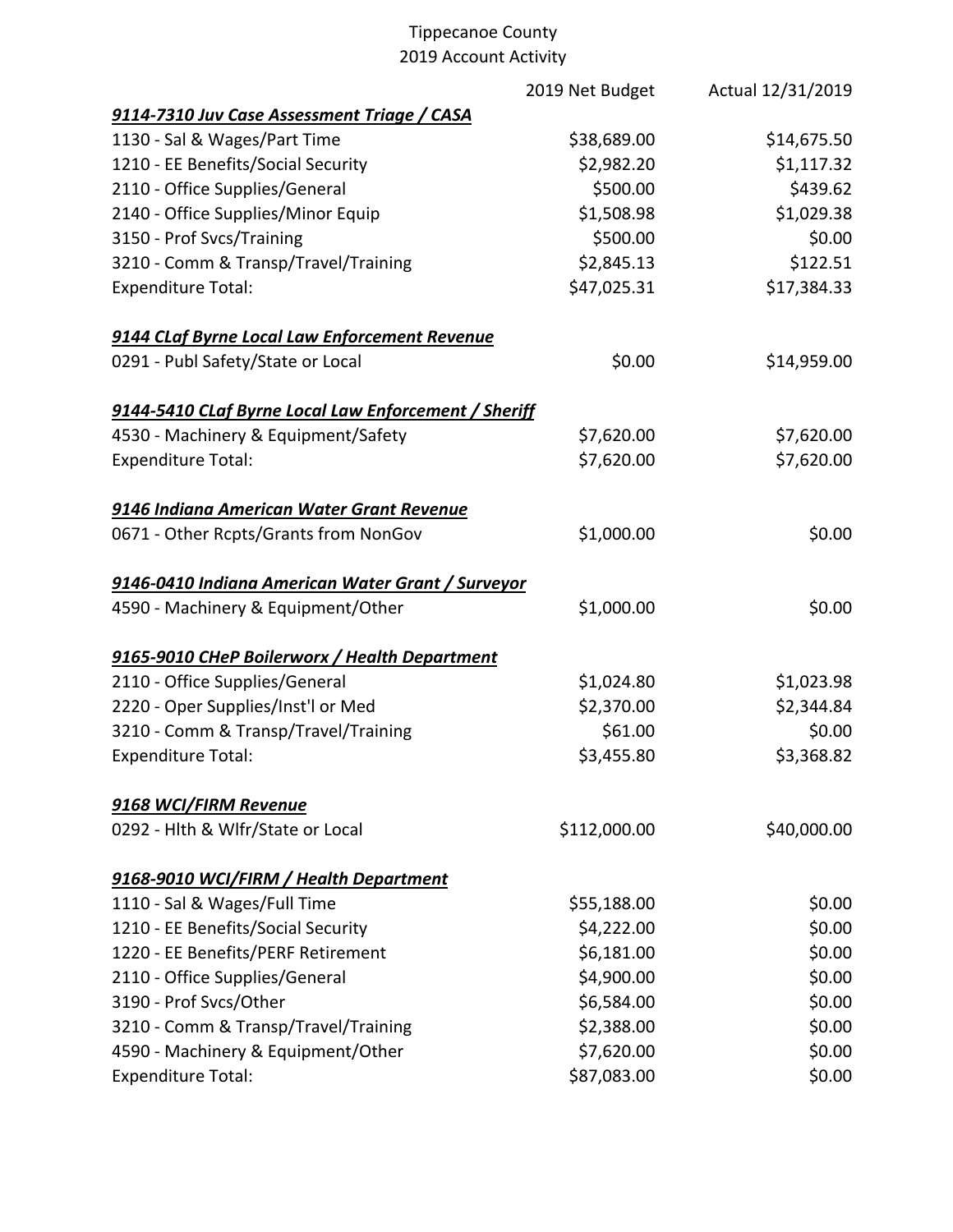|                                                              | 2019 Net Budget | Actual 12/31/2019 |
|--------------------------------------------------------------|-----------------|-------------------|
| 9168-9410 WCI/FIRM / Employee Insurance                      |                 |                   |
| 1230 - EE Benefits/Health                                    | \$23,992.00     | \$0.00            |
| 1231 - EE Benefits/LTD                                       | \$207.00        | \$0.00            |
| 1232 - EE Benefits/Life                                      | \$109.00        | \$0.00            |
| 1910 - Other Personal Services/WC                            | \$609.00        | \$0.00            |
| <b>Expenditure Total:</b>                                    | \$24,917.00     | \$0.00            |
| 9171 Syringe Services-THFGI Revenue                          |                 |                   |
| 0671 - Other Rcpts/Grants from NonGov                        | \$10,000.00     | \$10,000.00       |
| 9171-9010 Syringe Services-THFGI / Health Department         |                 |                   |
| 2220 - Oper Supplies/Inst'l or Med                           | \$12,094.93     | \$3,043.55        |
| 9178 Gateway to Hope Counseling Revenue                      |                 |                   |
| 0671 - Other Rcpts/Grants from NonGov                        | \$15,200.00     | \$0.00            |
| 0761 - Interfund Trnsfers/Transfer In                        | \$0.00          | \$15,200.00       |
| Revenue Total:                                               | \$15,200.00     | \$15,200.00       |
| 9178-5510 Gateway to Hope Counseling / Community Corrections |                 |                   |
| 3145 - Prof Svcs/Hlth & Med Prof                             | \$7,800.00      | \$0.00            |
| 9178-9010 Gateway to Hope Counseling / Health Department     |                 |                   |
| 3145 - Prof Svcs/Hlth & Med Prof                             | \$12,400.00     | \$5,000.00        |
| 9203 Truancy Mediation Revenue                               |                 |                   |
| 0670 - Other Rcpts/Misc Sources                              | \$0.00          | \$22,440.00       |
| 9203-5610 Truancy Mediation / Juvenile Alternatives          |                 |                   |
| 1110 - Sal & Wages/Full Time                                 | \$20,503.92     | \$13,233.87       |
| 1130 - Sal & Wages/Part Time                                 | \$1,042.00      | \$0.00            |
| 1210 - EE Benefits/Social Security                           | \$1,708.06      | \$897.06          |
| 1220 - EE Benefits/PERF Retirement                           | \$2,644.14      | \$1,482.26        |
| 3620 - Rep & Maint/Vehicle & Equip                           | \$1,000.00      | \$0.00            |
| <b>Expenditure Total:</b>                                    | \$26,898.12     | \$15,613.19       |
| 9203-9410 Truancy Mediation / Employee Insurance             |                 |                   |
| Expenditure                                                  |                 |                   |
| 1230 - EE Benefits/Health                                    | \$10,424.04     | \$6,031.20        |
| 1231 - EE Benefits/LTD                                       | \$77.84         | \$49.68           |
| 1232 - EE Benefits/Life                                      | \$45.32         | \$29.04           |
| 1910 - Other Personal Services/WC                            | \$296.00        | \$136.39          |
| <b>Expenditure Total:</b>                                    | \$10,843.20     | \$6,246.31        |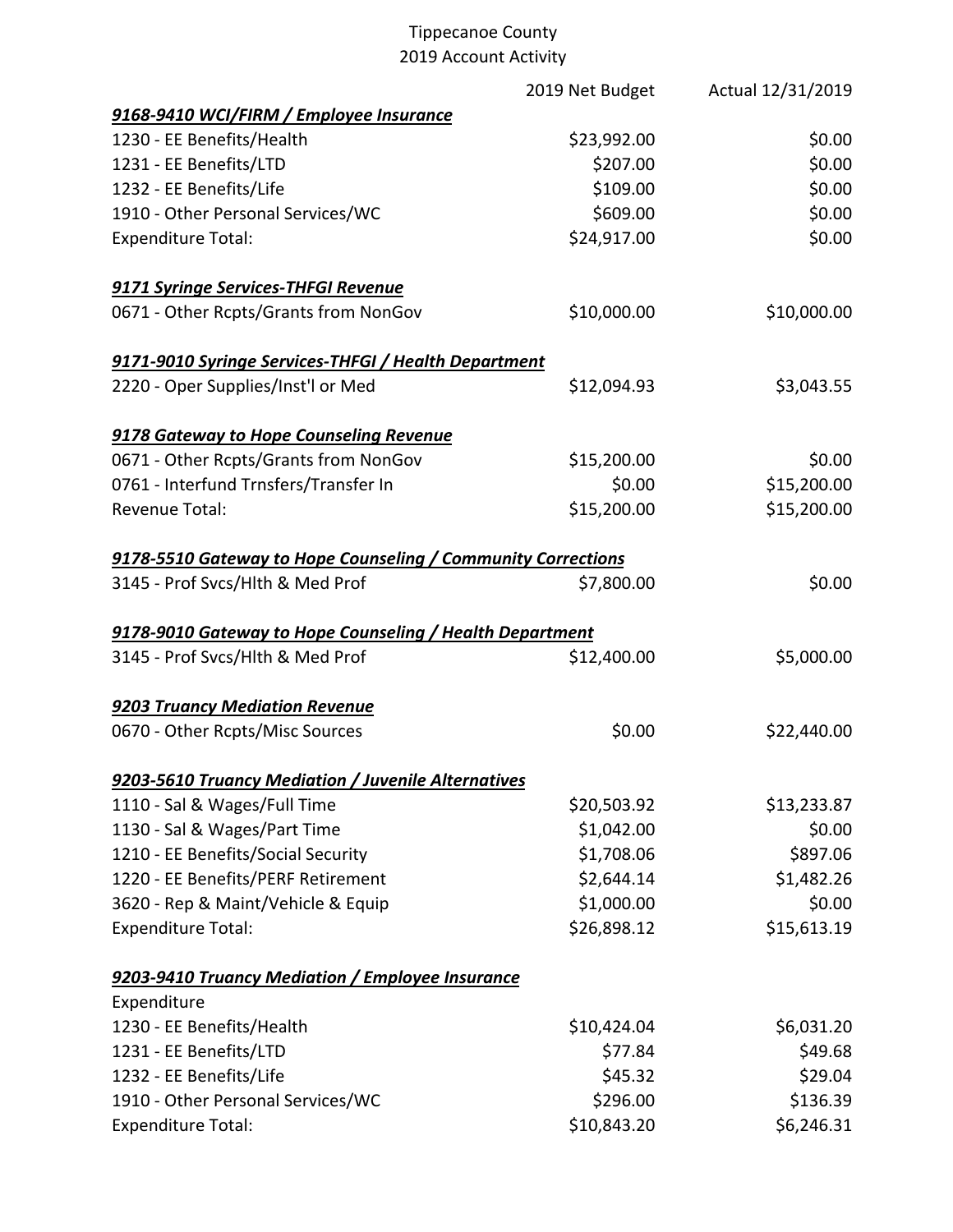|                                                          | 2019 Net Budget | Actual 12/31/2019 |
|----------------------------------------------------------|-----------------|-------------------|
| 9211 Safe Place Grant Revenue                            |                 |                   |
| 0292 - Hlth & Wlfr/State or Local                        | \$5,028.34      | \$7,542.50        |
| 9211-5610 Safe Place Grant / Juvenile Alternatives       |                 |                   |
| 3190 - Prof Svcs/Other                                   | \$12,860.00     | \$7,220.00        |
| 3510 - Utility Service/Utilities                         | \$446.80        | \$207.21          |
| 6100 - Interfund Transfers/Transfer O                    | \$0.00          | \$79.72           |
| <b>Expenditure Total:</b>                                | \$13,306.80     | \$7,506.93        |
| 9212 IDHS Foundation Grant Revenue                       |                 |                   |
| 0671 - Other Rcpts/Grants from NonGov                    | \$6,968.50      | \$3,922.50        |
| 9212-5210 IDHS Foundation Grant / Emergency Management   |                 |                   |
| 2990 - Other Supplies/Non-specified                      | \$3,046.00      | \$0.00            |
| 9213 DOC JDAI Revenue                                    |                 |                   |
| 0291 - Publ Safety/State or Local                        | \$80,881.70     | \$54,886.85       |
| 9213-5610 DOC JDAI / Juvenile Alternatives               |                 |                   |
| 2110 - Office Supplies/General                           | \$2,835.00      | \$2,335.47        |
| 2250 - Oper Supplies/Food                                | \$4,576.86      | \$2,507.46        |
| 2270 - Oper Supplies/Educational Mtls                    | \$611.25        | \$611.25          |
| 2990 - Other Supplies/Non-specified                      | \$4,965.00      | \$3,307.25        |
| 3190 - Prof Svcs/Other                                   | \$82,855.64     | \$58,614.62       |
| 3210 - Comm & Transp/Travel/Training                     | \$1,632.12      | \$387.66          |
| 4590 - Machinery & Equipment/Other                       | \$1,849.00      | \$1,849.00        |
| <b>Expenditure Total:</b>                                | \$99,324.87     | \$69,612.71       |
| 9214 JDAI Performance Grant Revenue                      |                 |                   |
| 0291 - Publ Safety/State or Local                        | \$49,500.00     | \$49,500.00       |
| 9214-5610 JDAI Performance Grant / Juvenile Alternatives |                 |                   |
| 2220 - Oper Supplies/Inst'l or Med                       | \$6,900.00      | \$0.00            |
| 2250 - Oper Supplies/Food                                | \$1,961.17      | \$1,960.56        |
| 2340 - Rep & Maint/Minor Equipment                       | \$6,000.00      | \$6,000.00        |
| 2990 - Other Supplies/Non-specified                      | \$8,252.11      | \$3,802.78        |
| 3190 - Prof Svcs/Other                                   | \$30,593.00     | \$12,750.00       |
| 3210 - Comm & Transp/Travel/Training                     | \$6,965.91      | \$5,517.79        |
| 4590 - Machinery & Equipment/Other                       | \$6,790.00      | \$6,607.75        |
| <b>Expenditure Total:</b>                                | \$67,462.19     | \$36,638.88       |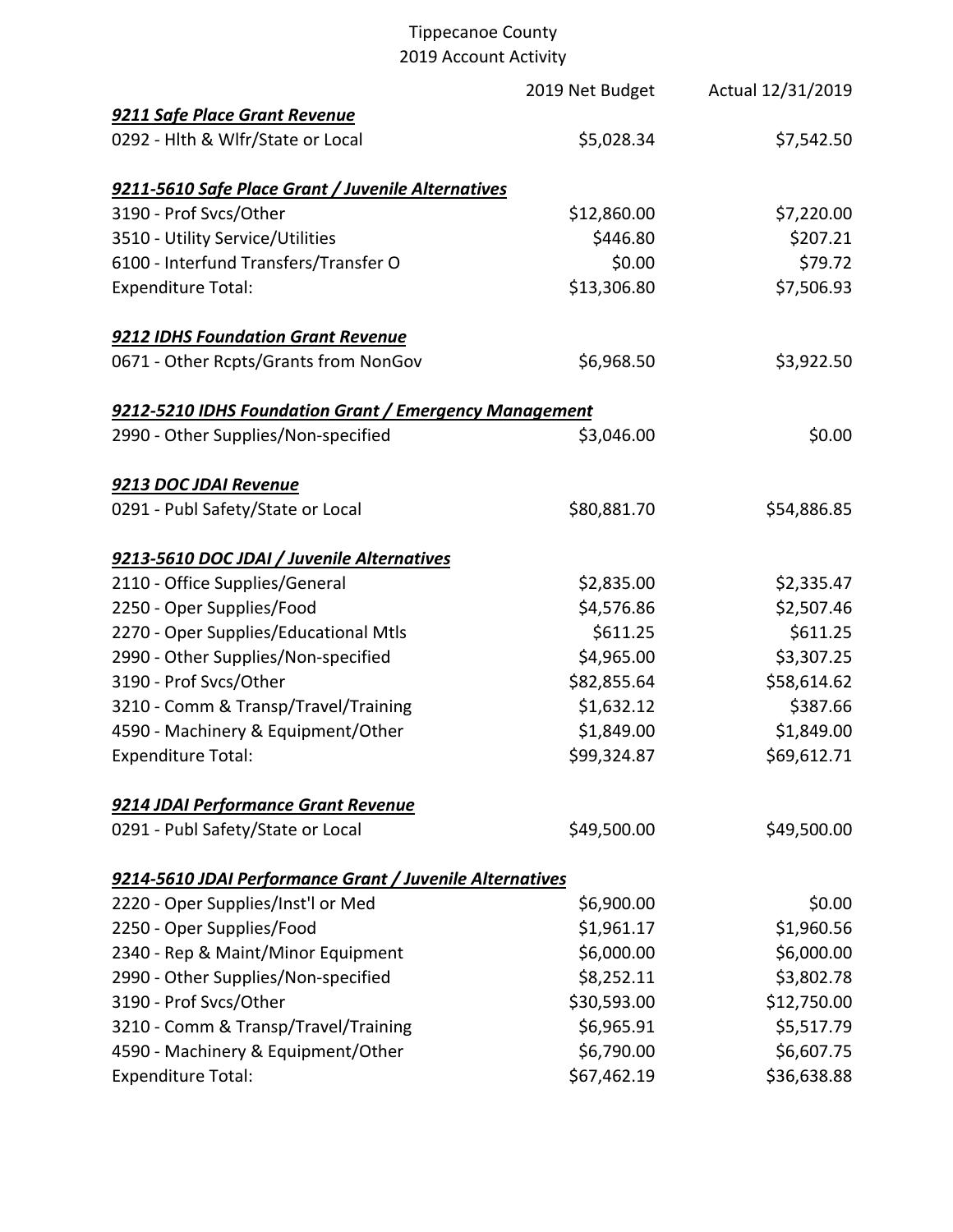# Tippecanoe County

2019 Account Activity

|                                                               | 2019 Net Budget | Actual 12/31/2019 |
|---------------------------------------------------------------|-----------------|-------------------|
| 9218 CC DOC Adult Grant Revenue                               |                 |                   |
| 0291 - Publ Safety/State or Local                             | \$816,868.50    | \$816,868.50      |
| 9218-5510 CC DOC Adult Grant / Community Corrections          |                 |                   |
| 1110 - Sal & Wages/Full Time                                  | \$315,746.83    | \$296,688.98      |
| 1112 - Sal & Wages/Chief Dep & Appt                           | \$8,115.68      | \$7,736.23        |
| 1130 - Sal & Wages/Part Time                                  | \$62,522.01     | \$8,964.22        |
| 1210 - EE Benefits/Social Security                            | \$31,289.15     | \$22,553.18       |
| 1220 - EE Benefits/PERF Retirement                            | \$36,272.30     | \$34,095.46       |
| 2990 - Other Supplies/Non-specified                           | \$17,900.00     | \$17,205.07       |
| 3190 - Prof Svcs/Other                                        | \$97,450.35     | \$44,659.80       |
| <b>Expenditure Total:</b>                                     | \$569,296.32    | \$431,902.94      |
| 9218-9410 CC DOC Adult Grant / Employee Insurance             |                 |                   |
| 1230 - EE Benefits/Health                                     | \$122,095.62    | \$89,619.39       |
| 1231 - EE Benefits/LTD                                        | \$1,382.00      | \$1,109.34        |
| 1232 - EE Benefits/Life                                       | \$1,304.64      | \$753.98          |
| 1910 - Other Personal Services/WC                             | \$7,632.94      | \$7,632.24        |
| <b>Expenditure Total:</b>                                     | \$132,415.20    | \$99,114.95       |
| 9220 CC DOC Commnity Transitions Revenue                      |                 |                   |
| 0730 - Refunds Reimb or Redeposits                            | \$0.00          | \$260.00          |
| 9220-5510 CC DOC Commnity Transitions / Community Corrections |                 |                   |
| 2990 - Other Supplies/Non-specified                           | \$5,706.00      | \$5,556.20        |
| 9242 SIA Foundation Grant WOW Revenue                         |                 |                   |
| 0671 - Other Rcpts/Grants from NonGov                         | \$14,960.00     | \$14,960.00       |
| 92420410 SIA Foundation Grant WOW / Surveyor                  |                 |                   |
| 2140 - Office Supplies/Minor Equip                            | \$5,800.00      | \$5,800.00        |
| 2990 - Other Supplies/Non-specified                           | \$5,806.00      | \$2,201.15        |
| 3190 - Prof Svcs/Other                                        | \$3,354.00      | \$2,914.22        |
| <b>Expenditure Total:</b>                                     | \$14,960.00     | \$10,915.37       |
| 9251 DFC Drug Task Force Grant Revenue                        |                 |                   |
| 0671 - Other Rcpts/Grants from NonGov                         | \$24,097.00     | \$0.00            |
| 0730 - Refunds Reimb or Redeposits                            | \$0.00          | \$2,400.00        |
| Revenue Total:                                                | \$24,097.00     | \$2,400.00        |
| 9251-5910 DFC Drug Task Force Grant / Prosecutor              |                 |                   |
| 4530 - Machinery & Equipment/Safety                           | \$19,297.00     | \$0.00            |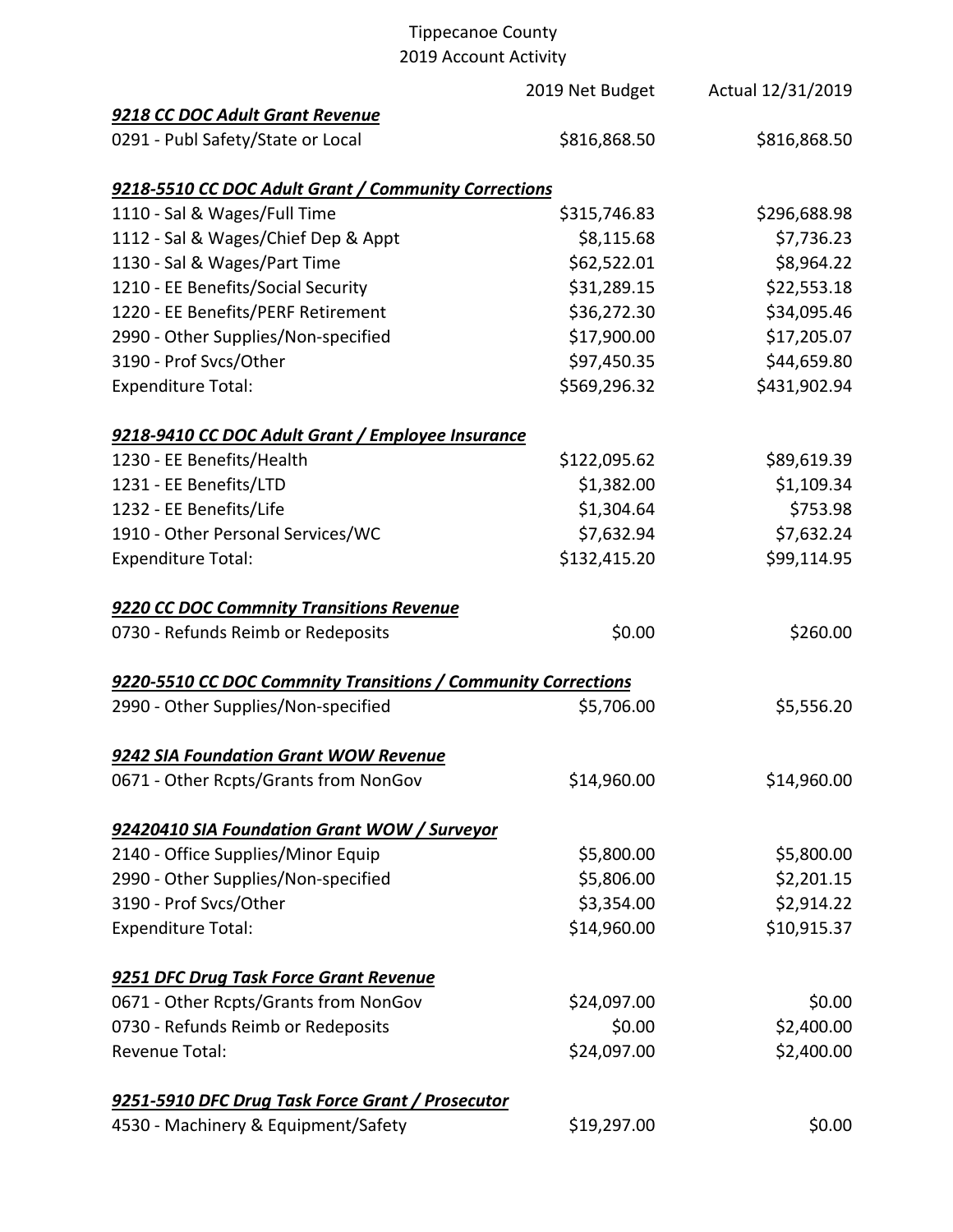|                                                                | 2019 Net Budget | Actual 12/31/2019 |
|----------------------------------------------------------------|-----------------|-------------------|
| 9252 IFSSA Adult Protective Services Revenue                   |                 |                   |
| 0292 - Hlth & Wlfr/State or Local                              | \$600,153.68    | \$311,687.33      |
| 0299 - Unrestricted Grants & Cntr/S/L                          | \$0.00          | \$33.47           |
| <b>Revenue Total:</b>                                          | \$600,153.68    | \$311,720.80      |
| 9252-5910 IFSSA Adult Protective Services / Prosecutor         |                 |                   |
| 1110 - Sal & Wages/Full Time                                   | \$234,548.16    | \$155,246.10      |
| 1130 - Sal & Wages/Part Time                                   | \$49,700.50     | \$19,466.25       |
| 1210 - EE Benefits/Social Security                             | \$21,258.73     | \$12,697.73       |
| 1220 - EE Benefits/PERF Retirement                             | \$26,383.02     | \$17,387.66       |
| 2110 - Office Supplies/General                                 | \$4,503.96      | \$3,893.25        |
| 2140 - Office Supplies/Minor Equip                             | \$4,020.00      | \$2,333.86        |
| 2210 - Oper Supplies/Gasoline & Oil                            | \$6,316.26      | \$2,514.85        |
| 3180 - Prof Svcs/Institutional Care                            | \$53,638.57     | \$8,530.96        |
| 3190 - Prof Svcs/Other                                         | \$4,733.00      | \$2,353.71        |
| 3210 - Comm & Transp/Travel/Training                           | \$4,700.76      | \$243.64          |
| 3510 - Utility Service/Utilities                               | \$3,848.39      | \$481.88          |
| 3620 - Rep & Maint/Vehicle & Equip                             | \$1,217.00      | \$216.76          |
| 3710 - Rentals & Leases/Bldgs & Prop                           | \$16,652.00     | \$6,652.00        |
| 4520 - Machinery & Equipment/Vehicle                           | \$19,451.00     | \$19,287.25       |
| <b>Expenditure Total:</b>                                      | \$450,971.35    | \$251,305.90      |
| 9252-9410 IFSSA Adult Protective Services / Employee Insurance |                 |                   |
| 1230 - EE Benefits/Health                                      | \$54,703.40     | \$38,236.96       |
| 1231 - EE Benefits/LTD                                         | \$848.18        | \$582.28          |
| 1232 - EE Benefits/Life                                        | \$507.84        | \$328.32          |
| <b>Expenditure Total:</b>                                      | \$56,059.42     | \$39,147.56       |
| 9254 ICJI EEDMA Project Revenue                                |                 |                   |
| 0291 - Publ Safety/State or Local                              | \$85,879.55     | \$85,879.80       |
| 9254-5910 ICJI EEDMA Project / Prosecutor                      |                 |                   |
| 3190 - Prof Svcs/Other                                         | \$44,807.82     | \$43,591.62       |
| 4520 - Machinery & Equipment/Vehicle                           | \$15,073.04     | \$8,360.00        |
| <b>Expenditure Total:</b>                                      | \$59,880.86     | \$51,951.62       |
| 9259-5910 Drug Prosecution Fund / Prosecutor                   |                 |                   |
| 2140 - Office Supplies/Minor Equip                             | \$8,932.04      | \$8,931.50        |
| 3190 - Prof Svcs/Other                                         | \$554.00        | \$0.00            |
| <b>Expenditure Total:</b>                                      | \$9,486.04      | \$8,931.50        |
| 9512 DOC Probation Grant Revenue                               |                 |                   |
| 0291 - Publ Safety/State or Local                              | \$74,112.50     | \$74,112.50       |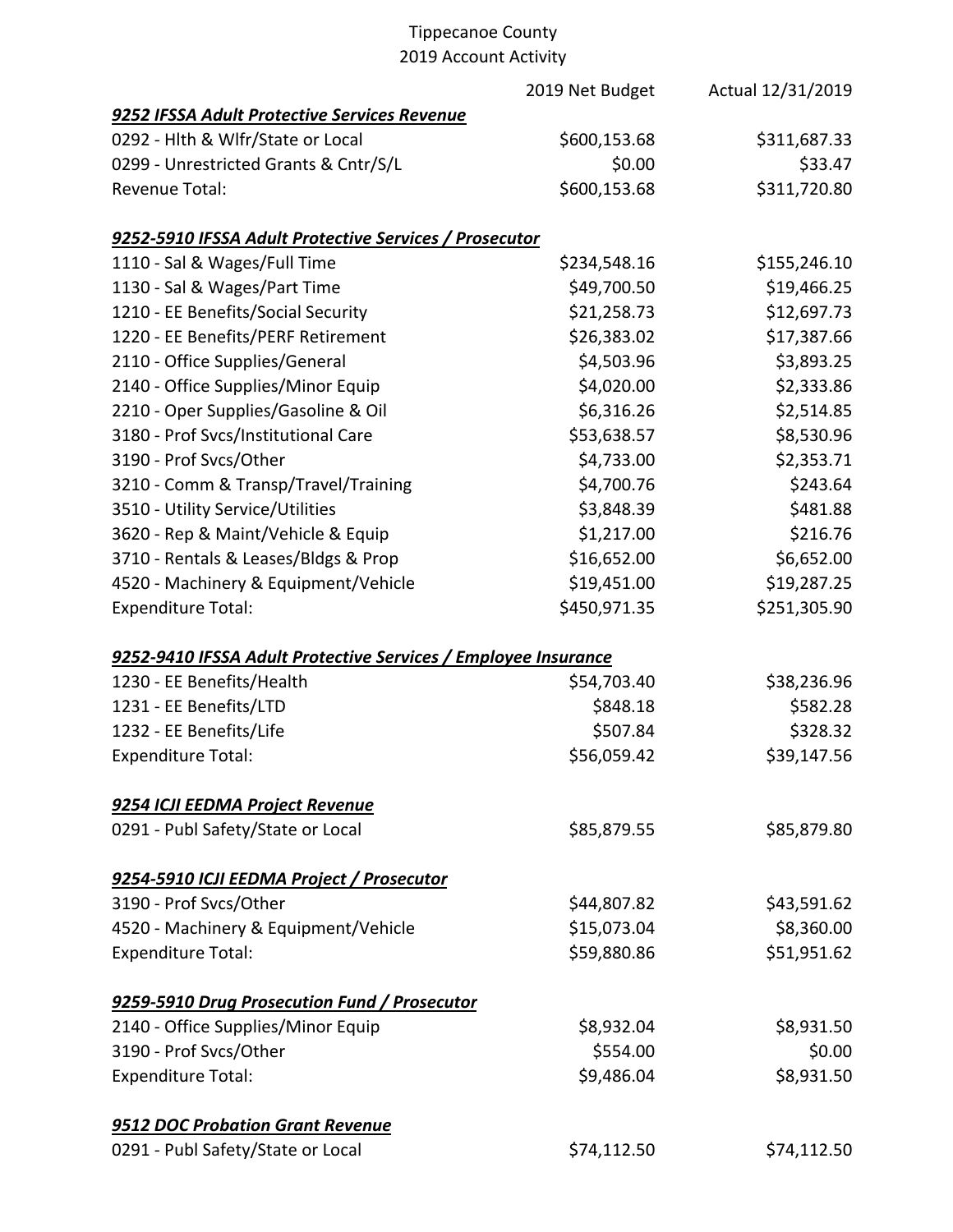|                                                                | 2019 Net Budget | Actual 12/31/2019 |
|----------------------------------------------------------------|-----------------|-------------------|
| 9512-6110 DOC Probation Grant / Probation                      |                 |                   |
| 1110 - Sal & Wages/Full Time                                   | \$36,472.13     | \$30,576.54       |
| 1210 - EE Benefits/Social Security                             | \$2,822.09      | \$2,793.70        |
| 1220 - EE Benefits/PERF Retirement                             | \$4,260.63      | \$4,260.00        |
| 3190 - Prof Svcs/Other                                         | \$32,500.00     | \$27,500.00       |
| <b>Expenditure Total:</b>                                      | \$76,054.85     | \$65,130.24       |
| 9512-9410 DOC Probation Grant / Employee Insurance             |                 |                   |
| 1230 - EE Benefits/Health                                      | \$8,032.60      | \$8,032.80        |
| 1231 - EE Benefits/LTD                                         | \$176.54        | \$176.04          |
| 1232 - EE Benefits/Life                                        | \$110.46        | \$109.44          |
| 1910 - Other Personal Services/WC                              | \$395.00        | \$0.00            |
| <b>Expenditure Total:</b>                                      | \$8,714.60      | \$8,318.28        |
| 9532 CASA Capacity Building Grant Revenue                      |                 |                   |
| 0292 - Hlth & Wlfr/State or Local                              | \$57,062.00     | \$31,358.00       |
| 9532-7310 CASA Capacity Building Grant / CASA                  |                 |                   |
| 1110 - Sal & Wages/Full Time                                   | \$48,277.56     | \$32,187.14       |
| 1210 - EE Benefits/Social Security                             | \$3,702.89      | \$2,377.34        |
| 1220 - EE Benefits/PERF Retirement                             | \$5,394.42      | \$3,604.64        |
| <b>Expenditure Total:</b>                                      | \$57,374.87     | \$38,169.12       |
| 9535 Veterans Treatment Revenue                                |                 |                   |
| 0292 - Hlth & Wlfr/State or Local                              | \$5,500.00      | \$5,500.00        |
| 9535-7010 Veterans Treatment / Circuit Court                   |                 |                   |
| 2250 - Oper Supplies/Food                                      | \$300.00        | \$268.82          |
| 2270 - Oper Supplies/Educational Mtls                          | \$300.00        | \$135.66          |
| 3140 - Prof Svcs/Counselng Consults                            | \$12,000.00     | \$0.00            |
| 3190 - Prof Svcs/Other                                         | \$5,900.00      | \$1,584.29        |
| 3210 - Comm & Transp/Travel/Training                           | \$5,000.00      | \$0.00            |
| <b>Expenditure Total:</b>                                      | \$23,500.00     | \$1,988.77        |
| 9549 Indiana Supreme Court Interpreter Revenue                 |                 |                   |
| 0292 - Hlth & Wlfr/State or Local                              | \$9,008.00      | \$9,005.48        |
| 9549-7106 Indiana Supreme Court Interpreter / Superior Court 6 |                 |                   |
| 3170 - Prof Svcs/Translator                                    | \$11,897.26     | \$11,814.50       |
| 9623 Family Court Grant Revenue                                |                 |                   |
| 0292 - Hlth & Wlfr/State or Local                              | \$5,000.00      | \$5,000.00        |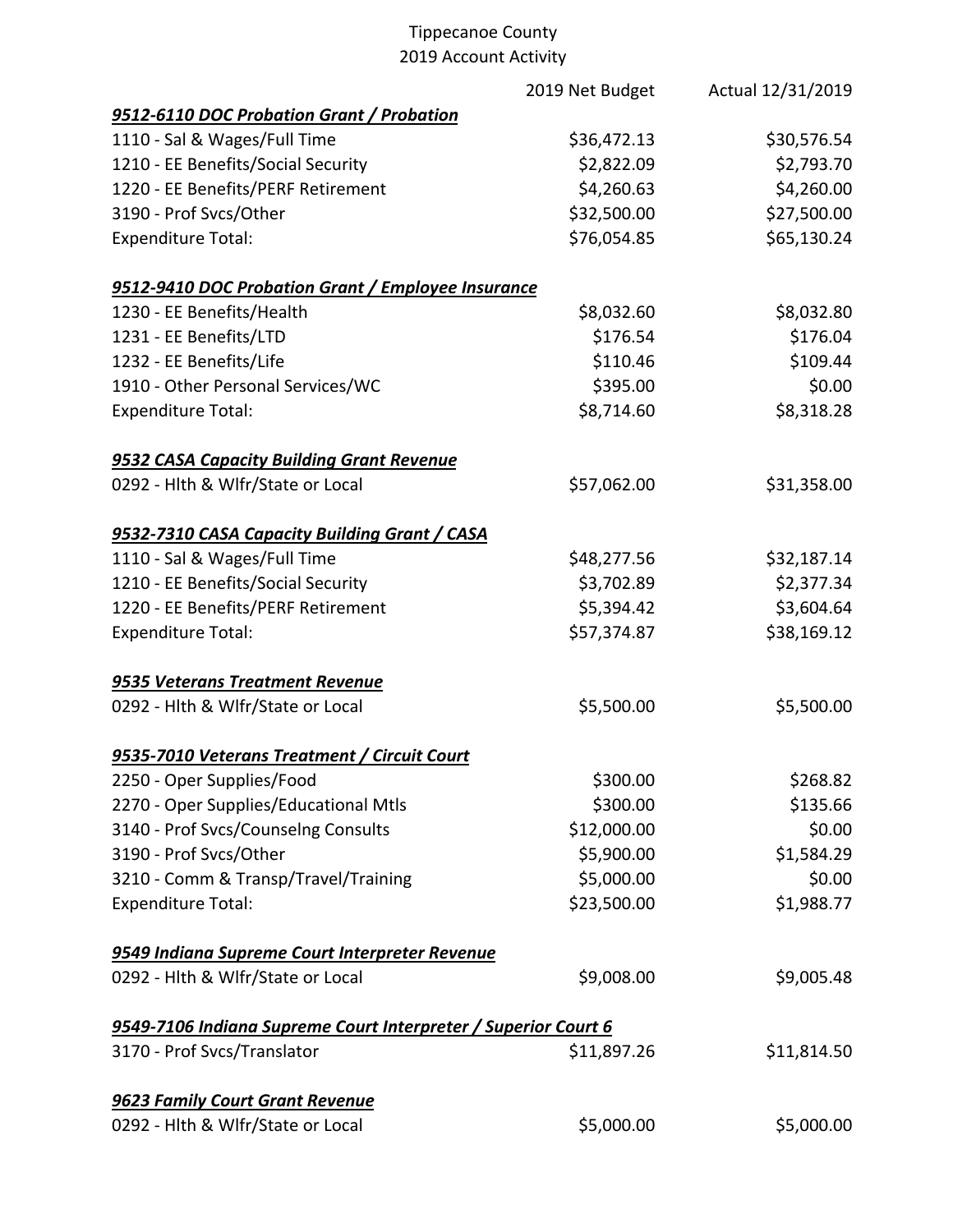|                                                     | 2019 Net Budget | Actual 12/31/2019 |
|-----------------------------------------------------|-----------------|-------------------|
| 9623-7203 Family Court Grant / Superior Court 3     |                 |                   |
| 3140 - Prof Svcs/Counselng Consults                 | \$12,160.00     | \$11,295.00       |
| 9631 TAGS VASIA Grant Revenue                       |                 |                   |
| 0292 - Hlth & Wlfr/State or Local                   | \$75,000.00     | \$75,000.00       |
| 9631-7010 TAGS VASIA Grant / Circuit Court          |                 |                   |
| 3190 - Prof Svcs/Other                              | \$75,000.00     | \$75,000.00       |
| 9641 Juv Alt DOC Grant Revenue                      |                 |                   |
| 0291 - Publ Safety/State or Local                   | \$339,125.86    | \$246,636.97      |
| 9641-5610 Juv Alt DOC Grant / Juvenile Alternatives |                 |                   |
| 1110 - Sal & Wages/Full Time                        | \$208,287.66    | \$134,922.40      |
| 1210 - EE Benefits/Social Security                  | \$15,419.82     | \$9,307.14        |
| 1220 - EE Benefits/PERF Retirement                  | \$23,331.30     | \$15,111.25       |
| 2110 - Office Supplies/General                      | \$967.24        | \$967.24          |
| 2210 - Oper Supplies/Gasoline & Oil                 | \$1,548.41      | \$1,197.50        |
| 3150 - Prof Svcs/Training                           | \$375.00        | \$375.00          |
| 3190 - Prof Svcs/Other                              | \$27,261.50     | \$15,061.48       |
| 3210 - Comm & Transp/Travel/Training                | \$89.00         | \$88.24           |
| 3430 - Insur/Liability                              | \$1,100.00      | \$1,100.00        |
| 3510 - Utility Service/Utilities                    | \$4,315.27      | \$2,697.74        |
| 3610 - Rep & Maint/Buildings & Proper               | \$9,394.00      | \$9,394.00        |
| 3620 - Rep & Maint/Vehicle & Equip                  | \$158.04        | \$158.00          |
| 4590 - Machinery & Equipment/Other                  | \$3,940.00      | \$3,939.75        |
| 6100 - Interfund Transfers/Transfer O               | \$0.00          | \$53.88           |
| <b>Expenditure Total:</b>                           | \$296,187.24    | \$194,373.62      |
| 9641-9410 Juv Alt DOC Grant / Employee Insurance    |                 |                   |
| 1230 - EE Benefits/Health                           | \$79,939.76     | \$48,783.78       |
| 1231 - EE Benefits/LTD                              | \$688.82        | \$494.87          |
| 1232 - EE Benefits/Life                             | \$515.92        | \$330.78          |
| 1910 - Other Personal Services/WC                   | \$3,007.00      | \$1,424.00        |
| <b>Expenditure Total:</b>                           | \$84,151.50     | \$51,033.43       |